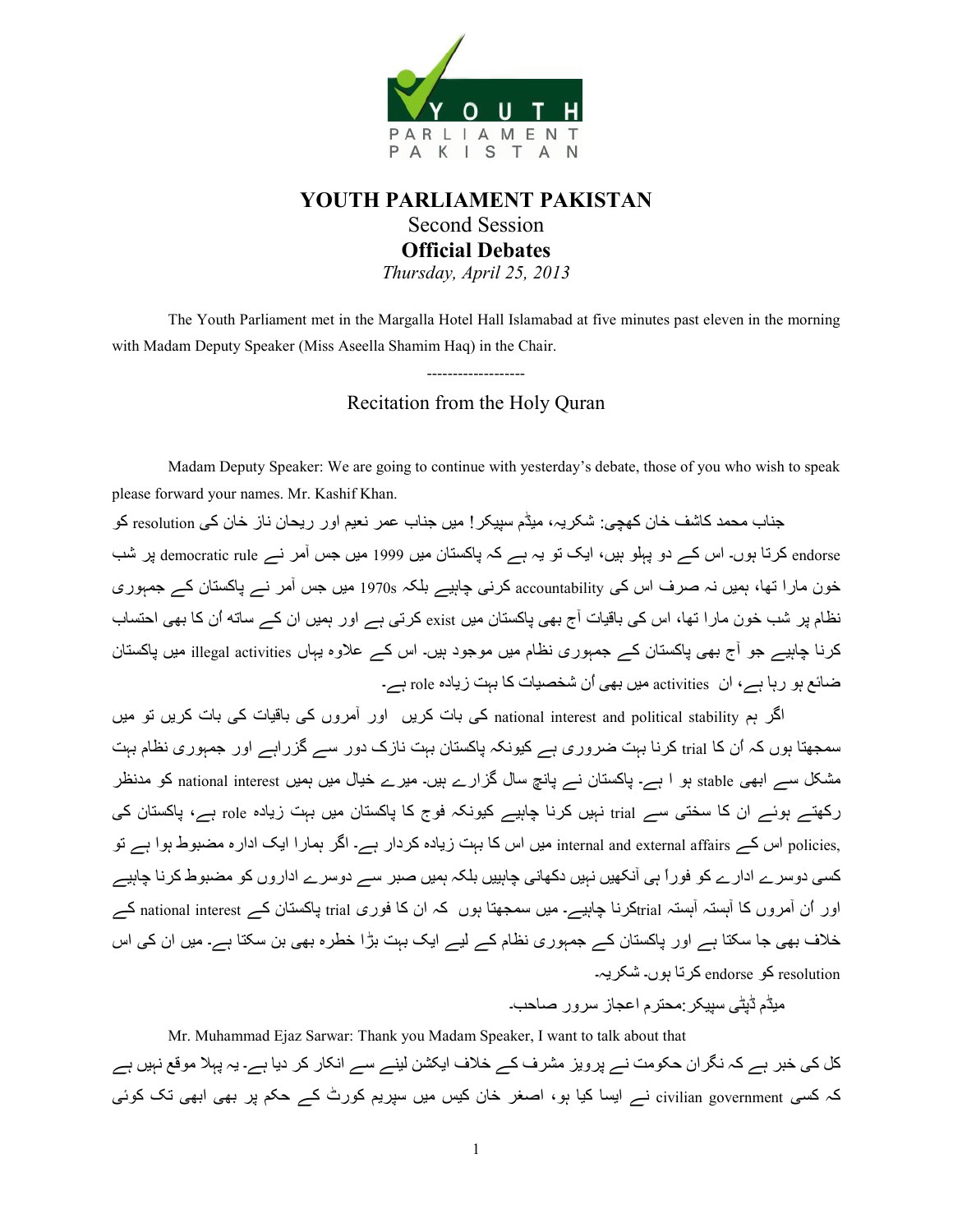عملدر آمد نہیں ہو سکا،ex-Army Chief and ex-ISI Chief نہیں لیا گیاہم اس چیز کو condemn كرتے ہيں كيونكہ كہتے ہيں كہ .justice delayed is justice denied الگر .civilian government ان كے خلاف ايكشن نہيں لیتی تو وہ انصاف کے تقاضوں پر پورا نہیں اترتی۔ ہماری جمہوریت اس موڑ پر آچکی ہے کہ ہمیں اس بات کو show کرنا ہو گا کہ civil military relations میں civil government کا ہے show کرنا ہو show کرنا ہو جن میں یہ show کرنا کا کہ civil government ہے establishment کے نیچے کام نہیں کرنا بلکہ power lies with the civil government not .establishment آپ نے ماضی میں دیکھا کہ ایک منتخب وزیر اعظم کو آئین کی خلاف ورزی پر بابر نکال دیا گیا۔ اگر ان کے خلاف ایکشن لیا جاسکتا ہے تو ایک سابق آرمی چیف کے خلاف ایکشن کیوں نہیں لیا جا سکتا؟ پاکستان کا political culture اب اس چیز کی demand کرتا ہے کہ ہم کچه ایسے precedence set کر دیں کہ چاہے کوئی بھی ہو ، چاہے آر می چیف ہو چاہے وزیر اعظم ہو ، جو بھی آئین کی خلاف ورزی کرے اس کے خلاف ایکشن لیا جائے اور انصاف کیا جائے۔ شکر یہ۔

میڈم ڈیٹی سیپکر : محتر م امین اسمٰعیلی صـاحب۔

جناب امین اسمٰعیلی: میڈم سپیکر میں اپنی تقریر کا أغاز اس جملےسے کروں گا جو أج کل زبان زدِ عام ہے اور جسے ً مکے لہرا کر کہا جاتا تھا کہ میں ڈرتا ورتا کسی سے نہیں ہوں۔ میڈم سپیکر ! آج وہ شخص جس نے لال مسجد کے طلباء کو شہید کیا، جو بگٹی کا قاتل ہے، اس نے عوامی mandate پر شب خون مارا اور اپنے مذموم مقاصد کے لیے عدلیہ کو تباہ کیا۔

میڈم ڈیٹی سیبکر : محترم آپ متعلقہ resolution کے بارے میں اظہار خیال کریں۔

جناب امین اسمٰعیلی: میڈم سپیکر! میں 6 Article کے حوالے سے بات کر رہا ہوں۔ امریکہ کے مطالبات کے آگے لیٹنے والے شخص کے خلاف 6 Article کے تحت کارروائی ہونی چاہیے۔ اگر 2/3<sup>rd</sup> majority والے وزیراعظم کو اٹک جیل میں پھینکا جا سکتا ہے ، اگر بے نظیر بھٹو شبید کو ملک سے بے دخل کیا جا سکتا ہے یا ایک وزیر اعظم کو پھانسی دی جا سکتی ہے تو اس آمر پر Article 6 کیوں نہیں impose کیا جاسکتا۔ شکریہ۔

میڈم ڈیٹی سیپکر : جناب بشام ملک صاحب۔

جناب بشام ملک: شکریہ، میڈم سپیکر! میں اس resolution کے سلسلے میں کہنا چاہوں گا کہ اُس آمر کے خلاف کارروائی کے لیے تو سب تیار کھڑے ہیں لیکن جنہوں نے 1999 کے coup میں اور 2007 کی emergency میں legally as well as politically انہیں support کیا تھا، ان کے بارے میں کیا خیال ہے؟ جن لوگوں نے PCO کے تحت حلف اٹھایا تھا، ان کے بارے میں کیا خیال ہے؟ یہاں civil military relationship کی بات ہوئی لیکن اب sivil military and judicial relationship بھی ہے۔ ہم نسر ان ججوں کو تو فارغ کر دیا جنبوں نسر 2007 میں PCO کسر تحت حلف اٹھایا تھا، جن ججوں نسر 1999 میں حلف اٹھایا تھا ان کسر بارے میں کیا خیال ہے؟ میں یہ سوال اٹھانا چاہتا ہوں کہ judiciary میں جن لوگوں نے اس آمر کا ساته دیا ان کے خلاف بھی ایکشن ہونا چاہیے کیونکہ ان لوگوں نےہی 1999 کا coup اور 2007 کی across the board کی تھی، صرف ایک آدمی کو لٹکانے سےمسئلہ حل نہیں ہو گا، سب کی across the board accountability ہونی چاہیے اور سب پر 6 Article لاگو ہونا چاہیے۔ شکریہ۔

Madam Deputy Speaker: I would just like to remind the House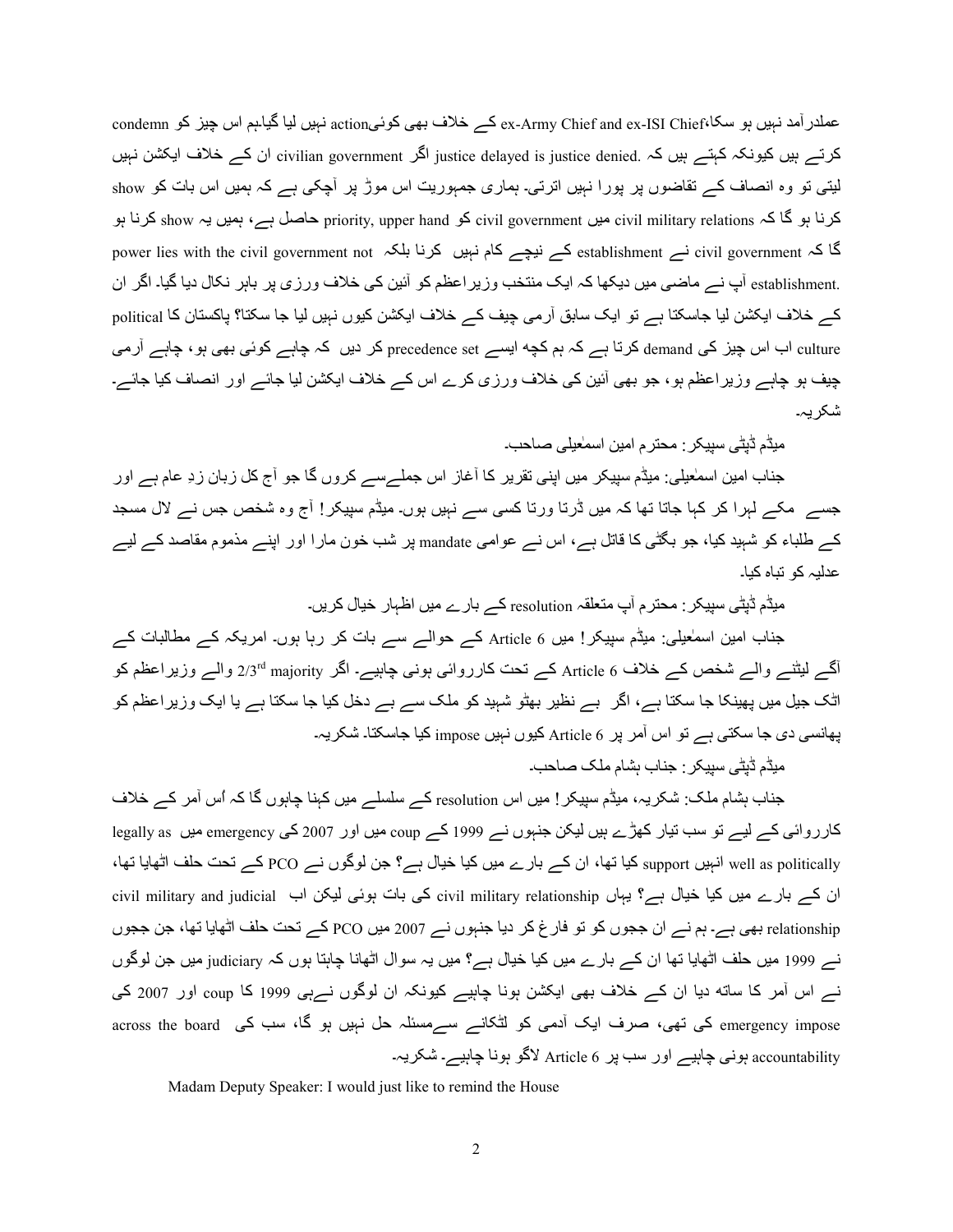کہ کسی کا نام ایسے نہ لیا جائے جو یہاں موجود نہیں ہے اور وہ اپنے آپ کو defend نہیں کر سکتا۔ زیب لیاقت صاحبہ۔

 Ms. Zaib Liaqat: Thank you Madam Speaker! I just want to say that I endorse the statement but not completely because there is need to change the mindset of our society as well as the Aristotle says

"if liberty and equality, as is thought by some are chiefly to be found in the democracy, they will be best attained when all persons alike share in the government to the utmost".

میر ے خیال میں ہمیں اپنی سیاسی جماعتوں میں بھی dictatorship کو ختم کر نا چاہیے۔ جب بھی کوئی ڈکٹیٹر آتا ہے تو ہمیشہ celebrate کیا جاتا ہے کیونکہ ہمارے سیاسی رہنما اپنی corruption اور دوسری چیزوں کی وجہ سے بدنام بوجاتے ہیں اس لیے جب بھی آمر اقتدار میں آتا ہے تو اسے celebrate کیا جاتا ہے۔ ہماری سیاسی جماعتوں میں بھی جمہوریت ہونی چاہیے تاکہ لوگ نیچے سے filter ہو کر اوپر آئیں اور جمہوریت وہاں سے شروع ہونی چاہیے۔ دوسری چیز یہ ہے کہ ایک ڈکٹیٹر کو لانے میں ایک پورا mindset involve ہوتا ہے اور اسے celebrate بھی کیا جاتا ہے۔، اس لیے ان سب لوگوں کو پھر hang کرنا چاہیے جو لوگ اس coup میں ملوث ہوں۔ I completely agree with ا Mr. Hasham کہ عدلیہ اور سیاسی رہنماؤں کا بھی احتساب ہونا چاہیے۔ شکریہ۔

Madam Deputy Speaker: Now I put the resolution to the House for voting.

#### *(The motion was carried)*

 Madam Deputy Speaker: Now we move today's item No. 2. Mr. Mateeullah Tareen, Mr. Hazrat Wali Kakar, Mr. Fafiullah Kakar, Mr. Usman Jilani, Mr. Inam Ullah Marwat and Ms. Sharmeen Qamar would like to move a resolution. Mr. Mateeullah Tareen please move the resolution.

Mr. Mateeullah Tareen: Thank you Madam Speaker: I would like to move the following resolution that; "This House is of the opinion that immediate step shall be taken for the repatriation of Afghan refugees. The Residential and Proof of Registration cards issued to Afghan refugees had expired on 31 December, 2012. As decided by Tripartite Commission (2 delegates each from each from Afghan, Pakistan and UNHCR) the refugees repatriation should have started by the end of 2012 but this did not happen. Refugee camps have become safe heavens for the terrorist and banned outfits. These camps are producing manpower for the TTP and outlawed organizations. Moreover, they are burden on the limited health, education, water and sanitation facilities of the host community. Therefore, government shall take steps for the removal of Afghan refugee camps and their immediate repatriation".

how this whole did happens when a war a ہیں جانا چاہوں گا کہ how this whole did happens when a war a revolution that was followed by when Russia take over Afghanistan اور دوسر ے refugees کا ایک سیلاب پاکستان اور دوسرے about 3.4 million people initially migrated to Pakistan and settled near the رہسایہ ممالک کی طرف گیا۔ اس میں introduce ان کے یہاں آنے سے کافی ساری ایسی چیزیں introduce سماری ایسی چیزیں introduce ان کے یہاں بوئیں، ان میں کلاشنکوف کلچر ، بیروئن اور دہشت گردی کا ایک سلسلہ شروع ہوا جسے اس ملک کے لوگوں نے پہلے کبھی نہیں دیکھا تھا۔ اس وقت کے ڈکٹیٹر نے اس سارے معاملے کو سیاسی رنگ دینے کے لیے جہاد اور Islamization کا process بھی شروع کیا اور افغانی لوگ actively اس process کا حصہ بنے۔ They have settled in many areas and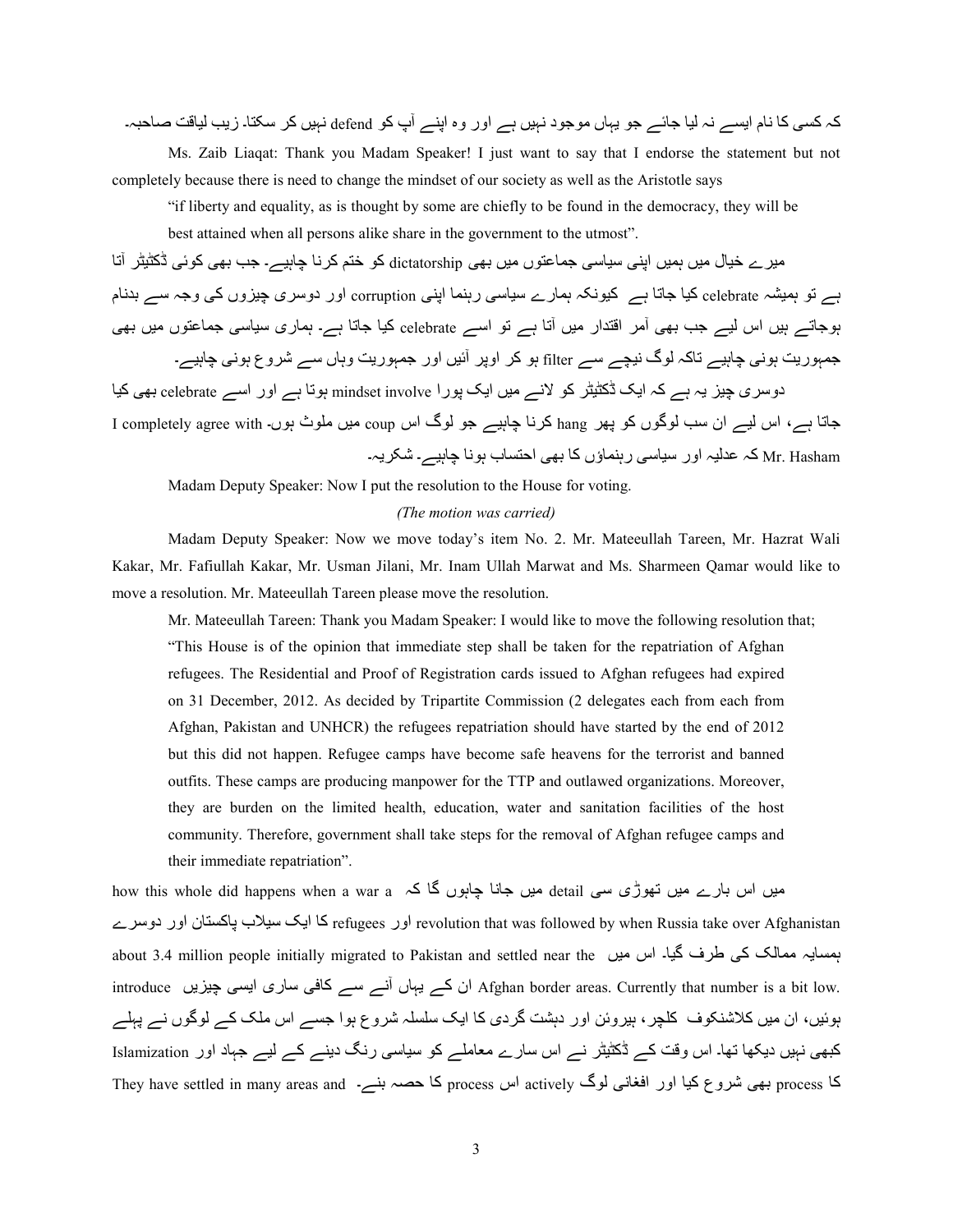they have affected the social and economic lives of the whole community. They are a huge burden I must say on the limited resources of education, health water and sanitation. There are some evidences for what I have stated in my resolution that they are producing manpower for TTP. کوئٹہ میں آج سے چار پانچ ماہ پہلے القائدہ کے ایک operation کو دو ساتھیوں سمیت گرفتار کیا گیااور just after 48 hours F.C کے جس کرنل نے یہ operation کو دو ساتھیوں کیا تھا، اس کے گھر پر ایک خودکش حملہ کیا گیا،اس حملے میں ایک افغان مہاجر کا registration card بھی ملا۔ اس حملے میں کرنل صاحب تو بچ گئے کیونکہ اس وقت وہ گھر پر موجود نہیں تھے لیکن ان کے گھر والے اندر موجود تھے اور ان کی بیوی اس حملے میں شہید ہوگئیں۔

اسی طرح اور بھی بہت سارے evidences ملے ہیں۔کچه عرصہ پہلے UNHCR کے آٹته اہلکاروں کو ransom کے لیے سرخاب کیمپ سے اغواء کیاگیاAfghan refugees involve کہ اس کام میں Afghan refugees involve and they succeeded in getting that ransom of twenty crore rupees i.e., a huge amount. I am stating these two  $\overline{c}$ terrorism and drug lords ∻ stories that these camps are no more simple camps for us. ہن چکے ہیں۔ ان safe heavens کے خلاف action لینے کی ضرورت ہے، انہیں مثانے کی ضرورت ہے۔

میڈم سیپکر! For moving this whole resolution, UNHCR کی پالیسی اور افغانستان، پاکستان حکومتوں کی 31st December, 2012 کو Afghan refugees کی پالیسی کے تحت afghan refugees کو 3012 Fripartite Commission کا ا کے بعد واپس بھیجا جائے گا کیونکہ ان کے cards اس تاریخ کو ختم ہو گئے ہیں اور کمیشن نے فیصلہ کیا تھا کہ So that forces have started and that process is very کے بعد ان کو واپس اپنے ملک بھیجا جائے گا۔ So <sub>slow,</sub> اس تیز کرنے کی ضرورت ہے، اس پر مزید invest کرنے کی ضرورت ہے۔,UNHCR is doing a lot of jobs وہ انہیں safe sides پر گھر وغیرہ provide کر رہے ہیں، انہیں financially بھی support کر رہے ہیں۔ So that process must be fasten اور حکومت کو اس حوالے سے اقدامات کرنے ضرورت ہے۔ We strongly request to the concerned authorities کہ وہ ان کیمپوں کیremoval میں، Afghan refugees کی repatriation میں اور most importantly وہ علاقے جوان سے affect ہوئے ہیں، ان کے،rehabilitation کے process میں مدد کرے۔ میڈم ڈیٹے سبیکر : جناب انعام اللہ مر و ت صاحب۔

Mr. Inam Ullah Marwat: Thank you Madam Speaker! I would like to let this House know about the sound facts and figures with respect to the Afghan refugees. At present, there are three million Afghan refugees in our country in which 0.8 million are residing in Balochistan, 2 million in KPK, FATA and various other parts. At present, there are three hundred plus Afghan refugees camps among which 70% are situated in KPK. Some of the famous camps are Jalozai Camp, Panian, Badabera, Sernan, Pir Alizai. It is interesting to know that among three million Afghan refugees 1.5 million refugees are registered with UNHCR and they have been issued proof of registration while the rest of Afghan refugees are just roaming in this country either without having any legal documents or with fake identity cards.

Madam Speaker! presence of these Afghan refugees in the areas just bordering Afghanistan really affecting those areas and these camps are proving to be safe heavens for terrorists that's why concrete steps should be taken in this regard for the repatriation of Afghan refugees. Thank you.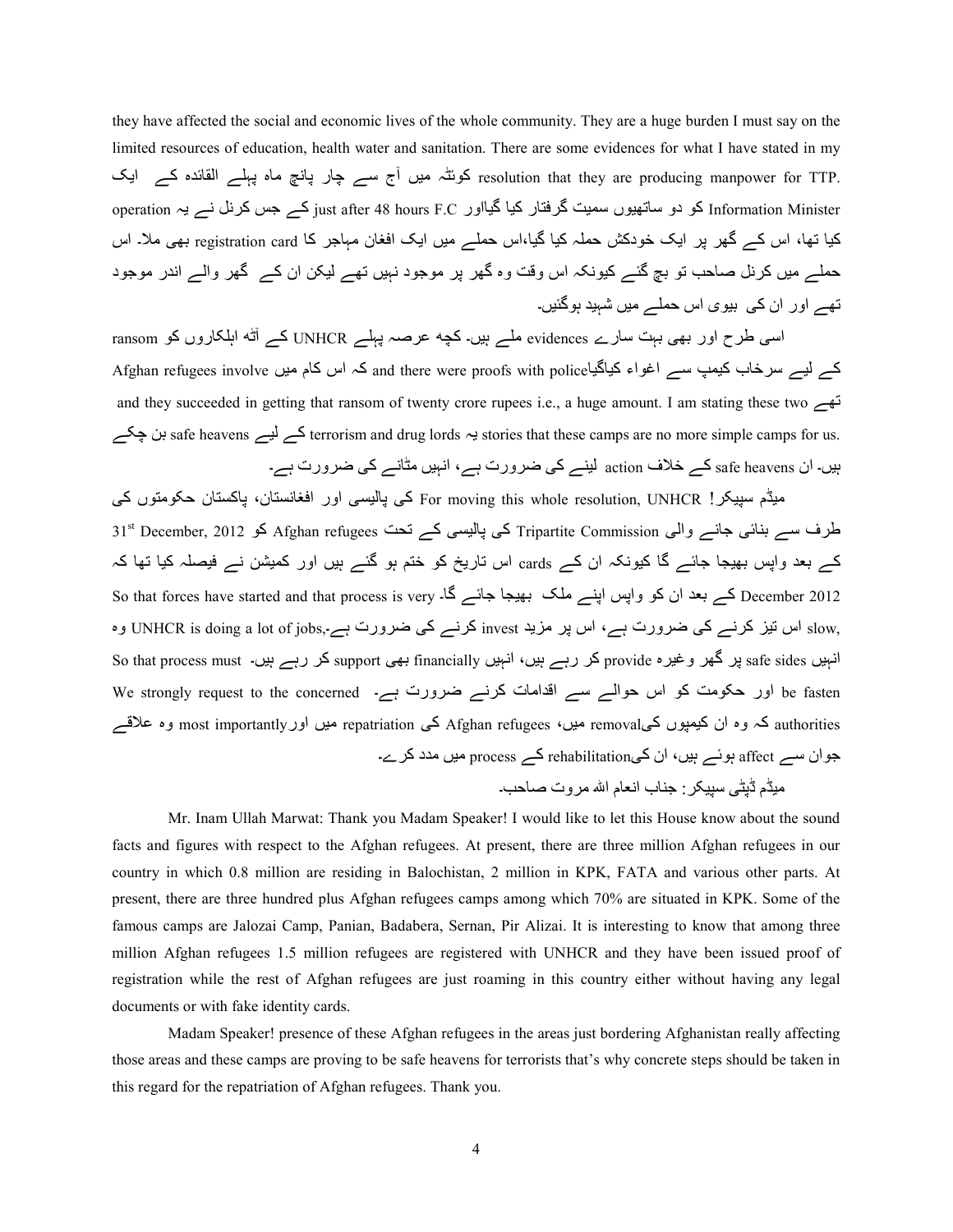Madam Deputy Speaker: Mr. Hazrat Wali Kakar *sahib*.

جناب حضرت ولی کاکڑ : شکریہ، میڈم سپیکر اہم مطیع اللہ صاحب کی resolution کے بارے میں بات کر رہے ہیں۔ میڈم سپیکر ! یہ بات بالکل ٹھیک ہے کہ یہ کیمپ مختلف حوالوں سے ہمارے لیے burden بنے ہوئے ہیں۔ ہم کس وجہ سے یہ resolution لے کر آئے ہیں؟ وہ کون سے ایسے factors ہیں جو آج اس ایوان کو مجبور کر رہے ہیں کہ ہم اس بارے میں سوچیں؟ جنگ کے دوران یہ human rights کا ایک قانون ہے کہ آپ اپنے ملک سے دوسرے ملک میں move کر سکتے ہیں، ہم نے اس چیز کو accept کر لیا تھا، ہم نے 80s میں افغان مہاجرین کو اپنے ملک میں جگہ دی لیکن ایسا بھی نہیں ہونا چاہیے کہ وہ ہماری community کے لیے burden بنیں۔ اس کے لیے ہمیں steps لینے ہوں گے۔ جب ان کا وقت ختم ہو گیا تو ہمیں تمام متعلقہ authorities سے یہ درخواست کرنے چاہیے کہ افغان مہاجرین پاکستان میں جہاں بھی بوں خاص کر بلوچستان، خیبر پختونخوا اور فاٹا میں، ان لوگوں کی safe repatriation کس طرح ہو سکتی ہے؟ وہ اس طرح ہو سکتی ہے کہ اس معاملے میں آپ کے ساته جو international community UNHCR کے حوالے سےہے وہ انہیں safely اپنے ملک shift کر دے اور انبیں اُن علاقوں میں جگہ دی جائے جو محفوظ ہوں۔ شکریہ۔ میڈم ڈیٹی سپیکر : محتر م ر فیع اللہ کاکڑ |صاحب۔

Mr. Rafi Ullah Kakar: Thank you Madam Speaker, I have nothing to say because they have said already. Thank you.

Madam Deputy Speaker: Mr. Usman Jilani.

جناب عثمان جیلانی: شکریہ، میڈم سپیکر! اس وقت 30 June ذک جو voluntarily repatriation ہو رہی ہے اور جو بھی افغانی واپس جا رہا ہے، اسے \$150 US بھی دیے جارہے ہیں۔ افغانی یہ پیسے لیتے ہیں اور افغانستان چلے جاتے ہیں لیکن دو تین دن وہاں رہ کر واپس پاکستان آجاتے ہیں، اس چیز کو روکنے کے لیے بھی کوئی step اٹھانا جابیے۔ اس وقت ہمارے ملک میں law and order کی situation بنی ہوئی ہے، افغانی drug trafficking, smuggling, جابیے ynو اس ں۔Aہ رہے? 2 destroy S2 ن4TU24V گS ہH ں۔Aہ directly involve ںA; organize crime and kidnapping for ransom ملک کی موجودہ law and order کی situation کو ٹھیک کرنے کے لیے افغانیوں کو واپس ان کے ملک بھیجنا ہو گا کیونکہ .we have had enough of them ہم نے انہیں نیس سالوں تک اپنے پاس مہمانوں کی طرح رکھا، ان کی مدد کی لیکن اب ہماری بھی برداشت کی حد ہے اور وہ اس حد کو عبور کر چکے ہیں۔ ہمیں چاہیے کہ افغان مہاجرین کو جلد از جلد repatriate کر دیا جائے۔ شکر یہ۔

میڈم ڈیٹی سپیکر : محترمہ شمیم قمر صاحبہ۔ محترمہ سونیا ریاض صاحبہ۔

محترمہ سونیا ریاض: شکریہ، میڈم سپیکر! .I am totally agreed with this resolution میں ایوان کے ساته اپنا being as doctor with UNHCR I have worked in the same کرنا چاہوں گی کیونکہ being as doctor with UNHCR I have worked in the same is one of میں نے سرنام اور سرخاب کیمپ جو بلوچستان میں، وہاں کام کیا ہے، سرنام کیمپ is one of ز .the biggest camp of Afghan refugees اس وفت وہاں کی آبادی نوے ہزار سے پچانوے ہزار کے درمیان ہے۔ وہاں انتے ز پادہ لوگ ر ہ ر بے ہیں۔

اس resolution کے حوالے سے میں کہنا چاہوں گی کہ یہ بہت اچھی ہے اور میں وہاں پر کام کرنے کے بعد anyone who is living in Pakistan and کروں گی، first of all میں یہ کہوں گی کہ anyone who is living in Pakistan and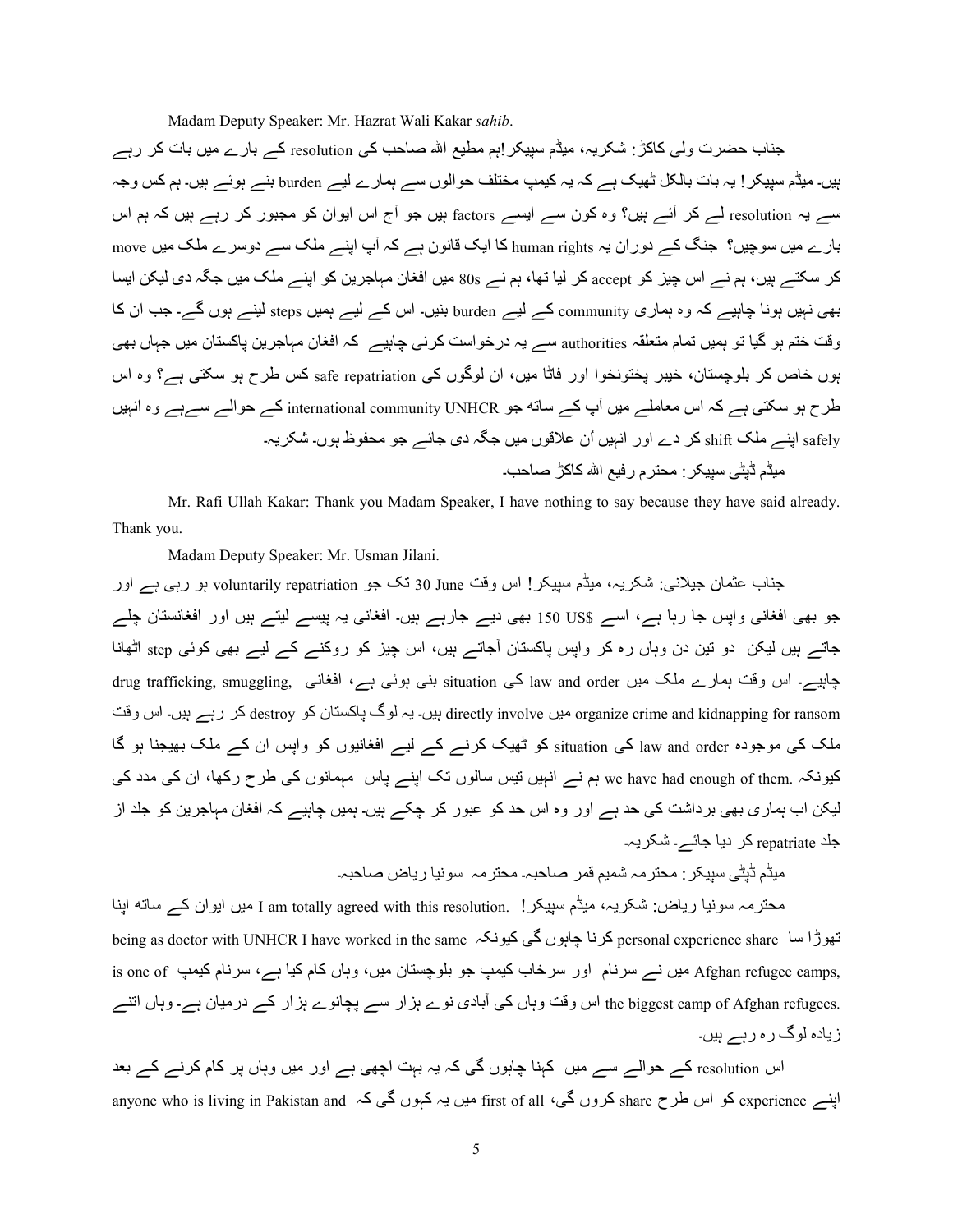who is taking benefits from Pakistan and he/she is against Pakistan, I really can not tolerate that person and I think we all should not tolerate that person and we should not. وہ لوگ جو افغان مہاجرین ہیں، ہم نے انہیں رکھا اوراس کے بعد ہم بہت مشکلات میں پھنس گئے اور بہت سے نقصانات اٹھائے۔ Still those people are against Pakistan, وہ پاکستان کے خلاف بات کرتے ہیں، وہ پاکستان کے لیے مشکلات پیدا کرتے ہیں اور وہ اس طرح کے کام کرتے ہیں کہ پاکستان کے لیے مزید مشکلات پیدا ہوں، مثال کے طور پر اس resolution میں کہا گیا کہ تعلیم، صحت یانی وغیرہ کے حوالے سے وہ ہم پر burden ہیں تو یہ سچ ہے۔ اگر ہم صحت کی بات کریں تو ہم نے ان کے لیے وہاںBHUs بنائے ہوئے ہیں even single tablet، اور ان میں ہم انہیں ادویات مفت مہیا کرتے ہیں، انہیںfree ،ہیں ہو each and every health facility free بھی انبیں مفت دی جاتی ہے۔ اگر کوئی دوا ختم ہو جائے یا انبیں نہ ملے تو وہ جھگڑا بھی کرتے ہیں، BHU میں آکر توڑ پھوڑ کرتے ہیں اور ہم سے لڑنا جھگڑنا شروع کردیتے ہیں ڈاکٹروں اور عملے کے لوگوں کو threat کرتے ہیں۔ جب ہم وہاں پولیو کی مہم شروع کرتے ہیں تو بھی ان لوگوں کی طرف سے ہمیں threats ملتے ہیں، ابھی بات ہوئی کہ انہوں نے UNHCR کے کچه لوگوں کو اغواء کیاl I was also among those members الیکن اس وقت ہمارے عملے کے لوگ سرخاب کیمپ جارہے تھے تو ان کی گاڑی کو اغواء کیا گیا، fortunately that day I went to Saranam کیونکہ میں سرخاب نہیں گئی اور اغواء ہونے سے بچ گئی۔ اس بارے میں ہمیں پتا چلا کہ جن طالبان نے ہمارے لوگوں کو اغواء کیا تھا ان میں اسی سرخاب کیمپ کے کچه مہاجرین شامل تھے جن کے ان کے ساته personal relations تھے اور انہوں نے اُن لوگوں کہ ساته مل کر ہمارے خلاف بہ منصوبہ بنایا in fact Pakistan کہ خلاف بہ plan بنایا گیا۔ یہ وہ لوگ تھہ جو انہیں صحت کی سہولیات دینے کے لیے اتنی دور جا رہے تھے۔

میڈم سپیکر! میں اس کے علاوہ ایک تجویز یہ دینا چاہوں گی کہ ہمارا اتنا بجٹ جو ان BHUs کو facilitate کرنے کے لیے، ان لوگوں کو facilitate کرنے کے لیے use کیا ہو رہا ہے جبکہ ہمارے اپنے interior کے علاقے خود اتنے deprived and poorly facilitated ہیں کہ اگر ہم ان لوگوں کو ان کے وطن واپس بھیج دیں اور اپنے ان علاقوں کی rehabilitation start کریں اور اپنے لوگوں کو صحت اور تعلیم کی سہولیات دیں تو اس سے ہمارا ملک مضبوط ہو گا اور ہم اپنے لوگوں کو مضبوط کریں گے۔

اس کے علاوہ میں ایک اور بات کرنا چاہتی ہوں کہ ان لوگوں کو واپس بھیجنا اس لیے بھی ضروری ہے کیونکہ انہوں نے پاکستان کا negative image create کرنے میں کوئی کمی نہیں چھوڑی ہے۔ میں نے خود observe کیا اور دیکھا ہے کہ ان کےپاس ہر طرح کا اسلحہ موجود ہے۔ وہ طالبان جو افغانستان سےآتے ہیں، یہ ان لوگوں کو اپنے گھروں میں پناہ دیتے ہیں، نہ صرف انہیں پناہ دیتے ہیں بلکہ انہیں support بھی کرتے ہیں اور یہ چیز پاکستان کے لیے کسی بھی وقت مزید نقصان دہ ثابت ہو سکتی ہے۔ ایک اور بات یہ ہے کہ اب کچه Afghan refugees ایسے ہیں جن کے میں نے خود شناختی کارڈ دیکھے ہیں اور انہیں local certificate بھی issue ہوئے ہیں، اس طرح وہ اب پاکستانی شہری اور بلوچستان کے مقامی بھی کہلائے جائیں گے۔ اس لیے as soon as possible ان لوگوں کو واپس بھجوایا جائے ورنہ اگر ہر کسی کے پاس شناختی کارڈ جاری ہو گیا اور ہر کسی نے مقامی سرٹیفکیٹ حاصل کر لیا تو پھر ان لوگوں کو پہاں سے نکالنا مشکل ہو جائے گا۔ حکومت کو چاہیے کہ وہ اس چیز کو recheck کرے اور دیکھے کہ اگر وہ یہاں کے مقامی لوگ نہیں ہیں تو انہیں شناختی کارڈ اور local certificate کیسے مل گئے۔ شکریہ۔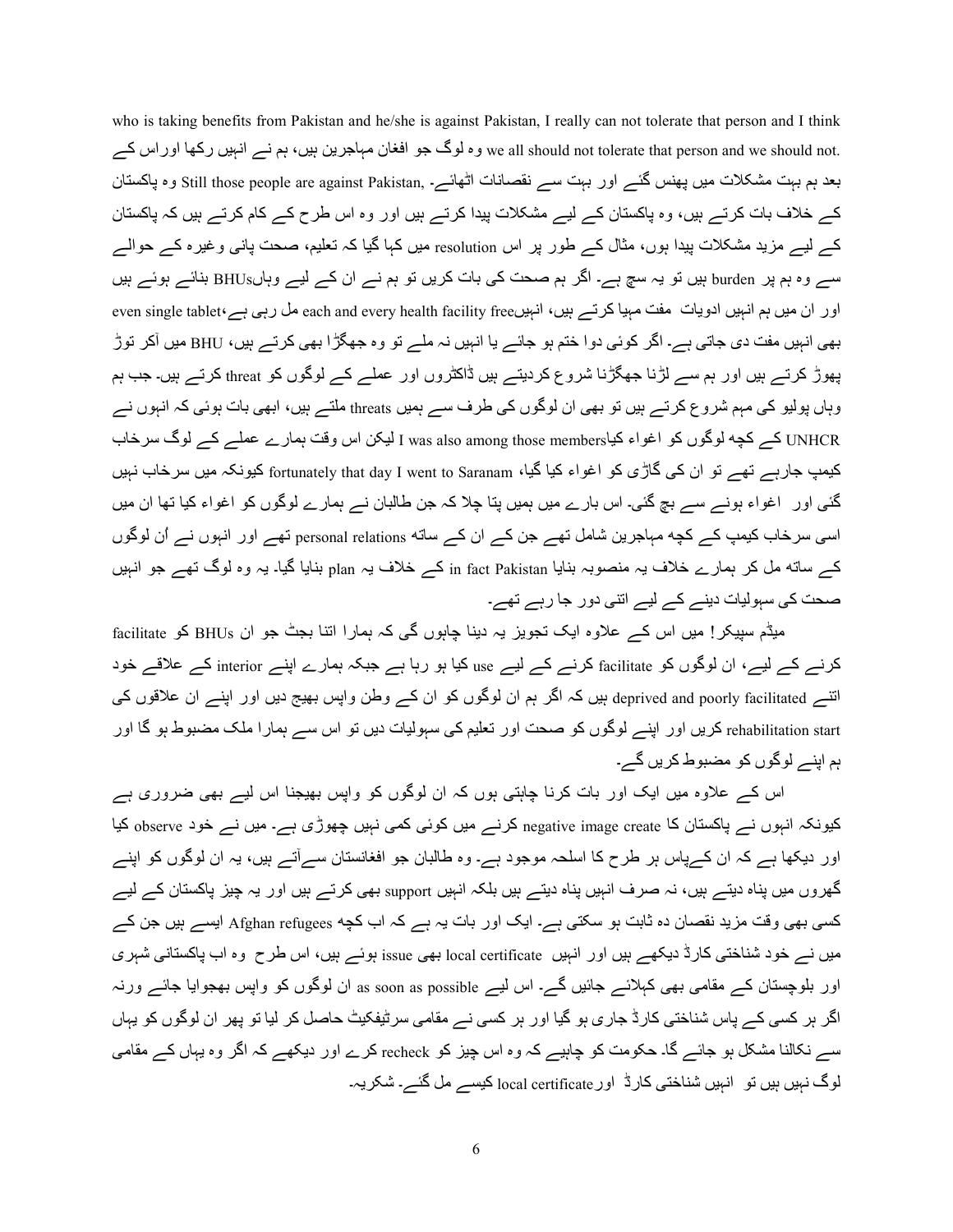میڈم ڈیٹی سپیکر : محتر م ار سلان علی صاحب۔

جناب ارسلان علی: شکریہ، میڈم سپیکر! میں اس resolution کو fully endorse کرتا ہوں لیکن میں ایک چیز clear کرنا چاہوں گا کہ یہاں کہا جا رہا ہے کہ افغان مہاجرین only benefiting from Pakistan جبکہ یہ غلط نظریہ ہے، راجی میں ٹرانسپورٹ کا بورا کاروبار they are not only benefiting from Pakistan, they are also benefiting Pakistan. افغان مہاجرین چلا رہے ہیں۔ چائے وغیرہ کے ہوٹل، کچرہ اٹھانے والے اور اسی طرح بہت سے دوسرے کام افغان مہاجرین کر رہے ہیں۔ ہمیں ان کے alternate ذرائع دینے ہوں گے۔ کہا جاتا ہے کہ یہ مہاجرین کیسے آئے، جب یہ لوگ آئے تو ان کے لیے ہمیں پیسے بھی ملتے رہے اور حکومت کو بتانا چاہیے کہ ہمیں ان کے لیے aid بھی ملتی رہی ہے،one sided picture نہ دکھائی جائے۔ ان لوگوں کو یقیناً واپس افغانستان جانا چاہیے لیکن ان لوگوں نے پاکستان کو جو فائدے دیے ہیں انہیں بھی نظر ِ انداز نہیں کر نا چاہیے۔ شکر یہ۔

میڈم ڈیٹے سبیکر : محتر مہ ز بب لیاقت صاحبہ۔ جناب باشم ملک صاحب۔

جناب ہاشم ملک: شکریہ، میڈم سیپکر! میں اس resolution کو endorse کرتا ہوں لیکن میں دو چیزوں کی طرف توجہ مبذول کروانا چاہوں گا۔ پہلی چیز تو یہ کہ افغان مہاجرین کیمپوں میں تو رہ ہی رہے ہیں، جن مہاجرین کی presence settled areas جیسے اسلام آباد اور کراچی میں ہے ان لوگوں کو واپس مہاجر کیمپوں کی طرف move کروانا بھی ضروری ہے کیونکہ at the moment جو افغان مہاجرین اس وقت کیمپوں میں رہ رہے ہیں ان کی اچانک expulsion ممکن نہیں ہو گی، یہ چیز gradually ہو گی.gradually اس سوران ہمیں چاہیے کہ ہم اسلام آباد اور کراچی کے settled areas جہاں یہ لوگ رہائش پزیر ہیں، انہیںgradually refugees camps میں move کریں کیونکہ کچه elements حب وہاں اس طرح کے Mullah Brother was arrested from Karachi from Afghan locality. نبات اس طرح کے موجود ہوں گے تو وہ بھی ہمارے لیے خطرہ ہیں۔

میڈم سپیکر ! دوسری چیز یہ ہے کہ just for the record یہ افغان مہاجرین جو آج ہمیں تکلیف محسوس ہو رہے ہیں، یہ شاید ہماری ہی کچه ایسی policies کا نتیجہ ہیں جن کی وجہ سے آج یہ مہاجرین بن کر ہمارے ملک میں آئے ہیں۔ ہمیں اس چیز کو بھی acknowledge کرنا چاہیے کہ ہم نے کسی اور ملک کی تقدیر بدلی جو غلط تھی اور ہماری strategic depth کی policy کی وجہ سے ہمیں suffer کرنا پڑا، اس لیے ہمیں اپنی غلطیوں کا بھی احساس کرنا چاہیے صرف ان پر تنقید نہیں کرنی چاہیے۔ شکر یہ۔

مبڈم ڈبٹے سببکر : محتر مہ سطوت و قار ۔صاحبہ

Ms. Sitwat Waqar: Thank you Madam Speaker, I totally endorse this resolution

اور انہوں نے جتنے بھی points پر بات کی ہے، I agree with all of them کیونکہ ان مہاجرین کی وجہ سے ہماریeconomy پر بڑا burden پڑا ہے،KPK کے علاقے میں کیونکہ وہاں انہوں نے کافی pollution بھی and it was a big کی تھی۔ .They really don't know how to be lived ان لوگوں نے وہاں بہت گندگی پھیلائی تھی and it ہ نہ وہ میں وہ economy can not sustain any more,پر ان کا بوجہ پڑا اور ہماری پہار رہی ہوں ہے جاں بے economy can روزگاری کا مسئلہ پیدا ہو گیا۔ افغانی ہمارے لوگوں کی جگہ نوکریاں کرنے لگ گئے۔ اس کے علاوہ ایک اہم بات یہ ہے کہ اگر ان کی December, 2012 کو expiry ہو گئی تھی تو اس کے بعد ایک procedure شروع ہو جانا چاہیے تھا۔ I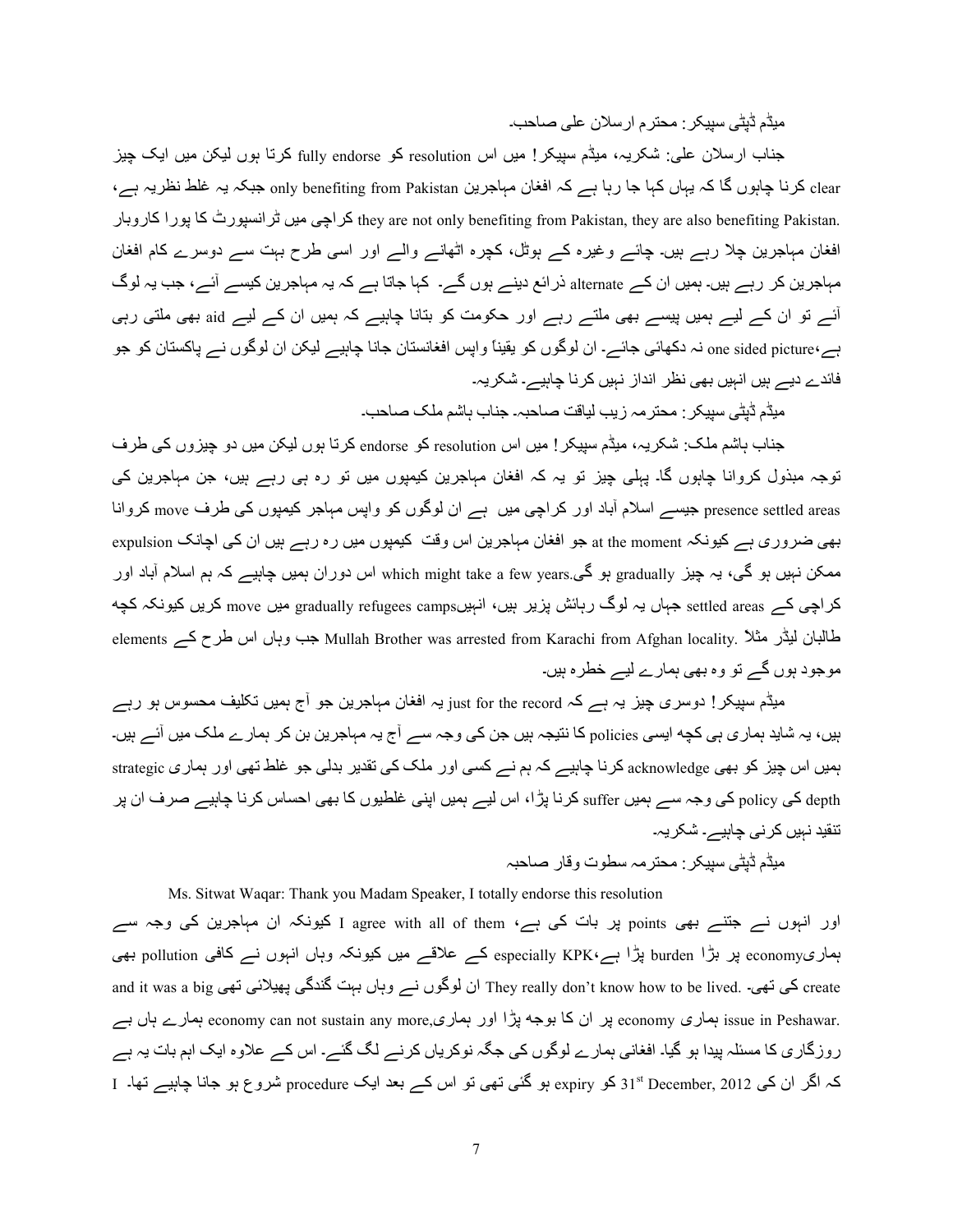think that coming government should do this thing this year immediately because we don't know about the scenario .after 2014 ابھی کوئی چیز clear نہیں ہے، وہاں civil war شروع ہو جاتی ہے یا پنا نہیں کیا صورت حال ہوتی ہے، اگر وہاں سہ مہاجرین کا اور threat آگیا تو .Pakistan can not afford more refugees at the moment اس لیسر نئی آنسر والمی حکومت اس مسئلے پر جلد کوئی نہ کوئیstep لے جیسے ہاشم نے کہا کہ it might take many years اس لیے یہ چیز جتنی جلدی شروع ہو جائے وہ پاکستان کے لیے بہتر ہے۔ شکریہ۔

میڈم ڈیٹے سبیکر : محتر مہ نبیلہ جعفر ۔صاحبہ۔

محترمہ نبیلہ جعفر : شکریہ، میڈم سیپکر! افغان مہاجرین جو خیبر پختونخوا اور فاٹا میں رہتـے ہیں، ان کـے حوالے سے ابھی ایک figure about two million بتائی گئی ہے، میں آپ لوگوں کے knowledge میں لانا جابوں گی کہ یہ لوگ نہ صرف مہاجر کیمپوں میں رہتے ہیں کیونکہ یہ کیمپ شاید اتنے بڑے نہیں ہیں، یہ لوگ societyکے اندر penetrate بو چکے ہیں۔ اگر آپ بِشاور کے middle class residential areas مشلاً حیات آباد، ڈیفنس، یونیورسٹی ٹاؤن وغیرہ میں جائیں تو ان علاقوں میں افغان مہاجرین بہت بڑی تعداد میں رہائش پزیر ہیں۔ یہ وہ لوگ نہیں ہیں جو کیمیوں میں رہ رہے ہیں کیونکہ یہ afford کر سکتے ہیں، ہم ایک طرح سے کہہ سکتے ہیں کہ یہ لوگ بھی ہماری health and education facilities پر بوجه ہیں۔ میں یہ بھی کہنا چاہتی ہوں کہ فاٹا میں sectarianism or militancy کے جو مسائل شروع ہی تب ہوئے ہیں جب افغان مہاجرین خوست کے علاقے سے پاکستان آئے جو پاکستانی سرحد کے قریب ہے۔ان لوگوں کا دنیا کاexposure نہیں ہے۔ اس لیے انہیں آسانی سے exploit کیا جاسکتا ہے۔ ہماریemilitant organizations سب سے زیادہ target and focus انہی علاقوں میں کرتی ہیں۔ میں اپنے علاقے کرم ایجنسی کی بات کرنا چاہوں گی کہ ہمارے central Kurram کے علاقے پر سارا قبضہ افغان مہاجرین نے کیا ہوا ہے اور وہاں کے مقامی لوگوں کو نکال دیا گیا اور دوسری جگہوں پر بھیج دیا گیا، ان کی جائیدادوں پر قبضہ کر لیا، ان کے کاروبار پر قبضہ کر لیا اور اب کہا جاتا ہے کہ یہ مہاجرین وہاں کے residents ہو گئے ہیں۔ وہ اب بھی ہمارے لیے problems create کرتے ہیں، وہ اس سڑک کو against دتے ہیں۔ local people as a weapon use

میڈم سپیکر ! میں ایک اور بات کہنا چاہوں گی کہ وہ لوگ ہماری society میں intermingle اس طرح بھی شامل ہو چکے ہیں کہ ان کے رشتے مقامی لوگوں میں ہو چکے ہیں، اس لیے اس چیز کو مزید روکنے کے لیے ان لوگوں کو واپس بھیج دینا ہے بہتر ہے۔ شکریہ۔

میڈم ڈیٹی سیپکر : محتر م نجم الثاقب صاحب۔

جناب نجم الثاقب میمن: شکریہ، میٹ<sup>ن</sup>م سپیکر! .totally agree with my fellow parliamentarians **اوہ ب**مارے پاس مہمان بن کر آئے تھے لیکن اب بہت ہو گیا۔ انہوں نے پاکستانی society کو جتناshatter کیا، انہوں نے پاکستانی society جو نقصانات پہنچائے میرے خیال میں کوئی اور اتنا نقصان نہیں دے سکتا۔ کراچی کے حالات ان ہی کی وجہ سے بگڑتے ہیں۔ انہوں نے مختلف کاروبار پر قبضہ کر لیا ہے اور اس کے علاوہ پاکستان کی ,concerned authorities e.g ,NADRA ect نے بھی انہیں illegally support کیا ہے۔ انہوں نے افغانی لوگوں کو شناختی کارڈ issue کر کے انہیں permanent residential status دے دیا۔ اب ان کو یہاں سے نکالنا ہمارے لیے بہت مشکل ہو گیا ہے لیکن پھر بھی میں یہ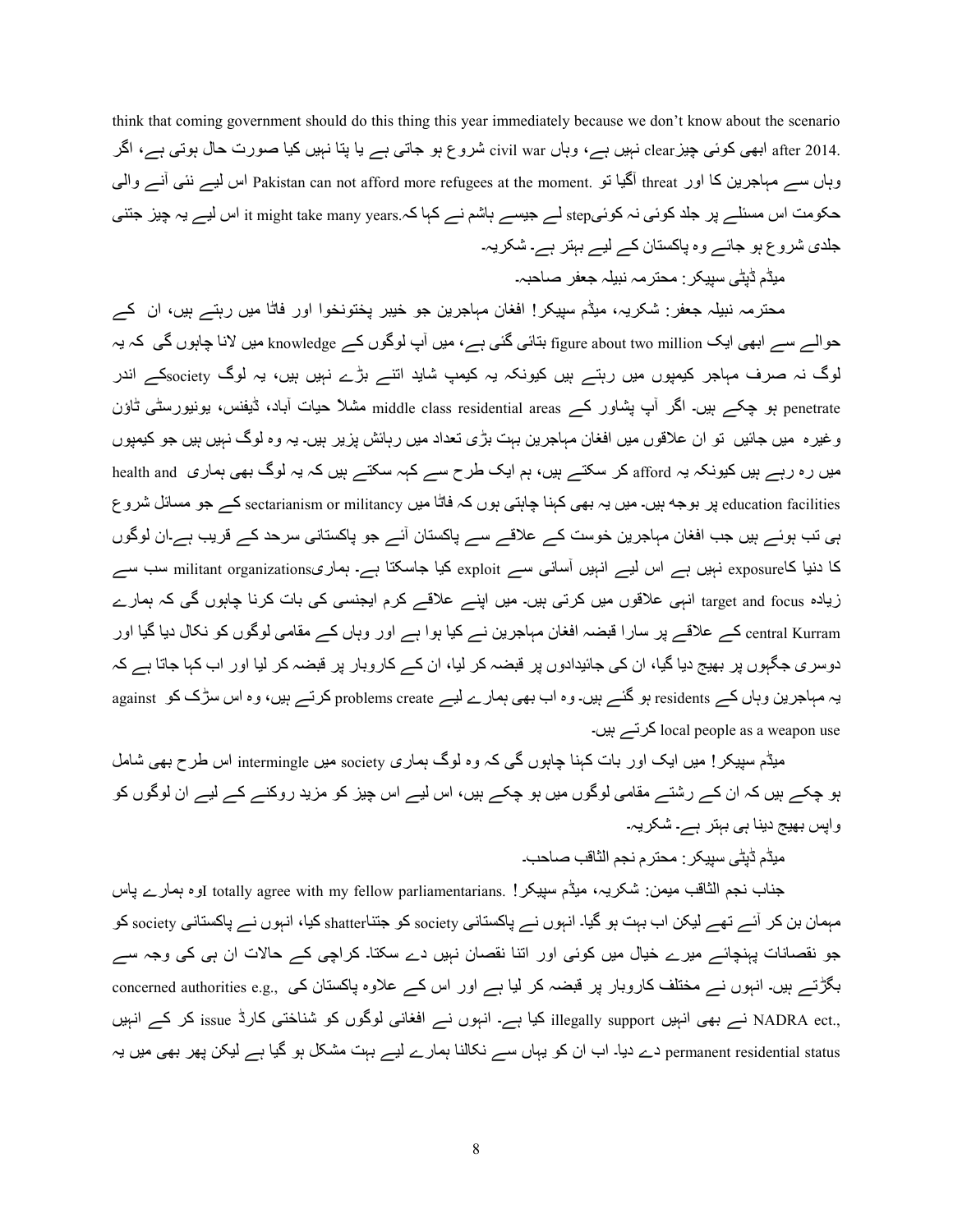گزارش کروں گا کہ ان لوگوں emergency basis پر یہاں سے نکالنا چاہیے کیونکہ یہ پاکستان کے حق میں بہتر ہو گا اور پاکستان کا international status especially Karachi کا status ان کی وجہ سے خراب ہوا ہے، وہ بہتر ہو گا۔ شکریہ۔

میڈم ڈیٹی سپیکر : محتر م مطیع الله صاحب۔

جناب مطیع اللہ ترین: شکریہ، میڈم ڈیٹی سیپکر! میں صرف ایکpoint clear کرنا چاہتا ہوں کہ اپوزیشن کے ایک ممبر نے کہاتھا کہ انہوں نے ہمیں بہت سے economic benefits دیے ہیں، ان کےلیے عرض ہے کہ UNHCR, ل ہے point ہ?@H ںA; ان اور ںAہ /wb reports /2 international NGOs kر4C yہh اور UNDP, Government of Pakistan کہ ہمیں جتنےeconomically they ملے ہیں ان سے کئی گنا زیادہ economically نقصان ہوا ہے and economically they are a huge burden on our society. Thank you.

میڈم ڈیٹی سیپکر : محتر م کاشف علی صاحب۔

جناب كاشف على (قائد حزب اختلاف): شكريہ، ميثم سييكر! I am actually thankful for brining such a timely resolution and I completely endorse it. میری اس بارے میں کچه reservations بیں resolution and I completely endorse it more کی گئی ہیں۔ میرے خیال میں کسی issue کو highlight کرنا easy ہے لیکن اس کے لیے solution دینا more important ہے۔ ہمیں دیکھنا پڑے گا کہ یہ refugees کس حساب سے آئے ہیں؟ ان میں کافی لوگ باقاعدہ register ہوئے a lot of people have hold NIC given by the Pakistani government but there are a lot of more refugees which  $\sqrt{v}$ have come through un-register اور یہ چیز porous border کی وجہ سے ہے۔ یہ بہت اہم معاملہ ہے اس لیے میں حکومت سے مطالبہ کروں گا کہ اس بارے میں کوئی mechanism and solutions دی جائیں کہ کیا کرنا ہے؟

very important issue point out کرنی چاہیے اور جیسے محترمہ نبیلہ نے very important issue point out نیا کہ یہ افغان مہاجرین صرف خیبر پختونخوا یا FATA کے علاقے میں نہیں ہیں، they are part of the Sindh province, ںA;ےA اس they are part of the Punjab province, they have penetrated into Karachi. So how would you get out them? اس کو endorse کرتا ہوں but at the same time I also would request those who have put forward this resolution کہ وہ ایک sort of mechanism بتائیں کہ یہ سب کچه کیسے implement ہو گا اور اس کی solutions کیا ہیں؟ شکریہ۔

مبڈم ڈبٹے سببکر : محتر م و ز بر اعظم صاحبہ۔

محترمہ انعم آصف(وزیراعظم بوته پارلیمنٹ): شکریہ، میٹم سپیکر! سب سے پہلے میں ایک چیز clear کرنا چاہوں گی کہ اس وقت بات آپ کی national security کی ہو رہی ہے۔ اب تین ملین لوگوں کے لیے ایک سو اسی ملین لوگوں کو risk پر نہیں لیا جا سکتا۔ جناب ہشام صاحب نے بالکل ٹھیک کہا کہ ہماری ہی کچه polices کی وجہ سے یہاں refugees آئسہ یا ہمارے ہی کچه ایسہsteps تھے جن کی وجہ سے ہم نے انہیں اپنی society میں اس طرح رہنے دیا، اس لیے اگر وہ یہاں رہ رہے ہیں تو اس کے ہم ہی ذمہ دار ہیں۔ اس وقت اگر ہم یہ کہہ دیں کہ انہیں واپس بھیج دیا جائے کیونکہnow they are burden تو اس طرح کہنا بھی ٹھیک نہیں ہو گا۔ ہم صرف اس point پر یہ resolution present کر use have preferred our national security over all ، کو سب سے اوپر رکھنا ہے 40x ve have preferred our national security over all target کو nation ہو ہے ہے کہ ہم کسی nation ہو target اس کے لیے اہم یہ ہے کہ ہم کسی نہیں کر رہے۔ محترمہ سطوت وقار صاحبہ کی طرف سے ایکsort of allegation آیا تھا کہ انہیں رہنے سہنے کا طریقہ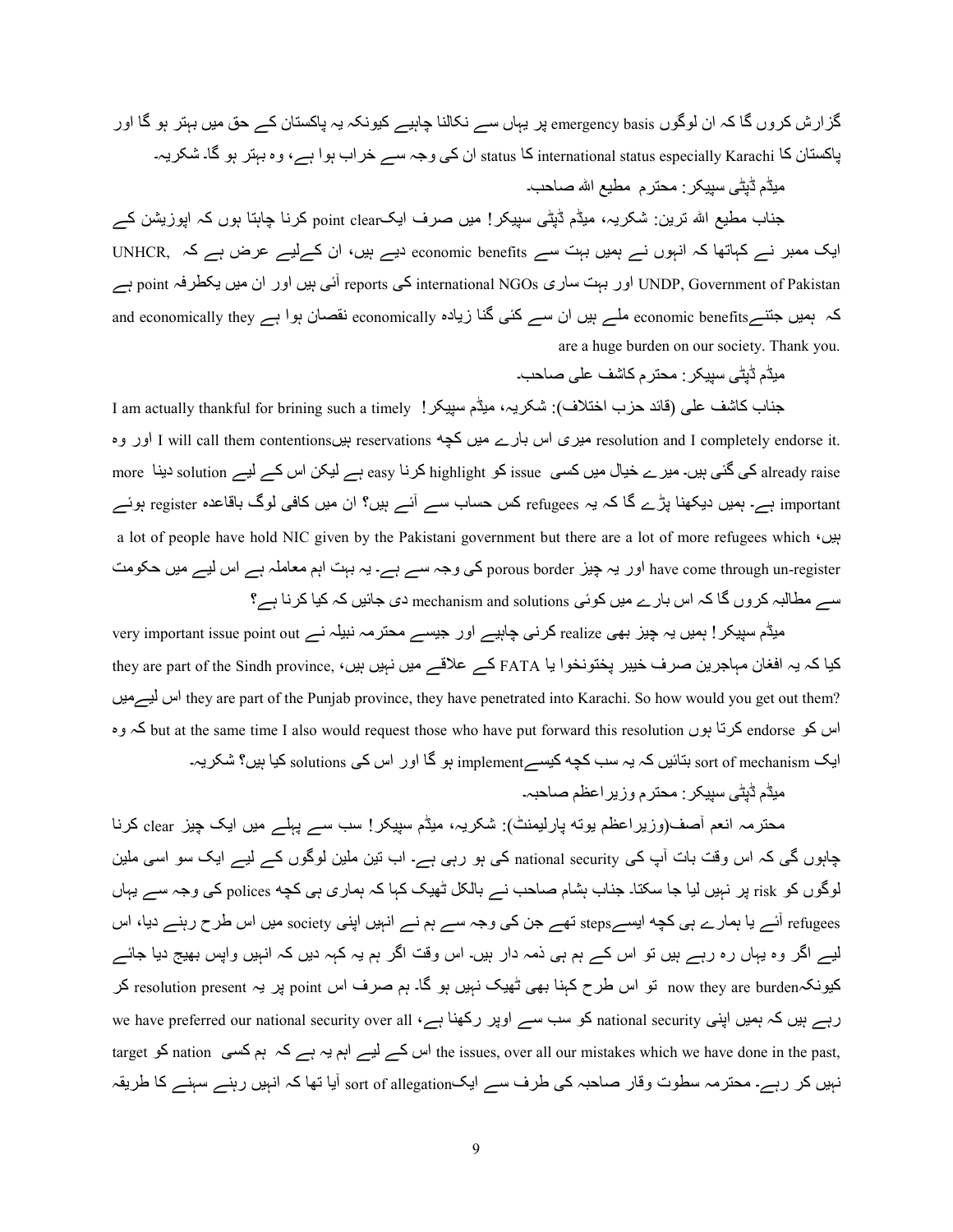نہیں آتا،they have polluted the environment تو کسی قوم کو اس طرح target کرنا اور یہ کہنا کہ انہیں رہنا سہنا نہیں آتا۔ ہم یہاں صرف اس چیز پر بات کر رہے ہیں کہ ہم نے اپنی national security کو importance دینی ہے، ہم نے لوگوں نے غلط پالیسیوں یا اچھی نیت کی وجہ سے افغان مہاجرین کو یہاں رکھا، we have supported them and now it is the time کہ ان کے لیے بہتر یہی ہے کہ ہم انہیں واپس بھیج دیں۔

it means we have not just ، $\frac{2}{\Delta}$  میں resolution کا ایک اہم لفظ استعمال کیا گیا ہے، it means we have not just hrown them back ہمیں وہاں بھی اس چیز کو ensure کرنا ہے کہ اگر ہم انہیں واپس بھیج رہے ہیں we have to ensure کہ وہ وہاں کیسے ربیں گے؟ ,We can not just take of our responsibility out of them وہاں کلیسے روہ وہ وہ کیسے support کرنی چاہیے، آپ انہیں وہاں بھیج کر ان کی مدد کر سکتے ہیں، صرف یہاں سے بھیج کر اپنے آپ کو اس ذمہ داری سے ہٹا نہیں سکتے۔ دوسری بات یہ ہوئی تھی کہ کراچی میں جتنے بھی professions ہیں، افغان مہاجرین كےeconomic benefits كى بات ہوئى كہ انہوں نے وہ بھى ديے۔ People are living there وہ كتنى دير آپ كى امداد پر رہ سکتے ہیں؟ کیا آپ نے اس چیز کو ensure کیا کہ وہ آپ کیnational stream کا حصہ نہ بن پائیں؟ کیا آپ انہیں اس طر ح fully support کر پائے کہ اس دوران انہیں کسی روزگار کی طرف نہ جانا پڑے؟ وہ آپ کو کوئی economic support provide نبیں کر رہے تھے بلکہfacility نبیں دی۔ they are trying to make their living on selfہے نبیں دی۔ آپ انہیں صرف اس بنیاد پر یہاں نہیں رکه سکتے کہ وہ یہاں رکشہ جلا رہے ہیں یا پان کی دکان جلا رہے ہیں، they are بصار major issue اس لیے یہ economic benefit consider نہیں کیا جائے گا۔ ہمارا major issue ہماری economic benefit consider national security ہے، اس چیز کو غلط طریقے سے استعمال کیا جا رہا ہے یہexternal threat ہے۔ ہم اس لیے یہ resolution لے کر آئے ہیں کہRe want this thing to happen immediatelyہ کہ جتنی جلدی ممکن ہو سکے ہم ان مہاجرین کو واپس ان کے گھروں میں safely بھیجیں اور یہ ensure کیا جائے کہ وہاں وہ اچھی طرح رہ سکیں۔

میڈم سیپکر ! باں !اس میں وقت لگے گا آپ نے انتے سارے لوگوں کو یہاں رکھا ہوا ہے، immediately آپ انہیں واپس نہیں بھیج سکتے ۔but need of the hour is that to devise a strategy ہم لوگ یہ کہنا چاہتے ہیں کہ آپ پہلے اس چیز کو ensure کریں کہ آپ کے پاس کتنے لوگ register ہیں اور کتنے لوگ آپ کے پاس آئے تھے؟ First of all, you have to on priority basis sent them اور بھر اسمی کے مطابق جن لوگوں کو 2012 کے بعد چلے جانا چاہیے تھا on priority basis sent them back کیونکہ وہ آپ کہ record میں ہیں۔ In the meanwhile آپ اس چیز کا record collect کریں کہ اس وقت معاشرے each ہے اور once this resolution has been passed, we will work on the strategy in the Bill, اور ہے اور ہے ان ک and every situation کے بارے میں بتائیں گے کہ کس طرح ان لوگوں کو safely واپس بھیجا جا سکتا ہے تاکہ آپ کی Our party completely پر کوئی حرف نہ آئے۔ ہم ان سے employment opportunities چین نہیں رہے our party completely endorsed this resolution and we want these things to happen immediately.

Madam Deputy Speaker: Now I put this resolution to the House for voting.

#### *(The motion was carried)*

 Madam Deputy Speaker: Ms. Sitwat Waqar, Mr. Najam-u-Saqib Memon and Mr. Ejaz Sarwar would like to move a resolution. Ms. Sitwat Waqar please move item No. 3.

Ms. Sitwat Waqar: I would like to move a resolution that;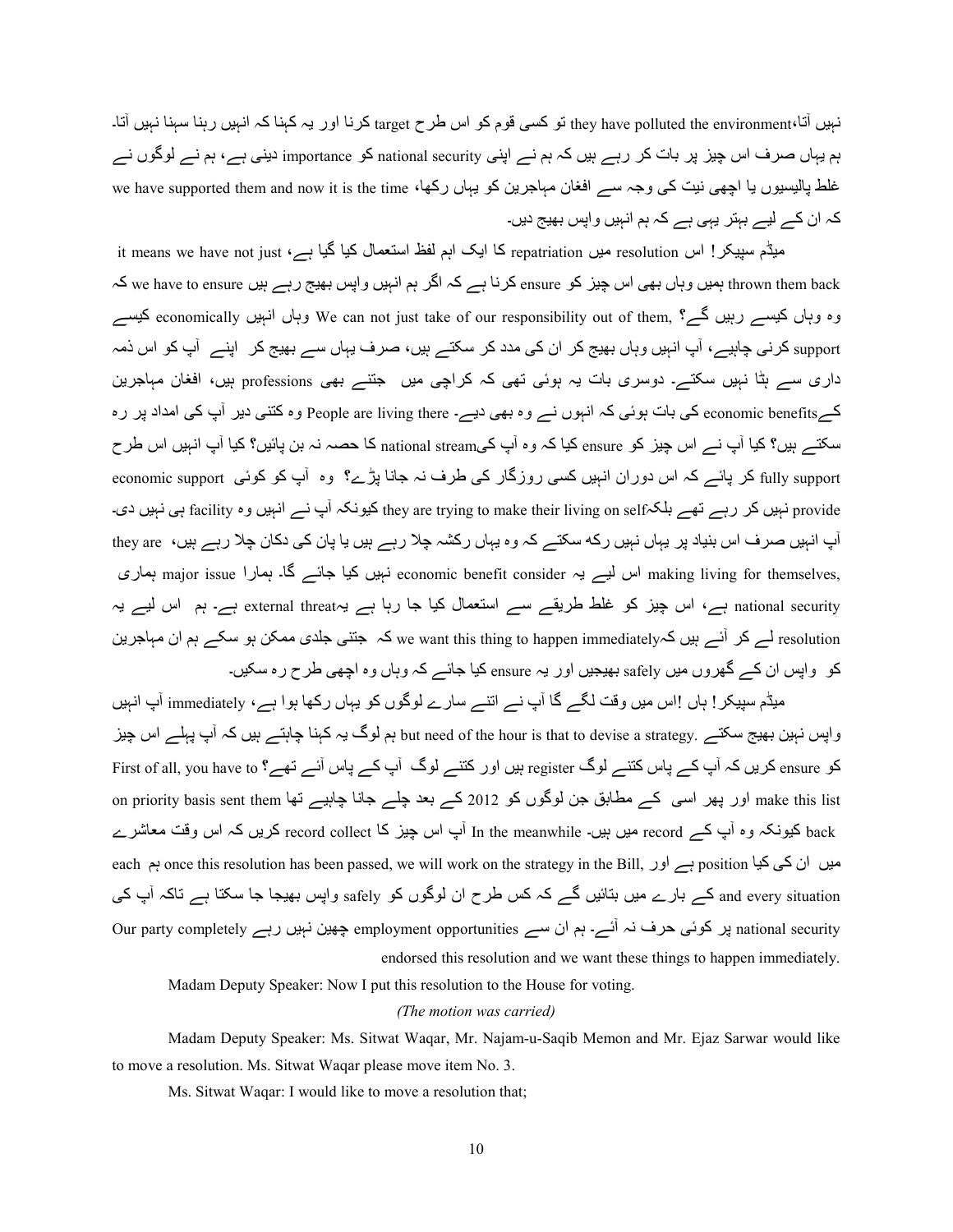"This House is of the opinion that the province of Balochistan has been very poorly handled by the consecutive governments of Pakistan that came to power ever since its annexation and failed to realize its value. As a result of which there is a growing insurgency leading to not only extreme dissatisfaction but also separatist sentiments among the Baloch people. This side of the House demands that the coming government take all measures to earn the goodwill of the people of Balochistan and resolve their grievances".

میڈم سپیکر ! ہم دیکھتے ہیں کہ جب سے بلوچستان کی پاکستان کے ساته annexation ہوئی ہے اور جو بھی حکومتیں اقتدار میں آئی ہیں، انہوں نے ایک ہی صوبے بلوچستان کو neglect کیا۔ We have history which shows that Balochistan کو تمام حکومتوں نے جب سے اسے1972 میں صوبہrecognize کیا گیا، اس کے political right کو acknowledge نہیں کیا اور لگاتار اسے neglect کیا جاتا رہا۔ ہم لوگوں کو ایک چیز realize کرنی چاہیے کہ Baloch ,people have their own culture وہاں سرداری نظام ہزار سال سے چلا آرہا ہے۔ اگر آپ ایک علاقے کے کلچر کی sanctity کا خیال نہیں کریں گے، آپ وہاں کے کلچر کو use of force سے replace کرنے کی کوشش کریں گے لیکن آپ So what are you leading all to, you سکیں۔ system اس میں انتے successful نہیں ہو سکیں۔ So what are you leading all to, you climax 42 اسare leading turning to a chaos right nothing else and this is what the governments have done, especially

تب ہوا جب ہماری حکومت 2007 to 1997 جس کا نام میرے ساتھیوں نے بھی لیا۔ اس وقت اکبر بگٹی کا قتل ہوا تھا that was the climax of this period when the Baloch people realize that the central government is not going to listen to them, is not going to engage in the negotiating process with the Sardars and people at all and this is definitely led to extreme dissatisfaction of the people and even separatist movements and separatist elements. I would like to bring the House for importance of Balochistan. Right now Balochistan is one of the four provinces and we need to take care of it but there is a reason as well why we need to take care of it is well?

میڈم سپیکر ! صرف یہ نہیں کہ بلو چ ہمار ے بہن بھائی ہیں، ہم ان کی مدد کریں۔ اگر حکومت کسی اور چیز سے convince نہیں ہوتی

look at the so many aspects, so many advantages that this province has. There are three major aspects to focus on is the geo-strategic importance of Balochistan. Balochistan has a boundary with Arabian Sea, we have the Gwadar sea port which is the largest deep sea port of the world. It gives access to many other countries, which are Central Asian States, China and Russia. Over the history we have seen that these powers including the USA have shown interest in this region because as we have seen Afghanistan war has been going on since so long. We have seen that these countries have shown interest in this region. It is the nexus between Middle East, Central Asia and South East Asia. Gwadar Port can become the 21st century  $\lambda$ ہے کہ ہے کہ research یاوچستان کے بارے میں بہت سے trade route to China, to Central Asia and to Africa as well from the land locked countries. It has so much importance لیااور وہ اس پر research نوالور وہ اس پر کافی research کر چکے ہیں but our government has to fail ہیااور وہ اس I will tell you a ،ںAہ proven untapped resourcesرے4C yہh ںA; ن4TUgS[h رے49ہ to realize its value. Not only that and their worth کہ وہاں کوئلے کے بہت سے ذخائر ہیں، petroleum, gold, copper reserves کو ریکوڈک میں ہیں and their Gwadar Port is only 180 nautical miles اس کے علاوہ \$ 260 billion and they have been proven to be \$260 billion.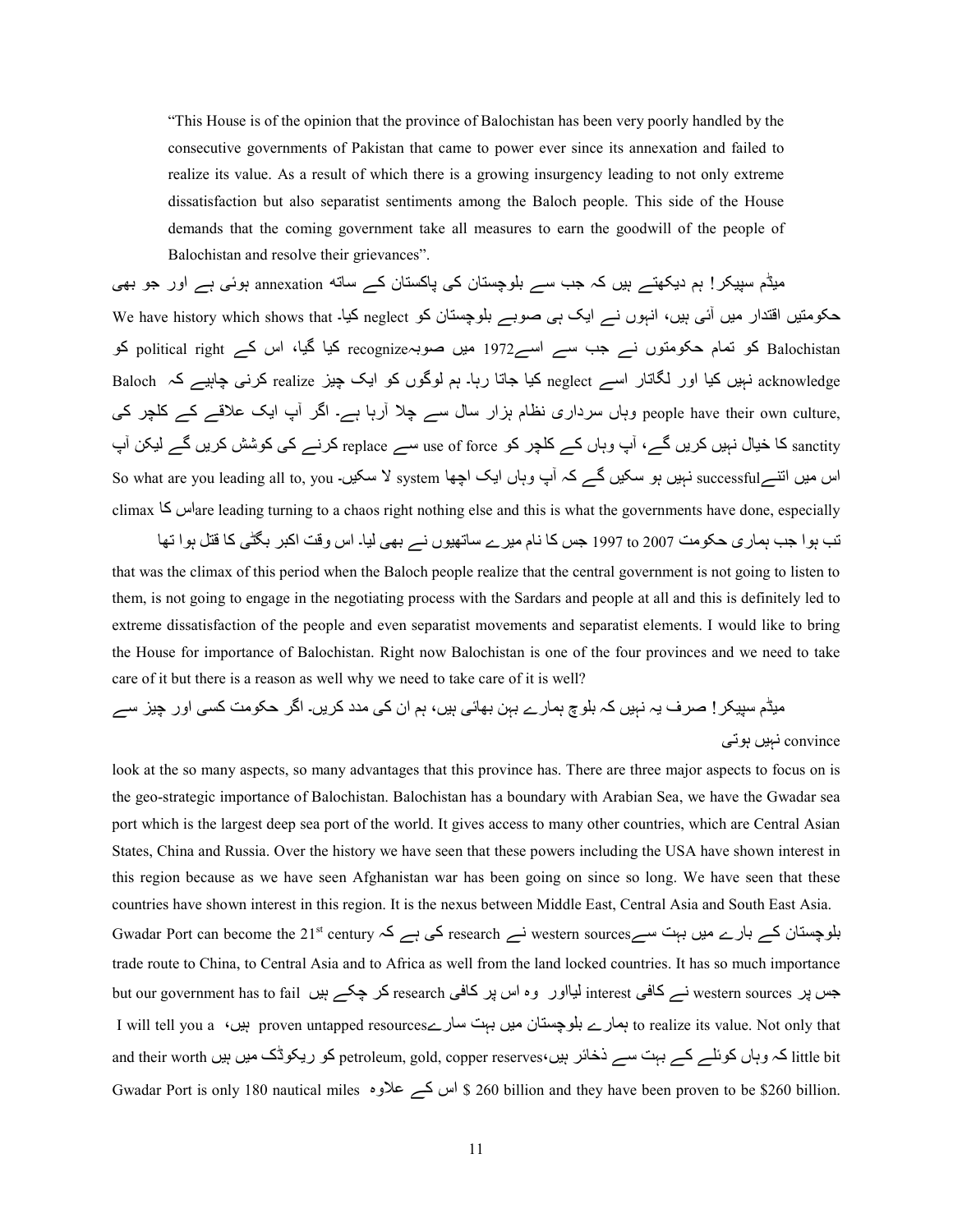away from the state of Bahamas which leads to the Persian Gulf and even Shahbahar Port which is a Iranian port, its not even competent when it comes to the Gwadar Port because I have mentioned that this is the largest deep sea port and obviously Iran سے مراد ہے کہ آپ large trawlers کو accommodate کر سکتے ہیں and obviously Iran سے مراد ہے کہ Shahbahar Port fills intimidated by the prospects of this Gwadar Port will have.42

ان تمام باتوں سے ہمیں پتا چلتا ہے کہ بلوچستان کی کتنی زیادہvalue ہے جو کہ Western and other European ان تمام rather than opting for ہماری مرکزی حکومتوں نے over and over again force use کی ہے , world has realized already بہ لوگوں نے force کو استعمال کیا ہے۔ اگر آپ diplomatic talks and negotiations with the people of Balochistan, لطالبان اور دوسرے لوگوں کی بات کرتے ہیں، اگر آپ ان پر force use کریں because they are threat to our nation and S2 ںS|S they are threat to our national security that could be one thing, that is still debatable because use of force insurgencyہبیں کر سکتی، اس کی وجہ سے separatist movements زیادہ شروع ہو جاتی ہیں، اس سے زیادہ insurgency and dissatisfaction شروع ہو جاتی ہے۔ یہ ہمارے بلوچی بہن بھائی ہیں، یہ ہمار ا ایک صوبہ ہے جس کی سوئی گیس تمام صوبے استعمال کرتے ہیں اور اس کی <sub>royalty</sub>کامسئلہ ہمیشہ سے رہا ہے۔ ہم نے ان کے ساته کبھی fully negotiations نہیں کیں۔ اگر ہم بلوچستان کی value دیکہ لیں، اگر ہم for earning the goodwill of the people of Balochistan rather than opting for force, ہم ان کے ساته مذاکرات کریں، سرداروں کے ساته بیٹھیں، انہیںpolitical process میں لائیں تاکہ انہیں we are part of Pakistan, we are part of the political process, we are part of the developing process of their  $\frac{2}{3}$  feel process as well as the entire country. It is true that Sardars over there want to maintain their statuesque there. ب کو اپنے لوگوں میں Pakistani government should take a very tactful and a gradual process to counter this issue. unity لانی ہے، آپ نے اپنے مسائل حل کرنے ہیں تاکہ اس علاقے میں جتنی insurgency آگئی ہے، اسے foreign elements کس طرحmilize کر رہے ہیں؟ اسے کتنا fuel کر رہے ہیں؟Aہ USA کے House of Representatives میں congressional hearings ہو رہی ہیں اور resolution discuss ہو رہی ہے کہ بلوچستان کو self-determination کا حق دیا جائے۔ اس میں حکومتِ پاکستان کو involve نہیں کیا جارہا۔Western think tanks are proposing that UN بلوچستان میں ایک ریفرنڈم کا انتظام کرے کہ یہاں right of self-determination ہونا چاہیے یا نہیں without incorporating Pakistani ?V ے;]4P; اس ےA اس government in this. If other countries are taking so much interest and exploiting insurgency in the (انی نئی حکومت کو ایک stance لینا چاہیے کہ اب ہم اپنے بلوچستان کے مسائل کو حل کریں گے کیونکہ out of hand داسمائلہ بہت زیادہ out of hand ہا سکتا ہے۔ شکریہ۔ Aut of hand د

میٹم سیپکر : شکر یہ، محتر م اعجاز ِ سرور ِ صاحب۔

جناب محمد اعجاز سرور : شکریہ، میڈم سیپکر ! محترمہ سطوت وقار صاحبہ نے جیسے بتایا کہ بلوچستان میں کتنا economic and strategic potential ہے اور پاکستان کے لیے یہ بہت important ہے لیکن افسوس کی بات یہ ہے کہ اس کی اتنی importance ہونے کے باوجود ہم نے بلوچستان کے ساته کیا کیا ہے؟ ہم لوگوں نے بلوچستان کے ساته ظلم، زیادتی، قتل عام اور بسماندگی کے علاوہ کچه نہیں کیا۔ اگر ہم تاریخی طور پر دیکھیں تو بلوچستان کے خلاف کئی operations کیے گئے، 1966, 1958, 1948 اور اس کے علاوہ 1973 سے لے کر 1976 تک بھٹو صاحب کے دورِ اقتدار میں operations کیا گیا، ان operations نےinsurgency کے جو بیچ بوئے، ہم اس کی فصل آج تک کاٹ رہے ہیں۔ اس کے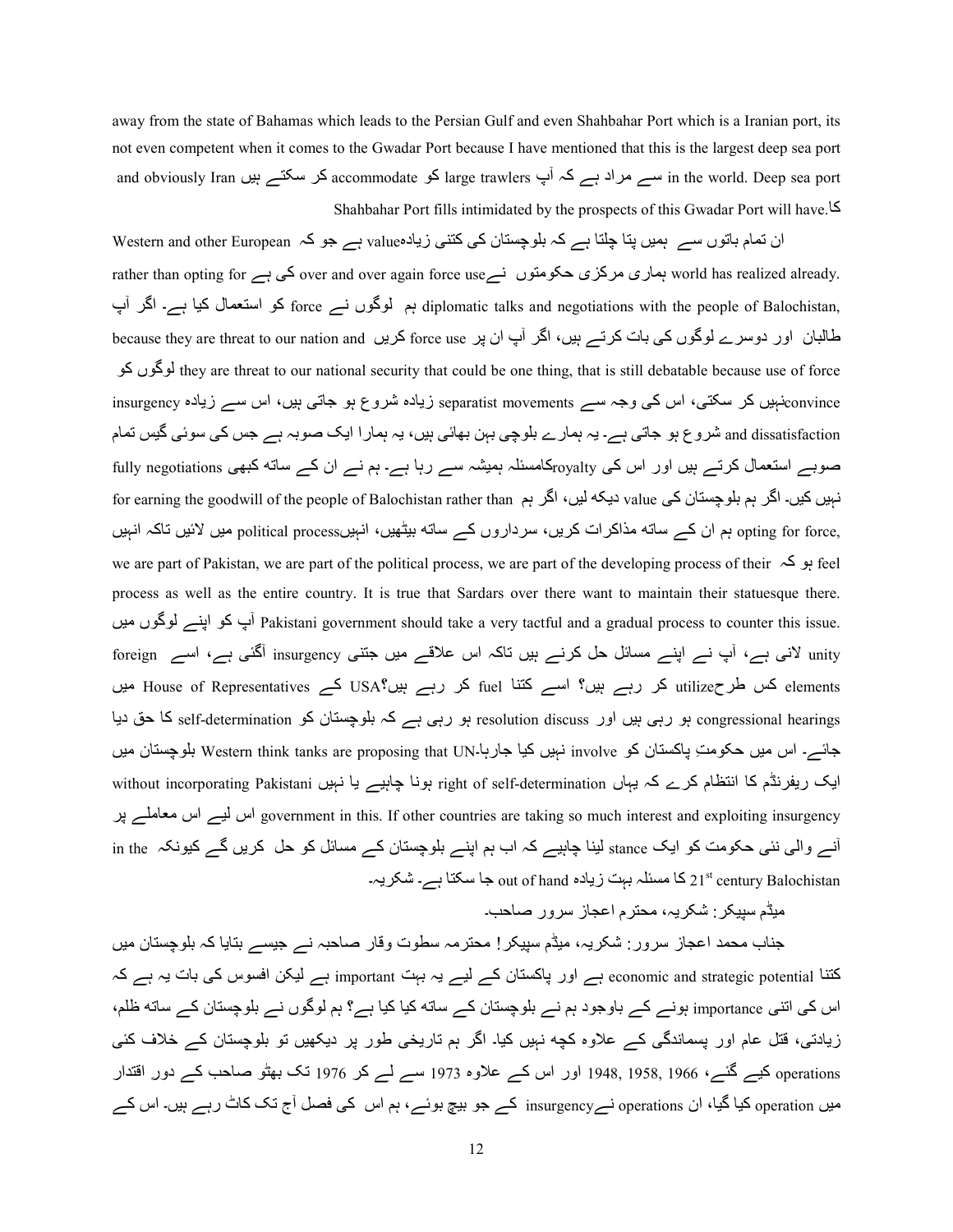علاوہ 2005 میں ڈیرہ بگٹی میں جو operation کیا گیا اور نواب اکبر بگٹی کو قتل کیا گیا، اس کے بعد بلوچستان کا مسئلہ totally out of control لگ رہا ہے۔ ہماری آنکھیں ساٹه سال بعد کھلی ہیں کہ یہ مسئلہ بہت بڑ ھ گیا ہے اور اب ہم نے اسے سیاسی طور پر حل کرنا ہے۔بلوچستان میں missing persons کا مسئلہ آپ کے سامنے ہے کہ بلوچ نوجوانوں کو قتل کیا جا رہا ہے، بلوچ نوجوان مایوس ہو کر پہاڑوں پر چلے گئے ہیں، وہ حکومت کے ساته مذاکرات کرنے کے لیے تیار ہی نبیں ہیں۔ بلوچستان میں 2013 کے الیکشن ہونے جا رہے ہیں لیکن یہ ایوان جانتا ہے کہ وہاں freedom of expression کتنا ہے؟ وہاں establishment کا کتنا control ہے؟ وہ کس طرح وہاں کے الیکشن کو manipulate کرتے ہیں۔ ہمیں اس بات کو بھی ensure کرنا ہے کہ بلوچستان میں free and fair election ہوں اور یہ وقت کی اہم ضرورت ہے۔ اب ہم نے military solution کے بجائے political solution کی طرف جانا ہے۔ تاریخی طور پر یہ رہا ہے کہ بلوچستان کے مسئلے کو سیاسی طور پر حل نہیں کیا گیا بلکہ use of force کے ذریعے حل کیا گیا ہے۔ ہمیں باربار یہ کہا جاتا ہے کہ civilian institutions نبیں جانتے کہ national interest کیا ہے۔ ابھی ہم نے بتانا ہے کہ ہمارا national interest کیا ہے۔ ہمارا national یہی ہے کہ ہم بلوچستان کے مسئلے کو پرامن سیاسی طور پر حل کریں اور اگلی آنے والی حکومت کو چاہیے کہ وہ political will کا مظاہرہ کرے، یہ مسئلہ صرف political will سے ہی حل ہو گا۔ آغاز حقوق بلوچستان package بھی أيا لیکن political will نہ ہونے کی وجہ سے وہ بھی کامیاب نہیں ہو سکا۔ آنے والی حکومت کو اس اہم مسئلے کو consider <u>5 کرنا چاہیے اور اسے حل کیے بغیر ہماری بقا، ہماریsecurity ممکن نہیں ہے۔ شکری</u>ہ

میڈم ڈیٹی سیپکر : محترم حضرت ولی کاکڑ صاحب۔

جناب حضرت ولمی کاکڑ : شکریہ، میڈم سپیکر ! میں being a member of Blue Party کو fully ک endorse کرتا ہوں۔ اس بارے میں میری کوئی reservations تو نہیں ہیں لیکن جس طرح ہونا چاہیے اور جس طرح کی بات کرنے چاہیے جیسے محترمہ سطوت وقار صاحبہ نے کہا کہ .Sardar culture and Baloch culture وہ دو چیزوں کو mix کر رہی تھیں، Sardar culture کیا ہے اور Baloch culture کیا ہے اور ان دونو ں میں کیا فرق ہے؟ وہاں ترانوے سے زیادہ سردار ہیں لیکن ان میں بہت کم سردار حکومت کی مخالفت میں ہیں اور جو پہاڑوں پر گئے ہوئے ہیں۔ %90 بلوچ سردار حکومت کے ساته ہیں اور وہ federation کی بات کرتے ہیں، لہذا ہمیں اس چیز کو بھی clear کرنا چاہیے۔

میڈم سپیکر ! دوسری بات یہ ہے کہ بلوچستان کے بارے میں لوگوں نے بہت زیادہ زور دیا کہ بلوچستان میں کیا ہے؟ وہاں گوادر پورٹ ہے لیکن ان کی جو strategy تھی کہ ہمیں کیا کرنا چاہیے؟ یہ resolution بہت اچھی ہے لیکن کسیway out کو میں نے نہیں دیکھا اور وہ میں دینا چاہتا ہوں کہ اس میں کون سی ایسی چیزیں ہیں جنہیں ہم لے کر چلیں۔ اعجاز سرور صاحب نے کہا تھا کہ تاریخی طور پر ہم نے ہمیشہ بلوچستان میں military operation پر انحصار کیا۔ پاکستان بننے سے پہلے خان آف قلات اور قائداعظم محمد علی جناح کے دستخط موجود ہیں کہ انہوں نے دستخط کر کے یہ کہا تھا کہ قلات state ایک independent state ہے لیکن پشتون علاقے کے لوگوں نے شاہی جرگے کے ذریعے متفقہ طور پر اعلان کیا کہ پشتون علاقے جو British Balochistan کہلاتے تھے، وہ پاکستان کے ساته الحاق کرنا چاہتے ہیں لیکن اس کے بعد بدقسمتی سے ہماری نیت سے یہ نہیں لگ رہا تھا کہ ہم بلوچستان کو as a independent state تسلیم کریں۔ 1948 میں پاکستانی افواج نے خان آف قلات کو by force پاکستان کے ساته الحاق پر مجبور کیا لیکن اس کے ساته ہی خان آف قلات کے کزن پرنس عبدالکریم پہاڑوں پر چلا گیا اور ہم نے اس کے ساته وعدہ کیا کہ آپ پہاڑوں سے نیچے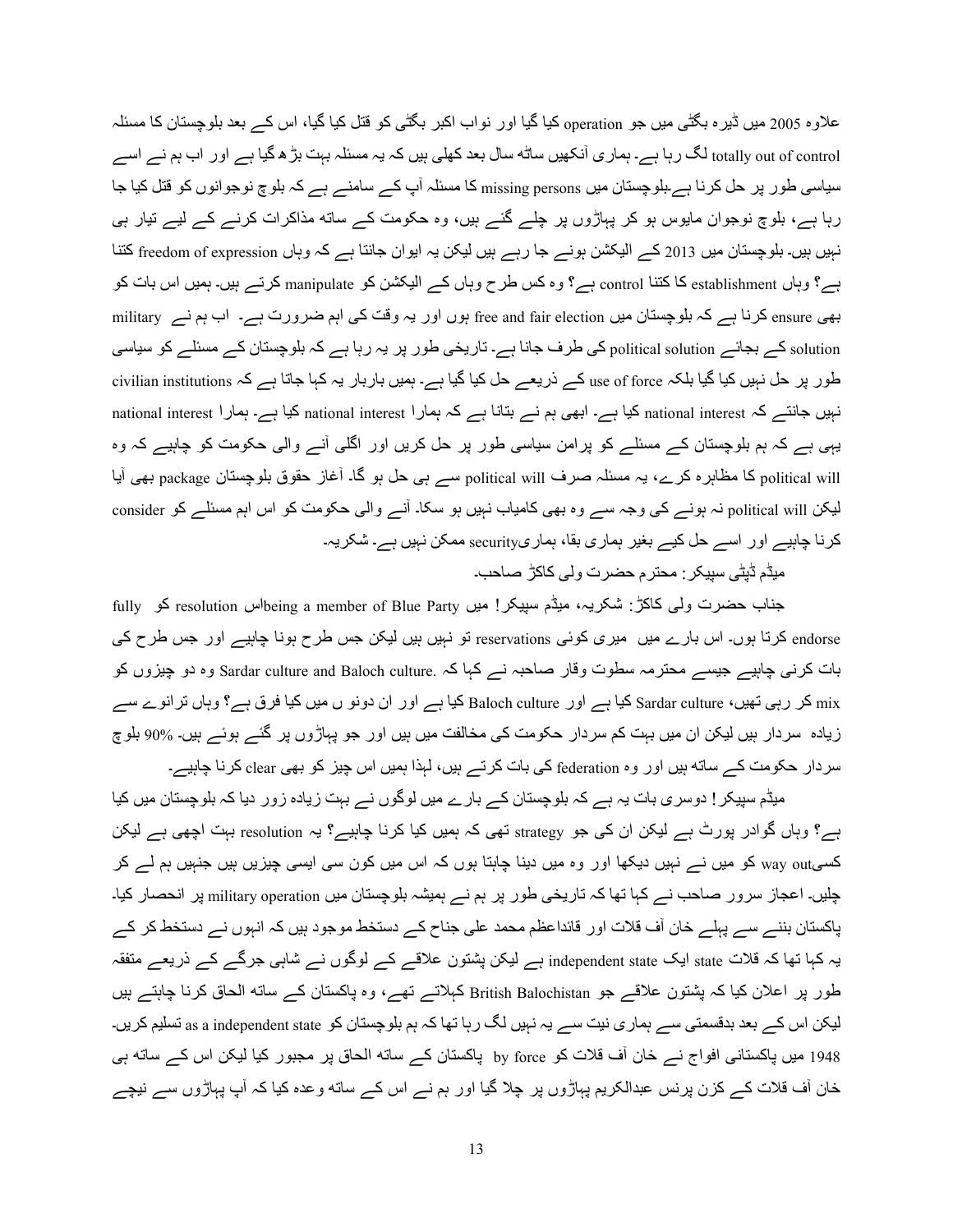آئیں اور surrender کریں، ہم آپ کی بات سنیں گے لیکن وہ سب سیاسی وعدے ثابت ہوئے اور ہم نے ان کے لیے کچه نہیں کیا۔ ان سب چیزوں کے باوجود بلوچستان کے بارے میں کیا recommendations ہو سکتی ہیں؟ بلوچوں کی کچه reservations بیں اور وہ اہم باتوں پر ہے کہ demilitarization of the province کہ وہاں پر military کے existence role ختم کر دیا جائے۔ دوسری چیز یہ ہے کہ 1998 میں گوادر اور لسبیلہ میں military and civil bureaucracy کے لوگوں کو جننسہ پلاٹ allot ہوئسہ تھے، وہ immediately cancel کیسہ جائیں۔

میڈم سپیکر ! بلوچستان بہت بڑا صوبہ ہے اور ہم اسے ایک صوبے کے طور پر handle نہیں کر سکتے لہذا ایک حل یہ بھی ہے کہ اسے دو صوبوں میں تقسیم کر دیا جائے ، اس میں ایک پشتون belt اور بلو چbelt ہو۔ اگر ہم نے پاکستان کو چلانا ہے، اگر ہم پاکستان کے بارے میں sincerely سوچتے ہیں توپھرہمیں ایک بات کو دل سے تسلیم کرنی ہے کہ ہلوچ زمین پر بلوچوں کو حق حکمر انی دیا جائے۔ شکر پہ۔

میڈم ڈیٹے سبیکر : جناب نجم الثاقب صاحب۔

جناب نجم الثاقب میمن: شکریہ، میڈم سپیکر ! میرے follow parliamentarians نے جو views پیش کیے ہیں I .agree with them ہم اس بات پر آئے ہیں کہ بلوچستان میں جو crisis ہیں اور وہاں کی جو situation بن گئی ہے، ان میں پاکستانی<sub>role</sub> کا intelligence agencies, establishment and Pakistani governments؛ کا <sub>ro</sub>leبہ سابق جمہوری حکومت ن*ے* حقوق بلوچستان، NFC Award, 18<sup>th</sup> Amendment وغیرہ <sub>steps</sub> لیے ہیں لیکن ان پر صحیح طرح implementation نہیں ہو پارہی۔ ہم امید کرتے ہیں کہ مستقبل میں آنے والی حکومت بلوچستان کے لوگوں کے grievances کو address کرے گی۔

میڈم سپیکر! اس resolution پر میرے دوستوں نے اپنے خیالات کا اظہار کیا۔ میں کچه solutions کی طرف جاؤں گا، حضرت ولی کاکڑ صاحب نے کچه solutions کو highlight کیا۔ ہم بلوچستان میں وہاں کے لوگوں کا حق نہیں دے رہے۔ ابھی پچھلے دنوں الیکشن کی بات ہو رہی تھی، اگر ہم overseas Pakistanis کو vote کا حق نہیں دیں گے تو وہ اپنے آپ کو deprive feel کریں گے اور اپنے آپ کو پاکستان کا حصہ تسلیم نہیں کریں گے۔same pattern پر اگر ہم بلوچوں کو economic rights نہیں دیں گے، وہاں سے ملنے والے معدنیات پر اگر ہم انہیں 50% سے زیادہ employment opportunities نہیں دیں گے۔ ہم ان کی گیس استعمال کر رہے ہیں اور انہیں royalty نہیں دیں گے تو وہ پاکستان کے خلاف کیوں نہیں ہوں گے۔ یہ بالکل genuine بات ہے کہ اگر ہم انہیںdeprive کریں گے تو وہ پاکستان کے خلاف ہو جائیں گے، وہ انہی کی زمین ہے، ہم اسے استعمال کر رہے ہیں، پاکستان کے تمام صوبے اس سے فوائد حاصل کر رہے ہیں لیکن بلوچستان کے لوگوں کو ہم deprive کر رہے ہیں۔

میڈم سپیکر ! ہمیں بلوچستان کے لیے developmental efforts کرنی چاہییں۔ بلوچستان کا صوبہ سب سے بڑا ہے، ہم وہاں سوئی گیس کی لائن بچھا تے ہیں تو اس پر بہت خرچ ہوتا ہے، اگر یہ نہیں کر سکتے تو وہاں industries لگا سکتسر بیں، industries کسر لیسر یہ ہوتا ہے کہ آپ اس علاقسر میں industries لگائیں جہاں raw material موجود ہو۔ وہاں پہاڑ بیں اور اگر ہم سیمنٹ انڈسٹری وغیرہ لگا لیں نو اس طرح یہ بلوچستان کے لیے بہت helpful ہو سکتا ہے اور ہم امید کرتے ہیں کہ اس طرح بلوچوں کے problems solve ہو سکتے ہیں۔ شکریہ۔ میڈم ڈیٹے، سبیکر : جناب محمد اقبال ز بر ی صاحب۔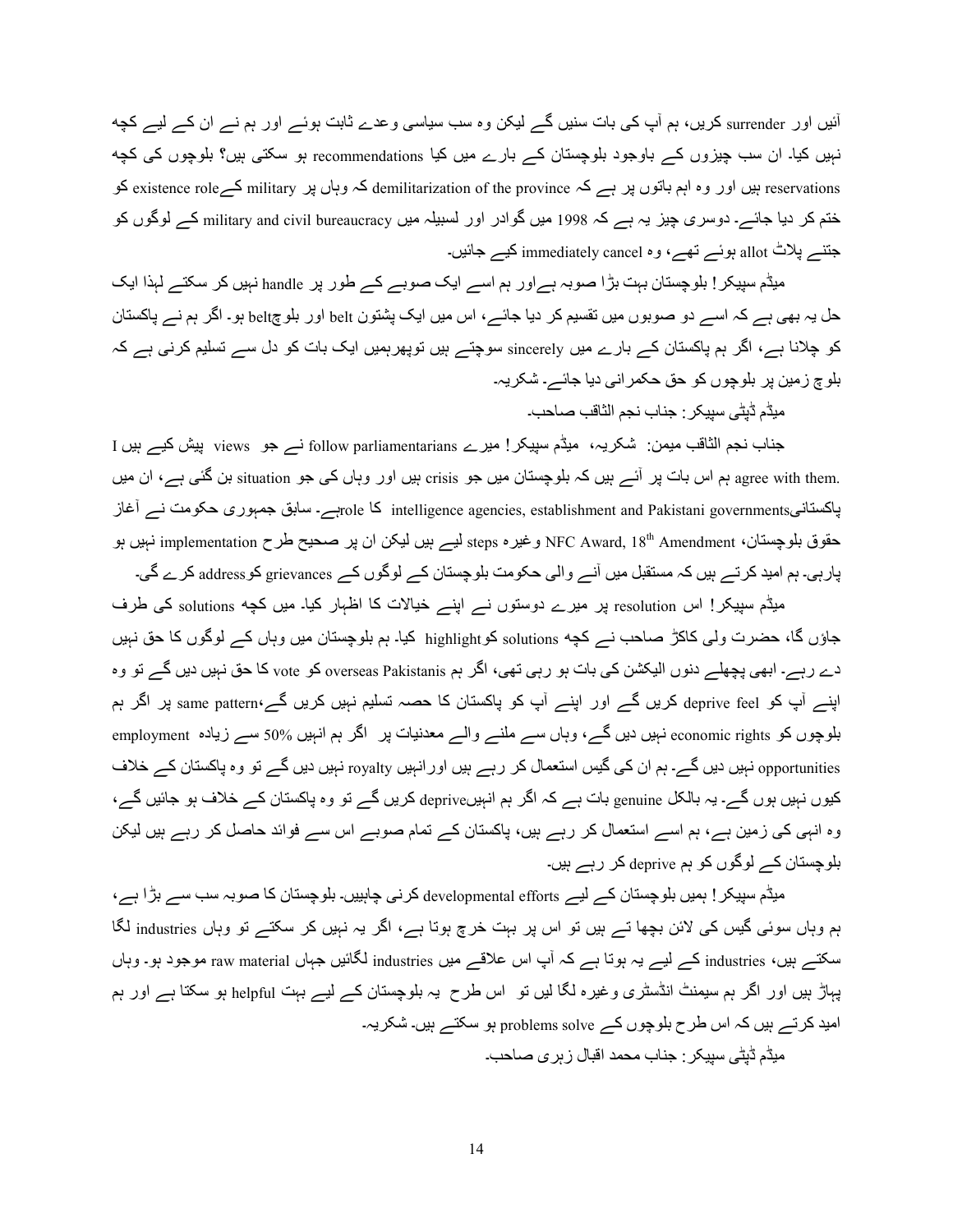جناب محمد اقبال زبری: شکریہ، میڈم سبیکر ! میں ایک گز ارش کرنا جابتا ہوں کہ یہ ایک سنگین اور وسیع مسئلہ ہے، اس پر ایک special committee بننی چاہیے۔ مجھے سمجه نہیں آرہی کہ میں کہاں سے شروع کروں۔ بلوچستان کے لوگوں کے ساته آج تک اتنا ظلم ہو چکا ہے کہ میں سمجھتا ہوں کہ پاکستان میں کسی اور کے ساته اتنا ظلم ہوا ہو گا۔ بلوچستان کے لوگ یہ سمجھتے ہیں کہ ان کا اور کشمیر کا مسئلہ ایک ہے، ہے، فرق صرف اتنا ہے کہ کشمیر کا دشمن کوئی اور ہے اور بلوچستان کے دشمن ہمارے اپنے لوگ ہیں۔ Recently بلوچستان کے لیے جو package announce کیا گیا جسے آغاز حقوق بلوچستان کہا جاتا ہے، جس کا متعلق یہ ہے کہ ہمارے حقوق کا آغاز 2009 سے ہوا، پچھلے پینسٹه سالوں سے ہمیں کوئی حق ہی نہیں دیا گیا ہے۔ میڈم سپیکر ! اس سے بڑھ کر ظلم و ستم اور کیا ہو سکتا ہے۔ میں سمجھتا ہوں کہ وہاں کے resources کی worth وہاں کے projects سے زیادہ ہے۔ ہمیں وہاں کے قیمتی resources کی نسبت سےروہاں کے لوگوں کو share دینا چاہیے۔ وہاں ایک resource جو پورے ملک میں supply ہو رہا ہے، 56% of gas کا production پورے ملک میں جا رہی ہے، اس کی صرف consumption %17 بلوچستان کے اپنے لوگوں کے لیے ہے۔ کوئٹہ میں پانچ یا دس سال بعد گیس پہنچی لیکن اس سے پہلے گیس مری میں پہنچی۔ پاکستان کے سب سے بڑے ضلع خضدار میں ابھی تک گیس موجود نہیں ہے۔ وہاں سے گیس سرد ترین علاقے مری تک پہنچ چکی ہے لیکن وہاں سے ایک کلو میٹر دور زیارت واقع ہے اور وہاں سردی بھی زیادہ ہوتی ہے مگر ابھی تک اسے گیس نہیں مل سکی۔

میڈم سپیکر ! یہ مسائل ایسے ہیں جو ہم سب جانتے ہیں۔ میں سمجھتا ہوں کہ حکومتِ پاکستان طالبان کے ساته مذاکر ات کر سکتی ہے، اپنے سب سے بڑے دشمن انڈیا کے ساته مذاکر ات کر سکتی ہے تو بھر اپنے لوگوں کے ساته کیوں مذاکر ات نہیں ہو سکتے؟ ہم نے کون سا گناہ کیا ہے؟ وہاں کی youth میں بہت conservativeness پائی جاتی ہے، وہ شاید یہ تسلیم نہیں کرتے کہ ہم لوگ ایک آز اد state میں exist کر رہے ہیں۔ میں سمجھتا ہوں کہ یہ ایک ایسا سنگین مسئلہ ہے جس پر اگر emergency basis ہز notice نہ لیا گیا تو پھر سقوطِ ڈھاکہ جیسا معاملہ بھی ہو سکتا ہے۔

میڈم سپیکر ! اب اس مسئلے کی solutions کی طرف آنا چاہوں گا کہ اس مسئلے کو حل کرنے کے لیے۔ 5% quota کو increase کر کے 10% کیا جائے۔ سپریم کورٹ کے directive کے مطابق missing persons کو جلد از جلد بازیاب کرایا جائے۔ آغاز حقوق بلوچستان میں یہ چیز include کی جائے کہ وہاںpara-military کے functions کو limited کیا جائے اور انہیں اپنے گھروں میں واپس بھیجا جائے۔ وہاں کے لوگوں کو national wealth and finance سے متعلقprojects میں حصہ دینا چاہیے۔ یہ ساریsuggestions ہیں۔ اس کے ساته ساتهSprojects کے ساته جو projects the government should make public all the agreements. The government should کیے جارہے ہیں48 initiate .immediately start working on poverty اس کے علاوہ ایک کمیٹی تشکیل دی جانبی چاہیے کہ projects میں وزراء کو جو funds دیے جاتے ہیں، ان کی accountability ہونی چاہیے۔ National resources کی exploitation بند کر دینی چاہیے۔ شکر یہ۔

# میڈم ڈیٹی سپیکر : محترم رفیع اللہ صاحب۔

Mr. Rafiullah Kakar: Thank you Madam Speaker. All respectable parliamentarians have already said enough regarding Balochistan. I am here just to point out two factual errors, one which was made by Ms. Sitwat Waqar and except Zehri all of our parliamentarians committed the same mistake and it is also reflected in our national discourse as well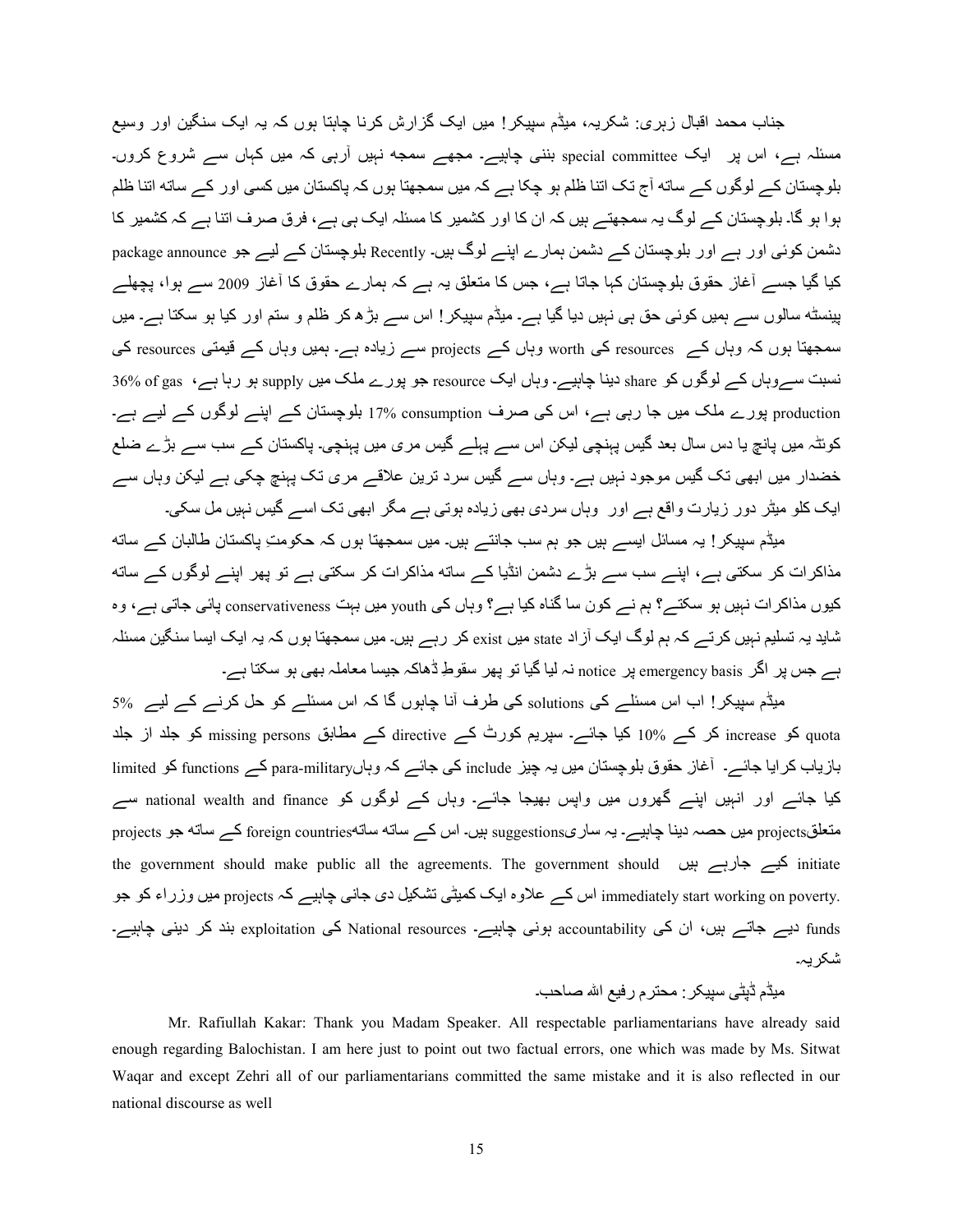اور وہ یہ ہے کہ جب بلوچستان کی بات کی جاتی ہے تو آپ کہتے ہیں کہ ہمارے بلوچی بہن بھائی، اس وقت بلوچستان میں دو major communities پشتون اور بلوچ ہیں۔ Rough calculations کہ مطابق بلوچستان میں اس وقت  $\sim$ 48 a7 to ں۔ رہ رہی ہے، اس کے علاوہ other communities وہ رہی ہے ، اس کے علاوہ (at o 7% other communities بیں۔ ) یہ ہمارے بلوچی بہن بھائی ہی ہو سکتے ہیں۔ ایک inclusive term ہے کہ بلوچی بھائی اور اس میں آپ دوسری communities کو ignore کر دیتے ہیں، یہ ایک factual error ہے جس کی طرف میں آپ کی توجہ مبذول کروانا چاہتا تھا۔

میڈم سپیکر ! جناب ز بر ی صاحب نے بڑ ی ز بر دست باتیں کی ہیں، ان کی باتوں میں ایک factual error یہ تھا کہ کوئٹہ کو پانچ دس سال بعد گیس ملی جبکہ حقیقتاً اسے تیس سال بعد گیس مہیا کی گئی۔ 1953 میں گیس سوئی کے مقام سے دریافت ہوئی اور 85-1984 میں کوئٹہ کو گیس فراہم کی گئی۔

میڈم سپیکر! میں solutionsپر زیادہ وقت نہیں لوں گا، سارے solutions پیش کیے گئے ہیں، ایک solution s ,egarding true essence of federation, ہیری یہ suggestion ہے suggestion ہوری یہ that powers of Senate shall be enhanced ہیری یہ کی powers enhance کریں گے, that is what constitutes the true essence of federation ہمارے سامنے امریکہ کی مثال موجود ہے۔ قومی اسمبلی میں بلوچستان کی سترہ نشستیں ہیں، آپ انہیں بڑھا دیں، وہ تیس تک بڑھ جائیں گی، اس سے کوئی فائدہ نہیں ہو گا۔ آپ decision making میں سینیٹ کیpowers بڑھا دیں تو اس سے federation کی real essence realize ہو گے۔ شکر بہ۔

;Aڈم ڈVٹ/ ABC?@:; :T;?ہ 7ہ4Kہ اU ?f4qہ۔

محترمہ شاہانہ افسر: شکریہ، میڈم سپیکر ! میں سب سے پہلے یہ کہنا چاہوں گی کہ ہمیں یہ ماننا پڑے گا کہ پاکستان اور particularly Balochistan میں mostly ہے۔ باطرے ہاں کوئی بھی چیز independently act نہیں کرتی، اگر بلوچستان کا کوئی issue ہے تو وہ بہت سارے factors پر depend کر رہا ہے اور وہ factors furtherبت سارےsub-factors پر depend کر رہے ہیں۔ بلوچستان میں چیزیں grey کی شکل میں ہیں، ہمیں کسی black and white کی partition نہیں ملتی کہ کیا چیز کس وجہ سے ہو رہی ہے۔ بلوچستان کی سب سے زیادہ grievances جس چیز کی وجہ 43% of Pakistan's land area is Balochistan کے درمیان ہے۔ contras step population and territory سے بیں وہ ان کا gas ماضی میں بلوچستان کے لوگوں کی جو grievances قهیں وہ and 7% of Pakistan's population lives in Balochistan. h giant copper mine لی giant copper mine انہیں کریں گے تو ریکوڈیک میں جو ایک giant copper mine بن p رہی ہے اور ہم اس چیز کو خود welcome کر رہے ہیں کہ ہم آگے اس چیز پر بھی ان کے grievances کو focus کریں گے۔

میڈم سپیکر ! بلوچستان کے لوگوں، official and military کے درمیان بہت ساری fatal misunderstandings بیں، جیسے گوادر issue پر وہ کہتے ہیں کہ گوادر میں non-ethnic بلوچوں کو نوکریاں نہیں مل رہیں، ان کےainterests پورے نہیں کیے جارہے۔ Non-ethnic پنجاب اور سندھ کے لوگوں کو وہاں نوکریاں مل رہی ہیں۔ پاکستان کے state officials یہ کہتے ہیں کہ بلوچستان کے لوگوں کو بہت منافع دے کر وہ جگہ خریدی گئی ہے۔ سب سے پہلی important بات یہ ہے کہ ہم اس misunderstanding کو دور کریں اور ہم clearly areas کو identify کریں کہ صحیح بات کیا ہے اور غلط بات کیا ہے، صرفmyths پر نہ جائیں۔ دوسری بات یہ ہے کہ بلوچستان کے مسئلے پر state کو blame کرنا بھی غلط ہے، بہت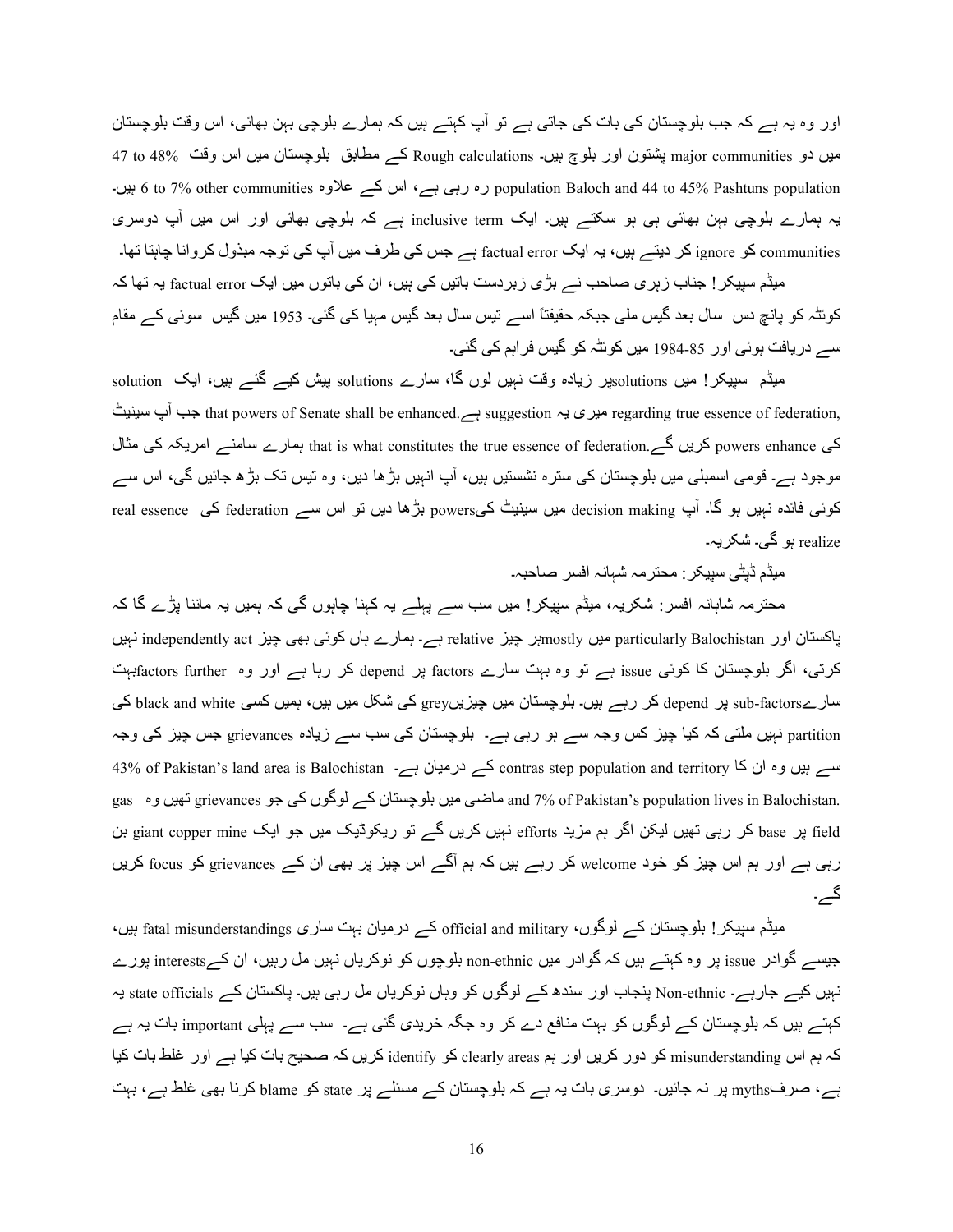سی چیزیں ہیں جن میں بلوچستان کی اپنی traditions and culture values بھی بہت responsible ہیں۔ وہاںpovertyہے اور وہاں کے tribal tradition کی وجہ سے بہت سارے issues کے ساته ساته ان کی poor education بھی أتنی ہے اور poor education کے ساته ان کی inability آتی ہے کہ وہ گوادر اور دوسری بہت سی چیزوں میں administrativelyعصہ لے سکیں۔

میڈم سپیکر ! میرے خیال میں بلوچستان میں بہت ساری insurgencies تو ہو رہی ہیں لیکن وہ ابھی اس حد تک نہیں پہنچیں کہ ہم انہیں East Pakistan سے compare کریں۔ East Pakistan and Balochistan کا معاملہguite different ہے، East Pakistan کا سارا معاملہ ethnic base ہز تھا جبکہ بلوچستان کا سارا معاملہ resources ہز ہے۔ اس لیے ہم اسے resolution سے compare نہیں کر سکتے۔ امریکی کانگریس میں بلوچستان کے معاملے پر ایک resolution آئی تھی تو جب ہم یہ بات کرتے ہیں کہ بلوچستان اس لیے اہم ہے کہ وہاں کوئلہ ہے،وہاں گیس ہے اور وہاں گوادر واقع ہے تو ہم اس سے یہ چیز prove کر رہے ہیں کہ بلوچستان کے ساته ہمارے بھی وہی interests ہیں جو امریکہ کے ہیں۔ امریکہ نے گشمیر کے بارے میں کبھی resolution پیش نہیں کی، اس نے بلوچستان کے بارے میں resolution کیوں پیش کی، اس لیے کہ اسے معلوم ہے کہ اگر وہ بلوچستان میں آئے گا تو اس کے بہت سےinterests meet ہوں گے۔ اس لیے ہم نے اس چیز کی طرف نہیں جانا کہ بلوچستان کی economy سے ہمیں بہت فائدہ ہو گا اور اس لیے ہم بلوچستان کی طرف جا رہے ہیں، ہم بلوچستان کیgoodwill چاہتے ہیں۔ ہمیں جیسے پنجاب میں کسی insurgency کا سامنا ہوتا ہے یا ہم اس معاملے میں پنجاب، سندھ یا خیبر پختونخوا کو tackle کریں گے، ہمیں انہی points پر بلوچستان کی insurgency کو tackle کر نا چاہیے۔

میڈم سیپکر ! آخر میں اگر میں solutions کی طرف آؤں تو میرے خیال میں ہمارے سامنے Alaska کی مثال موجود ہےکہ وہاں پر permanent fund ہے جو Alaskan oil کو generate کرتا ہے۔ وہاں انہوں نے اس کے لیے rule بنایا ہوا ہے کہ انہیں اس کی جتنی بھی proceeds ملیں گی، ان کا 11% وہ Alaska کے لوگوں پر خرچ کریں گے۔ اس لیے ہم بھی ایسا کر سکتے ہیں کہ وہاں جو copper mine بن رہی ہے،gas fields ہیں یا ہمیں گوادر سے جو بھی منافع ملے گا ہم اس کا کچه percent Balochistan کےلوگوں کے لیے وقف کریں۔ اس کا یہ مطلب نہیں ہے کہ ہم ان کے tribal chiefs کو دے دیں بلکہ اس کے لیے ضروری ہے کہ ہم long term infrastructure کے لیے، water conservation کے لیے کیونکہ water conservation بھی بلوچستان کا ایک بہت بڑا issue ہے، وہاں بہت جگہوں پر قحط پڑتا ہے، اس لیے ہم ان چیزوں کے لیے long term efforts کریں تاکہ پاکستان کے لیے ان کی loyalty کی جو کمی پائی جاتی ہے، اسے دور کیا جاسکے۔ شکر یہ۔

Mr. Rafiullah Kakar: Madam Speaker, if you please give me an opportunity to speak.

Madam Deputy Speaker: On what grounds?

Mr. Rafiullah Kakar: As per the rules, if I have to say something so I have to say.

Madam Deputy Speaker: Go ahead.

جناب ر فیع الله كاكڑ : میڈم سپیكر ، میں زیادہ وقت نہیں لوں گا، میر ی صرف ایک بات پر سخت reservations ہیں کہ محترمہ نے کہا کہ Balochistan is separate from East Pakistan, میں اس سے totally disagree کرتا ہوں۔ انہوں نے کہا کہ وہ ایک ethnic movement تھی تو بلوچستان کی بھی ایک ethnic movement ہے، گوادر منصوبے کے resources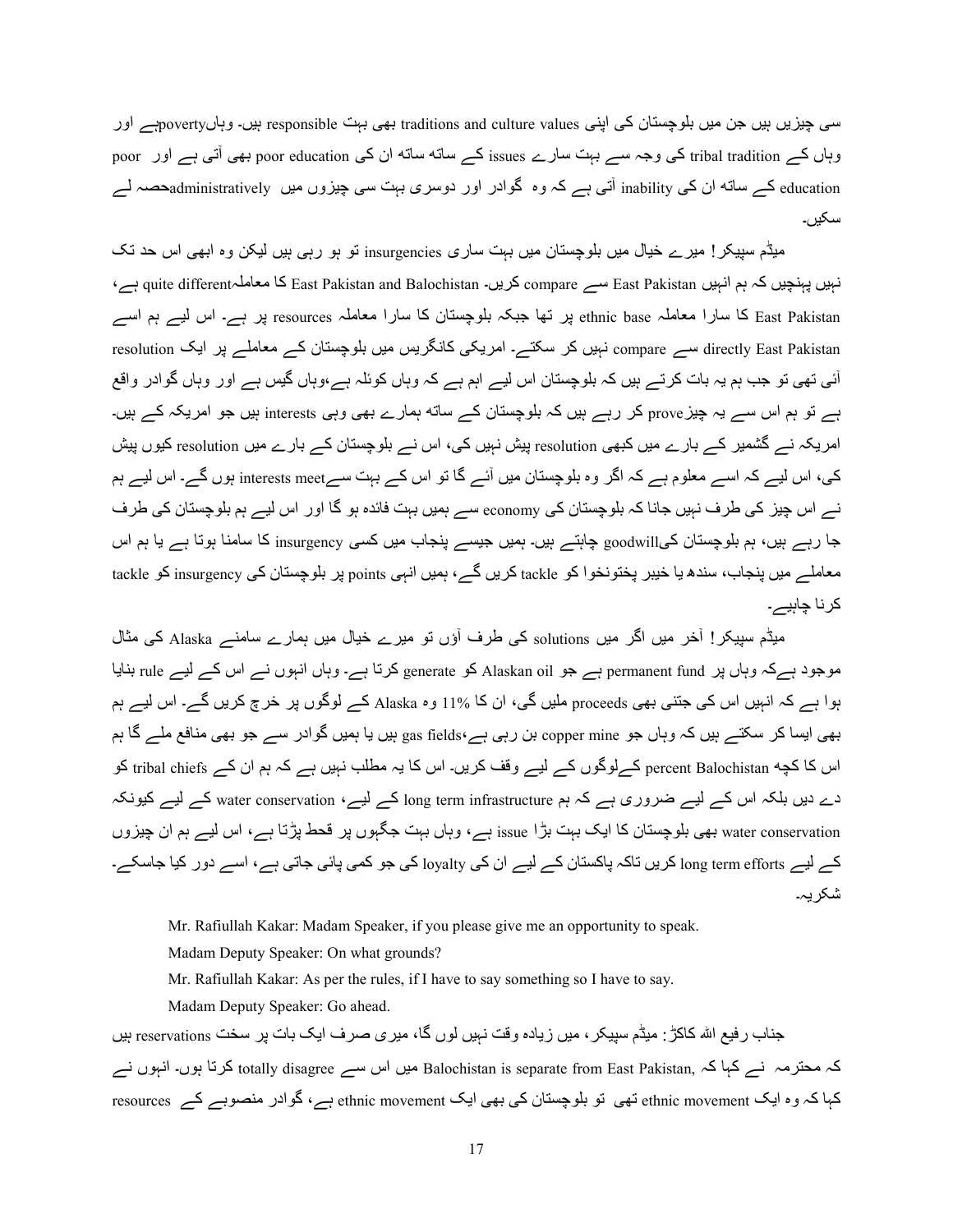2000 میں شروع ہوئے ہیں۔ سوئی گیس کا issue 70s and 80s میں آیا جب آپ نے اسےb delayکیا۔ بلوچستان کا معاملہ 1948 میں اس دن شروع ہوا جب آپ نسر state of Kalatکو پاکستان کسر ساته annex کیا۔ 1948 میں پہلی insurgency ہوئی، دوسری1958 insurgency میں ہوئی، پھر 70s and 70s dhrough out نک چلتی رہی تو یہ resources بہت بعد کی بات ہے۔ اس لیے میں ان سے totally disagree کرتا ہوں کہ یہ معاملہ East Pakistan سے separate ہے۔ آپ کو شاید حالات کا انداز ہ نہیں ہے، اس وقت کوئٹہ میں آپ بلوچ علاقوں کے سکولوں میں پاکستان کا قومی ترانہ نہیں پڑھ سکتے۔ آپ سکولوں میں پاکستان کا جھنڈا نہیں لگا سکتے اور آپ کہہ رہی ہیں کہ یہ case East Pakistan سے separate ہے۔ میڈم ڈپٹی سپیکر : محترم یہ آپ کا view ہے اور وہ ان کا viewتھا،ts opinion based، آپ اپنے views کو کسی پر

مسلط نہیں کر ِ سکتے۔ جناب کاشف کھچی صاحب۔

Mr. Muhammad Kashif Khan Khichi: Thank you Madam Speaker, first of all I would to appreciate this resolution put forward by Ms. Sitwat Waqar

اس کے علاوہ mostly points میرے ساتھی رفیع اللہ کی طرف سے add ہو چکے ہیں۔ میں اس پر بس یہی کہنا چاہوں گا کہ جس طرح ہم کشمیر کو اپنا اٹوٹ انگ سمجتے ہیں، ہمیں اسی طرح بلوچستان کو اپنا اٹوٹ انگ سمجھنا ہو گا تبھی جا كر يہ معاملہ حل ہو گا۔ بلوچستان ميں جتنبي بھي unrest اور مشكلات ہيں، ان ميں Pakistani Law Enforcing Agencies كا بہت بڑا کردار ہے۔ ہمیں چاہیے کہ وہاں جتنے بھی rebellious elements بیں، ان کے ساته بندوق سے deal کرنے کی بجائے deal سے deal کریں۔ جس طرح پختونستان کا معاملہ 70s تک اہم رہا ہے اور جس طرح ہم نے اسے resolve كيا اور ايوب خان صاحب نـــر انہيں نوكرياں ديں، انہيں facilitate كيا، وہاں development كـــر كام ہوئـــر تو اسى طرح ميں سمجھتا ہوں کہ بلوچستان کے معاملے میں جیسے ِ آغاز حقوق بلوچستان کے تحت نوکریاں دی گئیں لیکن بعد میں وہ معاملہ properly نہیں چل سکا۔ ہمیں وہاں نوکریاں دبنی چاہییں، وہاں developments کرنے چاہییں کیونکہ وہ پاکستان کا سب سے بڑا صوبہ ہے، وہاں natural resources ہیں اور ان resources کا حصہ بلوچستان کے لیے مختص کر دینا چاہیے کہ ان resources کی جو income ہو گی وہ بلوچستان کی ,development وہاں کے لوگوں کی deprivation کوresolve کرنے کے لیے خرچ کر ن*ے* ہو گے۔ شکر بہ۔

Madam Deputy Speaker: I think we have discussed at length here, if anyone feels that there are something new to add, please raise their hand? O.K. Mr. Junaid Ashraf *Sahib*.

جناب جنید اشرف: شکریہ، میڈم سییکر ! یہاں سب لوگ ٹھیک بات کررہے ہیں لیکن میں ایک دو باتیں add کرنا چاہوں گا۔ سابق حکومت نے جو steps لیے ہیں ان پر یہاں سب negative بات کررہے ہیں، کسی نے appreciate نہیں کیا، سب لوگ باربار criticize کر رہے ہیں۔ ہم لوگوں کا یہی مسئلہ ہے کہ ہم کسی چیز کو appreciate نہیں کرتے۔ یہاں لوگوں نے بات کی کہ آغاز حقوق بلوچستان کا کام دیر سے کیا، چلیں دیر سے ہی سہیinitiative لیا لیکن initiative لیا تو گیا۔ آپ اسے appreciate کیوں نہیں کرتے۔ اس حکومت نے باقاعدہ apologize کیا، یہ بہت بڑی بات ہے۔ یہ ان کی غلطی نہیں تھی بلکہ یہ شروع سے چلی آرہی ہے اور کسی سے معافی مانگنا باوجود اس کے کہ وہ غلطی پر نہ ہو، یہ بہت بڑی بات ہے۔ میں کہنا چاہتا ہوں کہ آپ ایسے steps کو appreciate کریں اور یہ کہیں کہ آپ اس policy کو آگے لے کر چلیں تاکہ یہ اچھے طریقے سے implement ہو سکے۔ شکریہ۔

Mr. Najam-u-Saqib Memon: Madam Speaker, I want to say something on point of personal explanation.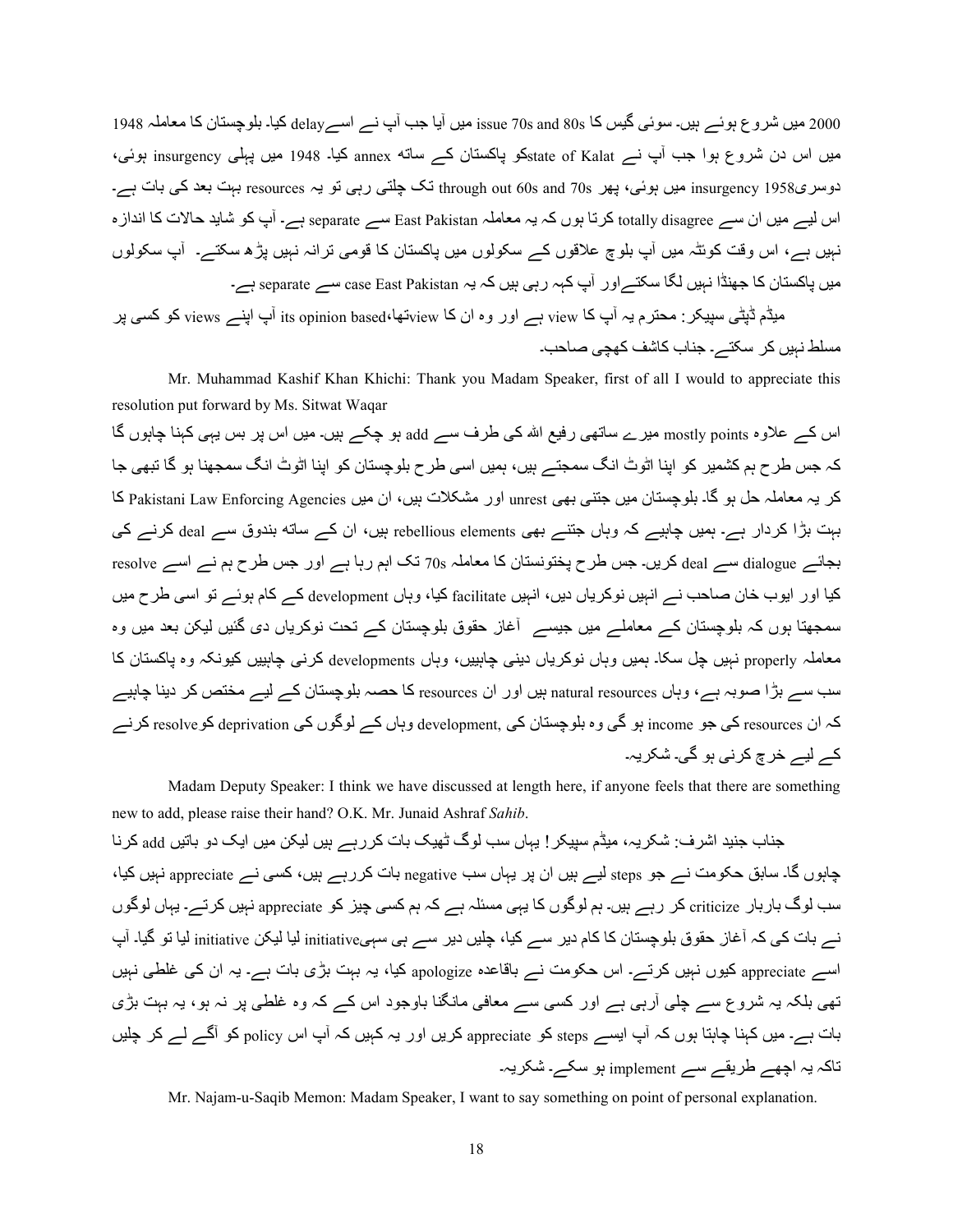;Aڈم ڈVٹ/ ABC?@:> /۔

 Mr. Najam-u-Saqib Memon: In my speech, I have highlighted and I have encouraged that this PPP Government has completed his five years term. They have produced and they have done something and I appreciated for that.

Madam Deputy Speaker: Mr. Faizan Idrees *sahib*.

 Mr. Muhammad Faizan Idrees: Thank you. Most of the points have been explained by my fellow members. I would like to add just one point that the only solution of Balochistan is fair and free elections.

آپ دیکھیں کہ 2008 کے الیکشن میں major nationalist parties نے الیکشن کا بائیکاٹ کیا تھا۔ اگر اس صوبے کے سیاسی لیڈر ان ہی الیکشن کا بائیکاٹ کر دیں گےاور وہ آگے نہیں آئیں گے تو پھر آپ Army, F.C and other agencies کو now it is high time for ہے رہے ہیں۔ ہمارے موجودہ Youth Parliamentarians کے معبران کے لیے ہے کہ free hand them to go back to their constituencies اور وہاں یہ لوگوں میں awareness create کریں کہ at least آنسے والسے الیکشن میں سب لوگوں کو حصہ لینا چاہیے اور اپنا active role play کرنا چاہیے۔ جب political leadership آئے گی تو وہ capable ہو گی اور وہی اس problem کو solve کرے گی۔ شکر یہ۔

 Madam Deputy Speaker: I think we have discussed everything. Now I put the resolution to the House. *(The motion was carried)* 

Madam Deputy Speaker: Mr. Rafiullah Kakar, Mr. Mateenullah Tareen, Mr. Hazrat Wali Kakar, Ms. Mehwish Rani and Mr. Rajesh Kumar would like to move a resolution. Mr. Rafiullah Kakar *sahib* please move Item No. 4.

Mr. Rafiullah Kakar: I would to move a resolution that;

"This House is of the opinion that the menace of terrorism and religious extremism poses an existential threat to the state of Pakistan. In the contemporary situation, there is a dire need for devising a comprehensive and holistic strategy against the faith-and-sect-based violence. While the Parliament of Pakistan has recently passed "The National Counter Terrorism Authority Bill, 2013" that aims to set up a national anti-terror body, a new strategy shall include, but should not be limited to, monitoring supporters of the militant groups in the civil and military administration, curtailing societal sources of support, addressing socio-economic causes of religious extremism and taking strict action against the use of violence. Above all, as a prerequisite for all this, an open dialogue on the issue needs to be initiated so as to challenge certain established norms and concepts and to pave the way for developing a broad national consensus".

میڈم سپیکر ! میں یہاں یہ بنانا چاہوں گا کہ ہم war on terror کا حصہ بن چکے ہیں۔ اس وقت terrorism poses the war on terror بعيل gravest threat to the integrity of our country. According to the economic survey of Pakistan 2012 میں سنّر ارب روپے سے زیادہ کا نقصان ہوا ہے اور اس جنگ کی وجہ سےenoughly 35 thousand plus جانوں کا ضائع Unfortunately, no effective counter terrorism strategy was put forward during the last ten years despite all its  $-$ بوا ہے۔ significance but recently مارچ کے مہینے میں یہ Bill pass ہوا ہے جس میں National Counter Terrorism Authority کو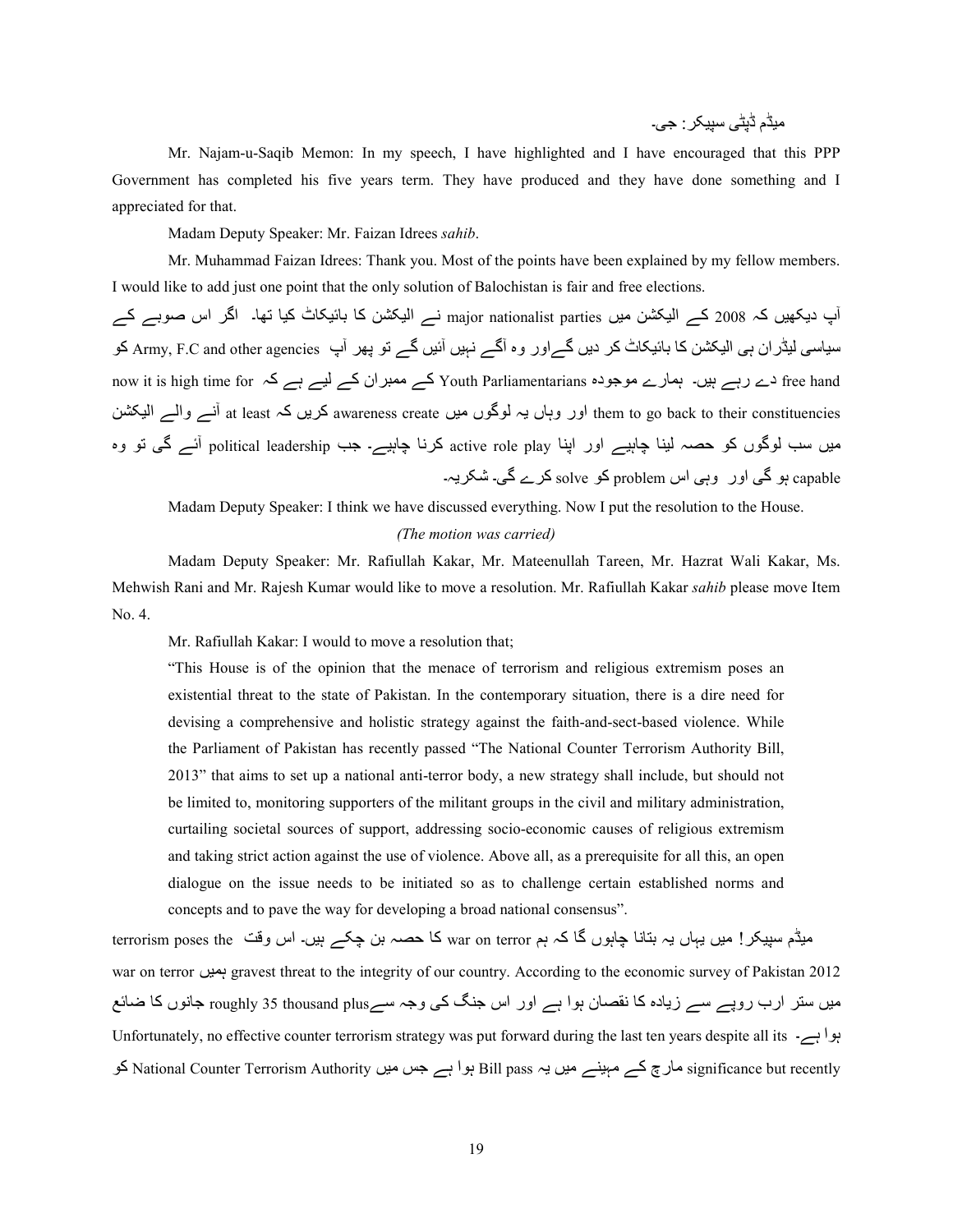establish کیا گیا ہے، 'دیر آید درست آید'۔ اس authority کا یہ کام ہے کہ انہوں نے establish کا تمامی اnational counter terrorism strategy بنانی ہے۔ اُس national counter terrorism strategy کے حوالے میری suggestions یہ ہیں کہ؛ Curtailing supporters of militant groups, military and civil administration.

Unfortunately, historically the Mullah Military ۔لاکچه facts and history پیش کرنا چاہوں گا۔ ہوئی کہ research بول ?V Mullah Military nexus ہمارے ہاں nexus has destroyed the political fabric of this country. the security establishment of Pakistan and its quest for identity and security they extended patronage to the  $\geq$ non-state actors and they made Islamic militancy a tool of their foreign policy in pursuing strategic depth in اور آج جو کچه ہو رہا Afghanistan, their symmetrical warfare against India. Islamic militancy was used as a tool ہے'.The struggle with militant Islam' زاہد حسین کی کتاب' this is the backlash of that ill vision policy. اس کے علاوہ'Pakistan between the Mosque and Military' اور ایسی بہت سی کتب ہیں جو ہمیں حقائق بتاتی ہیں کہ کس طر ح Mullah Military nexus نے اس ملک کو تباہ کیا ہے۔ اس لیے میری suggestion میں یہ بات ضروری ہے کہ اگرچہ یہpolicy جاری ہے، وہ ابھی تک ہمارے strategic assets ہیں۔ Unfortunately, Civil and Military Establishment میں ابھی بھی ان support support sympathizers کے sympathizers بیں جو ان کو support دیتے ہیں۔ اس لیے ہماری counter terrorism strategy میں یہ اہم بات ہونی جاہیے۔ شکر یہ۔

میڈم ڈیٹی سپیکر : محترمہ مہوش رانی صاحبہ۔

Ms. Mehwish Rani: Thank you Madam Speaker. I would address the socio-economic causes of religious extremism and I would share some strategies to deal with these social causes. Religious extremism is a complex phenomenon with the multiple causes. It should not be viewed with the religious lens alone. Religion is one of the factors but not the only factor. There are many socio-economic factors as well which are promoting religious extremism.

ان میں religious extremism واکی کو major poverty, injustice and illiteracy are the main factors کی طرف لے کر جاتے ہیں۔

اس کے علاوہ social causes میں ایک cause میں بہت سارے domestic issues بھی آجاتے ہیں۔ اگر گھر میں والدین کے ساته جھگڑا ہوتا ہے یا ایسی کوئی بات ہوتی ہے تو لوگ extremist groups کو join کر لیتے ہیں۔ اس کےeradication کے لیے جو strategies ہو سکتی ہیں، ان میں ایک تو ہمیں اپنے institutions کو بہت strong کرنا ہو گا۔ especially ،4 ڈرنا پڑے گا، بو 18 especially بر کام کرنا ہو گا اور اپنا despecially کرنا پڑے گا، especially marginalize areas کا۔ شکر یہ۔

;Aڈم ڈVٹ/ ABC?@:; :T?م را<A ¼492ر f4dq۔

Mr. Rajesh Kumar: Thank you Madam Speaker, I totally endorse this resolution because that terrorism and extremism is like a viral infection for our country's body. We are facing war like situation against these terrorists. Terrorists have not spared any bless of our country but it's located in bazaars, mosques, educational institutions, offices, hostels and no place is safe from terrorists. Religious and tolerance is another factor for which is adding fuel to the fire for terrorism. Now, how these terrorists will exist and how these terrorists will survive?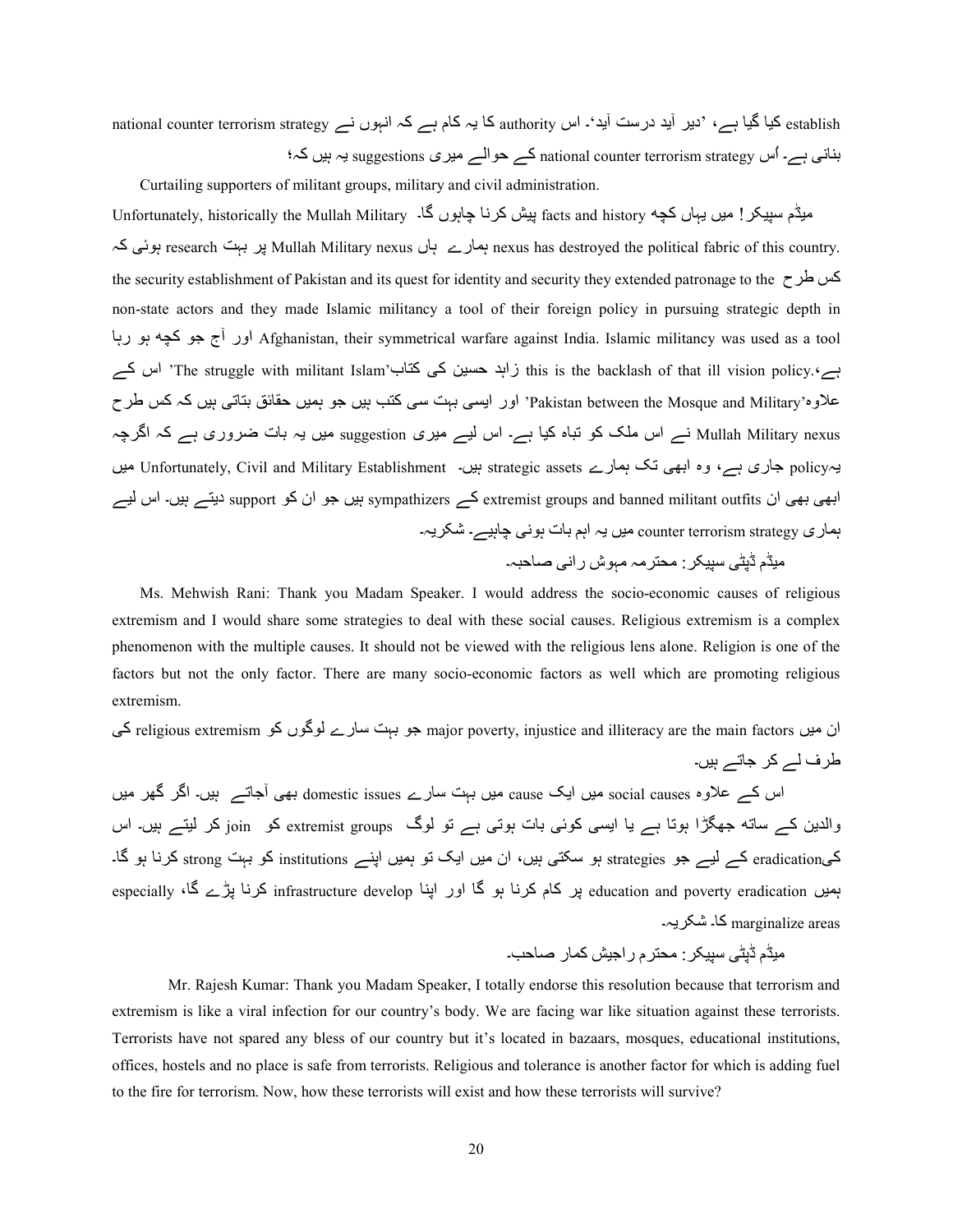اس کا ایک factor یہ ہے کہ ہمارے ملک میں administrative level پر جو قانون سازی ہوتی ہے، اس کی ایک وجہ یہ it's a culture, your culture knows how you are adjust in ہیں کچه نہیں لاتے کیونکہ بابن اسم علی ہو ethnic and culture basis ہے کہ ہم Material culture can ایک ہمارا material culture ہوتا ہے۔ 4your environment ہوتا ہے۔ 5xh material culture m it can be آپ اسے تبدیل کر سکتے ہیں لیکن اگر آپ non-material culture کو change کرنا چاہیں تو it can be ,revolution آپ ایک revolution لا سکتے ہیں۔ جن basis پر جب terrorists بڑھتے ہیں، ان کے groups میں اضافہ ہوتا ہے، ان میں ایکfactor یہ ہے کہ ہم ان کے culture level پر جا کر نہیں سوچتے۔ مثال کے طور پر Baloch ,Talbanization بہ دیکھنا چاہیے کہ کیسے Baloch Talbans کی تعداد بڑ ھتی جارہی ہے؟ اس کی ایک وجہ یہ ہے کہ ہم ان کے ethnic culture basis پر امریکہ terrorist activities کو ہوا دے رہا ہے اور ہم انہیں ہی allow کررہے کہ وہ یہاں آکر drone attack کرے، یہ چیز ِ انہیں threat کر نے سے اور ان کی تعداد میں اضافہ ہوتا ہے۔

میڈم سپیکر! دوسری چیز یہ ہے کہ terrorists کی تعداد میں اضافے کے main factors یہ بیں کہ ,social economic conditions and illiteracy, poverty کی وجہ سے ان کی تعداد میں اضافہ ہوتا ہے۔ اس سے ہمارے ملک کی Pakistan is a country which recognizes as an cultural, prosperous and natural resources کو بہت فرق پڑتا ہے۔  $\rm{identity}$ country but due to the terrorists, we are now recognize as an terrorist country. Everybody saying Pakistan is a .terrorist country لوگ ہمارے ملک میں غیرقانونی طور پر داخل ہوتے ہیں اور دہشت گردی کی یہی وجہ ہے۔

میڈم ڈپٹی سپیکر ! میں solution کی طرف آنا چاہتا ہوں اور اس کے لیے ہمیں illiteracy, poverty, ethnic and ، ultural basis پر لوگوں کے مسائل کو حل کرنا چاہیے۔ اس طرح terrorists کی تعداد میں کمی ہو گی۔ شکریہ۔

میڈم ڈیٹی سیپکر : محتر م کاشف علی صاحب۔

جناب کاشف علی: شکریہ، میڈم سبیکر! اس میں تو کوئی شک نہیں ہونا چاہیے کہ terrorism اس ملک کا serious issue ہے لیکن میں اس resolution کو دیکه کر surprise ہو رہا ہوں۔ مجھے سمجه نہیں آتی کہ میں اسے حکومت کے دوہرے معیار کا شکار کہوں یا بھر میں وہ language use کروں جو کل کی گئی تھی اور وہ میں نہیں کروں گا۔ یہاں تاریخ کی بات کی گئی، facts کی بات کی گئی، چلیں ہم بھی تاریخ اور facts کی بات کرتے ہیں۔ جمعے کا دن اور تار پخ2013-3-01 کی ہے اور میں آپ کی اجازت سے یہ بڑ ھنا جاہتا ہوں کہ؛

"This House is of the opinion that Pakistan Army should take a targeted and result oriented operation against Taliban and other terrorist groups occupied in the Tribal Areas of Pakistan, because these extremist elements are threat to Pakistan sovereignty. Therefore, it is important that all the political forces of Pakistan should unite in this regard and support Pakistan Army".

2nd Session of ) میڈم سپیکر ! آپ کی اجازت سے میں ایک اور تاریخ کو repeat کرنا چاہتا ہوں۔ آج کا دن ہے اور ہ؛2 ہے last sentence 42 c> ہے /Y Youth Parliament, government resolution

"Above all as a prerequisite for all this, an open dialogue on the issue needs to be initiated so as to challenge the certain established norms and concepts and pave the way for developing a broad national consensus".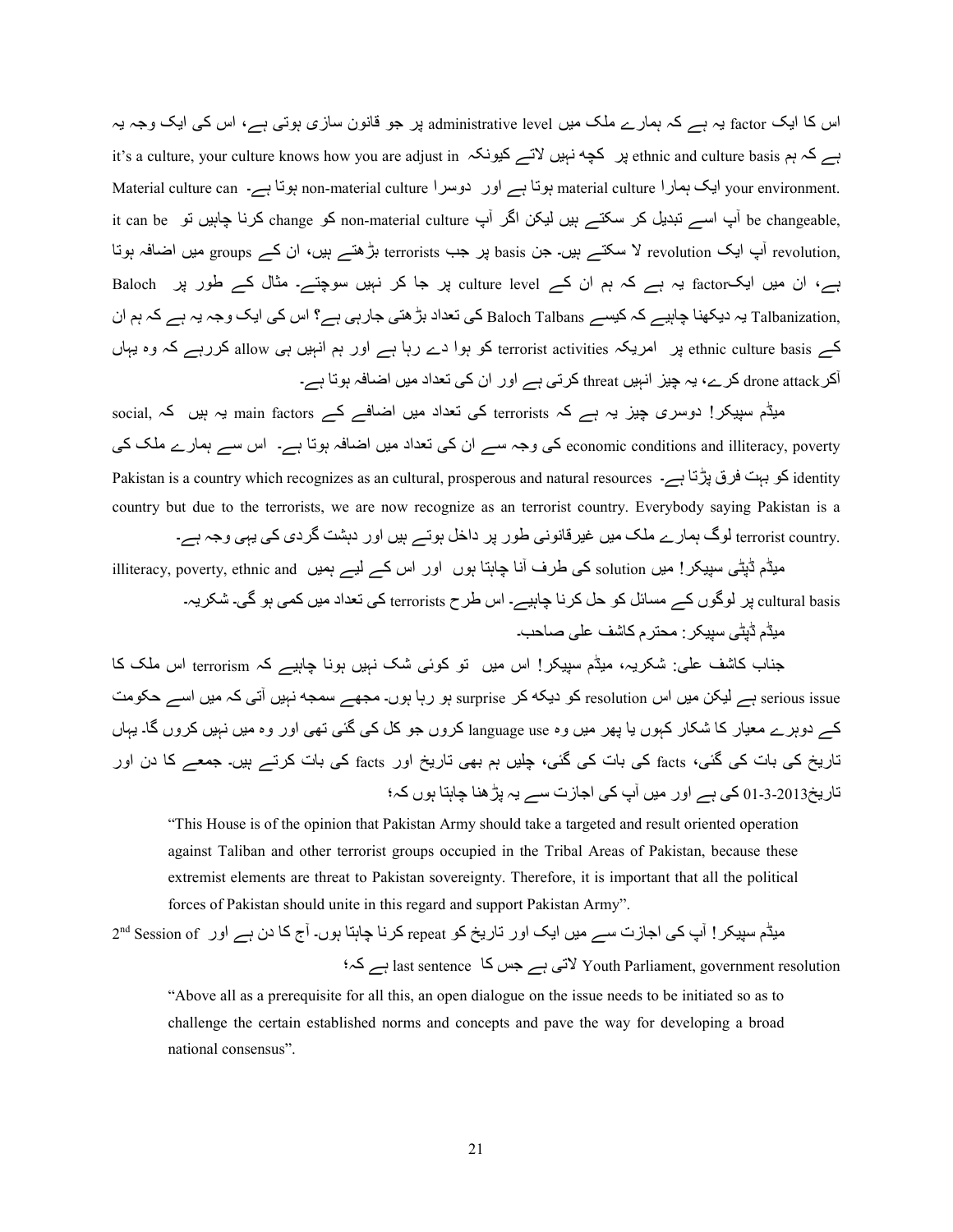میڈم سپیکر! یکم مارچ کی resolution پر میری پارٹی نے criticize کیااور ہم نے کہا کہ آپ ان کے ساته dialogue کریں، ان کے ساته negotiate کریں، محترمہ وزیر اعظم صاحبہ نے کہا کہ نہیں targeted operation ہونا چاہیے، resolution pass نہیں ہوئی۔ میڈم سپیکر ! یہ دوسر ا اجلاس ہے جس میں یہ کہا جاتا ہےکہ dialogue کیے جائیں، میں یہ جاننا چاہتا ہوں کیا یہ وہی ہے جس طرح آپ کہتے ہیں کہ علامہ اقبال کی فارسی کی شاعری پشتو میں ہے۔

- میڈم ڈپٹی سپیکر ! دیکھیں یہاں personal attack allow نہیں ہے۔ جناب کاشف علی: میڈم سپیکر ! یہ fact ہے اور یہ کہا گیا ہے۔ میڈم ڈپٹی سپیکر : یہ fact نہیں ہے۔ جناب کاشف علی: میڈم سپیکر ! یہ کسی نے کہا ہے اور یہ ان کا factہے۔ تاریخ کی بات ہو رہی ہے تو ہمیں بھی اجازت ہونی چاہیے کہ ہم بھی بات کر یں۔
	- میڈم ڈیٹی سیبکر : لیکن آپ ایسے personal attacks نہ کریں۔

government is incapable to come up ، ہیں اس کو یہ کہوں کہ government is incapable to come up ہے: J will refrain ہ2 ےAہ4g 4=1}9C ہH ںA9ہ ہے۔ with well defined policy on the serious issues, those who are hounding this country. terrorism, extremism اس ملک کا سب سے serious problem ہے۔ اگر آپ اسے ہی define نہیں کر سکتے تو پھر میں کیا expect کروں کہ آپ ایک اجلاس میں آپ کہتے ہیں کہ targeted operation کیا جائے اور دوسر ے اجلاس میں آپ کہتے ہیں کہ negotiate کریں، خدارا! لوگوں کا precious time ضائع نہ کریں، ایک well define policy کے ساته آئیں، بیٹھیں۔ ہماری شروع سے یہ policy رہی ہے کہ جب بھی national interest کی بات ہوتی ہے،serious issues کی بات ہوتی ہے، ۔۔ let's move forward together.

میڈم ڈیٹی سیپکر : محتر م اسداش چھٹہ صباحب۔

جناب اسد اللہ چھٹہ: شکریہ، میڈم سپیکر: ابھی Leader of the Opposition نے بڑے اچھے انداز بیان اور تاریخوں کے حوالے سے کچه باتیں کی ہیں لیکن شاید انہوں نے اس resolution کو properly نہیں پڑھا ہے۔ ہماری previous resolution یہ نہی کہ طالبان کے ساته dialogue میں enter نہ ہوا جائے۔ یہاں ہمارا stance totally different ہے۔ یہاں ہم یہ کہہ رہے ہیں کہ جو پاکستان کے شہری ہیں جو normal citizensہیں جو طالبان کا حصہ نہیں ہیں، ان میں بھی 02elementss extremist religious ideologically V4wے <4Yے ہAں۔ ہO Hہ4ں Hہ 2ہہ رہے ہAں اور V4رA9=ٹ Kے اZH body بنائی تھی، یہ specially اس وجہ سے بنائی گئی تھی کہ اس طرح کے elements کو counter کیا جاسکے اور deologically societyکہیں نہ کہیں یہ اوگوں میں through Mullahs and through Military کہیں یہ (corrupt کہیں یہ  $\alpha$ sentiment بابا جاتا ہے، اس چیز کو counter کیا جائے۔ Secondly, میں قائدِ حزب اختلاف کو دوبارہ بنانا چاہوں گا کہ یہresolution طالبان کے ساته dialogue نہیں ہے، ہمارا اب بھی point of view وہی ہے کہ ہمیں طالبان کے ساته dialogue میں enter نہیں ہونا لیکن ہمیں اپنی society کو built up کر نے کے لیے ideologically construct، کرنے کے لیے ایک specifically through ابنانی چاہیے جو انشاءاللہ بنے گی۔ اس پر پارلیمنٹ میں Bill بھی لے کر آئے ہیں اور specifically through this Bill یہ ہو گا کہ military میں موجود extremist elements کو pinpoint کیا جائے گا، اسی طرحeivil bureaucracy میں جو چیزیں ہیں، انہیں pinpoint کیا جائے گا اور ان لوگوں کو specially penalize کیا جائے گا۔ اس لیے میں قائدِ حزب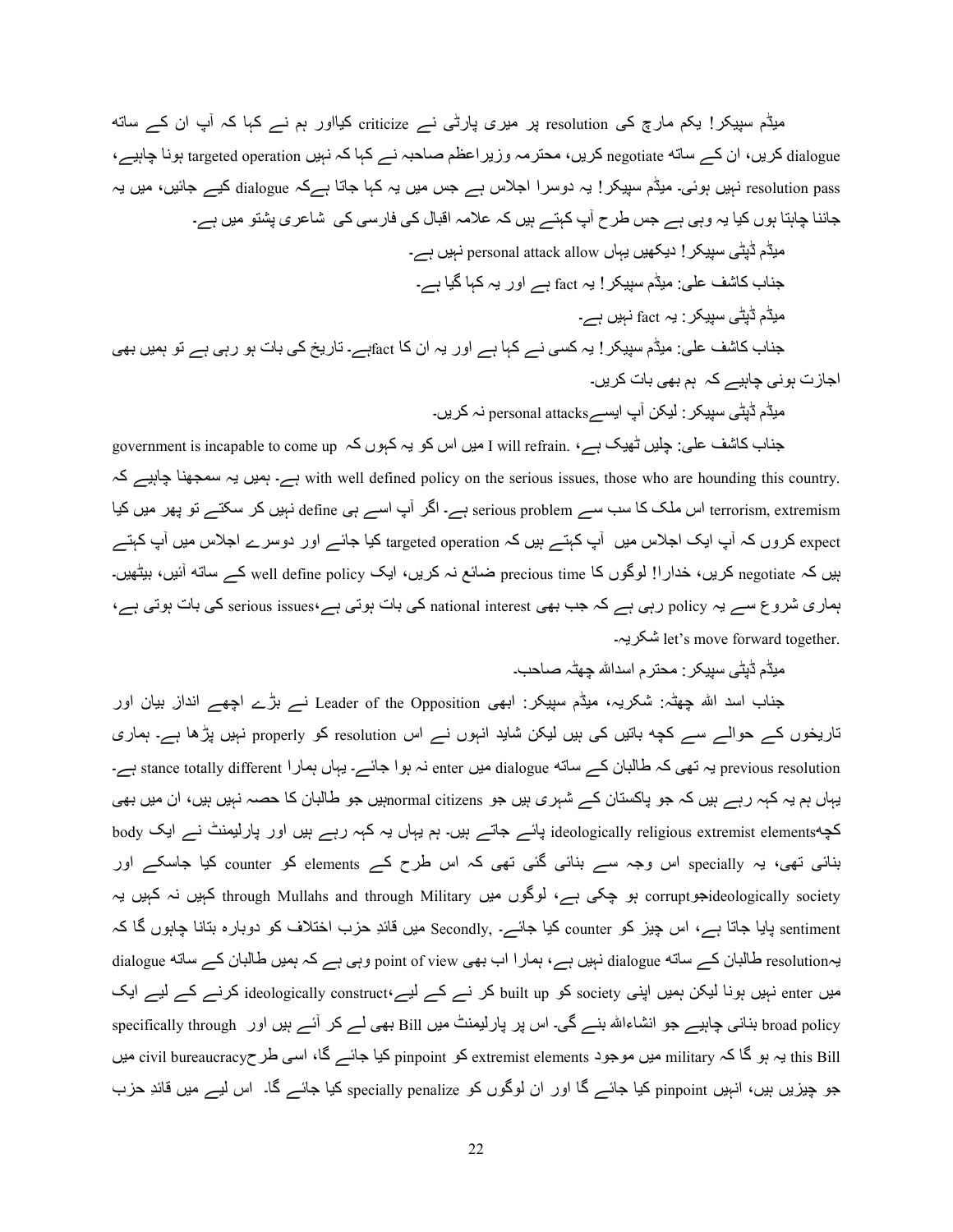اختلاف سے گزارش کروں گا کہ برائے مہربانی وہ پہلے اس resolution کو سمجھیں اور پھر اگر کوئی positive comment and solution دینا جاہتے ہیں تو وہ دیں بجائے ہمیں یہ یاد کروانے کہ ہم نےعلامہ اقبال کی شاعری کو یشتو کا کہہ دیا ہے، لوگوں سے slip of tongue ہو جاتی ہے اور یہ اُسے personally لے کر جارہے ہیں۔ اس لیے ان سے در خواست ہے کہ آئندہ ان چیزوں کو avoid کیا جائے اور وہ ہمیں solutions دیں نہ کہ ہم ایک دوسر ے کی باتیں pinpoint کر یں کہ تم نہ یہ کہا اور آج یہ کہہ رہے ہو۔ شکریہ۔

and please keep your لَّذِيْنَ سِيبِكِر : محترم رفيع الله كاكرْ صاحب! آپ كا point of personal explanation نَّها statement brief and also I would like to remind the House refrain for making any personal attacks, please do not do that, besides that strict to the resolution but here to talk about only not any past mistakes and slip of tongues.

Urdu ً4=AH ے1? ;{2 C ںAY4h /2 فuT5ا بq ٕ8w4n جb ں4ہH!?@ABC ڈمA; ،ہH?@7 :ڑ242 Àا vAر ب4 <= ۔/wb ںAہK /ہ s}9C resolution ہH ےC /T9Un8h ۔ ug 4TV 42 importance /2 language and mother tongue

میڈم ڈیٹی سپیکر : دیکھیں ابھی بھی resolution کے بارے میں بات نہیں ہو رہی، آپ پھر بھی personal ہو رہے

جناب رفیع اللہ کاکڑ: میڈم سپیکر اِمیں اس کی یہ interpretation دینا چاہوں گاکہ یہاں لفظ ہے کہ an open" tialogue and the issue needs to be initiated so as to challenge". بہلی چیز یہ ہے کہ اس resolution میں طالبان کی بات open نبیں ہے، یہ counter terrorism strategy کی بات ہے اور counter terrorism strategy کیا ہونی چابیے؟ اس پر open dialogue ہونا چاہیے۔ یہcademic dialogueہے اور جب آپ اس میں debate کرتے ہیں، اس میں social discourse کرتے ہیں تو آپ اسے dialogue کہتے ہیں،آپ civil society میں dialogue شروع کریں کہ counter terrorism strategy کیا ہونی چاہیے؟ اس لیے اس کا طالبان سے مذاکر ات اور operation سے کوئی تعلق نہیں ہے، یہ counter terrorism strategy کے بارے میں resolution ہے open dialogue means that counter terrorism strategy ہیں open dialogue کروائیں جائیں کہ strategy کیا ہونی چاہیے۔ شکریہ۔

;Aڈم ڈVٹ/ ABC?@ز: ;:T?م اQ}4ز C?ور f4dq۔

ہیں۔

جناب محمد اعجاز سرور : میڈم سیپکر ! اس resolution میں واضح طور پر لکھا گیا ہے کہ ,religious terrorism . faith and sect based violence آپ ہمیں بتائیں کہ دہشت گرد کون ہیں اور define کریں کہ religious terrorism کیا ہے؟ كيا طالبان دہشت گرد نہيں ہيں؟ كيا طالبان دہشت گردوں كى فہرست ميں نہيں آتـــر؟ جو آخرى resolution pass كى گئى تھی، اس میں یہ mentioned ہےکہ .Taliban and other militant groups اس لیے میں حکومت کےstance پر کہ انہوں نے last resolution میںother militant groups کا نام شامل نہیں کیا تو میں اسےoppose کروں گا، یہ غلط بات بیان کی گئی بے۔ دوسری بات یہ ہے کہ وہ کہہ رہے ہیں کہ an open dialogue needs to be initiated تو اس میں clearly mention كريں۔ اگر آپ confused resolution لائيں گے تو اس سے مسائل پيدا ہوں گے۔ شكريہ۔ میڈم ڈیٹے سینکر <sup>۔</sup> جناب باسر عباس صباحب۔

Mr. Yasir Abbas: Thank you Madam Speaker. Before talking about this resolution, I have some serious reservation about the members using extra time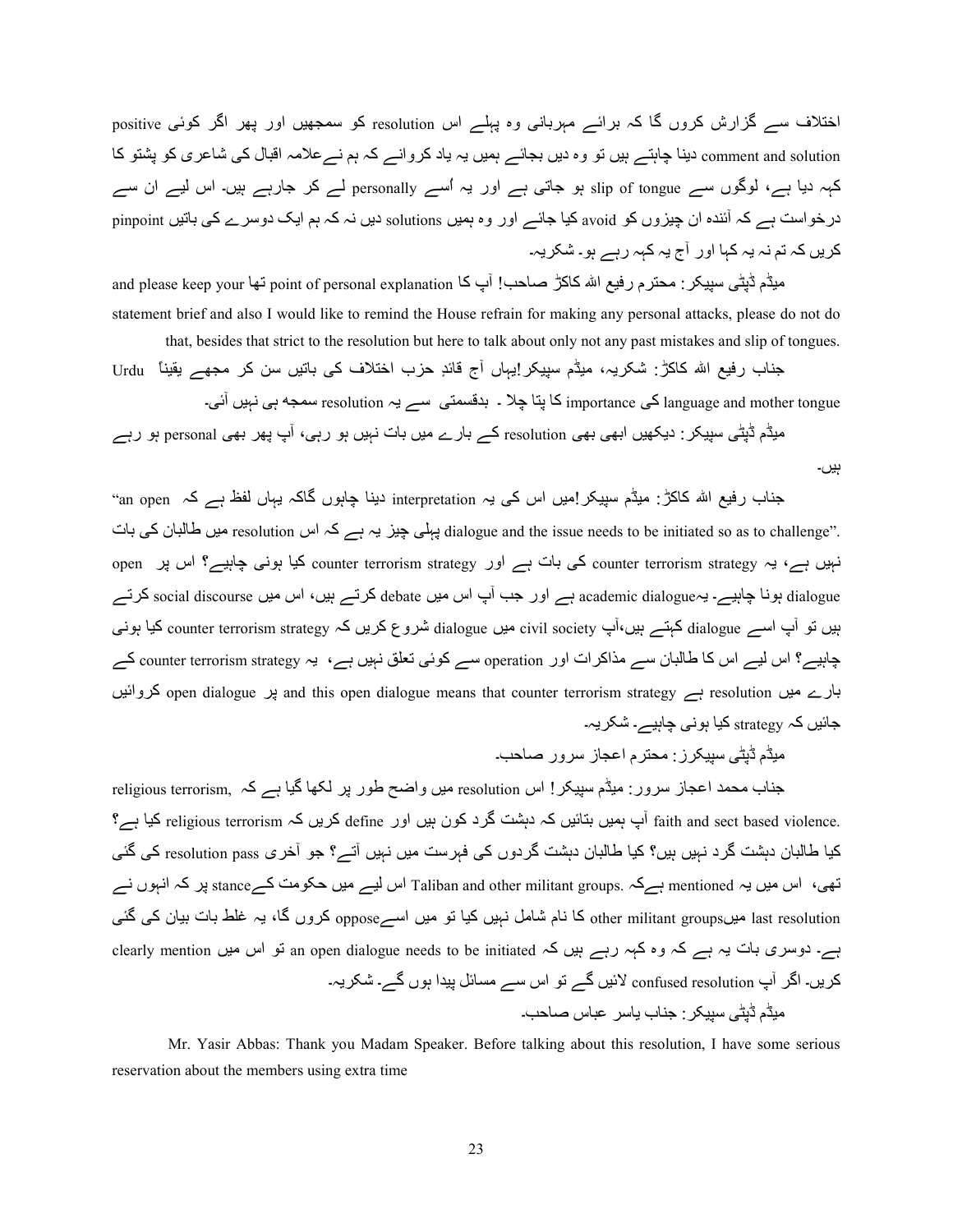مطلب وہ بہت زیادہ time waste کررہے ہیں اور پچھلی three resolutions میں ہم یہاں پیچھے سے نام دے رہے ہیں، we are not getting any chance to discuss our opinion. So I need your kind consideration on it. Moving on to the resolution Leader of the Opposition came up, I should say with some accusations by our duality in our resolution that he mentioned the past resolution, we put forward regarding the counter terrorism. I think he blatantly misunderstood what we mean by open dialogue. Let me make it clear to the House that terrorism is not just limited to the TTP operating in the North Western Frontiers. میں دہشت گردی کچه poverty کی وجہ ســـرپھیل رہی ہے، کچه religious indoctrinations کی وجہ سے پھیل رہی ہے اور کچه ان مدرسوں میں پلنے والے معصوم اور بے چارے ان بچوں کی وجہ سے پھیل رہی ہے، جو غریب ہیں، جو یتیم ہیں اور جو ان مدرسوں میں اس لیے پڑھنے جا رہے ہیں کہ انہیں کھانا نہیں ملتا، کیا آپ ان کے خلاف بھیmilitary operation کریں گے؟ کیا آپ ان کو بھی targeted I think this is not the way, here we are suppose to distinguish between the  $\frac{9}{2}$  ؛ فہیں گے؟ فہیں ا $\frac{9}{2}$  operation Taliban operating against the state and terrorists not against the state but this is the only viable option for their let me tell اب اس میں قانون کی بات کی جاتی ہے تو let me tell اب survival owing to the lack of opportunities, lack of daily needs. we have some set laws and proposed legislations in order ۔ ہیں۔ alreadyہ میںalreadyہ میں alreadyہ کیا already to counter terrorism and again the problem is with their implementation. ہم جب قوانین بناتے ہیں، پارلیمنٹ میں قانون سازی کرلیتے ہیںbut at the end of the day ہمار ا .judicial system, کسی بھی مقدمے کو آگے لانے میں ہماری پولیس کا رویہ، آپ دیکھیں کہ عدالت کا کام یہ ہوتا ہے کہ عدالت کے سامنے ایک ملزم پیش کیا جاتا ہے جس نے قتل کیا ہوتا ہے لیکن اگر عدالت میں اسے کوئی witness نہ ملے!,www.bead to declare him innocent اور اگر اس نے سو avoid بھی قتل کیے ہوں .if there is no witness court has no option but to declare him innocent اس لیے اس چیز کو کرنے کے لیے جو بھی لوگ دہشت گردہیں، انہیں منتقی انجام تک پہنچانے کے لیے ضروری ہے کہ ہم اپنے judicial system میں reform کریں۔ At the same time, Pakistan ایسے ہیں جن کا At ہو bands outfits ایسے بیں جن کا and I think ہے، ہمیں اس چیز کو discourage کرنا ہے۔ میں کہتا ہوں کہ TTP one military outfit ہے and I think ںA; ،ہے confrontationS> that we can take it militarily but within Pakistani society sect and ideological based domestically by more dangerous than the TTP ،ہے  $\zeta$ ید مخطرناک ہے ater  $\zeta$  domestically ہا میں کہ یہ operating in the North Western Frontiers.

میڈم سپیکر! اس کے ساتهproxies کی بات کی گئی اور بہاںPakistan Army کوکچه criticism raise کیا گیا تھا، let me defend Pakistan Military here, we have seen that even countries like USA once use to patronage Taliban in according to اس سے Afghanistan against Russia and now they are patronizing Al-Qaida sponsored rebels in Syria. So let's not criticize our military just ۔ ہے یا نہیں ہے۔ viable ہے یا اس broxy ہے 4Ye fine ہو جاتا ہے کہ یہ universal ہوں ہم اسے ہم suffer کے وجہ سے ہم suffer کی رہے ہیں۔ یہ universal اور بم اس phenomenon بن گیا ہے کہ ایکlegitimate state اپنے objectives کو define کرنے کے لیےproxies پر rely کرتی which I believe technically wrong but again when it comes to national interest there is nothing as such wrong and ہے .right اس لیے ہمیں اس کی political solution ڈھونڈنی ہو گی، dialogue کرنے ہوں گے۔ جہاں military کی ضرورت ہو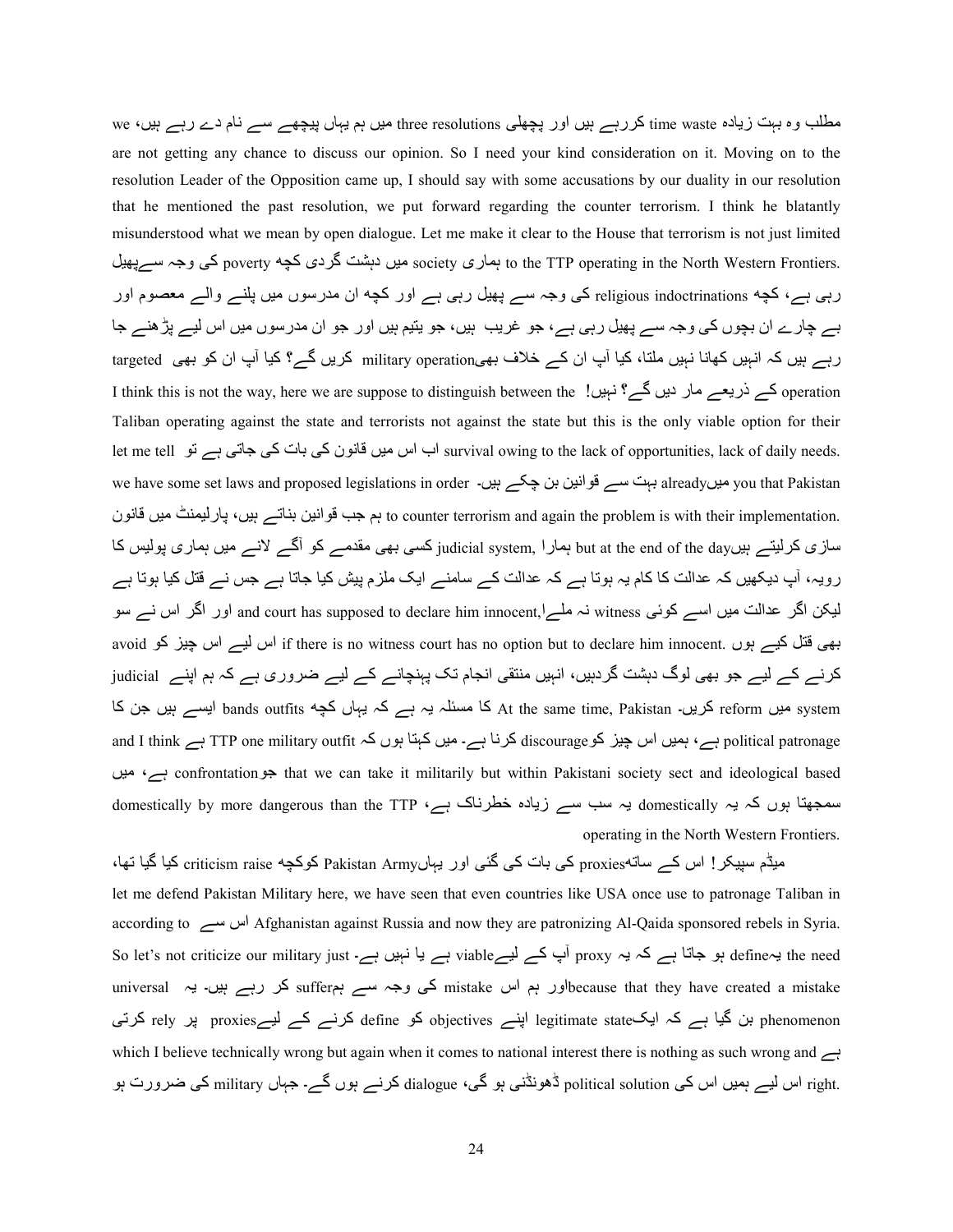گی وہاں military کو definitely operate کرنا ہو گا۔ جہاں political solution جس کے بارے میں میں کہتا ہوں کہ ideological confrontation پاکستان میں ہے، شیعہ سنی فساد، یہ کوئیmilitary tussle نہیں ہے، یہ کچه مذہبی misunderstandings ہیں، ہم ایک دوسرے کے خلاف بغاوت پر اتر آئے ہیں۔ اس چیز کو کرنے کے لیے political solutions ہونی چاہییں۔ ہم مل کر شیعہ سنی کو crush نہیں کر سکتے۔ پاکستان میں جو مذاہب کے حوالے سے confusion create کی جارہی ہے، ہم military کے ذریعے اسےtackle نہیں کرسکتے۔ میرے fellow parliamentarians کا کہنے کا مقصد بھی بہی تھا کہ دہشت گرد جو state کے خلاف ہتھیار اٹھا رہے ہیں اور کچه جو confusion کا شکار ہو کر state کے خلاف reservations رکھتے ہیں، آپ ان کے خلاف military operation نہیں کر سکتے۔ شکریہ۔ میڈم ڈیٹی سیپکر : محنر م دانیال خان صاحب۔

 Mr. Daniyal Khan: Madam Speaker, I put forward my name for the last resolution, you did not call my name then.

 Madam Deputy Speaker: Your name just appeared. O.K. Ms. Shahana Afsar *Sahiba*. محترمہ شاہانہ افسر : شکریہ، میڈم سپیکر ! میں یاسر عباس کی بات سے بالکل اتفاق کرتی ہوں جب وہ یہ کہتے ہیں کہ مدرسوں میں پڑ ھنے والے معصوم بچے یا جو ملاؤں کی باتوں کا شکار ہو جاتے ہیں، ہم ان کے خلاف military operation نہیں کر سکتے لیکن میں یہاں صرف ایک چیز share کرنا چاہوں گی اور میں پوچھوں گی کہ وہ اپنا stance دوبارہ clear کر دیں کہ کس کے خلاف military operation کرنا ہے اور کس کے خلاف نہیں کرنا؟ Although I am کہ میں گھر کے باہر یہ بات کروں لیکن کیونکہ اس بات پر ایوان کو clarification نہیں کا ہے تہیں clarification کہ میں گھر کے باہر یہ بات کروں لیکن کیونکہ اس بات پر بہ تو میں یہ بات share کرنا چاہوں گی۔ میرے والد صاحب کہ ایک friend and colleague, I will not say who, I will ان کا بیٹا kidnap ہوا، وہ نین چار مہینوں نک گھر نہیں آیا، انہوں نہ hot where, he is a very well known journalist, بہت investigations کر وائیں لیکن اس کا پتا نہیں چلا، کچه عرصــــر بعد ر اولینڈی میں پریڈ لین میں ایک دهماکہ ہوتا ہے اور جب FIA سے investigations کرائی جاتیں ہیں تو پتا چلتا ہے کہ اس دھماکے کے پیچھے کون تھا تو معلوم ہوتا ہے کہ ان کا بیٹا اس دھماکے کا mastermind نبھا۔ اب آپ مجھے یہ بنائیں جس نے O-level or A-level کیا اور وہ پاکستان کی بہت اچھی پونیورسٹی میں پڑھ رہا ہے۔ وہ upper class سے belong کرتا ہے۔ وہ مسجد میں صرف جمعے کی نماز بڑ ہنے جاتا ہے، وہاں اسے کوئی آدمی کہتا ہے کہ فلاں جگہ درس ہوتا ہے تم وہاں آؤ ، وہ وہاں جاتا ہے اور کسی کی باتوں کا شکار ہو کر آج South Waziristan بیٹھا ہوا ہے، اس کو family سے ملنے کی اجازت نہیں ہے، وہ بالکل واپس نہیں آنا چاہتا۔ آج وہ طالبان کا حصہ ہے لیکن وہ ان مدرسوں کی وجہ سے ایسا بنا، ان مولویوں کی وجہ سے وہ طالبان بنا۔ کیا آپ اس کےخلاف بھی military operation کریں گے کیونکہ وہ آج صرف religious extremist نہیں ہے بلکہ وہ طالبان ہے لیکن ایک وقت تھا کہ وہ انہی کا شکار ہو کر طالبان بنا۔ اگر آپ اس کے خلاف بھی military operation کریں گے تو I have no guarantee کہ میں ابھائی، میں ے کزن، میں ے والد یا ایسا کوئی بھی لڑکا جو اچھی خاصبی class سے belong کرتا ہے، وہ اگر نماز پڑھتا ہے تو وہ کسی بھی چیز کا شکار ہو سکتا ہے۔ اگر وہ لڑکا military operation میں مرے گا تو I have no guarantee کہ میرا بھائی نہیں مرے گا۔ So I would just want a clarification کہ ایک آدمی ان چیزوں کا شکار ہو کر طالبان بن رہا ہے تو اس کے خلاف آپ military operation کو کیسے justify کریں گے؟ شکریہ۔ میڈم ڈیٹی سپیکر : محتر م عمر اویس صاحب۔ محتر م اقبال ز بر ی صاحب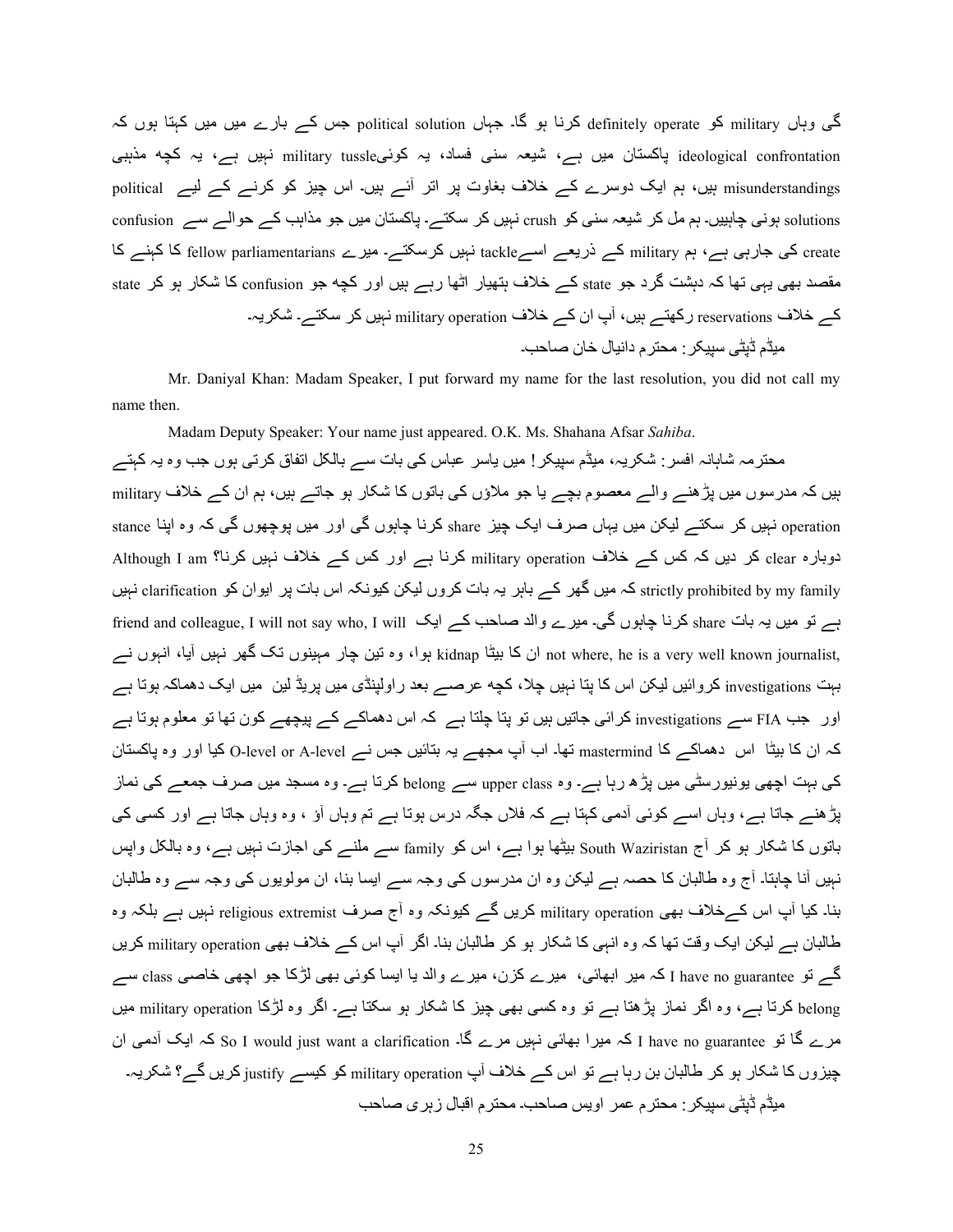جناب محمد اقبال زہری: شکریہ، میڈم سپیکر ! میں موصوف کو endorse کرنا چاہوں گا اور یہ کہنا چاہوں گا کہ دہشت گردی میں سب سے زیادہ youngsters کو استعمال کیا جا رہا ہے، ان کے brain wash کیے جارہے ہیں۔ اس کے ساته ساته مدرسوں پر زیادہ سے زیادہ نظر رکھنے کی ضرورت ہے کیونکہ زیادہ activities بہیں سےہوتی ہیں۔ شکریہ۔ میڈم ڈیٹی سیپکر ; محتر م ہشام ملک صاحب۔

جناب بشام ملک: شکریہ، میڈم سپیکر! بجائے اس کے کہ ہم تنقید برائے تنقید کریں، میں Leader of the opposition سے درخواست کروں گا کہ اگر انبوں نے last resolution کو oppose کیا تھا تو آج کم از کم ہمیں support کریں تاکہ ہم terrorism کے مسئلے کو حل کرسکیں۔ میں ان کی بات سے بالکل agree کرتا ہوں، میں کوئی تنقید نہیں کر رہا۔ پورے ایوان کی رائے یہ ہے کہ دہشت گردی ہمارا ایک مسئلہ ہے جسے ہم نے حل کرنا ہے، یہ بہت critical issue ہے۔ اس سلسلے میں ہماری کچه political parties بیں جنہیں میں right wing کبوں گا جو طالبان کو اپنا ساتھی سمجھتی بیں۔ میں on the floor of the House پہلے بھی یہ بات کہہ چکا ہوں، میں ان سے یہ expectکروں گا کہ ان issues کے بارے میں ان کا بھی ایک clear stance ہونا چاہیے۔

میڈم سپیکر ! دوسری بات یہ ہے کہ ہماریpoliciesہیں banned outfits کے بارے میں ایک فرق آنا چاہیے۔ کوئی بھی organization جو اپنے آپ کو اس طرح کے معاملات میں involve کرتی ہے، ہم اسے ban تو کر دیتے ہیں لیکن وہی لوگ، وہی infrastructure ایک نئے نام سے آکر function کرنا شروع کر دیتے ہیں۔ ہم اس سلسلے میں بھی کچه نہیں کر پائے۔ ہمیں مسجد میں بی<del>ٹ</del>ھے ہوئے مولوی کی importance اوراس کی power کو بھی realize کرنا ہے۔ وہ اپنے خطبے میں اپنی power کے ذریعے لوگوں کے ذہنوں کو elude کرتا ہے با انہیں brain wash کرتا ہے، وہ bias create کرنے میں سب سے بڑاsource ہوتا ہے۔ اس کے علاوہ ہمارے اپنے ذہنوں میں جو bias ہے، وہ سب سے بڑامسئلہ ہے۔ کچه لوگ اس bias کی وجہ سے آگے آکر اس کے خلاف physical violence میں نظر آتے ہیں اور کچه لوگوں کے ذہنوں صرف bias رہ <4Y4 ہے۔

میڈم سپیکر ! آخر میں میں یہ کہنا چاہوں گا کہ Quetta killings کے بعد اب بات آجاتی ہے کہ ہماری سیاسی جماعتیں involved ہیں یا ?Military Establishment ابھی recently Quetta killings ہوئی نھیں، اس کے بعد یہ expect کیا جارہا تھا کہ لشکر جھنگوی کے خلاف کوئی action لیا جائے گا، چار دن کا symbolic قسم کا show ہوا اور اس کے بعد کچه بھی نہیں ہوا۔ ہر مرتبہ یہی ہوتا ہے کہ لوگ مر جاتے ہیں لیکنaction کوئی نہیں ہوتا۔ میرے خیال میں اس میں یہ show کیا جاتا ہے کہ political parties ہوں یاmilitary establishment انہیں کوئی نہ کوئی ضرور support کرتا ہے، اس لیے اب ان کے خلاف ہونا چاہیے۔ شکریہ۔

میڈم ڈیٹی سییکر : محترمہ زیب لیاقت صاحبہ۔

محترمہ زیب لیاقت: شکریہ، میڈم سپیکر ! میں صرف یہ add کرنا چاہتی ہوں کہ ہم illiteracy کے علاوہ پڑھے لکھےextremists بھی پیدا کر رہے ہیں۔ There is need that we should revise our curriculum as well. اس چیز کو ہمارے curriculum سے ختم کرنے کی بہت زیادہ ضرورت ہے اور ہمیں اپنے curriculum کو revise کرنے کی ضرورت ہے۔ شکر یہ۔

۔ dq4f /[Q 6742 ب4 <=:@?ABC /ٹVڈ ڈمA;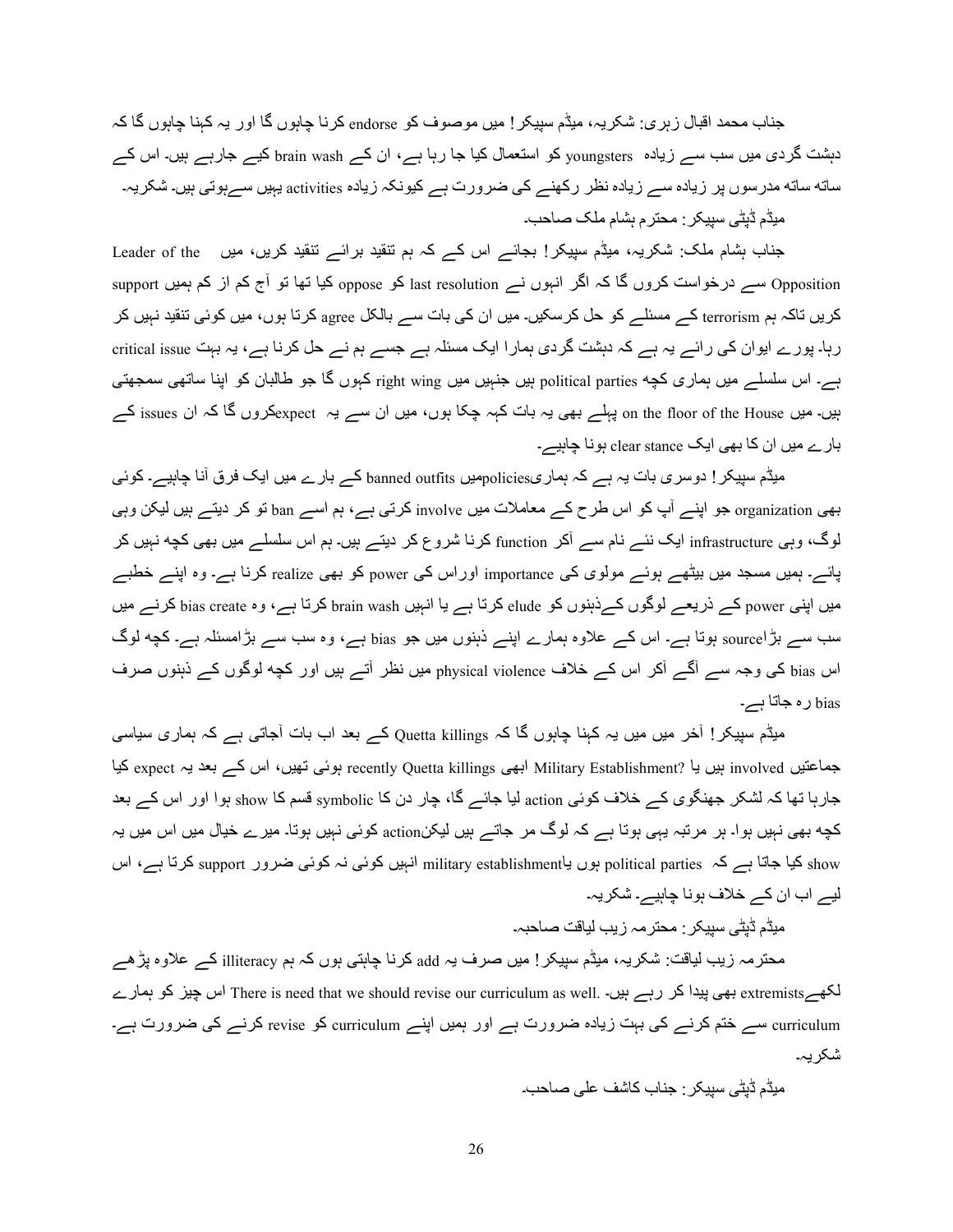جناب کاشف علی: شکریہ، میڈم سپیکر ! میں بِشام ملک صاحب کی بات کو بہت appreciate کرتا ہوں اور میں نے شروع میں ہی یہی کہا کہ یہ میری اور نہ ہی میر ی پارٹی کی پالیسی ہے کہ ہم راتوں رات stance change کریں۔ you have all my support, if you talk about the negotiations, if you don't talked about the ،ہے وہی stance ہے ہ but what reservations I سیری اب کو full support اس resolution کرتا ہوں but what reservations I کرتا ہوں ?have وزیر اعظم صاحبہ اس کو acknowledge کریں کہ ہم نے اسے ایک اجلاس میں change کیا ہے۔ ہم دوسرے اجلاس so there must be a recognition. کی بات کر رہےتھے، so there must be a recognition.

Madam Deputy Speaker: I think that matter have already been discussed enough.

 Mr. Kashif Ali: Madam Speaker, I endorse this resolution, if the Prime Minister acknowledged this. Thank you.

مبڈم ڈیٹے سیپکر <sup>۔</sup> وزیر اعظم صباحیہ۔ محترمہ انعم آصف: شکریہ، میٹم سپیکر! میں محترم سے شروع میں یہ کہوں گی کہ آخری resolution میں طالبان سے relatedبات ہوئی تھی جس کی صرف statement انہیں یاد ہے، اس میں کافی discussion ہوئی تھی جس میںproperly بتایا گیا تھا کہ ان کے ساته کافی discussion ہوئی ہے، dialogue ہوئے ہیں لیکن ان کا result کوئی نہیں نکلا۔ یہ بہت لمبا اجلاس چلا نھا،everybody has come up with اس details کو remind نہیں کروانا چاہتی،I guess اگر statement انہیں یا د ہے تو اس کا content and whole discussion بھی سب کو یاد ہوں گی۔ اس میں detail میں بتایا گیا تھا کہ کس وقت ان کے ساته کون سی discussions ہوئیں، اس کے بعد ان کا follow up کیسا رہا اور اس کی outcome کیا ربیں۔ جب آپ کے پاس کوئی solution ختم ہوجاتی ہے,then you have to take some action اگر ایک چیز مسلسل fail ہوتی جاتی ہے تو آپ اسے repeat نہیں کرتے۔ ایک ہی غلطی کو بار بار دہرانا حماقت ہوتی ہے۔ جب ایک طریقے سے حل ہ سامنے نہیں آتا تو آپ اپنے عوام کو اپنے national interest کے لیے sometime you have to take some strict actions مر تبہ صر ف بات چیت سے چیزیں حل نہیں ہوتیں، جنگ بھی بعض ناگزیر حالات میں کی جاتی ہے۔ Nobody wants to then you move ،پر کوئی خوشی سے ایسے کام نہیں کرتا جب آپ کی strategies fail ہوجاتی ہیں، then you move towards that thing.

we could take strict ہیڈم سپیکر ! دوسری بات یہ کہ ' there is a word like 'prerequisites' اوپر بنایا گیا ہے کہ رہا + that we want to start with dialogue. ہم پہلے یہ chance دینا چاہتے ہیں chance ہے مسارا کام,causes یا اس کے بہت سارے causes ہیں جو extremism and terrorism ہو مہ تھی ہو رہی ہے، اس کے بہت سارے causes ہیں discuss بھی ہوئے ہیں۔ان چیزوں کو کون contribute کر رہا ہے؟ اس میں poverty آتی ہے، illiteracy آتی ہے، آپ کا کچه کلچر آنا ہے، foreign interventions آتی ہے، there are multiple factors آتی ہے there are multiple factors کو support کر رہے ہیں۔ آپ نے اب اس چیز سے نمٹنا ہے، اس کے لیے ہم نے کہا ہے کہ counter extremism and terrorism پر ایک policyآنی چاہیے۔ اس پالیسی میں آپ نے start یہاں سے کرنا ہے کہ آپdialogue کے لیے gateway then we have the right, we are in a position کر وہ چیزیں نہیں ہوتیں (in case at the end ،دیں گے۔ اب بات کریں hat we could take the strict action. اس بارے میں بھی یہاں تفصیل سے بتایا گیا ہے اور اوپر دی گئی statement میں پوریiguess this کی گئی ہے، ہم کیا کیا steps لے سکتے ہیں لیکن اس سے پہلے dialogue ہوں گے تو I guess this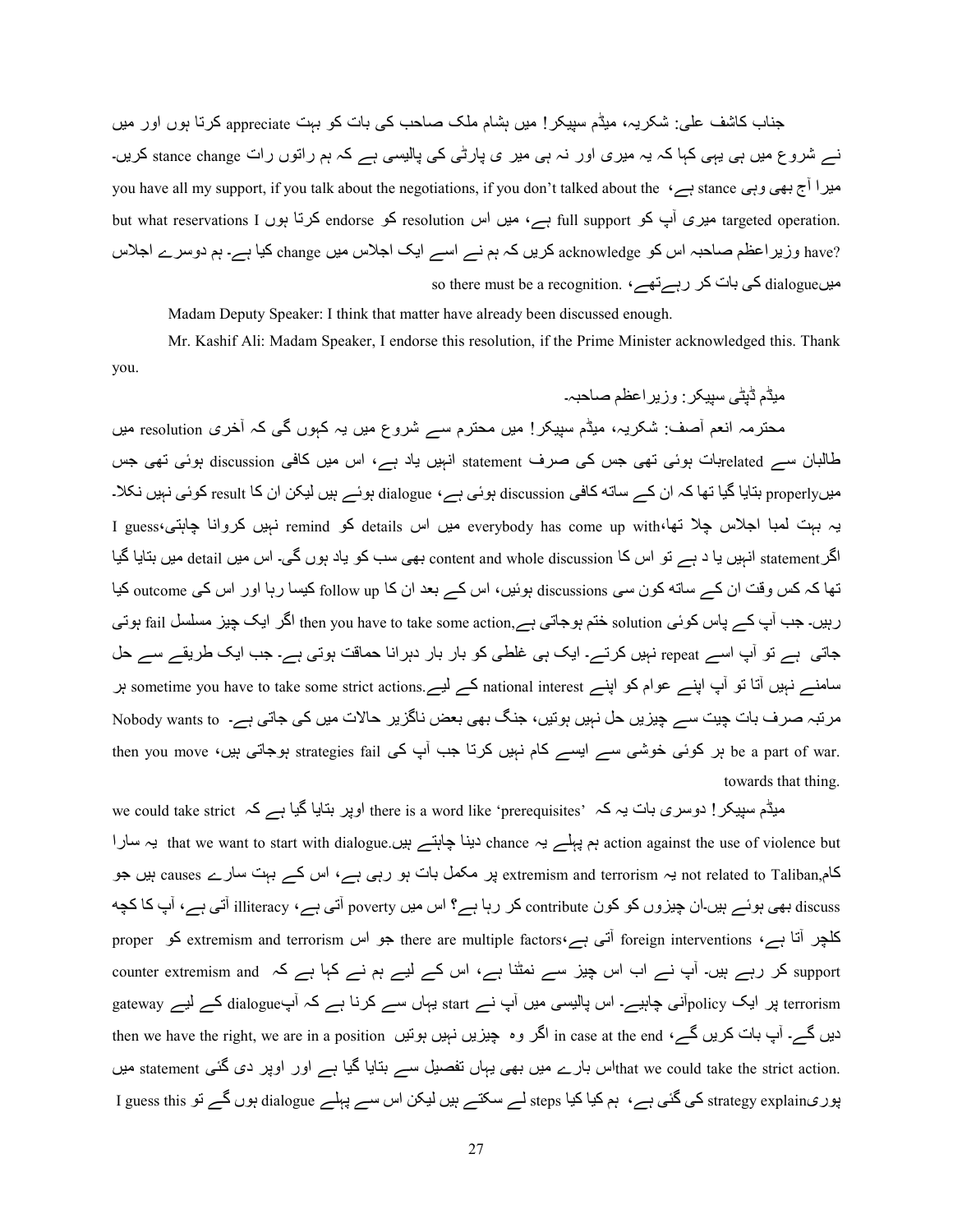confusion must be cleared کہ ہم نے اپنا stance راتو ں رات، مہینے بعد یا اجلاس کے بعد بھی change نہیں کیا۔ ہم ابھی بھی اس بات پر ہیں کہ ہمdiscussion سے شروع کریں گے لیکن اگر وہ چیز کامیاب نہیں ہوتی then we could take strict action.

if they want there point to be considered, they could just کروں گی کہ request دوں گی کہ if they want there point to be considered, they could just

I do أخرى discussion أخرى put forward their points, we are here to acknowledge them and incorporate them as well. not want start that sort of debate but لیکن کل ایک بات ہوئی اور آپ نے ہماری last resolution oppose کی اور ایک we are welcoming all the ، ہمبر نے کہا کہ we are here to oppose you اپوزیشن صرف اپوزیشن نہیں ہونی چاہیے properly incorporate اکر آپ کے پاس کوئی suggestions ہیں,suggestions ہم انہیں points ہ2 We will consider your suggestions, recommendations and your concerns but do not oppose the step ے۔ |ںH?2

If in case the strategy the gets change then it must be need of the hour. Thank you. ہو رہی ہے۔ /rin case the strategy the gets change then it must be need of the hour. Thank you

Madam Deputy Speaker: After extensive debate, I put the resolution before the House.

*(The motion was carried)* 

Madam Deputy Speaker: The House is adjourned for lunch break and we will meet at 3:00 p.m.

*-------* 

*[The House was then adjourned for lunch break and we will meet at 3:00 p.m.]* 

*-------* 

*(The House was reassembled after lunch break at 3:05 p.m. with Madam Deputy Speaker (Miss Aseella Shamim Haq) in the Chair.* 

 Madam Deputy Speaker: Ms. Sitwat Waqar and Mr. Umar Naeem would like to move a resolution. Ms. Sitwat Waqar *Sahiba*.

 Ms. Sitwat Waqar: Thank you. I thought there was an amendment in it giving to you and it is going to be presented by Ms. Sitwat Waqar, Mr. Muhammad Ejaz Sarwar and Umar Naeem.

Madam Deputy Speaker: Ms. Sitwat Waqar, Mr. Muhammad Ejaz Sarwar and Umar Naeem.

 Ms. Sitwat Waqar: Mr. Umar Naeem is not here so it will be presented by me and Mr. Muhammad Ejaz Sarwar. I would like to move a resolution that;

"This House is of the opinion that a stable Afghanistan is in Pakistan's interest. It is imperative that Pakistan should have a clear defined policy disregard of the US towards post-2014 Afghanistan and should push for an Afghan settlement that is amenable to Pakistan's interest i.e. negotiation the coalition forces to bring Pushtun elements and moderate Talibans into the political process to ensure that the future Afghanistan does not remain hostile to Pakistan".

As the shadow Minister from the Green Party, I actually call upon the government to also come up with strategy like we are making the efforts and talking about this process. It is a very pertinent issue because it's 2013 right now, next year the USA has declared to pull out its troops from Afghanistan and Pakistan need to devise a policy towards how things should be in Afghanistan because we don't want history to repeat itself that what happened after Afghan war. There are number of issues why we want stability of Afghanistan? Before I go into that, I want to say that Pakistan has played a very huge role in this war against terrorism with the USA. Without Pakistan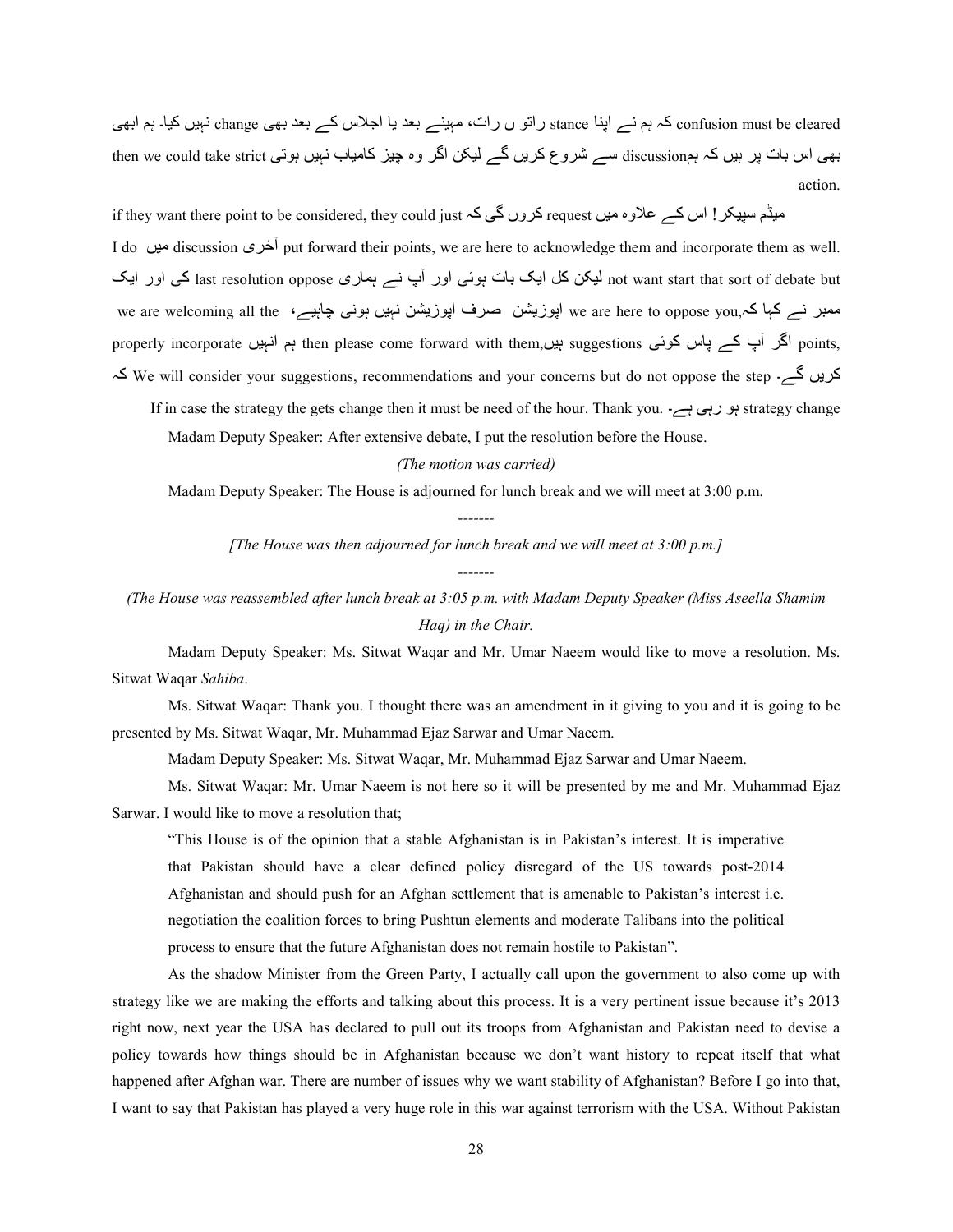the war on terrorism could not go on and the USA really needed us. We gave our ports, air basis and strategic locations. It all happened at the expense of our security and our peace. So the Afghanistan conflict could be resolved by the USA and the coalition forces but it has been a decade and this entire war is not concluding even the USA realizing that without incorporating the moderate Talibans, I am not talking about the TTP from Pakistan, I am talking about the moderate Talibans of Afghanistan who are Pushtuns, the natives, the actual people of Afghanistan without incorporating them into the democratic political and peace process you can not move forward, you can not resolve this issue. It's not that Pakistani government should try to build a government in Kabul, we do not want to interfere in the domestic political process of Afghanistan, we do not want to interfere because that is not feasible and that is inappropriate as well. We just want to bring the Pushtuns people, the moderate Talibans with whom we have culture links, with whom we have ideological similarity. You want to bring them into the democratic peace process only then you will be able to reach a consensus and you want a consensus based government in Afghanistan. Without our involvement this can not be resolved.

Also Pakistan is a country that had to suffer all of these factors that I mentioned earlier, rather than on the India and other coalition forces taking a huge part in this entire process, we should be on a different line. To engage Talibans in the process of USA proposed that Talibans suppose they will only become part of the process if the USA releases all of the Afghan prisoners from Guantanamo bay as well as also appoint a neutral party rather than somebody who is party to the conflict for political negotiations. So Qatar was adopted and where talks were started but talks are going to start only if the USA, I actually call upon the government of Pakistan put some pressure on the USA and also we give more and more importance to Pushtuns, the moderate Talibans to take part in the entire thing because without the moderate Talibans, we can not go forward with it. We want to stability of Afghanistan region for a variety of reasons. This is a region that is threatened the security and peace of entire South Asian Region. افغانستان میں stability اس وقت تک نہیں ہو گی جب تک وہاں ایسی حکومت نہیں آئے گی جو stable ہو گی۔ that will go on. We will have illicit trafficking of drugs and illegal border crossings ،کا معاملہ ہے کہ burand Line ِسے جن سے ہم ایک عشرے سے suffer کی رہے ہیں۔ (extremism and terrorism ہو رہے ہیں۔ (anter سیاء suffer ہو رہے ہیں یہ چیز تب تک resolve نہیں ہو گی جب تک افغانستان stable نہیں ہو گا۔

Also in the long run, Pakistan has economic ventures with Central Asian Countries and it can only happed through a stable Afghanistan. Turkmenistan-Pakistan-India pipeline that can only worked out when we have stability in Afghanistan. We want that economic linkages that can happen through Afghanistan leading on to Gwadar Port only then we can form this trade transit.

So without the stability of Afghanistan you can not achieve this and 2014 is approaching and even there is no conclusion for the war. You do not know how it is going to conclude? We do not want civil war, like I said that after Afghan war, we don't want civil war to start here. The government should come up with a well defined policy. Thank you.

Madam Deputy Speaker: Mr. Ejaz Sarwar *Sahib*.

جناب محمد اعجاز سرور : شکریہ، میڈم سپیکر ! پہلی بات یہ ہےکہ Soviet withdrawal کے بعد افغانستان میں پاکستان کےpolicy وہے ہے and it proved to be a failure, ہیں ہے policy کے جو failure نہے، ہم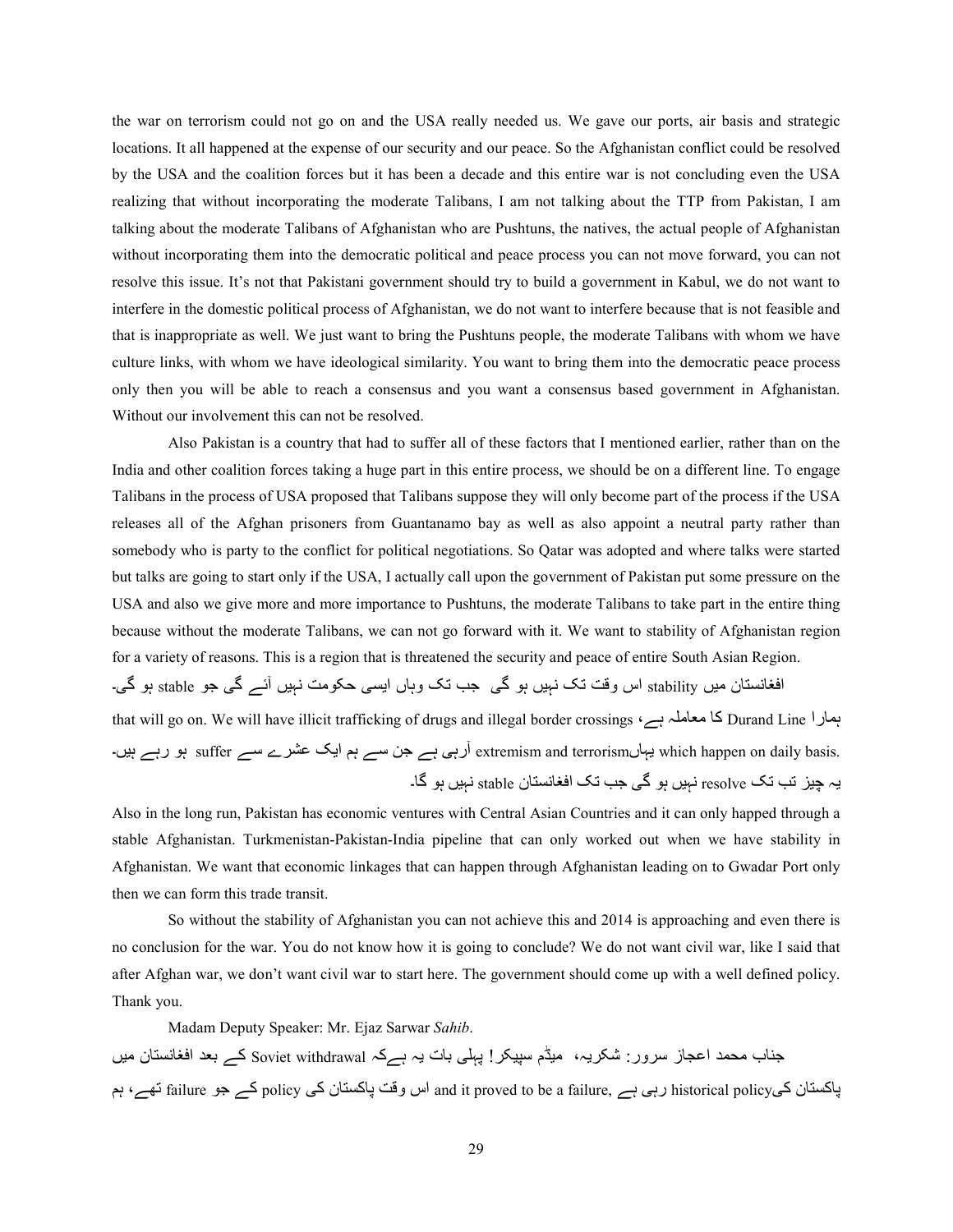چاہتے ہیں کہ اس مرتبہ جب امریکہ افغانستان سے جائے تو اُس طرح کی mistakes repeat نہ ہوں۔ ہم چاہتے ہیں کہ ایک -سلسر broad consensus based Afghan policy بذائبى جائسر

Historically Pakistan foreign policy was driven by GHQ and we want that this Afghan policy should not be driven by GHQ but political and civilian forces should be considered, civilian establishment and political leadership should be on the same page regarding the Afghan policy.

میڈم سپیکر ! ماضی میں ہمار ی demand رہی ہے کہ ہم افغانستان میں strategic depth لیں۔ ہم صرف اور صرف یہ چاہتے ہیں کہ پشتون آبادی افغانستان کی ایک major population ہے and mostly Talibans are comprising Pushtuns. We don't want to impose Taliban and Pushtuns in the political forces, we want democracy in Afghanistan, we want ہK discriminate /1h /wS2 اور Northern Alliance, Tajiks, Uzbeks and Pushtuns all participate in the political process ہو تاکہ افغانستان stable, long term and peaceful ملک بن سکے اور یہ پاکستان کے مفاد میں ہے۔ ہمارے ملک میں اس وقت terrorism and violence widespread ہے اگر افغانستان پرامن ہو گا تو یہ پاکستان کے مفاد میں ہے۔ امن کے بغیر افغانستان ہمار ے مفاد میں نہیں ہے۔ We want well defined policy اور ہم یہ چاہیں گے کہ حکومتی بنچوں کی جانب سے ایک well defined policy آئے لیکن افسوس کی بات ہے کہ Foreign Minister اس اجلاس میں نہیں ہیں۔ افغانستان میں پاکستان کے interests بالکل ہیں۔ اگر ہم نے اپنےinterests کو پہچاننا ہے اور ہم نے یہ بھی دیکھنا ہے کہ انڈیا جو افغانستان میں ایک اہم role adopt کر رہا ہے، ہم اسے دیکھیں اور اسے روکیں اور اپنے interests کو بھی preserve کر پر،۔ شکر پہ۔

 Madam Deputy Speaker: I think there should not be any contention when it says that this House is of the opinion that stable Afghanistan is in Pakistan's interest, I don't think there would be any contention about this point. So we should focus more on the later half of the resolution. Mr. Yasir Abbas.

 Mr. Yasir Abbas: Thank you Madam Speaker, since our Foreign Minister is not present in this Session so I being the Chairman Standing Committee on Foreign Affairs and Defence will speak on behalf of my party and my Blue Party's stance regarding Afghanistan. Madam Speaker, yes, we are concern that what is going on in Afghanistan and at the same time we are closely looking that what's happening after 2014 and definitely we do not want history to repeat itself. Yes, we are not advocating terrorism in Afghanistan but we can not afford to have a hostile government in Afghanistan with the country with which we are sharing our 2500 km long border. The problem in Afghanistan is ethnic polarization. In Afghanistan historically there has been a long tradition of tribal culture and at the same time the division has been ethnic. During the Soviet invasion in Afghanistan as we all know that the tribal culture of Afghanistan, the Afghan people attitude actually invited foreign attention in the shape of Talibans which were sponsored by the then government of Pakistan, CIA and at the same time our other fellow countries. So the problem is that the mission Afghanistan has been hijacked by Al-Qaeda which is not acceptable to us, not acceptable to Afghanistan and not acceptable at a global level as well.

Actual population of Afghanistan has been actually penetrated by Al-Qaedian ideology that speaks against Pakistan. Considering this situation, I would on the advice of Prime Minister to take this issue to the Standing Committee's Chair, so that we can devise a strategy through negotiations with the opposition parties and jointly we will come up with a strategy. Thank you.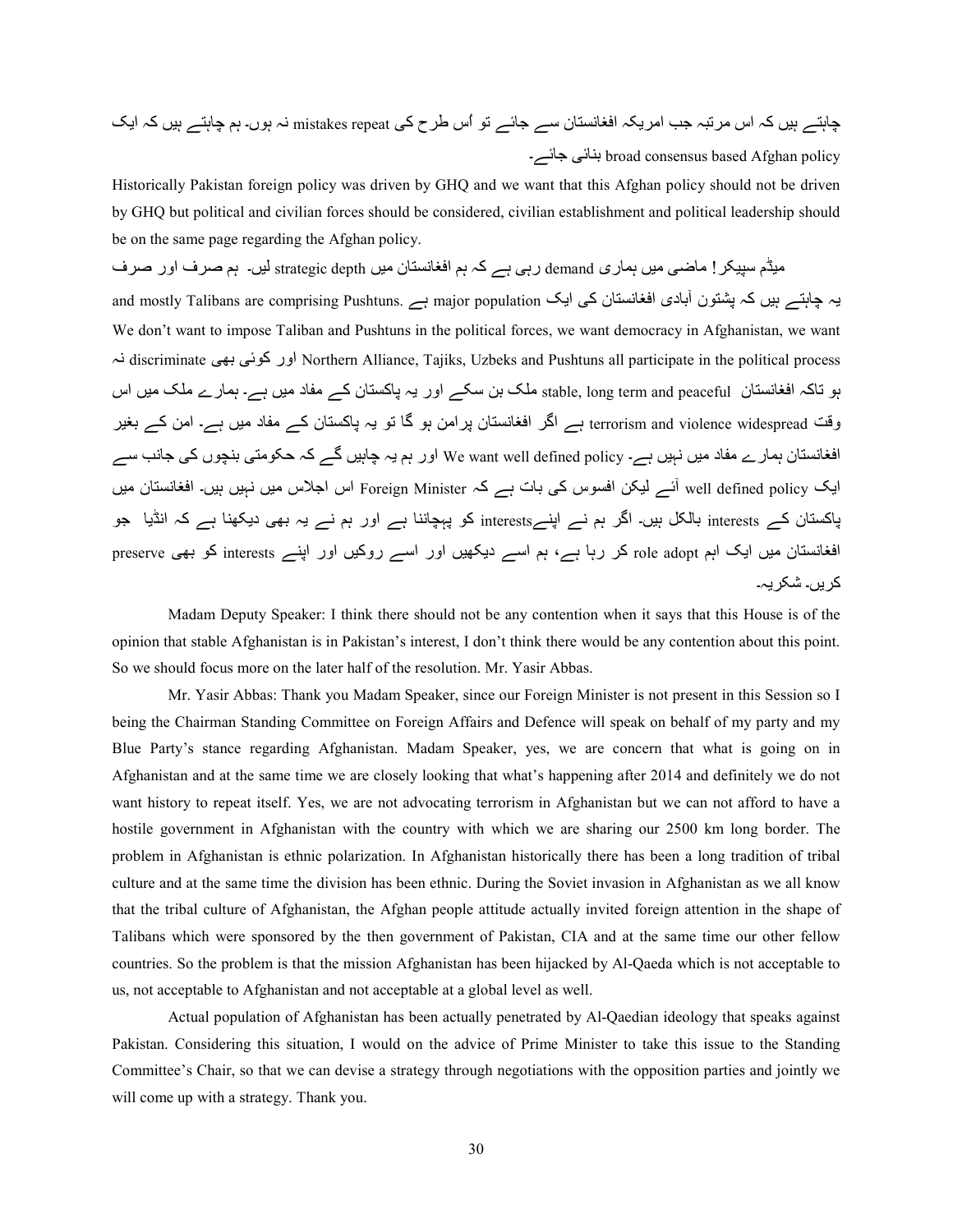;Aڈم ڈVٹ/ ABC?@:; :T?م رH4ن AK4ز f4dq۔

Mr. Reyyan Niaz Khan: Thank you Madam Speaker. I completely endorse the statement given by my fellow parliamentarians and I would just suggest a reason that why we need a stable Afghanistan after 2014?

ابھی ہم نے recently دیکھا کہ طالبان نے اس وقت افغانستان میں جو insurgency create کی ہوئی ہے، they have attacked the areas of Kunar and they have sent a clear message to Pakistan that as soon as the America will leave, we will be interest of Pakistan that Pakistan should devise a policy in definitely attacking your areas as well. So it is in the

its own area. order to attain the security ofبہاری انڈیا کے ساتہ ویسے بھی hostility چل رہی ہے۔ We are spending almost 550 million dollars on defence per year and the longest border of Pakistan is with Afghanistan and the length is about 2250 kms. So it is a long border and we can't afford more porous border, the expenditure will be multiply by three and the current economic conditions of the country also does not support such kind of huge investment on the defence in the future. Considering the trade and other factors as well, we have seen that Afghanistan provides a very safe passage for Pakistan to trade with the Central Asian States. Further pipeline like Turkmenistan-Afghanistan-Pakistan-India will also be completed only if the stable conditions in Afghanistan.

 The last factor would be the India factor. In 2012 India has established great relations with Afghanistan. So it is the need of the hour for Pakistan to also build the good relations with Afghanistan for a better and prosperous peaceful area of the region. Thank you.

Madam Deputy Speaker: I would like to repeat again that

اگر ہم اس بات پر غور کریں کہ امن کس طرح achieve کیا جائے گا؟ اگر اس طرح کی suggestions brought forward and discussion would be a lot more fruitful. Mr. Hasham Malik *sahib*.

جناب بشام ملک: شکریہ، میڈم سپیکر ! میں کچه اور points کی طرف ان کی attention دلانا چاہوں گا۔First of all initially they have said that they don't ہمچے اس resolution ہے۔ اس کرتے ہوئے بعد میں contradiction نظر آئی کہ س کہتے ہیں کہ طالبان کا share ہھی ہونا چاہیے ، یہلی want to involve or meddle into the affairs of Afghanistan contradiction تو یہ ہے کہ پھر آپ ان کے لیے share کیوں مانگ رہے ہیں؟ دوسری چیز یہ کہ جہاں تک Pushtun almost 60 to 70% Afghani population, they will automatically or obviously get the share کی بات ہے تو وہ salmos in the government, so we don't have to worry about what is happening in Afghanistan.

اس کے علاوہ ہم یہ بات کرتے آئے ہیں کہ اس میں صرف پاکستان کا ہی قصور نہیں ہے، ہم نے افغانستان کو realize سے world game بنایا ہوا ہے اور ہم اس میں بہت critical role play کرتے رہے ہیں۔ ہمیں first time اس کو realize کرنا چاہیے کہ ہماری flawed policy کی وجہ سے ایک پورے ملک کی تقدیر بدلی ہے۔ ہمیں ایک اور چیز بھی realize traditionally Afghani people not the Afghan government, even I would say at the moment Afghani کرنی چاہیے کہ government بھی انڈیا کے ساته close کیوں feel کرتی ہے؟ کیونکہ انڈیا ان کے لوگوں پر invest کرتا ہے، وہ ان کے invest میں invest کرتا ہے اور ہم ان کی policy میںinvest کرتے ہیں کہ ہمیں ایک stable government چاہیے۔ Stable government صرف پاکستان ہی کو نہیں چاہیے اس کے دوسرے پڑوسی ممالک کا بھی حق ہے، جن میں Central /[fا Ag ہH ہ2 ںH?2 ض|? ?ا اور ہے Youth Parliament ہH Asian States, Iran and Pakistan, it is not only Pakistan. پارلیمنٹ میں بھی discuss ہو تو ہمیں کیسا محسوس ہو گا کہIndian Parliament discuss کر رہی ہو کہ ہمیں پاکستان میں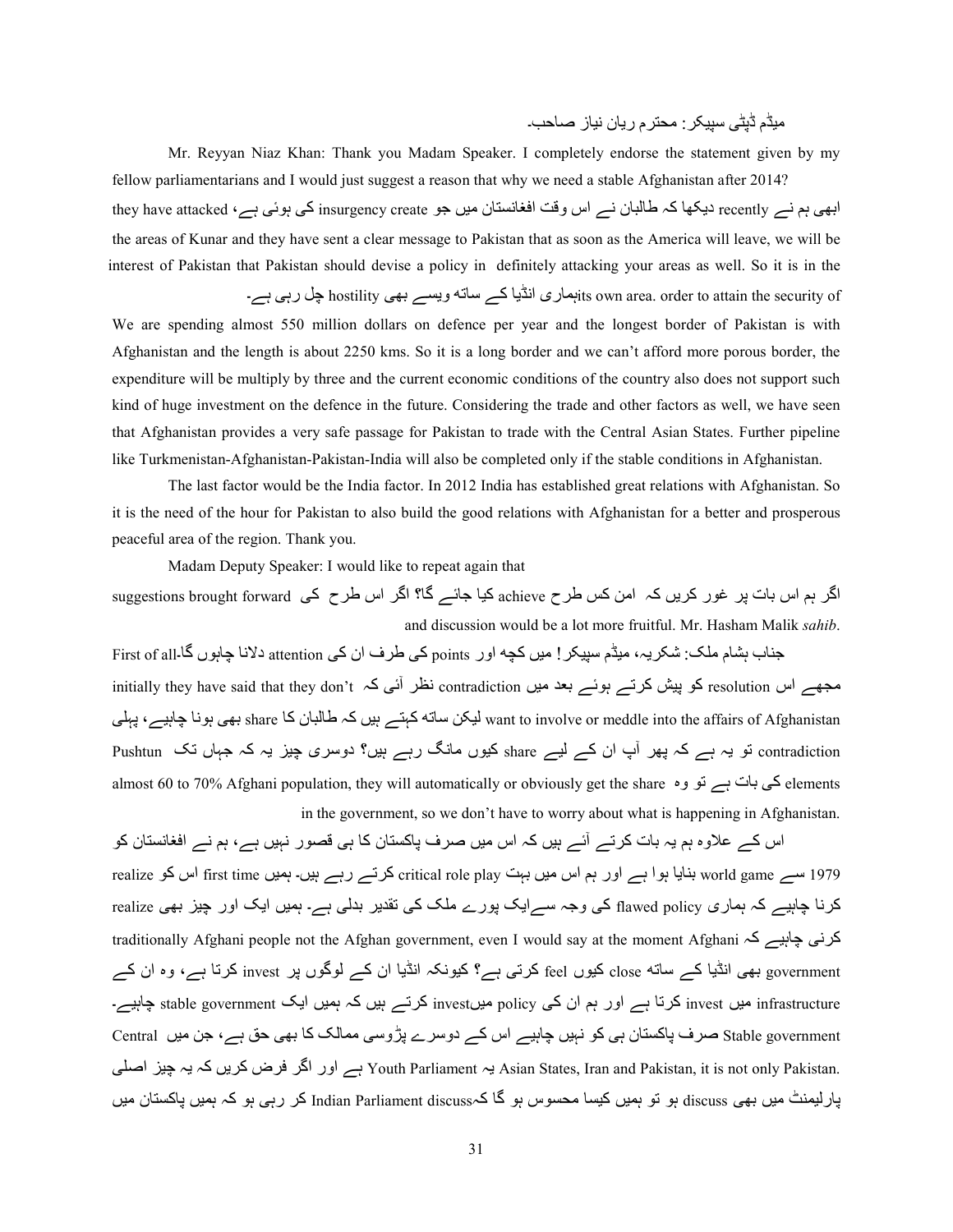ایک ایسی stable government چاہیے جو ہمارے لیے فائدہ مند ہو۔ انڈیا کی طرف سے ہمارے بارے میں ایسی کوئی بات ہوتی ہے تو ہماری طرف سے فوراً reaction آتا ہے کہ ہمارے internal affairs میں مداخلت کی جا رہی ہے۔

اس کے علاوہ انہوں نے یہ بھی کہا کہ افغانستان کی instability کی وجہ سے پاکستان میں بہت problems create ہوتی ہیں، drug trafficking ہو رہی ہے، دہشت گردی آرہی ہے۔ اس کے لیے ہمیں اپنا porous border close کرنا چاہیے بجائے اس کے کہ ہم یہ کہیں کہ وہاں ہماری مرضی کی حکومت آنی چاہیے۔ ہمیں اس strategic shift and policy کو ختم کرنا چاہیے، ہماری یہ پالیسی military establishment کےdictated تھی اور ہمارے ذہنوں میں یہ بٹھا دیا گیا ہے کہ stable Afghanistan Pakistan کی favour میں ہے۔ ہمیں یہ دیکھنا ہے کہ stable Afghanistan لوگوں کی favour میں ہے یا نہیں ہے، یہ ان کا right ہے۔ ابھی پچھلی resolution میں ہم Afghan refugees کے بارے میں غلط الفاظ استعمال کر رہے تھے، یہ چیز کیوں ہے کیونکہ وہاں stability نہیں ہے، ان کے لوگوں کی حکومت نہیں ہے۔ اگر پڑوسی ممالک کی مرضی سے حکومت آنی ہے تو پھر اس کا کوئی فائدہ نہیں ہے، ان لوگوں کو اپنا due right نہیں ملے گا۔ رہی بات طالبان کی کہ اگر وہاں کے لوگ انہیں elect کرتے ہیں، انہیں اس process میں لانا چاہتے ہیں تو ٹھیک ہے، well and good. It should not be a concern of Pakistan or any other foreign power to meddle into the affairs of Afghanistan. It should be a right of any sovereign state to decide for themselves. Thank you.

میڈم ڈیٹے، سبیکر : محنر م محمد اعجاز سر و ر صاحب۔

سو we want to meddle in ہے کہ کہ میڈم سپیکر ! جناب ہشام صاحب نے بات کی کہ .Afghan Affairs پہلی بات یہ ہے کہ ہماری resolution میں اس بات پر focus ہی نہیں کیا گیاکہ ہم وہاں اپنی favourite government چاہتے ہیں۔ افغان طالبان کو peace process میں involve کیا جارہا ہے۔ قطر میں طالبان کا دفتر کھول دیا گیا ہے اور UN کی1267 .resolution No کے تحت طالبان کو دہشت گرد organizations کی فہرست سے نکال دیا گیا ہے۔ ہم صرف یہ چاہتے ہیں کہ moderate Pushtun and Talibans کو discriminate نہ کیا جائے، انہیںsideline نہ کیا جائے بلکہ انہبی<sub>political process</sub> کا حصہ بنایا جائے۔ اگر وہ <sub>political process</sub> کا حصہ بنیں گے اور <sub>through democracy</sub> اگر وہ حکومت میں آتے ہیں تو .it will be in our interest وmeserve کو preserve کرنا ہے۔اگر انڈیا وہاں roots پکڑ رہا ہے۔ تو definitely ان کے ساته ہماریintentions بیں، ہم نے جیزوں کو real sense میں لینا ہے۔ India have their interest in ,Afghanistan اگر وہ وہاں roots پکڑے گا تو پاکستان کے لیے مسائل پیدا ہوں گے، ہمیں اس بات کو accept کرنا بڑے گا۔ دوسری چیز یہ ہے کہ اگر وہاں democracy prevail کرتی ہے، اگر وہاں طالبان power میں آتے ہیں تو اس کا مطلب یہ نہیں ہے کہ پاکستان نے انہیں plant کیا ہے یا پاکستان نے انہیں impose کیا ہے۔ ہم صرف یہ چاہتے ہیں کہ طالبان کو sideline نہ کیا جائے، انہیں political process کا حصہ بنایا جائے اور ہم اس بات کو support کرتے ہیں۔ شکر یہ۔

;Aڈم ڈVٹ/ ABC ?@:; :T?م رvA اÀ 242ڑ f4dq۔ <=4ب رvA اÀ 242ڑ: 7@?Hہ۔ ;{1ے C9}s KہAں bرہ/ 2ہ ;Aں 2ہ4ں Cے 7?وع 2?وں۔ اس ;vnS V}; ?1ے اZH زh?دquotationyC H4د bرہ/ ہے

'the only thing that we have learnt from history is that we have learnt nothing' This resolution is the most selfcontradictory and carelessly drafted resolution I have ever seen.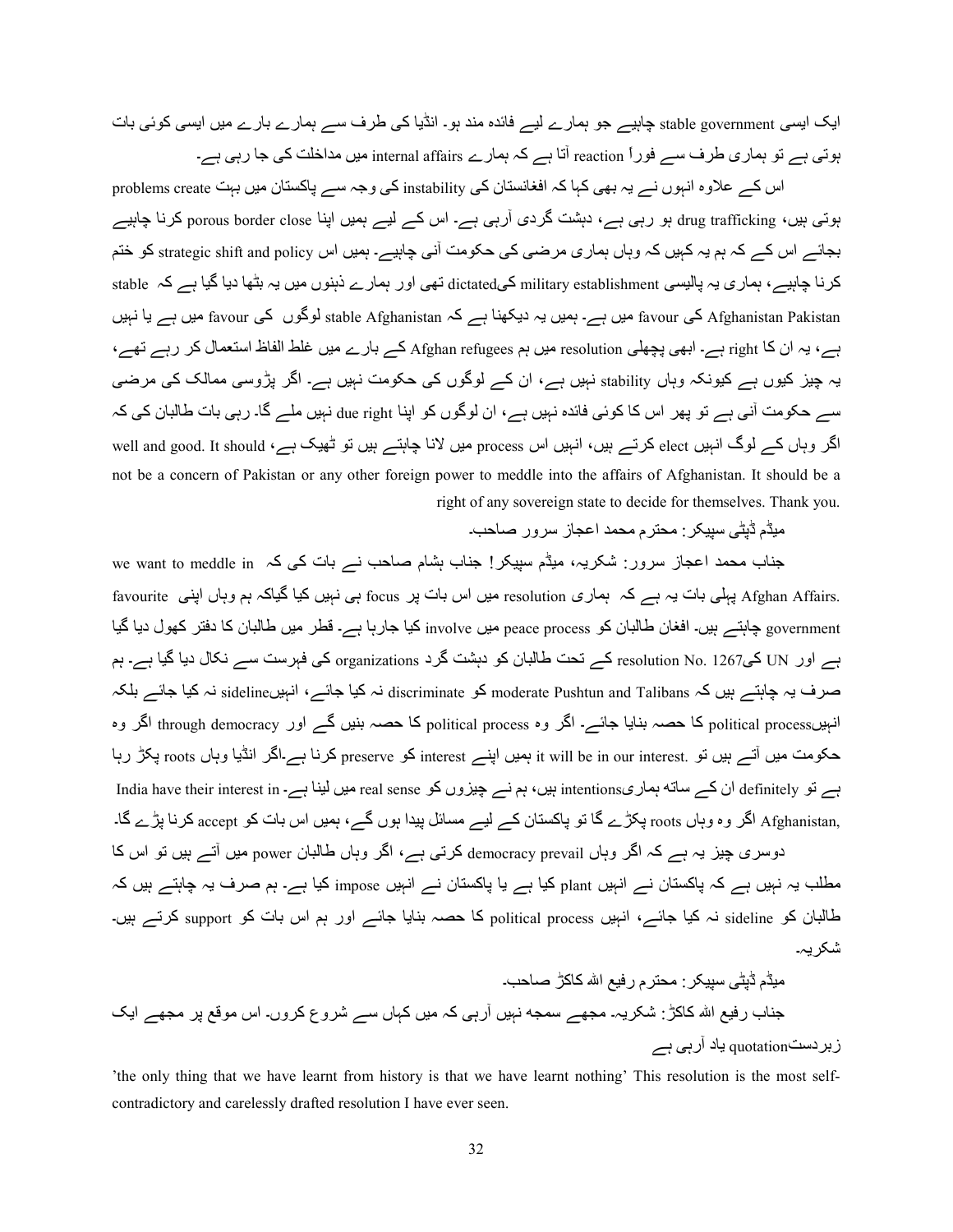میں اپنے totally agree کی تمام باتوں سے fellow parliamentarian Mr. Hasham Malik *sahib* کرتا ہوں اور انہیں forward کرتا ہوں۔ I will not discuss that stable Afghanistan ہیں ہے، یہ چیز debatableنہیں ہے، hat is an established point. مجھے حیرت ہے کہ یہاں پر پتا نہیں کتنی self-contradictions ہیں، سب سے پہلے تو محترمہ سطوت وقار صاحبہ اور اپوزیشن کے دوسرے ممبر ان نے Pushtun کو moderate Taliban کہا۔ اب میں ان سب پر focus کروں گا۔ مجھے پتا نہیں ہے کہ ان کے نزدیکinterference کی definition کیا ہے یا انہوں نے یہ کس ڈکشنر ی میں پڑھی ہے کہ ہم interfere بھی نہیں کرتے لیکن اس کے باوجود ہم کہہ رہے ہیں کہ آپ وہاں moderate Taliban کو شامل کریں، آپ پشتونوں کو شامل کریں، ہم کون ہوتے ہیں ان لوگوں کو بتانے والے کہ آپ کے اندرونی معاملات کیسے بونے چاہییں۔ ہمارے ایک ممبر نے recognize کیا کہ90ہ میں ہماری policy fail ہوئی تو ہمیں وہ failure repeat نہیں کرنا چاہیے، میں حیرت سے کہتا ہوں کہ انہیں پتا بھی ہے کہ وہ کیوں fail ہوئی؟ میں اس بارے میں بتانا چاہتا ہوں کہ 90s میں ہم نسر پشتونوں کو over Tajiks, Uzbeks and Hazaras یا مجمع است استعمال we supported Taliban and we opposes Northern Alliance and the result is کہ آج افغانستان میں نہ پشتون آپ کے دوست ہیں، نہ تاجک آپ کے دوست ہیں، نہ ازبک آپ stable Afghanistan or Indian friendly انڈیا ان کا دوست ہے کیونکہ انڈیا نے کبھی stable Afghanistan or Indian friendly government کے لیے وہاں کوشش نہیں کی۔ جس طرح بشام صاحب نے ایک stable and develop Afghanistan کی بات کی ہے۔ انبوں نے افغانستان کے لوگوں کی بات کی ہے بجائے۔ یہ کہ انڈیا کے interest کے لیے انہیں force کیا جائے۔ میڈم سپیکر! مجھے moderate Taliban والی بات تو کوئی شوشہ ہی لگ رہی ہے۔ Is there any moderate

4رہا ہے کون سیmyth ہے ۔ myth ہے myth ہے and then equating modern Talibans with Pushtun, ہیں انتہائی افسوس کے ساته کہہ رہا If Tehreek-e-Taliban Pakistan is not ۔ ابوں کہ آپ پہلے moderate Talibans کی ایک constructed reality بنا رہے ہیں وہ آپ کے لیے moderate وہ آپ کے لیے moderate for you then how can be Afghan Taliban moderate for the Afghan people? گے۔'.dit ou derate Taliban اس کے بعد آپ moderate Taliban کو پشتون سے equate کر رہے ہیں، میں نے

اس سے زیادہ provocative comments کبھی نہیں دیکھے۔ .Moderate Taliban equating them with the Pushtuns میڈم سپیکر ! میں اس سلسلے میں کچه statistics بیش کرنا چاہوں گا۔ پچھلے دس سالوں میں war on terror میں طالبان نسر فاٹا میں چه سو سسر زیادہ صرف قبائلی پشتون خان اور ملک ً مارے ہیں۔ اے این پی جو ایک Pushtun ۔ nationalist party ہے، اس کا clear cut anti Taliban agenda ہے، ان کے طالبان کے ہاتھوں سات سو زیادہ victims ہیں۔ اسی طرح Pushtun belt کے جو بھی لوگ ہیں,they have clear cut anti Taliban stance اس کے باوجود بھی اگر آپ moderate Talibans کو پشتونوں کے ساته <sub>equate</sub> کرتے ہیں اور پشتونوں کے نام پر آپ طالبان کو افغانستان میں حکومت میں لانا چاہتے ہیں تو میرا سب سے سوال ہے کہ کیا آپ ایک دن کے لیے بھی کراچی کو طالبان کے حوالے کریں گے؟ کیا آپ ایک گھنٹے کے لیے لاہور کو طالبان کے حوالے کریں گے؟ ?Why handing over Afghanistan to Taliban وہاں and stage my protest against واک آؤٹ کرتا ہوں and stage my protest against کے ساته ایوان سے واک these comments and remarks. Thank you.

One honourable Member: This is the case and we will follow Rafiullah and we will also walk out.

*(On this occasion some members walked out from the House)* 

Mr. Kashif Ali: Madam Speaker, point of personal clarification.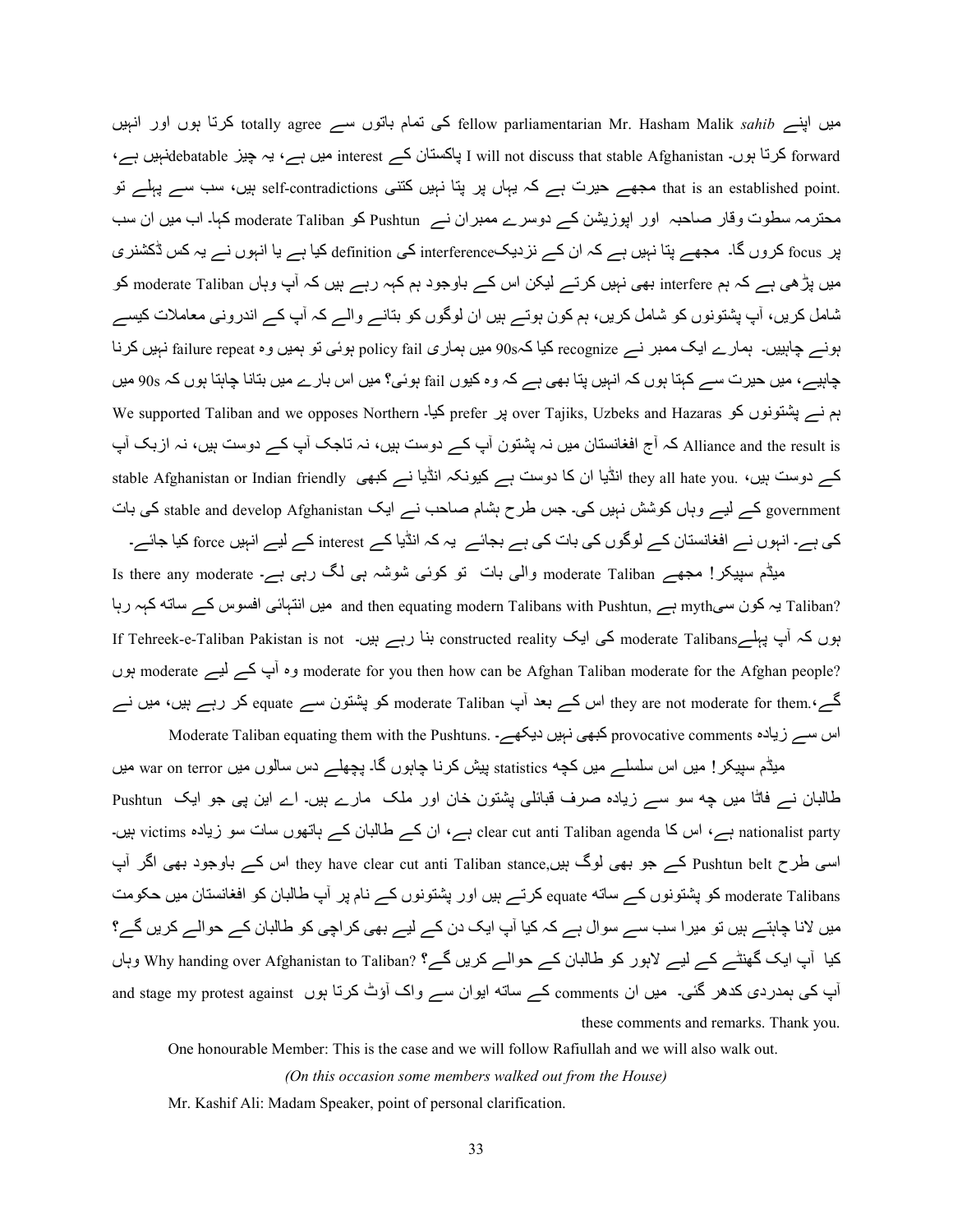Madam Deputy Speaker: O.K.

 Mr. Kashif Ali: I am really surprised and shocked on the attitude shown by the government. There is nothing mentioned TTP in the resolution. I am shocked Mr. Rafiullah does not know the difference between the TTP and the Afghan Taliban.

Hہ4ں اY=ے people learned Ahٹ1ے ہwSے ہAں اور اKہAں Hہ KہAں TV4 2ہTaliban Afghan and TTP; Aں ?ق 2A4 ہے؟ اس V ? ;{1ے Aq?ت ہS رہ/ ہے 2ہ ;Aں اس V ?2A4 2ہSں۔ ;Aڈم ڈVٹ/ ABC?@: اZH=; ٹ۔ وزH?اOoQ f4qہ، bپ 02s; 9?ان 2S nominate 2?Hں Y24ہ وہ وا~ bؤٹ V«| ?ے

بوئے ممبر ان کو منا کر ابوان میں واپس لائیں۔ .Order in the House

(;8ا5]y(

جناب کاشف علی: میڈم سپیکر ! آپ کی اجازت سے میں یہ کہنا چاہتا ہوں کہ they have left on something which is not in the resolution.

میڈم ڈیٹی سیپکر : ٹھیک ہے۔

Mr. Kashif Ali: Madam Speaker, can I request your kind authority to first let me complete?

میڈم ڈپٹی سپیکر : محترم کاشف صاحب! کچه parliamentary روایات ہوتی ہیں، ان کو follow کرنا پڑتا ہے۔ آپ

in the meantime please send a delegation outside to bring them پیش کرنی ہے، وہ کریں لیکن back.

جناب کاشف علمی: میڈم سپیکر ! میں انہیں بھیج دینا ہوں، I just want to make it clear to your authority کیونکہ

Hہ4ں bپ authorityہAں اور Hہ Ag clear ہKS/ g4ہAے 2ہ Hہ4ں 2A4 h4ت ہS رہ/ ہے۔ (;8ا5]y(

 Madam Deputy Speaker: I would like to remind the House that you can not speak without the permission of the Speaker, so please

<d اZH; 9 ?Shل رہ4 ہS SY اCے Sh=ے دH4> 4wے۔ <=4ب 6742 Q[:/; Aڈم ABC !?@ا|? اس resolution; Aں وہ Ag ہYS/> c V ?اKہSں Kے وا~ bؤٹ 2A4 ہے، ;Aں 5Sد اKہAں A=ے ug> 4Y4۔ ;{1ے اس resolution; Aں وزH?اOoQ f4qہ ;{1ے 2ہAں h/1 TTP د412 دHں، وہ اس resolution; Aں 2ہAں h/1 وہ |?وپ د412 دHں < 42 TTP Cے PY[ ہے، وہ اس resolution; Aں ;{1ے 2ہAں V ?yAh اÀ ;:SUد 42 K4م د412 دHں <S V24TU4K/ 44¢ن ہے، وہ اس resolution; Aں ;{1ے 2U/ اUHے |?وپ 42 K4م د412 دHں <c 42 ا4ن 44¢ن 2ے C4linksY ہے SY; Aں 5Sد اKہAں A=ے <4ؤں |4۔ 7@?Hہ۔

Ms. Anum Asif: Madam Speaker, personal explanation.

Madam Deputy Speaker: O.K.

Ms. Anum Asif: Answering the three questions in brief,

انہوں نے کہا کہ مجھے کوئی ایسی چیز دکھا دیں کہ اس میں TTP کا ذکر ہو۔ انہوں نے moderate Taliban کا لفظ استعمال کیا ہے،¢this is a self-devised towards آپ طالبان کو کس طرح define کریں گے، آپ کس طرح یہ segregate کریں،set up بتائیں گے، criterion define یا کوئی you will call an attendance, you will call people، بتائیں گے،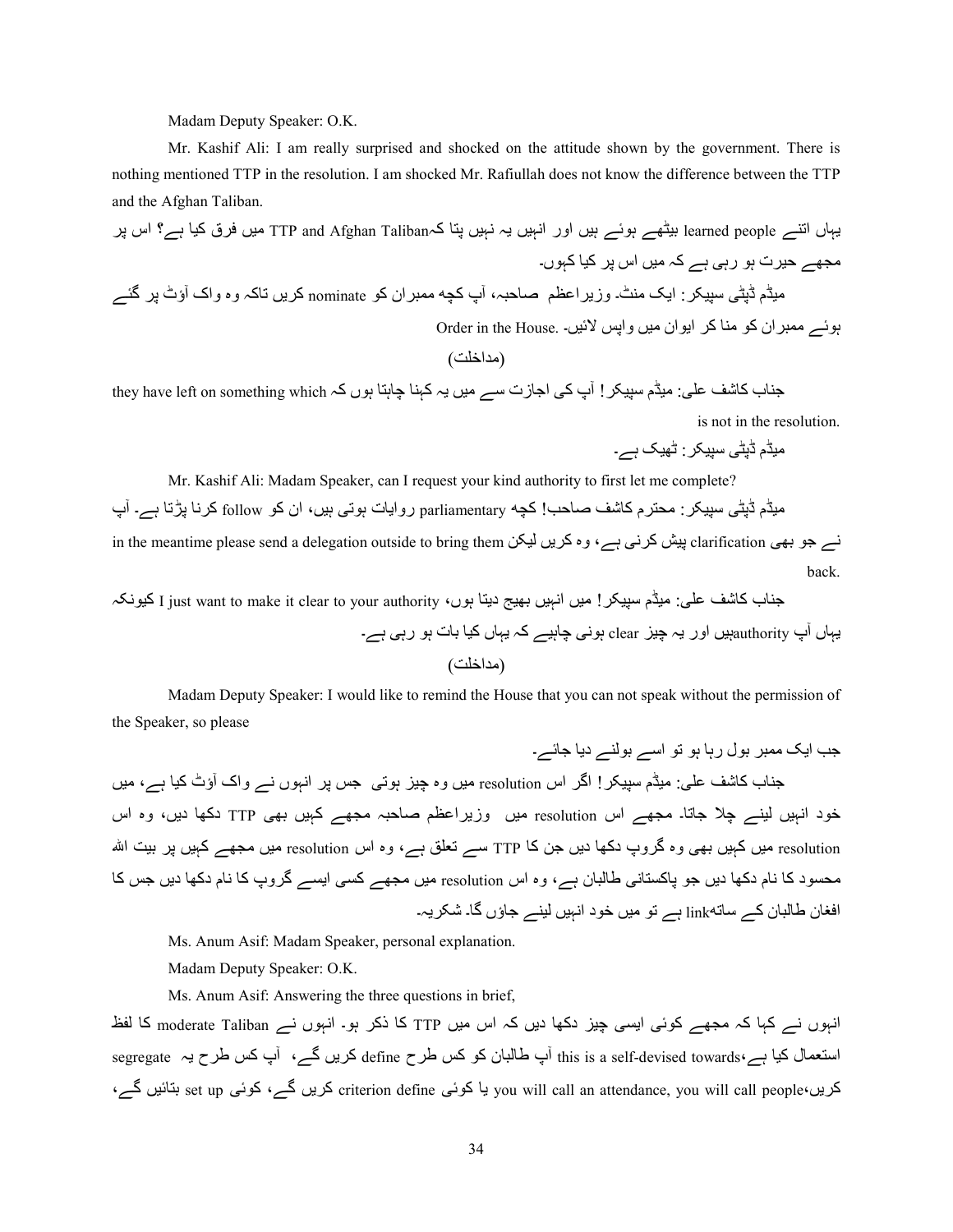کوئی definitions ہوں گی کہ آپ طالبان کو کیسے segregate کریں گے۔ سب سے اہم چیز جس پر ہمیں اعتراض ہے کہ now ہے کہ internal matters میں کیوںinterfere کرنا چاہتے ہیں؟ آپ نے ان کے ساته already بہت کچه کر دیا ہے now it is their call to decide how they want to govern their people. You will just ensure your personal interest, your national interest مگر آپ کسی بھی صورت میں کسی کو dictate نہیں کر سکتے کہ آپ کو یہ کرنا چاہیے، آپ کو اس طرح کرنا چاہیے۔interest right to decide وor It is their right, their government right to decide۔کہ انہوں نے کس طرح اپنے لوگوں کے ساته لیتے ہوئے اپنی حکومت چلانی ہے۔ ,We have no right اگر ہمیں یہ حق ہے تو پھر انڈیا کو بھی یہ حق حاصل ہے، یہ حق ایر ان اور باقی ہمسایہ ممالک کو بھی ہے۔ اگر امریکہ یہاں سے جا رہا ہے تو پھر اسے بھی یہ حق حاصل ہے کہ وہ define کر کے جائے کہ اس نے کیا کام کرنے ہیں۔ بر ائے مہربانی یہ طالبان کو define کریں and I will request them to send someone for those members.

میڈم ڈپٹی سپیکر : وزیر اعظم صاحبہ! بر ائـــر مہربانی آپ کچه ممبر ان کو بھیجیں وہ ان ســـر درخواست کریں کہ وہ وابس ابو ان میں آجائیں۔ جناب بشام ملک صاحب۔ جناب بشام ملک: شکریہ، میڈم سیپکر ! میرے خیال میں ابھی ان کو بلانا چاہیے،

it would set wrong precedent for the Youth Parliament, so they should be called.

Madam Deputy Speaker: I understand but you have something to say about the resolution?

Mr. Hasham Malik: Yes, I have to say about the resolution. As honourable Opposition Leader mentioned that difference between the TTP and Afghan Taliban, the only difference is that the TTP kills Pakistani solders and the Afghan Taliban kills Afghani and American solders and that is the difference between the Talibans.

میڈم سپیکر ! میں دوسری چیز یہ mention کرنا چاہتا ہوں کہ تاریخ میں پاکستان کو ایک ہی مرتبہ 1996 سے لے کر 2001 کے درمیان stable Afghanistan ملا اور اس میں چیچنیا سے امریکہ تک پوری دنیا میں تکلیف ہی تکلیف so I would say and appeal to لگایا at stake کے لیے ہم نے پوری دنیا کو at stake لگایا ہ the parliamentarians to kindly say 'no' to this resolution. Thank you.

۔dq4f س4Q ?C4H م?T:; :?@ABC /ٹVڈ ڈمA;

جناب یاسر عباس شکریہ، میڈم سپیکر ! میں اس resolution پر پوری طرح اتفاق نبیں کرتا اور اسے out rightly reject بھی نہیں کرتا۔ میرے کچه follow parliamentarians کے ذہنوں میں کچه confusionتھی کہ جو پاکستان کو اس let me tell you that it is impossible. Pakistan has to play a role, India has ، سے الگ کرنے کی بات کر رہے ہیں to play role, China has to play a role in order to stabilize Afghanistan. جب ہم اچھے اور برے طالبان کی بات کرتے let me remind you the statement of Mr. Hamid Karzai that he is ، نہیں کہ ہم discriminate نہیں کہ ہم ایم ایم ای ready to accept Mullah Omar to take over as a President. How can he said that, I don't know the tripe of Mr. Hamid Karzai but he is not Pushtun, I know that and he is inviting Mullah Omar to take over as a President and at the same time يہاں ہمارے پاس طالبان گرفتار تھےand it is the statement of Foreign Minister of Afghanistan that Pakistan ے?A; ں4ہH we have provided them refuge. SY 41Y Soviet era d> because the reason of that ہے 4T@C ?2 influence use I don't 'أَنَّى نَـهى misunderstanding جو misunderstanding جو misunderstanding آئى تيهى؟ I don't Durand ہمارے پاس بچیس سو کلومیٹر لمعبی know the point of it, we have to accept that Pakistan has to play a role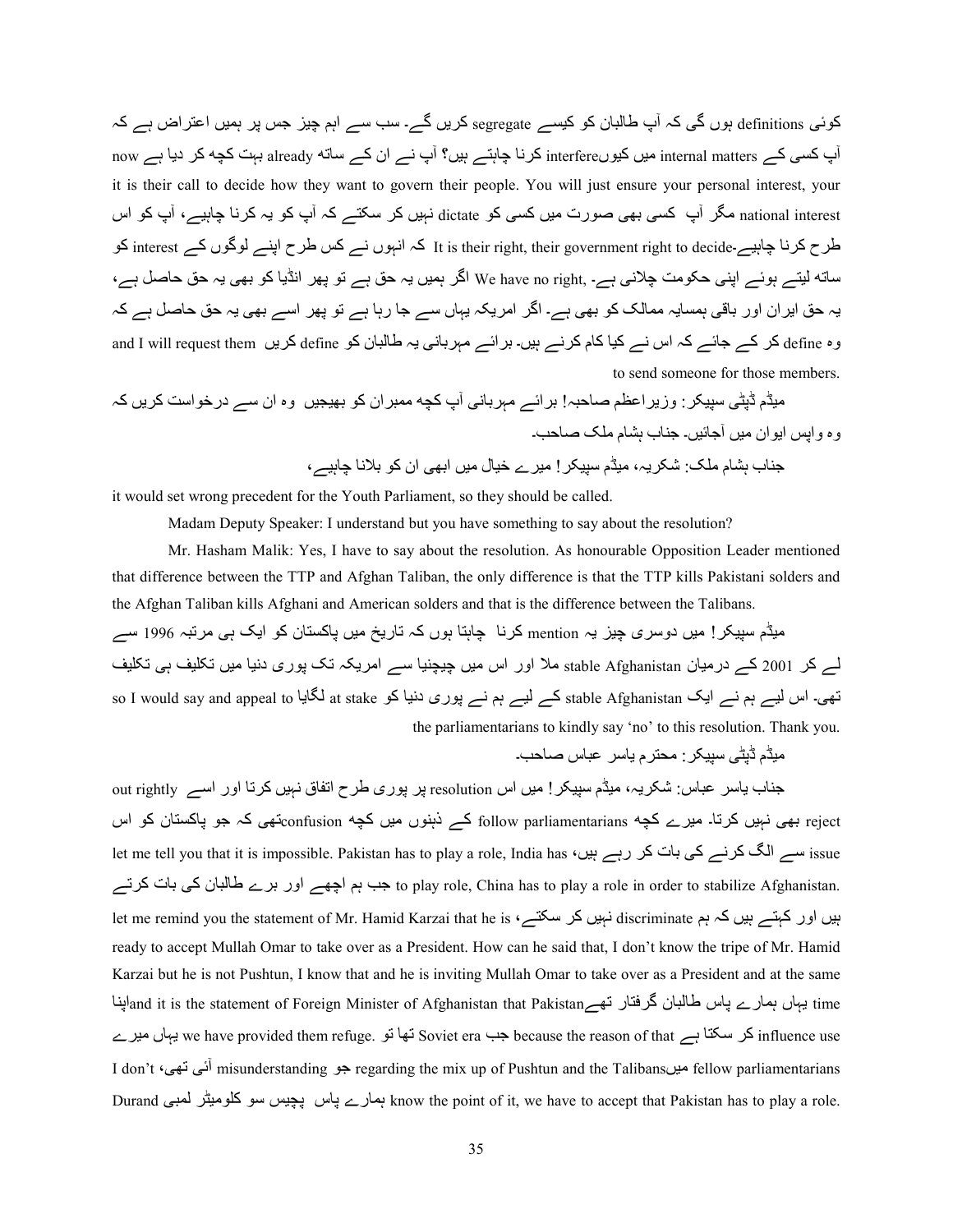how can we forget that historical ،ہے ایک پشتون belt اسی Durand Line ایر پاکستان میں ہے ۔ Line ایک پشتون belt relations کو ہمdestroyedکر کے indifference کی پالیسی کیوں اپنائیں گے؟ میں یہ نہیں کہتا ہوں کہ ہمیں ان کو dictate As a good neighbour we can direct them that what he is going on in ۔لارنا ہو گا۔ ہاں! آپ کو پشتون کو شامل کرنا ہو گا۔ your country, we are enforcing our decisions to them. We are telling them that what is right for them and who we are to decide that we are the country کہ جب روس کے ساته ان کی جنگ لڑی گئی تو اس وقت ہم ان کا ہر فیصلہ کرتے Ladies and gentlemen, just rest assured that we can not stay indifference to کیوں رہیں؟ میں indifferent کیوں ر what is happening in Afghanistan.

اس کے ساته ہمارے fellow parliamentarians کہہ رہے ہیں کہ انڈیا وہاں development projects پر کام کر رہا ہے۔ جلال آباد میں ستائیس کونسل خانے کیوں بن رہے ہیں، کیا وہ وہاں انگور بیچنے آ رہے ہیں؟ They are there to fight ,with you ہماری سرحد کے سامنے Indian کونسل خانے کیوں بن رہے ہیں اور وہاں ان کی activities کیوں ہو رہی ہیں؟ پاکستان میں ہونے والے بم دھماکوں کی roots افغانستان اور نئی دہلی میں مل رہی ہیں۔ کیا آپ مجھے یہ کہہ رہے ہیں کہ ہم وہاں indifferent رہیں۔ we can not stay indifferent there. At the same time good and bad Taliban کی یہاں بات ںAہK ہH ں4ہH Oہ yes, TTP is an anti-state organization of Pakistan. It has nothing to do with Afghanistan. ،/1Y /wSہ interference and stakeholders, we ہے پا ایک اچھا ہے and at the same timeہ آپ کہہ رہے ہیں کہ  $\rm bad$  sand stakeholders, we ، ہم افغانستان کو اٹھا کر Central Asia میں نہیں are actually a stakeholder in Afghanistan as long as our border is there, we have to stay there and we have to develop our working relationship with them. بِهينك سكتے،

میڈم سپیکر ! قطر میں طالبان کا ایک دفتر بن رہا ہے اور ہم ان سے مذاکر ات نہ کرنے کی بات کر رہے ہیں۔ امریکہ ان سے بات کر رہا ہے، ratill in the control of Taliban و 78% of Afghanistan is still in the control of Taliban. امریکہ ان سے بات کر رہا ہے، idealism ،ںAgSC ?2 Sہ realistic ےA ے2 اس ںA9ہ this is simply impossible,،ںH?2 ignore S2 ںSوا 78% اس Oہ 8Ph

then definitely that will be more dangerous than ever it was. Thank you. پر کان نہ دهریں and manifesto Madam Deputy Speaker: Mr. Ummar Awais would like to move an amendment.

Mr. Ummar Awais: I would like move the following amendment in the resolution;

"This House is of the opinion that a stable Afghanistan is in Pakistan's interest. It is imperative that Pakistan should have a clear defined policy disregard of the US towards post-2014 Afghanistan. Pakistan shall support an all inclusive Afghan government representing different ethno, linguistic, sectarian and religious factions. Besides Pakistan government must pipeline their concern through diplomatic channels."

میڈم سپیکر! میں نے Green Party کی طرف سے ان کے points سنے لیکن وہ points ان کی resolution میں 'should push for an Afghan نہیں ہو رہے، basic concern ہے۔ یہاں resolution میں لکھا گیا ہے کہ should push for an Afghan 'settlement یہ الفاظ ان کی discussion سے تھوڑے سے different ہیں اور دوسرا لفظ 'Pushtun elements' ہے، اس کے علاوہ کوئی لفظ استعمال نہیں کیا گیا۔ حالانکہ Green Party members نے اپنی discussion میں word useکئے کہ ہمیں on کو بھی onboard لینا چاہیے، UN کو On میڈا چاہیے کو UN کو M میں onboard ہینا چاہیے۔ انہوں نے on he floor of the House discussion کی ہیں and I really appreciate this اگر یہ چیزیں he floor of the House discussion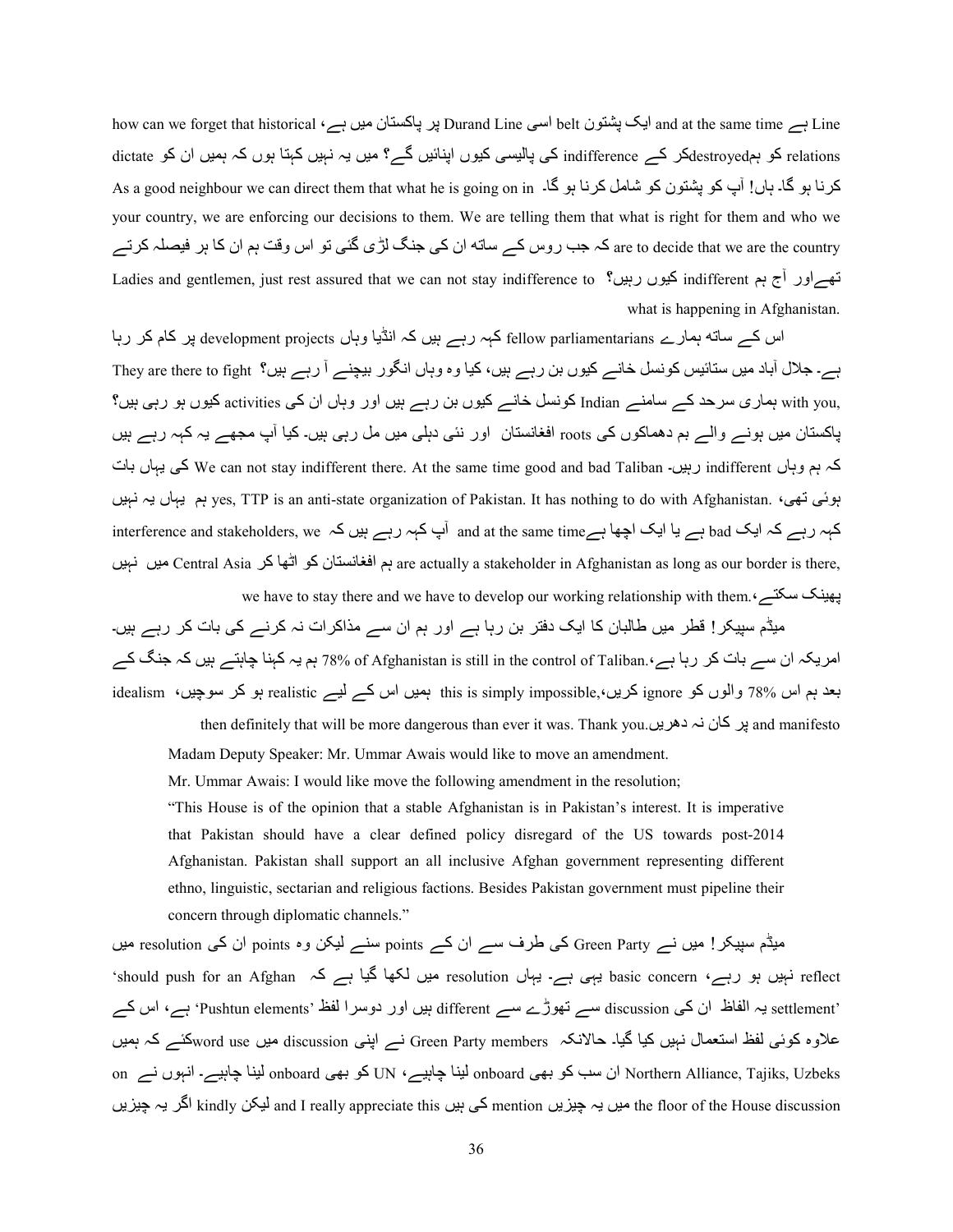reflect میں بھی reflect ہوتیں تو جو debate controversial ہوئی وہ نہ ہوتی۔ میرے پارٹی ممبران نے بھی کچه so diplomatic channels must be ،ہے Indian activity کے ساته کوئی bordering areas رہے ۔ used in this regard کہ ہمارےconcerns وہاں تک پہنچیں لیکن جو پچیس سو کلومیٹر کی زیادہ تر سرحد طالبان کے control میں ہے اور جو Northern Alliance کا controlled area نھا وہ بھی important ہے کیونکہ وہ لوگ آپس میں لڑتے رہے۔ اگر ہم انہیں political umbrella میں نہیں لیں گے، صرف کہیں گے کہ پشتون اور طالبان کو political umbrella میں لینا جاہیے اور ان کی حکومت کو support کرنا جاہیے تو یہ کچه عجیب چیز ہو گی۔ ہمیں وہاں کی تمام communities کو onboard لينا جابيے۔

اس کے علاوہ linguistic point of view سے دیکھیں تو فارسی بولنے والے داری کی بھی بہت آبادی ہے لیکن یشتو بولنے والے صرف 35% ہیں، ازبک اور ترکمانی بولنے والے صرف 11, 11% ہیں۔ کہنے کا مقصد یہ ہے کہ linguistically ان سار ےلوگوں کو political spectrum کے اندر لینا چاہیے اور ایک حکومت کو support کرنا چاہیے۔ اپنے resolution with this amendment ہے ذریعے لے کر جانا چاہیے۔ میں چاہتا ہوں کہ یہ resolution with this amendment نمام concerned parties جو ایوان میں موجود ہیں، Green Party کو بھی سامنے رکھنے ہوئےmanimously pass کریں۔ شکر یہ۔

Madam Deputy Speaker: Now I put the amendment in the House.

# *(The motion was carried)*

 Madam Deputy Speaker: The amendment is unanimously passed and hence the amendment is adopted. Mr. Najam-u-Saqib Memon *sahib*.

جناب نجم الثاقب میمن: شکریہ، میڈم سپیکر! میرا ان سے ایک سوال ہے جو یہ کہتے ہیں کہ افغانستان کے domestic politics میں ہمارا کوئی stance نہیں ہونا چاہیے، میں ان سے یہ پوچھنا چاہتا ہوں کہ کل اگر انڈیا military exercise کرتا ہے یا کوئی نیا ایٹم بم بناتا ہے تو کیا پاکستان خاموش رہے؟ نہیں، پاکستان بھی اسے deter کرنے کے لیے اپنے کوئی اور method adopt کرتا ہے اور پاکستان بھی اس technology کو حاصل کرنے کی کوشش کرتا ہے۔ اگر افغانستان اور پاکستان جو ہمسایہ ممالک ہیں، وہاں کے پشتون بھائی یہاں بھی موجود ہیں، ہماری ان کے ساته cultural for betterment of Pakistan and stable Afghanistan ضرور (and Iinguistic ties ہیں۔ اگر پاکستان کو موقع ملتا ہے تو وہاں interfere كرنا چاہيے۔ شكريہ۔

۔dq4f /[Q 6742 م?T:; :?@ABC /ٹVڈ ڈمA;

جناب کاشف علی: شکریہ، میڈم سپیکر ! آج کی resolution پر بات کرنے سے پہلے میں ایک چیز remind کروانا exactly on the same footing like the جاہتا ہوں کہ یہ Youth Parliament of Pakistan basically mock Parliament ہے جو 42 Parliament of Pakistan کام کرتی ہے۔ یہاں کا Foreign Minister acts as a Foreign Minister of the country. لبہاں کا Youth کر یہ کہا جائے کہ ہم shadow Foreign Minister acts as a check and balance on the Foreign Minister. Parliament میں بیٹہ کر افغانستان کو کیوں discuss کر رہے ہیں تو یہ وہی سوال ہے کہ آپ Foreign Office میں بیٹہ کر ملکوں کو کیوں discuss کرتے ہیں؟ آپ اس لیے انہیں discuss کرتے ہیں کیونکہ آپ well defined policies کے ساته آئیں ناکہ آپ اس محاورے میں fit نہ ہوں کہ'those who do not learn from history are condemned to repeat it اور اسی لیے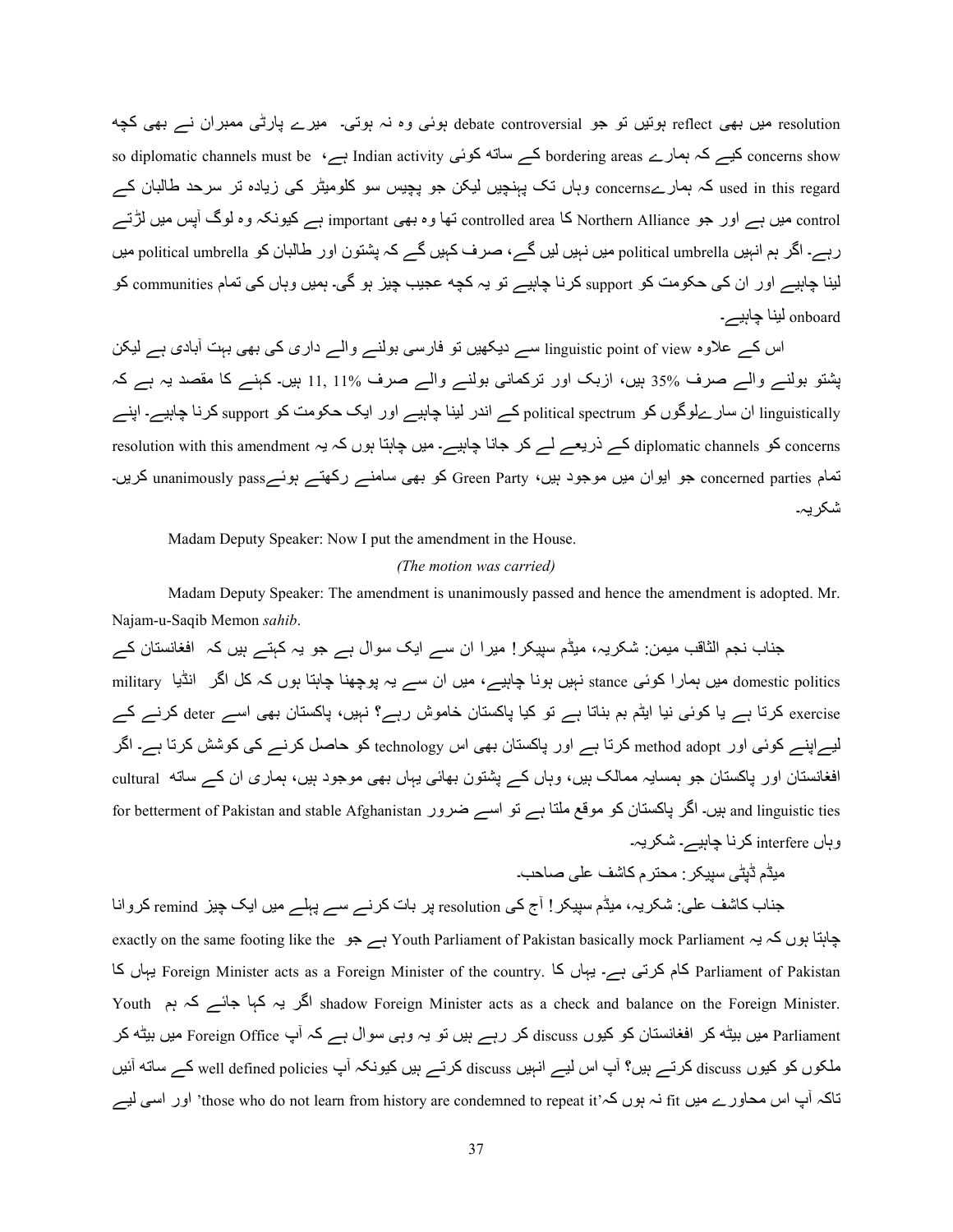ہم یہ resolution لائے ہیں۔اب history کیا ہے؟ تاریخ یہی ہے کہ پاکستان نے 1989 کے بعد افغانستان میں کیا کیا؟ Pakistan's Afghan policy has been in complete shambles. اب میرا نہیں خیال کہ اس پر کوئی disagree کرے گا۔ ہم چاہتے ہیں کہ اپنے regional neighbours سے اچھے تعلقات رکھیں اور ہر آدمی یہی کہےگا کہ regional neighbours سے اچھے تعلقات رکھنے چاہتے ہیں۔ 1989 سے لے کر 2008-2001 تک پاکستان کی کیا پالیسی تھی کہ آپ back door جاکر resolution کریں اور افغانستان میں strategic depth کریں لیکن اس پالیسی سے ایک considerable shift آیا اور یہ res اسی پالیسی کی بات کرتی ہے جو current government کی پالیسی ہے۔ Contradictions due to lack of knowledge ہیں۔ Afghan Taliban are all ہیں فرق ہے۔ TTP and Afghan Taliban کیں جیسے میں نے کئی Afghan Taliban ہوں نے کئی Pushtuns but it does not mean that the every Pushtun is Taliban. It is not that we are saying to bring the moderate Taliban into the political process. There is a vide era of understanding within all the NATO countries who have their یrtoops in Afghanistan وہ understanding کیا ہے؟ وہ یہی understanding ہے کہ افغانستان میں stability اس وقت تک نہیں آسکتی جب تک ہم moderate Taliban کو involve نہیں کریں گے۔ یہ میں نہیں کہہ رہا بلکہ امریکہ کہہ رہا ہے جس کی Blue Party بڑی supporter ہے، یہ میں نہیں کہہ رہا بلکہ چین کہہ رہا ہے، یہ میں نہیں کہہ رہا بلکہ جرمنی کہہ رہا ہے، یہ میں نہیں کہہ رہا یہ German Chancellor Angela Merkel's special envoy on Afghanistan،ہے Foreign Minister to Pakistan Hina Rabbani Kher کہہ رہی ہیں، یہ میں نہیں کہہ رہا، یہ روس کہہ رہا ہے، ایران کہہ رہا ہے اور وہ کیا رہے ہیں کہ افغانستان کی stability depends on bringing all the stakeholders into the political Afghanistan has been on war for the ہاب ہم کیا demand کر رہے ہیں؟ ہمیں اس چیز کو realize کرنا چاہیے کہ past two decades. It has been a war which has been a war which has been a longer war than the First World War. It has been a war that has been longer war to the Second World War. اس میں یہ کرنا ہے کہ آپ ایک regional settlement کے ساته آئیں جو سارےNATO stakeholders کر رہے ہیں، یہ ہماری پارٹی نہیں کہہ رہی، یہ کر رہے ہیں اور اسی لیے UN نے ایک historical resolution moveکی اور وہ 1267 resolution تھی۔

after the 9/11 the Bush ہیڈم سپیکر ! اس resolution کے بارے میں آپ کو بنانا چاہتا ہوں کہ after the 9/11 the Bush Administration sitting in Washington and Pentagon, they said that you can not treat Afghan Taliban and Al-Qaeda as a separate entities and they have declared both these entities as a terrorist organizations. In 2011 they moved a resolution that Afghan Taliban are those who have to be part of the political process, Al-Qaeda is a terrorist ،ہے terrorist organization وہ میں کہہ رہا ہوں کہ وہ terrorist organization ہے؟ میری پارٹی کہہ رہی ہے کہ وہ دہشت گرد تنظیم ہے، افغان طالبان دہشت گرد نہیں ہیں، وہ افغانستان کے inhabitants ہیں، وہ افغانستان کی major population ہیں۔ اس لیے ابھی ہم یہ کہہ رہے ہیں کہ پاکستان نے back door policyکی ہے، ہمیں ابھی ایک well defined policy کی ضرورت ہے۔ وہ well defined policy کیا ہے کہ Pakistan is a front line پb ہ2 ہے 4A2 power وہ state on war against terror. Pakistan has the clout, Pakistan got the leverage to use his power, ایسی سیدھی policies کو push کریں جس کی امریکہ کو سمجه نہیں آتی، امریکہ کو کل تک سمجه نہیں آرہی تھی کہ افغان طالبان terrorists نہیں ہیں، انہیں آج سمجه آئی اس لیے انہوں نے قطر میں دفتر کھولا ہے، اس لیے انہوں نے UNنیں resolution move کی ہےتو پاکستان کیا کرے؟ ہم یہی کہہ رہے ہیں کہ جو انڈیا کر رہا ہے وہ پاکستان کرے کہ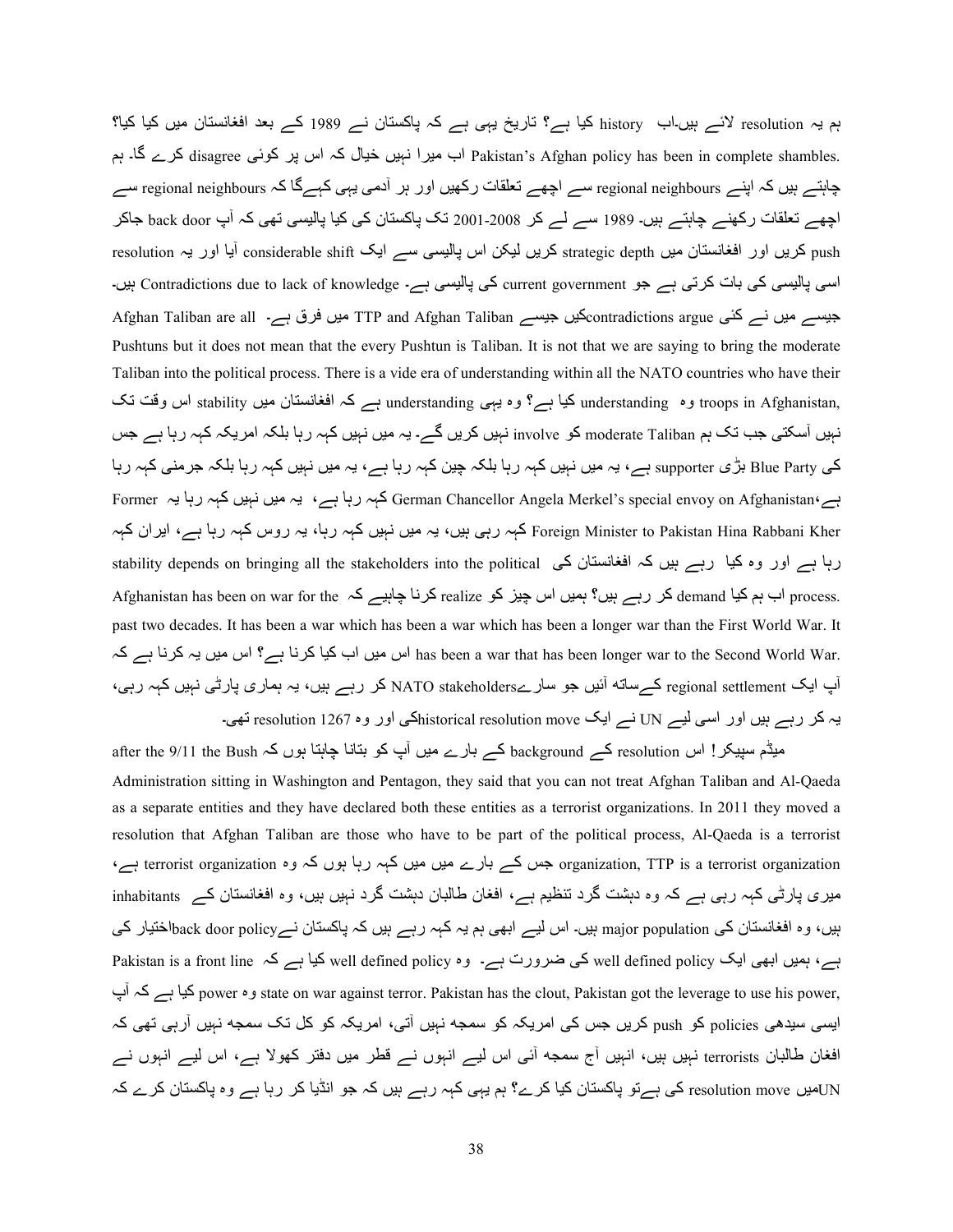وہاں economic presence show کرے، strategic pacts sign کرے اور یہ کیے ہیں، نین بغتے پہلے the Foreign Minister of Afghanistan Bismillah Khan, Defence Minister were in Pakistan and Pakistan's Chief of Army Staff signed a policies وہ بہی اور کہہ رہے ہیں کہ ایسی سیدھی policies ہم یہی strategic pact with Afghanistan Defence Minister, کے ساته آئیں۔ مجھے سمجه نہیں آرہی کہ یہاں contradictions کیا ہیں؟ ہم تو ایک well defined policy دے رہے ہیں۔ اب اگر کوئی اس کی مخالفت میں جاتا ہے تو میں انہیں کہوں گا کہ ایسی rational practical policy لائیں۔ ہم تو اس favour میں ہیں جو current civilian government کر رہی ہے تاکہ آپ 1989 والی غلطیوں کو نہ دہرائیں۔

میڈم سیپکر ! افغانستان میں stability کا مطلب ہےکہ ہم اپنے regional neighbours کے ساته اچھے تعلقات چاہتے ہیں۔ ہر ملک چاہتا ہے کہ اس کا ہمسایہ اچھا ہو، اس کا اپنے ہمسایوں کے ساته اچھے تعلقات ہوں اور پاکستان کے تو اتنے مسائل ہیں۔ اس لیے اس resolution کو in essence لیا جائے۔ میں اس amendment کو whole heartedly approve کر ربا بوں چونکہ میں یہ سمجھتا تھا کہ یہاںenlightened parliamentarians کو پتا ہو گا کہ Northern Alliance is the part of resolution سیں clearly اس clearly ہیں clearly اس clearly ککھا گیا ہے تو میں اسے approve کرتا ہوں h اور ہم بھی یہی کہہ رہے تھے۔ شکریہ۔

you will be concluding on behalf of the P.M. بیڈم ڈیٹی سپیکر : محترم رفیع اللہ صاحب

جناب ر فیع اللہ کاکڑ : شکر یہ، میڈم سپیکر ! میں کچه conclusion دینا چاہوں گا۔ ہم نے یہ کبھی نہیں کہا کہ ہم یہاں افغانستان کو discuss نہ کریں، discuss افغانستان کو definitely it is one of the most important issue on our foreign policy's agenda list. discuss کر رہے ہیں، ہم ان کے affairs کو بھی discuss کریں گے۔Bre point that we were raising is کہ افغان طالبان کے ساته negotiations کرنی ہیں یا نہیں کرنی، یہ بھی discuss کریں گے لیکن ہم افغانیوں کو suggest نہیں کریں گے کہ آپ نے کیا کیا کرنا ہے؟ Let the Afghan people decide by themselves کہ انہوں نے طالبان کے ساته مذاکرات کرنے ہیں، انہیں حکومت میں لانا ہے،Moderate Taliban کے ساته بات کرنی ہے۔ We should only be playing a constructive role in ۔41Y first argument را49ہ ہH what the Afghan people and the Afghan government says,

میڈم سپیکر! دوسری چیز یہ کہ میرے محترم Leader of the Opposition نسر بات کی کہ ہماری کوئی contradictions نہیں، میں ایک مرتبہ پھر repeat کررہا ہوں کہ انہوں نے کہا کہ ہماری پالیسی90s میں shambles میں تھی، وہ کون سی پالیسی تھی کہ .we preferred Pushtuns and Talibans over others اب انہوں نے پھر وہی policy move کی کہ پشتون اور طالبان کو حکومت میں لاؤ اور میں یہی contradiction raise کر رہا ہوں کہ یہ وہی پالیسی ہے اگر آپ اسے پھر implement کریں گے، یہ پہلے سے زیادہ flop ہو جائے، میں اس بارے میں guarantee سے کہہ سکتا ہوں۔

good and bad Talibans. There are no good and bad Talibans, Talibans are all the ميڈم سپيکر ! نيسری چيز ,same ان کی ideology same ہے۔ میں دنیا جہاں کے evidences لاسکتا ہوں کہ طالبان ایکدوسرے کے خودکش حملہ آور exchange کرتے ہیں، آپ انہیں distinguish کر رہے ہیں۔ جب تحریک طالبان پاکستان کی خودکش حملہ آوروں کی supply short ہو جاتی تو وہ تحریک طالبان افغانستان سےhelp لیتے اور أپ كہہ رہے ہیں كہ تحریک طالبان افغانستان he has visited Waziristan،4بین، بہ اچھے طالبان بیں۔ 2007 میں ملا داداللہ جو افغان طالبان کا head نها، وہ طالبان کے لیڈر محسود سے ملا اور اب بھی یہ ایکدوسرے کی مدد کرتے ہیں۔ افغان طالبان کے ایک سفیر ملا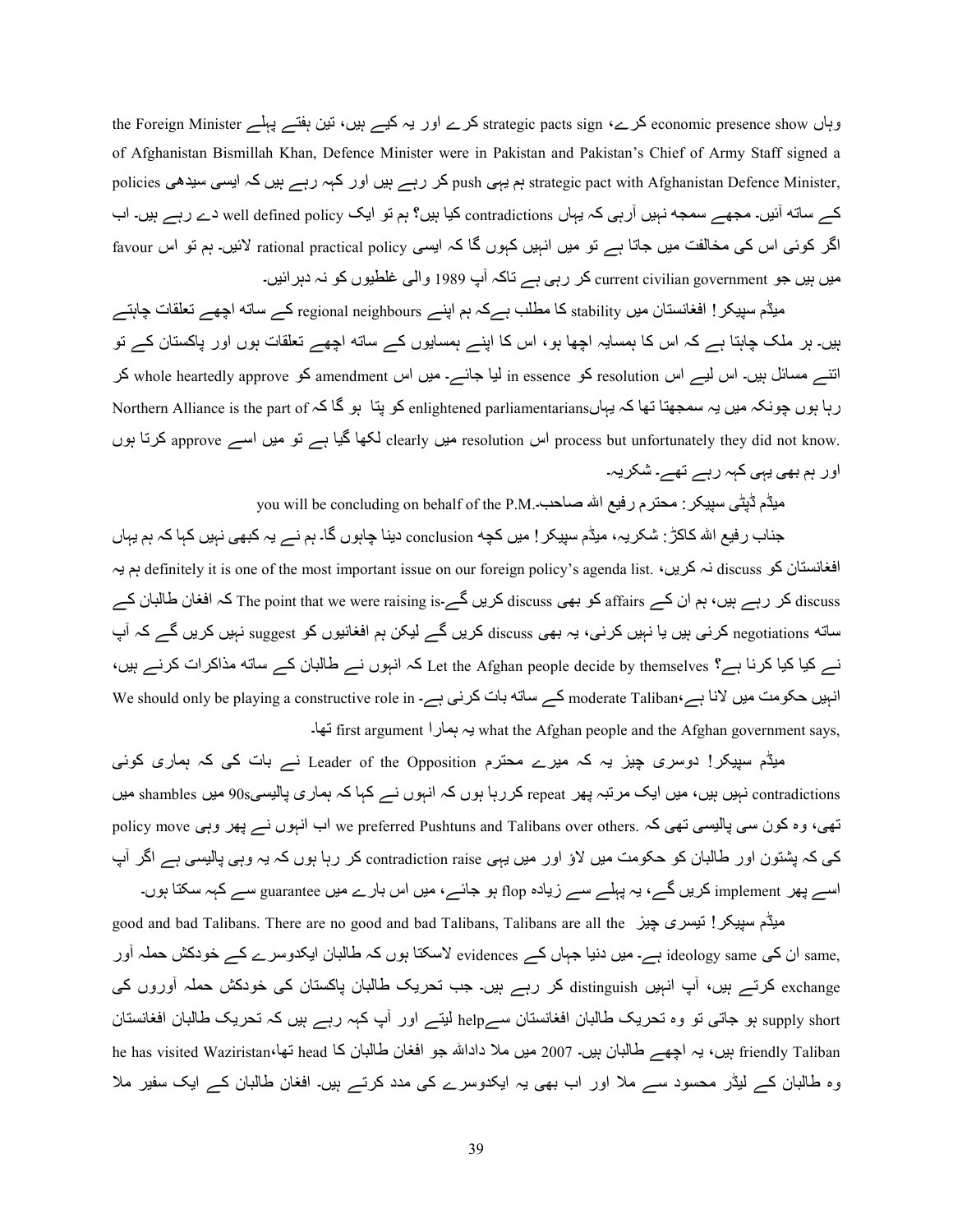عبدالسلام ضعیف کی ایک کتاب ہے، قائد حزب اختلاف بڑےknowledge کی بات کرتے ہیں، میں انہیں recommend کر رہا ہوں کہ وہ یہ کتاب پڑ ھیں، ان کی statement ہے کہ پاکستان کی مثال ایک ایسے دو غلے آدمی کی طرح ہے جو گھر والوں کو کہتا ہے کہ چور آرہا ہے اور چور کو کہتا ہے کہ چوری کر لو،so Afghan Taliban hate us ان کی صرف یہ مجبوری ہے کہ ہم نے ان کو بناہ دی ہوئی، ہم نے tacit support کر رہے ہیں، وہ خاموش ہیں، جس دن یہ افغانستان گئے، میں لکه کر دیتا ہوں کہ یہ آپ کے خلاف کھلم کھلا اعلان کریں گے، یہ تحریک طالبان باکستان کو support کریں گے اور پھر یہ <sub>good and bad Taliban</sub> ایک ہو کر آپ کی اینٹ سے اینٹ بجا دیں گے۔ میں اپنی پارٹی کی طرف سے چونکہ ہماری پارٹی کا ایجنڈا ہے کہ .we do not interfere in the affairs of our regional neighbours ہمارے ایک محترم دوست نے بھی بات کی، ان کے concern کو بھی address کرنا چاہوں گا کہ وہاں انڈیا کی involvement ہے، ہمارے genuine egitimate ہیں، legitimate جس حد تک ہیں۔ Legitimate یہ کہ Legitimate یہ they are interfering in Balochistan and KPK یہ ک اگر وہاں ان کے economic projects پر .you can not question that اس کے لیے یہی ہے کہ کل کرزئی صاحب کہہ دیں کہ چین گوادر میں جو منصوبے بنا رہا ہے، ہمیں اس پر اعتراض ہے تو ہم کتنا mind کریں گے۔ ہم اپنی باری پر تو یہ جیزیں دیکھتے نہیں ہیں۔ اس کے لیے بہ ہو گا کہ we will have to reform ourselves اور وہ یہ ہے کہ honestly speaking یہ تلخ حقیقت ہے کہ ہم انڈیا میں مداخلت کرتے رہے۔ 1990 سے انڈیا میں دہشت گرد بھیج رہے ہیں۔آپ 1980 سے افغانستان میں اپنے آدمی بھیج ریے ہیں، it is time that now we change this policy اور تالی دونوں ہاتھوں سے بجتی ہے۔ جب ہم انڈیا میں دہشت گرد نہیں بھیجیں گے تو انڈیا بھی جلال آباد میں کونسل خانے نہیں بنائے گا۔ میڈم سیپکر ! بچھلے دس سالوں سے آپ افغان طالبان جو افغانستان کے دشمن ہیں ان کو support کر رہے ہیں اور پچھلے ایک سال سے وہ تحریک طالبان پاکستان اور مولوی فقیر کی مدد کررہے ہیں اور ہماری چیخیں نکل رہی

## Mr. Kashif Ali: Madam Speaker, point of personal explanation.

Madam Deputy Speaker: Go ahead.

جناب کاشف علی: انبوں نے کہا کہ کافی سالوں سے افغان طالبان پاکستانی طالبان کو support کر رہے ہیں، میں ملا عمر کی بات کو quote کر سکتا ہوں جو افغان طالبان کے لیڈر ہیں، انہوں نے کہا ہے کہ TTP سے ہمارا کوئی تعلق نبیں ہے۔ اس لیے facts کی بات کریں اور مجھے بڑی خوشی ہوئی جب انہوں نے کہا کہ our party is against any so it means we are ، ہم نے نہیں کہا کہ آپ internal interference کی بات کریں internal interference to other countries. on the same board. Thank you.

ہیں۔

Madam Deputy Speaker: Now I put the resolution to the House.

#### *(The motion was carried)*

Madam Deputy Speaker: Now we move to Item No. 6. Mr. Mateeullah Tareen, Mr. Rafiullah Kakar, Mr. Hazrat Wali Kakar, Ms. Nabila Jafar and Mr. Ahmed Salman Zafar would like to move a resolution. Mr. Mateeullah Tareen please move the resolution.

Mr. Mateeullah Tareen: Madam Speaker! On behalf of my team I would recommend that Mr. Hazrat Wali Kakar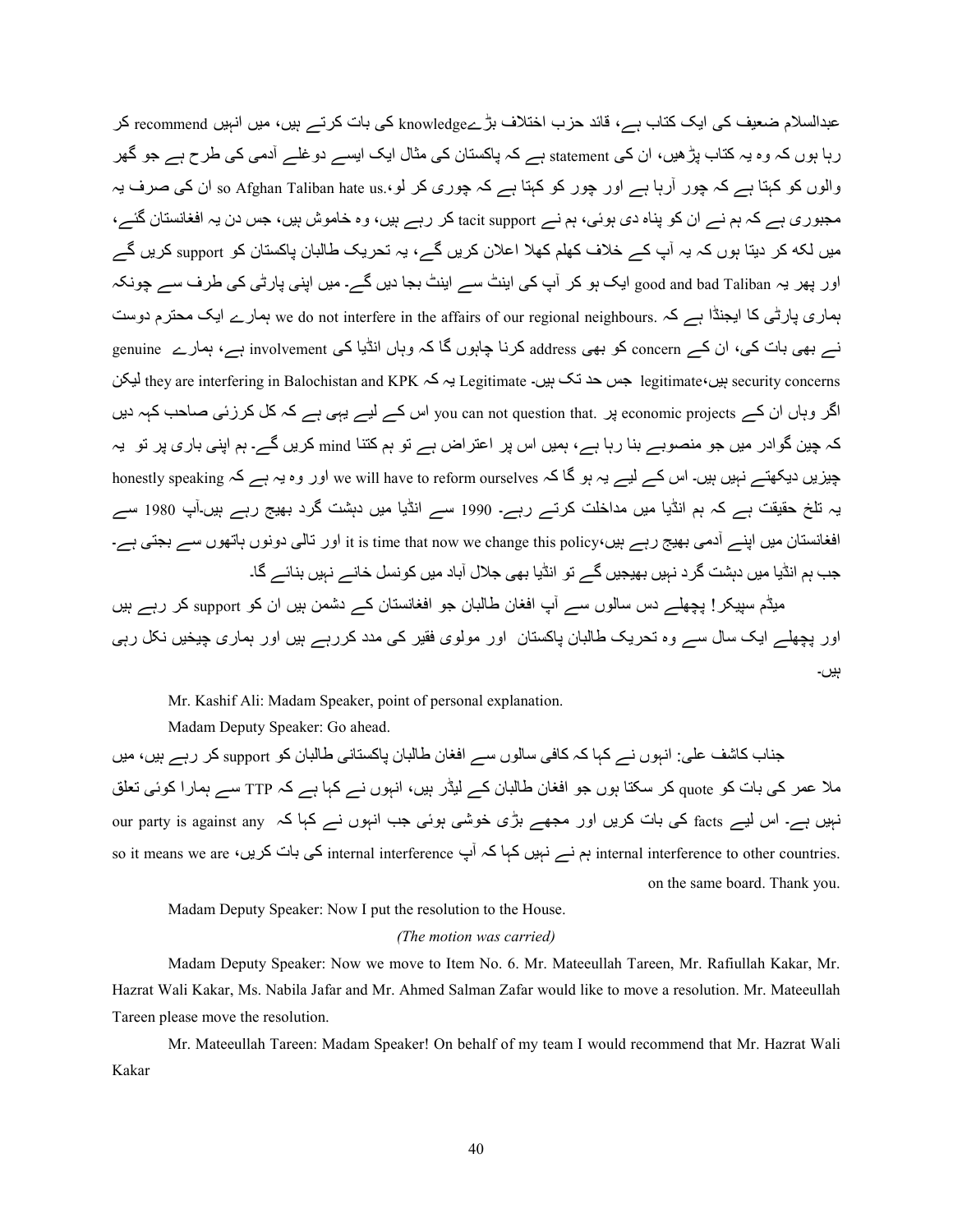اس resolution کو initiate کریں گے۔.mitiate کا Mr. Ahmed Salman Zafar and Ms. Nabila Jafar will follow اگر مجھے بعد میں موقع دیا جائے تو میں ممنون ہوں گا۔ میڈم ڈیٹے، سبیکر : محتر م حضر ت و لی کاکڑ ۔صاحب۔

 Mr. Hazrat Wali Kakar: Thank you Madam Speaker, I would like to move the following resolution that; "This House is of the opinion that new provinces shall be formed in the country on the basis of a multiple criteria, which takes into consideration both administrative and ethno-linguistic factors. New federal units of Bahawalpur Janobi-Punjab, Southern Pashtunkhwa (North-Western belt of Balochistan), FATA and Hazara province shall be formed considering the popular demand for their creation and their economic and administrative viability. Creation of new provinces will not only strengthen federal integrity but will also ensure devolution of power to the grass root level".

میڈم سپیکر ! یہ resolution اس لحاظ سے بھی اہم ہے کیونکہ اب ہم اس طرف جا رہے ہیں کہ پاکستان میں نئے صوبے ہونے چاہییں اور ہم اس بات کو deny نہیں کر سکتے کیونکہ نئے صوبے بننا ہماری national integrity کو support کرتا ہے اور اس سے national integrity weak نہیں ہو رہی۔ میں چونکہ specially Balochistan کے حصے کو deal کر رہا ہوں کیونکہ جو .Southern KPK is the North Western belt of Balochistan اس پر میرے لیے سوالات آسکتے ہیں، میں ان سوالات سے پہلے اس چیز کو deal کر رہا ہوں۔ In 1879 Pushtun belt of Balochistan treaty of Pushtun belts of Balochistan, Pashin, Sibbi, Zhob, س کو برطانیہ نے افغانستان کے ساته کیا تھا جس میں ج Loralaiشامل علاقے افغان حکومت سے ایکtreaty جس کا نام Gandamak نها، اس کے تحت برطانوی حکومت نے لے لیے۔ وہ ایک گورنر جنرل کے ذریعے وہاں حکومت کرنے لگا۔ لہذا یہ پاکستان بننے سے پہلے ہی ایک صوبہ تھا۔

دوسری چیز یہ کہ پاکستان بننے کے بعد قلات جو ایک independent state تھی اور 1948 میں قلات کا پاکستان کے ساته annexation ہوا لیکن1970 سے پہلے اس کا کیا status تھا؟ 1970 میں وہ صوبہ بنا تھا۔ لہذا مجه سے سوال ہو سکتا ہے کہ اس سے پہلے اس کی حیثیت کیا تھی؟ وہ Balochistan unions تھی، Balochistan unions کے نام سے اس کا ایک structure تھا۔ جب 1960 میں one unit ختم ہوا تو وہاں Pushtun nationalist خان عبدالصمد خان اچکزئی نیپ سے علیحدہ ہوئے اور انہوں نے پشتون نیپ کی بنیاد رکھی۔ قلات، خاران اور نصیر آباد کواکھٹا کر کے ایک صوبہ بنا دیا گیا جسے بلوچستان کا نام دیا گیا تو اس طرح بلوچستان میں پشتونوں نے اینی identity crisis feel کی تھی۔ یہ بات بالکل ٹھیک ہے کہ میں بلوچستانی ہوں لیکن میں یہ کبھی نہیں کہتا ہوں کہ میں بلوچی ہوں کیونکہ میں پشتون ہوں لیکن میں اپنی identity crisis پر کبھی compromise نبیں کرسکتا۔ لہذا یہ میرا genuine right بنتا ہے کہ میں اپنی identity crisis پریہ بات <sub>on board</sub> لـــر کر آؤں۔ میری وہ بات کیوں genuine ہے جس پر میں نـــر تاریخ کا حوالہ دیا۔ بلوچستان کـی population میں 46% Pushtun ہیں 46% ہیں۔ 17% ہیں۔ خان عبدالصمد خان اچکزئی کی جو تحریک چلی تھی اس کی Pushtun belt Pashin, Sibbi, Zhob, ایک صوبہ نھا جس میں بلوچستان کے Pushtun belt Pashin, Sibbi, Zhob, ہ نھی کہ Loralai آرہے تھے، انہیں دوبار ہ restoreکیا جائے جسے جنوبی پختونخوا کا نام دیا جائے یا ہمیں خیبر پختونخوا کے ساته ملایا جائے۔ اگر یہ بھی نہیں تو پھر ہمیں constitutional safeguard دیا جائے جس میں یہ بات clear cut ہو کہ اگر صوبے میں وزیراعلیٰ بلوچ ہے تو گورنر پشتون ہو گا اور اگر گورنر بلوچ ہے تو پھر وزیراعلیٰ پشتون ہو گا لیکن یہ چیزیں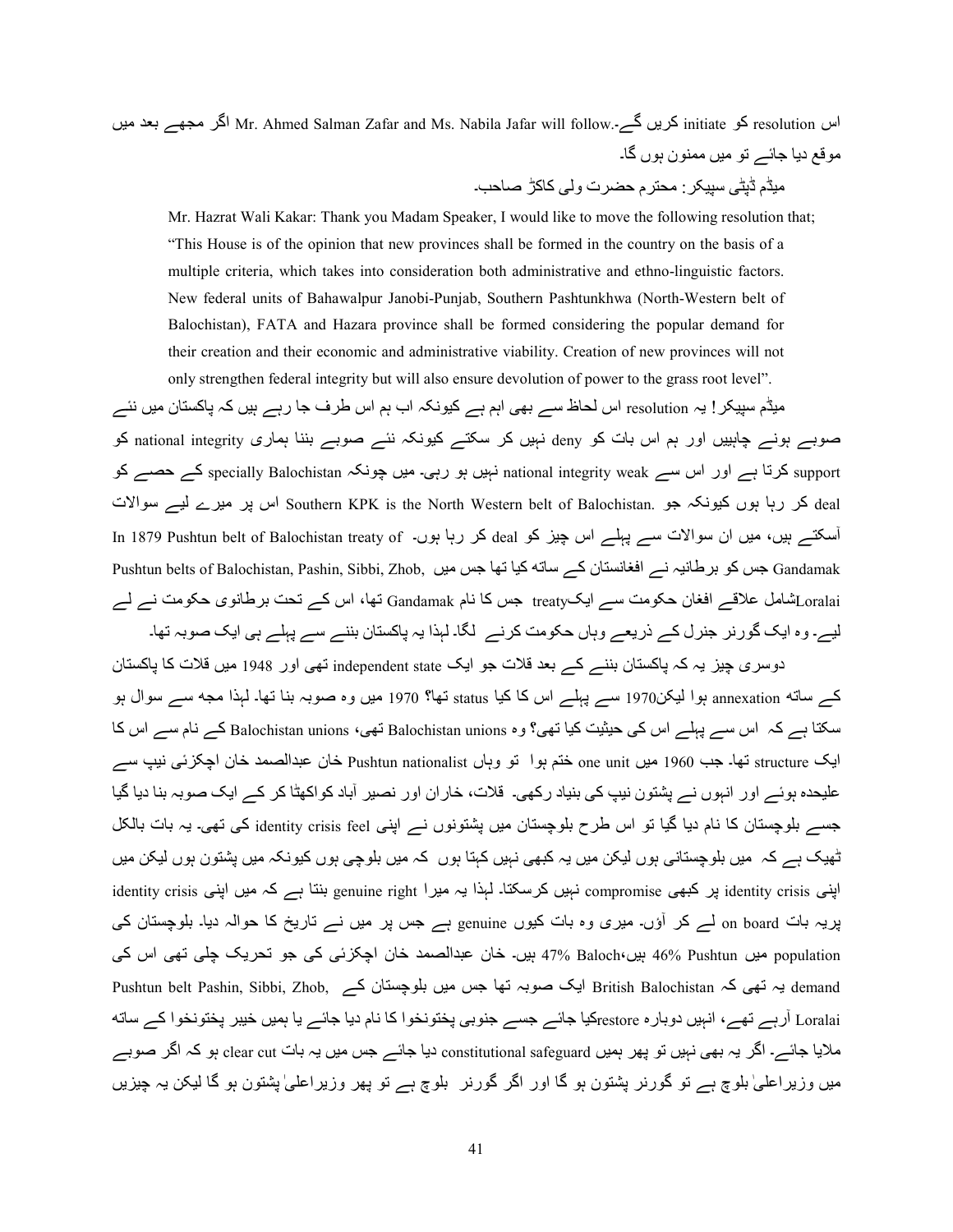نہیں ہوئیں اس لیے وہاں کی 46% آبادی کا genuine point بنتا ہے، وہ اپنے آپ کو economically support کر سکتے ہیں۔ یہ پہلے بھی ایک صوبہ تھا۔

میڈم سپیکر! اس کے علاوہ وہاں administration کے لیے بہت burden ہے۔ بلوچستان پاکستا ن کا سب سے بڑا صوبہ ہے۔ اس صوبے کو دو حصوں میں تقسیم کر دیا جائے تاکہ اس کی administration اچھے طریقے سے ہو سکے۔ اس کے علاوہ نتیسرا point یہ ہے کہ بلوچ اور پشتون اچھے طریقے سے نہیں رہ رہے کیونکہ بلوچ کہتا ہے کہ پشتون اِس طرح ہے، اُس طرح ہے اور پشتون بھی اسی طرح کی بات کرتا ہے۔ ابھی پشتون نیشنلسٹ پارٹی بلوچستان اور ڈاکٹر عبدالمالک بلوچ کی بلوچ نیشنلسٹ پارٹی بھی ہے جن کی چند دن پہلے clear statement أئی تھی کہ اگر بلوچستان میں جنوبی پختونخوا بنا دیا جائے تو ہمیں کوئی اعتر اض نہیں ہے۔ اس لیے یہ معاملہ ختم ہونا چاہیے۔ شکریہ۔

مبڈم ڈبٹے سببکر : محتر مہ نببلہ جعفر ۔صاحبہ

محترمہ نبیلہ جعفر : شکریہ، میڈم سپیکر ! فاٹا کے بارے میں ہم نے جو کہاincluding ہزارہ ڈویژن چونکہ اس demand میں ہم نے clearly یہ بتایا ہوا ہے کہ ہم administrative factors کی basis پر separate provinces کی demand کر رہے ہیں۔ فاٹا چونکہ ایک ایسا علاقہ ہے جو صدیوں سے کبھی بھی internationally acknowledged law or governance system کے ذریعے govern نہیں ہوا اور یہvacuum ابھی سے نہیں ہے بہت پہلے سے ہے۔ اگر ہم تاریخ کو separate کے لیے ایک political, social, economic needs کیا گیا ہے۔ فاٹا میں conomic needs کے لیے ایک separate ک صوبہ ضروري ہے ليكن في الحال وہاں كا معاملہ security كا ہے اور وہ صرف فاٹا كي security كا issue نہيں ہے بلكہ وہ پاکستان کے لیے existential threat ہے۔ فاٹا کے ساته Durand Lineپر پاکستان اور افغانستان کے لیے problems ہیں۔ ہم نے جب سے فاٹا کو buffer zoneہیں رکھا ہوا ہے، اس کا مطلب یہ ہے کہ semi-autonomous status اور یہ -semi status ہیں FCR لاگو کیا گیا تھا اور برطانوی راج نے اسے لاگو کیا تھا، اس کے تحت انہیں یہ status دیا گیا ہے۔ اس میں ہماری وفاقی حکومت کی execution or jurisdiction نہیں ہے۔ ہمیں یہ mainstream کا process بہت پہلے سے شروع کر لینا چاہیے تھا لیکن دیر سے ہی سہی میں سابق حکومت کو appreciate کروں گی کہ انہوں نے extension of political act کو وہاں implement کرایا۔ ابھی سیاسی پارٹیاں actively اپنی campaign کر رہی ہیں۔ میں اس پر کل ایک اور resolution بھی separate forward کر رہی ہوں۔ یہ چیز اس کے cause کو address نہیں کر رہی، جب تک اس SY ےw4> Sہ /1h political party act extend ZY dY ہے administrative vacuum ں4وہ ZY d> ،ہے دS>S; ں4وہ FCR سے کوئی خاص فرق نہیں پڑتا۔ ہم لوگin the long run میں suggest کر رہے ہیں کہ فاٹا کی بھی ,political, social administrative and economic needs کو پورا کرنے کے لیے ایکseparate province کا درجہ دیا جائے اور اسے بھی ہمارے annual revenues میں ایکdue share دیا جائے تاکہ وہ اپنی ضرورتوں کو پورا کر سکے اور سو سالوں سے وہ جو backward area کہلاتا ہے، وہ خود ہی اسے govern کریں اور وہاں کے مقامی لوگوں کو اختیارات دیے جائیں تاکہ وہ خود اپنے علاقے پر حکومت کر سکیںشکریہ۔

میڈم ڈیٹی سیپکر : محتر م احمد سلمان صاحب۔

جناب احمد سلمان ظفر : شکریہ، میڈم سپیکر ! میں اس resolution میں proposed Bahawalpur Janobi-Punjab کے حوالے سے بات کرنا چاہوں گا۔ میں اپنے monologue کو نین حصوں میں تقسیم کروں گا۔ سب سے پہلے میں identity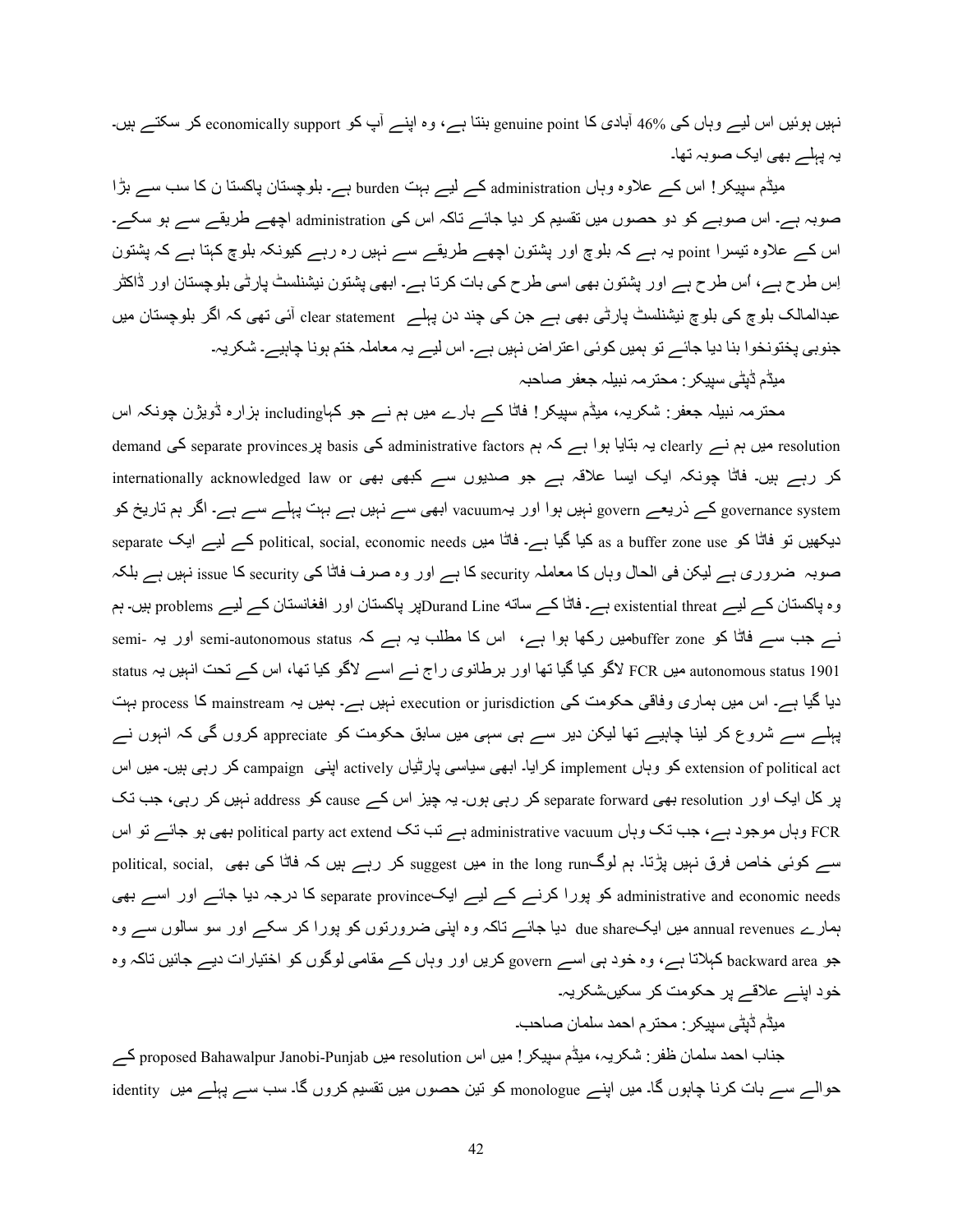crisis کے حوالے سے بات کروں گا۔ میں اپنے معزز ممبر ان کو بنانا چاہنا ہوں کہ سرائیکی پنجابی کا dialect نہیں ہے، it is a separate language but it was only during 1981 census when Serakai recognized as a separate language. So it means کہ 1981 وہ سال تھا جب ہماریidentity کو تسلیم کیا گیا۔ اس سے پہلے ہماری distinct اورایک separate identityکو state نے کبھی تسلیم ہی نبیں کیا تھا۔

سیلام سیپکر ! یہاں issue صرف identity crisis کا نہیں ہے، اگر آپ لوگ جاننا چاہتے ہیں کہ what is lack of ، infrastructure facilities, what is under-development, what is poverty, what is backwardness? Come and visit Districts .f Southern Punjab میرے کئی معزز ممبران نے شاید بہاولپور اور ملتان کا visit کیا ہو لیکن Southern Punjab کے باقی districts لیہ، راجن پور ، ڈی جی خان، مظفر گڑھ، میرے خیال میں اگر آپ ان کا دورہ کریں تو آپ کو between upper ا and central Punjab and Southern Punjab نرقی میں ایک substantial difference نظر آئے گا۔

جناب والا! اس حوالے سے میں کچه facts and figures quote کرنا چاہوں گا۔ June 2009 میں قومی اسمبلی میں وقفہ سوالات کے دوران بتایا گیا کہ 2009 میں پنجاب حکومت نے صوبے میں mega projects شروع کرنے کے لیے ?2 quote ےC official documentsے2 Punjab Government ہH ںA; اور 4A ض?n 42 20 billion dollarےC World Bank ربا بوں کہ ان میں سے ایک بھی منصوبہ Southern Punjab کو نہیں دیا گیا۔ Similarly, 2010 میں مرکزی وزارت مواصلات نے Asian Development Bankسے قرض لیا اور ان بیس ارب روپے میں سے صرف ایک $_3$ 7 kmsکا ملتان مظفرگڑ ہ سڑک کا منصوبہ بنایا گیا جو Southern Punjab میں آتا ہےapart from thatہمیں اُس علاقے میں کوئی project نظر نہیں آتا اور ان پیسوں کا اس ایک منصوبے کے علاوہ کہیں کوئی منصوبہ شروع نہیں کیا گیا۔پنجاب حکومت کا 109-2009 کے ترقیاتی بجٹ کا total volume 490 billion کے ترقیاتی بجٹ کا out of 490 billion only 5 billion Southern Punjab، کو دیے گئے، میں پنجاب حکومت کے official figures quote کر رہا ہوں۔

میڈم سپیکر ! ان تمام باتوں سے صرف ایک ہے طرف اشارہ جاتا ہے کہ پنجاب حکومت اورجو particularly last government گئی ہے، اس نے Southern Punjab کو discriminate کیا ہے، ان میں Western Punjab کے دو اضلاع بھکر اور میانوالی بھی آتے ہیں، ان کے ساته بھی discriminatory behaviour رکھا گیا ہے۔ اگر یہ چیز continue رہی تو alienated districts and Seraiki community's grievances might exacerbate in the future as well.  $\Rightarrow$  already

میڈم سپیکر! اب میں representation کی بات کروں گا۔ یہ میری اور میرےمعزز ممبران کی common representation Southern کر ایپ federal bureaucracy کو دیکھیں تو آپ کو وہاں سب سے کم representation Southern Punjab کے لوگوں کی نظر آئے گی۔ یہ میری common observation تھی اور جب میں کل اپنی resolution کے لیے regarding creation of new provinces کہ چند ماہ پہلے قومی اسمبلی میں regarding creation of new provincesابک کمیشن بنا تھا، اس کمیشن نے اپنی 2013 report February میں قومی اسمبلی میں پیش کی اور اس میں انہوں نے بتایا کہ ان ںA; federal bureaucracy @A ہے 4T=h due share 30% ںA; federal bureaucracy 42Southern Punjab کیprestigious صرف 15% of بے۔ میں ایک مثال دینا چاہوں گا کہ آپ کی civil service کے تین prestigious groups ہیں، ان میں آپ کو گوجرانوالہ ڈویژن کے 149 لوگ ملتے ہیں، فیصل آباد ڈویژن کے 146 ملتے ہیں، لاہور key divisions Multan, Dera Ghazi Khan and کے تين Southern Punjab کریڑن کے 338 لوگ ملتے ہیں۔ جبکہ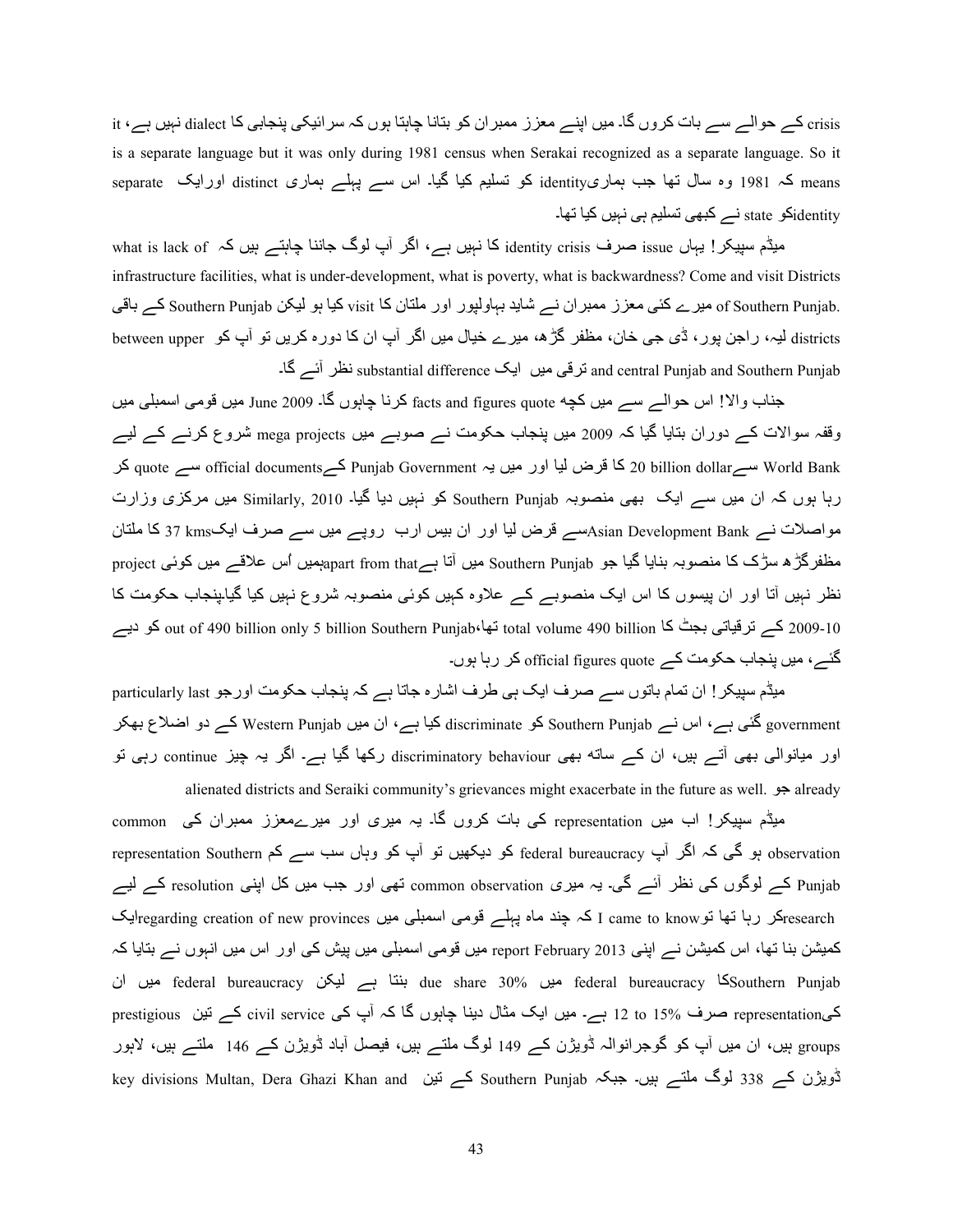Bahawalpur کے total 157 civil servants ہیں۔ یہ lack of representation ہے جو ہمیں اپنا علیحدہ صوبہ نہ دینے کی وجہ سے اور کوٹے کی وجہ سے ہے۔ہمdeserve %00 کرتے ہیں لیکن ہمیں اپنا علیحدہ صوبہ نہ ہونے کی وجہ سے 12 to 15% جو آدھے سے بھی کم ہے وہ مل رہا ہے۔

میڈم سپیکر ! میں آپ کو یہ بھی بنانا چاہوں گا اور یہ میرا اپنا analysis and common observation بھی ہے کہ ہیں۔ وہاں کوئی major industrial zone نہیں ہے۔ backward and poverty stricken areas ذہبیں ہے۔ کوئیSouthern Punjab میں (ہے۔ یہورے Southern Punjab نہیں ہے۔ میں آپ کو دوبارہ مثال دینا چاہوں گا کہ پورے Southern Punjab صرف دو بونبورسٹیاں ہیں، ان میں ایک بہاؤالدین زکریا بونیورسٹی ملتان اور ایک اسلامیہ بونیورسٹی بہاولپور ہے۔ اس کے علاوہ آپ کو کوئی یونیورسٹی نہیں ملتی۔ آپ لاہور جا کر دیکھیں وہاں آپ کو درجنوں یونیورسٹیاں ملیں گی اور جس پارٹی نے ابھی پنجاب میں اپنا tenure پورا کیا ہے جب بھی وفاق میں اس کی حکومت آتی ہے تو انبوں نے ہمیشہ سرائیکیوں کے grievances and concerns کو exacerbate کرنے میں پورا کردار ادا کیا اور انہیں elevate کرنے میں کوئی role play نہیں کیا۔

میڈم سپیکر ! پیپلز پارٹی کی حکومت جس نے ابھی recently اپنا دور مکمل کیا ہے، ان کے manifesto میں بھی شامل ہے اور وہ لوگ بڑے interested تھے کہ Southern Punjab ایک علیحدہ صوبہ بننا چاہیے۔ اس حوالے سے انہوں نے 24th Amendment کا Bill Senate میں پیش کیا۔ یہ چیز میں ان کی intention کے حوالے سے کہہ رہا ہوں کہ it was a ذ  $24^{\text{th}}$  انہوں نے 1313 political gimmick and political stunt, they were not sincere in their intentions. Amendment Bill Senate میں پیش کیا جسے 2/3rd majority سے منظور کیا گیا لیکن اس Bill کی timeline ایسی تھی اور  $2/3^{\rm rd}$  انہیں معلوم تھا کہ $\rm days$  to 35 days (within next 30 to 35 daysہ ہو جانبی ہے اور جب تک دونوں ایوانوں سے majority نہیں ملتی وہ Bill null and void ہو جاتا ہے اور نئی آنے والٰی حکومت دوبارہ from scratch Bill initiate کرے 5. وہ <sub>2/3</sub>rd majority جو اس کو ملّی تھی وہ null and void ہو گئی۔ میری جتنبی representation تھی، جس میں economic development اور سرائیکیوں کے ساته جتنا بھی discrimination behaviour رکھا جا رہا ہے۔ میں اور بھی باتیں کر سکتا بوں لیکن .due to paucity of time I can not go into the details میں اس نتیجے پر پہنچا ہوں کہ سرائیکی لوگوں کے grievances and concerns کو حل کرنے کا صرف ایک ہی طریقہ ہے کہ ان کی separate identity کو تسلیم کرتے ہونے separate province کو consider کا consider کرتے ہوئے ایک separate province کے لیے نئی حکومت کو کام کرنا چاہیے۔ نئی حکومت کو اس کے لیے adequate measures لینے چاہییں اور ensure کرنا چاہیے کہ سرائیکی صوبہ بنے تاکہ سرائیکی لوگوں کے جوبھی concerns بیں، انہیںproperly address کیا جاسکے۔ میں اپنی بات اہک شعر کے ساته ختم کر نا جابوں گا کہ؛

 4=Vا ]PY ÍےC yC4AC 4=Yا ہے 2wS/ 2O ¤?ف ;A?ے 7ہ? 42 C[4ن Kہ ہS۔

Madam Deputy Speaker: I think Mr. Ahmed Salman raised some very important points اور ہم سب کو ان سب پر غور کرنا چاہیے۔ محترم ریان نیاز صاحب۔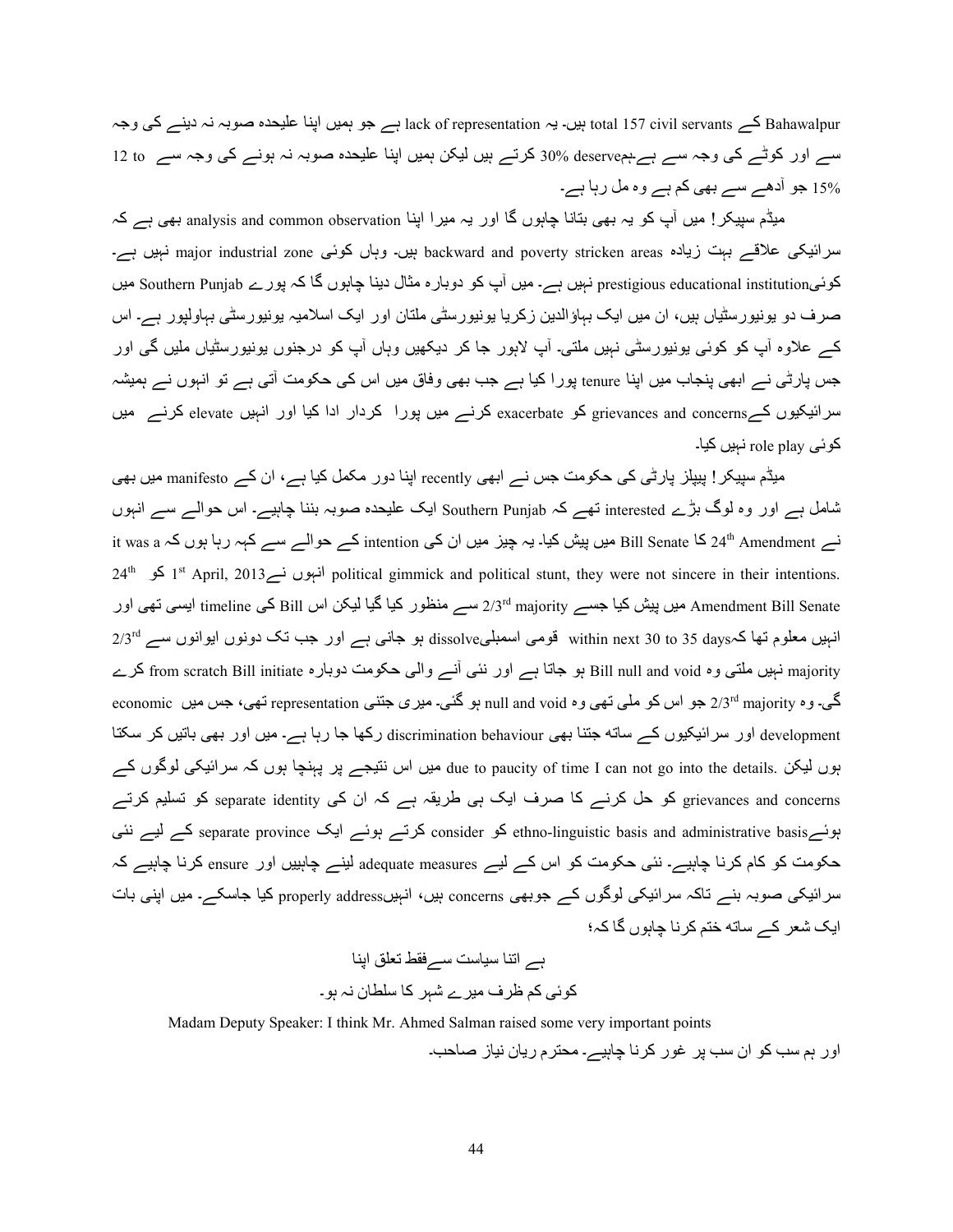جناب ریان نیاز خان: شکریہ، میڈم سیپکر! میں یہاں صرف ایک بات کروں گا کہ ہم لوگ پہلے ہی پنجابی، بلوچی، سندھی اور بٹھانوں میں بٹے ہوئے ہیں۔ اب یہ نہ ہو کہ ہم ایک اور صوبہ بنائیں تو سر ائیکی بھی آجائیں، ہزارہ والے بھی آجائیں، ہم لوگ مزید divide ہوتے جائیں گے۔ ہم جب بھی discuss کرتے ہیں کہ ہمارے ملک کا ایک ہی مسئلہ آتا ہے کہ یہاں national integration نہیں ہے۔ ہر آدمی اپنے لیے سوچتا ہے، ہر صوبہ اپنے مطابق سوچتا ہے۔ اگر اس طرح کا ایک اور صوبہ بنایا گیا تو میرے خیال میں ethnic cleansing کے لیے بہاںattempts آجائیں گی، لوگ ایک دوسرے کے زیادہ دشمن ہو جائیں گے۔ میں جس company کا ملازم ہوں، ہم خود کوئٹہ یا بلوچستان کے کسی علاقے میں جانے سے ڈرتے ہیں کیونکہ ایک بلوچی ایک پنجابی کی شکل دیکھنا بھی یسند نہیں کرتا، بشاور میں ایک بٹھان ایک پنجابی کی شکل دیکھنا پسند نہیں کرتا۔ آئے دن جھگڑے لڑائیاں اور اس طرح کے معاملات چلتے رہتے ہیں۔ یہ اگر administrative unit کی بات کرتے ہیں تو پاکستان میں سب سے پہلا dictator نے basic democratic units بنائے تھے، میری recommendation ہے کہ اگر ہم ان units کو affective بنا لیں تو ہر جگہ پر ہماری approach بہتر ہو سکتی ہے۔ ہم ان کی implementation کو اگر بہتر بنا لیں گے تو میرا نہیں خیال کہ ہمیں administrative basis پر نئے صوبے کی ضر ورت ہو گے۔ شکر ہہ۔

مبڈم ڈیٹے ،سبیکر : محتر م مطیع الله صاحب۔

جناب مطیع اللہ ترین: میڈم سپیکر ! شکریہ۔ اپوزیشن نے ایک point raise کیا ہے کہ نئے صوبے بنانے سے ethnic diversity نیادہ ہو جائیں گی for his kind information پاکستان واحد ملک نہیں ہے جس میں ethnic diversity پائی جاتی ہے۔ India is one of the example جہاں پر انہوں نے small number of units سے شروع کیا تھا اور آج وہاں پر and they are successful رو بہت ساری بنیادوں پر provinces بنائے جا چکے ہیں administrative, language, ethnicity and now they  $\frac{1}{4}$  start لیا تھا  $\frac{1}{4}$  federation and we know that. Similar is the case of Nigeria federal system اور ہے 4رہ? 2 /1h flourish وہ are in a huge number and Nigeria is once again a successful country. میں بھی آگے جا رہا ہے۔ میں ایک، دو points clear کرنا چاہوں کہ administrative and ethno linguistic basis پر provinces بنانا federalism کی essence کے خلاف کبھی نہیں ہوتے۔ یہ عام طور پر پاکستان میں غلط concept لیا جاتا ہے۔ آپ جب بھی ethno linguistic basis پر province بناتے ہیں تو آپ ان کو identity دیتے ہیں اور اس کو preserve كرتے نہ كہ كسى كے خلاف لڑاتے ہيں۔ اگر controversies اور لڑائى كى بات آتى ہے تو وہ flawed policies on the provinces and units on ethno linguistic basis کریں نہ کہ address کروں نہ کا policies ہوجہ سے آتی ہے۔ آپ address پر بننے کی بات کو discourage کریں۔ اس کو ان کے حق پر دھاوا بولنے کے برابر کہا جا سکتا ہے۔ ایک اور point جو economically they will not be اور economy survive کی economy survive نہیں کر پائے گی اور economically they will not be sound to support themselves. ایک صوبے کو چلانے کے لیے federal سےbudget کی ضرورت پڑتی ہے اور وہ population based ہوتا ہے اور جس علاقے کی جتنی population ہو ، اس کو اننا ہی budget ملتا ہے۔ سلمان صاحب نے پہلے budget کے بارے میں point raise کیا تھا کہ Northern Punjab کو کیا ratio of that 400 plus billion rupees of رہا ہے۔ population ratio واکر ان کی only 5 billion rupees were invested in Southern Punjab. کے لحاظ سے دیکھیں تو they will get far more than their ratio ہیں صوبہ بنتا ہے تو base اگر population ratio انگر this is very less for them.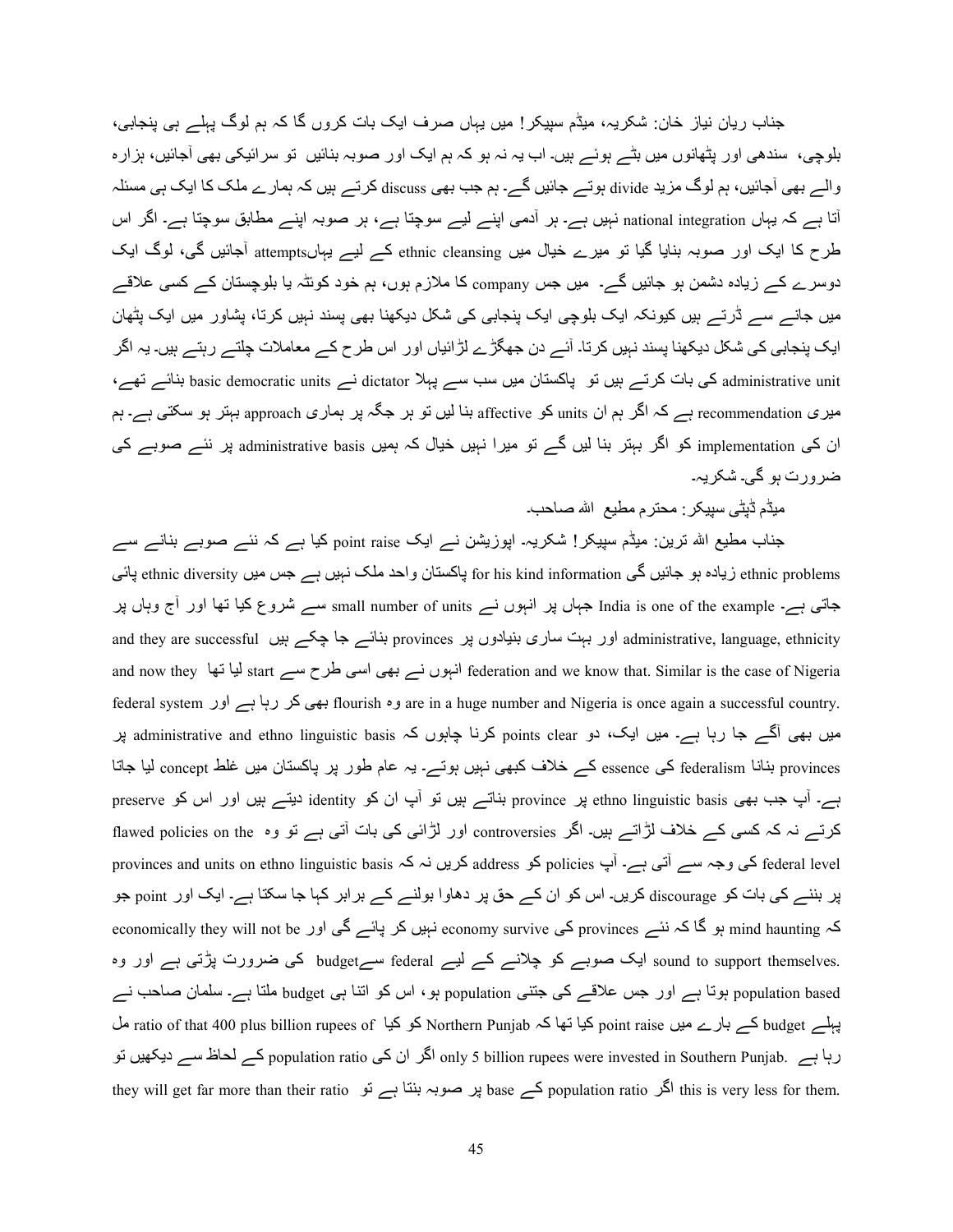and they can invest that amount in their administration and developmental sectors as well. Revenue generation is the trade and agriculture میں Southern Pakhtunkhaw ہیں کیا جا سکتا ہے۔ Athunkhaw میں Southern Pakhtunkhaw ہیں کیا ج کے ذریعے revenue generate کیا جا سکتا ہے۔ ہزارہ میں agriculture and tourism کے ذریعے revenue generate کیا جا سکتا ہے۔ جب آپ چھوٹے level پر لے جا کر administration مضبوط کر دیں گے تو وہ اپنی revenue generation کے those units will become the flourishing units in the coulourful basket of أليسه مكمل كوشش كرے گي اور انشا الله Pakistan. Thank you.

Madam Deputy Speaker: Mr. Ejaz Sarwar would like to propose an amendment.

 Mr. Ejaz Sarwar: Madam Speaker! Thank you. First of all I totally support the making the provinces on administrative basis

اور ہم یہ چاہتے ہیں کہ انتظامی بنیادوں پر صوبے بنائے جائیں تا کہ پاکستان کے under developed areas کے سیاسی، معاشی اور سماجی مسائل حل کیے جا سکیں لیکن ہم اس بات کی support نہیں کرتے کہ نسلی اور زبان کی بنیاد پر صوبے بنائے جائیں۔ اس کی وجہ یہ ہے کہ پہلے ہی ہمار ا معاشر religious, critical اور ۔۔۔

 Madam Deputy Speaker: I will interrupt you here. All those using their cell phones, please, please leave the House.

ایوان کا ایک decorum ہوتا ہے، اس کو please observe کیا جائے۔ اعجاز سرور صاحب۔ جناب اعجاز سرور : ہم اس بات کو support نبیں کرتے کہ نسلی اور زبان کی بنیاد پر صوبے بنائے جائیں کیونکہ پہلے ہی ہمار ا معاشر religious, political and ethnic liness ہو چکا ہے۔ جس طرح ریان صاحب نے کہا کہ کوئی سندھی، پنجابی، بلوچی اور پختون ہے اور ہم پہلے پاکستانی نہیں بلکہ پہلے اپنی regional identity کو prefer کرتے ہیں۔ ہمارے سارے مسائل مثلاً terrorism, sectarian violence اس سے interlinked بیں۔ ہم diversity کے خلاف نہیں، ہم اس کو support کرتے ہیں کہ we should enjoy diversity لیکن ہمیں ایسی غلطیاں نہیں کرنی چاہییں جن کی وجہ سے ہماری social segregation میں اضافہ ہو۔ حکومت کی resolution سے یہ message جا رہا ہے کہ کوئی بھی نسل ہو اور زبان ہو، اس بنیاد پر صوبہ بنا دیا جائے۔ ہماری federation اس چیز کو برداشت نہیں کر سکتی کہ ہم ایک Pandora box کھول دیں۔ اگر ہم سر ائیکی صوبے کو بنانے کے حق میں ہیں لیکن اس کی demand نسلی اور زبان کی بنیاد پر نہیں ہونی چاہیے۔ اگر آپ پنجاب میں زبان کی بنیاد پر ایک صوبہ بنائیں گے تو کل کراچی میں اردو بولنے والے چاہیں گے کہ سندھ میں کراچی کو صوبہ بنا دیں۔ ہمارا political and social fabric اس بات کو برداشت نہیں کر سکتا کہ ہم ایک دیں اور یور ا political set up disturb کھول دیں۔ Pandora box

میں اب amendment کے بارے میں بات کرنا چاہوں گا، ابھی ابھی بلوچستان کچه دیر پہلے بلوچستان کے issue پر بات ہوئی کہ بلوچستان کاsensitive ہے اور گورنمنٹ کے ممبر نے بلوچستان کے issue کو East Pakistan ں ہی compare کیا اور governanceکے مسائل بیں، وہاں law and order کی situation ہے، وہاں no go areas بیں وہاں سیاسی activity بہت کم ہے، وہاں پر administrative problems ہیں۔ ہم جب یہ مسائل حل نہیں کر پا رہے تو ہم ابھی ایک صوبہ بنا دیں گے تو اس سے ایک بڑا administrative issue create ہو گا اور ہم اس کو حل نہیں کر پائیں گے۔ حکومتی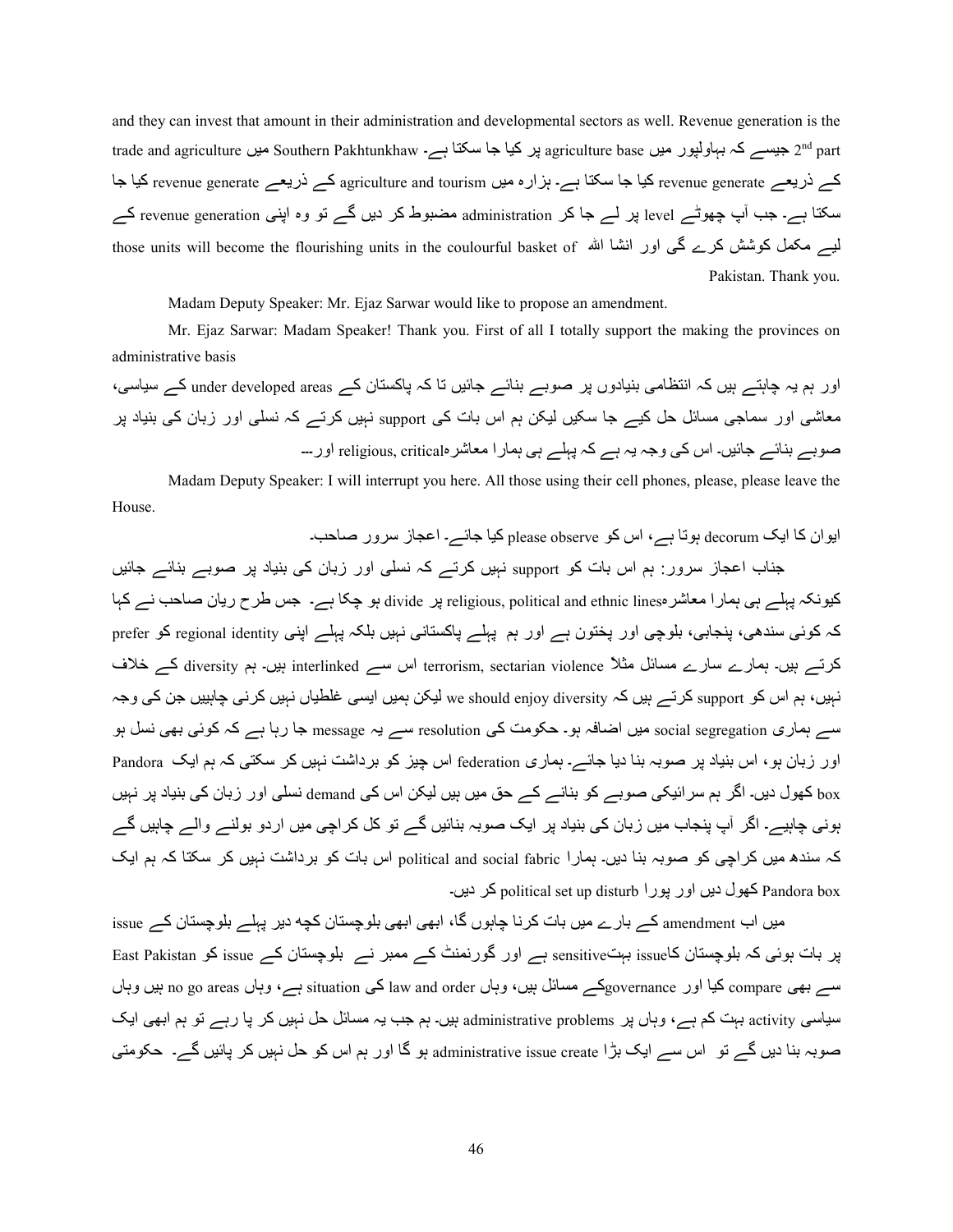بینچز کی بات کی گئی جو کہ علیحدگی کے دہانے پر ہے، آپ اگر اس کو divide کر دیں گے تو آپ سے کیا message دینا جاہ رہے ہیں۔ شکریہ۔

میڈم سیپکر : جی محتر م احمد سلمان ظفر ۔صاحب۔

جناب احمد سلمان ظفر : شکریہ میڈم سپیکر۔ اپوزیشن بینچز سے جناب اعجاز سرور نے بات کی کہ صوبے linguistic bases پر نہیں بننے چاہییں۔ انہوں نے شاید میری بات کو صحیح طرح نہیں سمجھا۔ سب سے پہلے تو ہمیں یہ اسمجھنا چاہیے کہ پاکستان ایک multi-ethnic state ہے، یہاں پر سندھی بھی بستا ہے، یہاں پر پنجابی بھی بستا ہے اور یہاں پر سرائیکی بھی بستا ہے۔ بہاں پر پوٹھواری بھی بستا ہے، یہاں پر پختون بھی بستا ہے۔ بات identity clashes کی it does not mean that they are anti-state and there are کو منوانا چاہ رہے ہیں تو it does not mean that they are anti-patriotic feelings ان دونوں چیزوں کو synonymous نہ لیا جائے بلکہ ان دونوں کو differentiate کیا جائے۔ باقی میں نے ground realities کی بات کی تھی۔ میں نے ground reality کی بات کی lack of representation ہے، سول بیور وکریسی میں آپ دیکه لیں ، آپ ابھی اسلام آباد جاکر visit کر لیں جو federal bureaucracy ہے اس میں آپ کو سب سے کم representation of southern Punjab نظر آئے گی، اس کے پیچھے reasons ہیں ۔ اس کے پیچھے reasons بہ ہیں کہ ان کے پاس اچھی education کی opportunities نہیں ہیں جس طرح فصل آباد، لاہور ، راولپنڈی کے لوگوں کے پاس ہیں، ان کے پاس انتے economic resources نہیں ہیں جتنے upper and northern Punjab کے لوگوں کے پاس ہیں اور یہی it is towards کی disparities ہیں جس کی وجہ سے southern Punjab میں جو militancy ہے trend S ہے disparities ہیں ج increase اور PILDAT کی ایک research report آئی تھی، 2010 میں PILDAT Secretariat نے وہ publish کی تھی کہ اگر the southern Punjab might یا تو فاٹا کہ بعد properly address کر properly address کر بعد the southern Punjab might eye witness میں خود become next hot bed for militancy after tribal area. بوں، obviously جب أب كہ پاس employment کی opportunities نہیں ہونیں، جب آپ کے پاس education کی opportunities نہیں ہونیں، آپ کے جو اینے interestsہبیں جو آپ کی energies ہیں ان کو channelize کرنے کے لیے proper avenues نہیں ہوتے، آپ کے پاس opportunities کی کمی ہوتی ہے تو آپ اس طرح کی جو anti-state activities ہیں ان کی طرف توجہ دیتے ہو۔ میں ہر گز یہ نہیں کر رہاکہ Sarakies are anti-state people وہ صرف جو ان کے اپنے rights ہیں اور جو ان کا just right ہے based on their proportion in the population صرف وہ demand کر رہے ہیں ، وہ قومی دہارے میں ہیں ، وہ اپنے آپ کو سمجھتے ہیں لیکن جو بھی گورنمنٹ آتی ہے کسی پارٹی کی، ان کو چاہیے کہ وہ بھی ان کو قومی دھارے میں شامل کر نے adequate steps لیں۔

Mr. Ejaz Sarwar: I want to explain something on point of order.

Madam Speaker: Right, go ahead.

جناب محمد اعجاز سرور: صرف میرا point یہ ہے اور جناب زمان ظفر نے بالکل ٹھیک کہا کہ representation کا مسئلہ ہے، under development کا مسئلہ ہے ، economic مسائل بیں لیکن سوال یہ ہے کہ انتظامی بنیادوں پر divide کرنے کا مطلب بھی یہ ہے کہ آپ representation, under development and economic مسائل ہیں ان کو دیکھتے ہوئےصوبوں کو divide کر دیں، ہمارا point ہی یہ ہے۔ ہم یہ نہیں کہہ رہے ہیں کہ divide نہ کریں۔ ہم چاہ رہے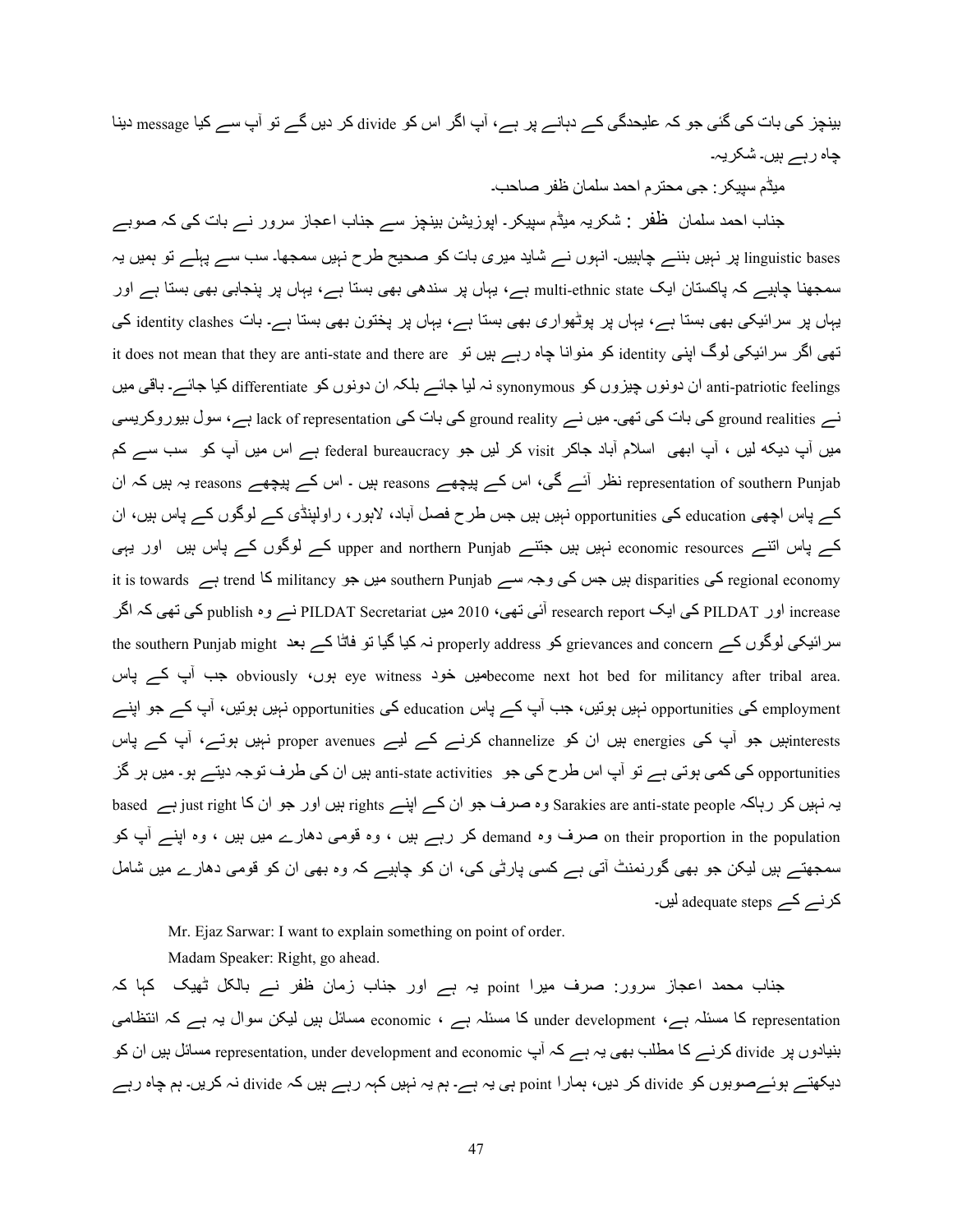بیں کہ ایک linguistic and ethnic basis پر مثال کے طور پر ایک ethnicity ہے اگر کل وہ یہ کہیں کہethnicity کی بنیاد پر ہمیں الگ صوبہ دے دو، کیا آپ ان دے دیں گے۔ ہمارا point بہ ہے۔ ہم چاہتے ہیں کہ جو economics denominates ہیں اور جو بھی مسائل اس طرح کے ہیں ان کو مدنظر رکه کر وہ حل کیے جائیں، ethnic and linguistic کو اس سے نکال Now I will read my amendment. - دیا جائے

I want to move an amendment that both

"administrative and ethnic-linguistic factors" be replaced by just "administrative factors" and southern Pakhtunkhwa shall be excluded from the resolution.

Thank you.

Madam Speaker: I put the amendment to the House.

"Administrative and ethnic-linguistic factors" be replaced by just "administrative factors" and southern Pakhtunkhwa shall be excluded from the resolution.

## *(The motion was negatived)*

 Madam Speaker: Resultantly the Amendment is not adopted. There is another amendment proposed by Shahana Afsar, please present.

 Miss Shahana Afsar: I am not against the formation of the province Behawalpur Janoobi Punjab. So, the amendment is:-

"Behawalpur Janoobi Punjab the word should be replaced by Behawal Janoobi Punjab."

اس میں میری صرف demand یہ ہے کہ اس میں صرف ایک technical and grammatical mistake ہے اور اس کو میں پہلے بھی ایک دو جگہ پر project کر چکی ہوں کیونکہ بہاولیور نواب بہاول کے نام پر بہاولیور رکھا گیا(پور کا مطلب جگہ ہے) جب آپ اس جنوبی پنجاب کو ایک صوبہ بنا رہے ہیں تو جنوبی پنجاب کا مطلب ہے جگہ۔ اب بہاول کے the name should be Behawal Janoobi Punjab and the word "pur" should نام پر جنوبی پنجاب کو صوبہ بنا رہے ہیں تو be excluded کیونکہ اس طرح اس word کر دہرائی ہو جاتی ہے۔

Madam Speaker: Now I put this amendment to the House.

#### *(The motion was negatived)*

Madam Speaker: Hence the amendment is not adopted. Yes, Mohterm Kashif Ali sahib.

جناب کاشف علی: شکریہ میڈم سپیکر۔ دیکھیں جب صوبوں کی بات آتی ہے تو میرا خیال نہیں ہے کہ practically اس کو کوئی deny کر سکتا ہے ۔ provinces نہ بنیں۔ ہر ملک صوبوں کی شکل میں decentralize کر سکتا ہے اور decentralization ہر ملک کے فائدے میں ہوتی ہے۔ میرے خیال میں یہاں decentralization کے against کوئی بات نبیں کر رہا ہے اور نہ کوئی کرے گا اور نہ ہی میری پارٹی کرے گی۔ اس قرارداد میں issue یہ ہے کہ جیسے جناب اعجاز سرور صاحب نے کافی اِچھے points raise کیے ہیں and I would not take the time of House اور issue یہ ہے کہ أبِ يہ صوبہ administrative bases پر بنائيں يا پھر اســـر linguistic پر بنائيں۔No linguistic کی حيثيت پھر وہی آ جاتی ہے کہ آپ ملک میں کتنے صوبے بنائیں گے۔ Blue Party کے ایک ممبر نے انڈیا اور Nigeriaکی مثال دی، میرا خیال ہے کہ انہیں پتا ہونا چاہیے کہ انڈیا میں جتنے بھی صوبے بنیں ہیں وہ administrative bases پر بنے ہیں اور وہ linguistic bases پر نہیں بنے۔ میرے خیال میں ان کو یہ بھی پنا ہونا چاہیے کہ Nigeriaمیں جننے provinces بنے ہیں and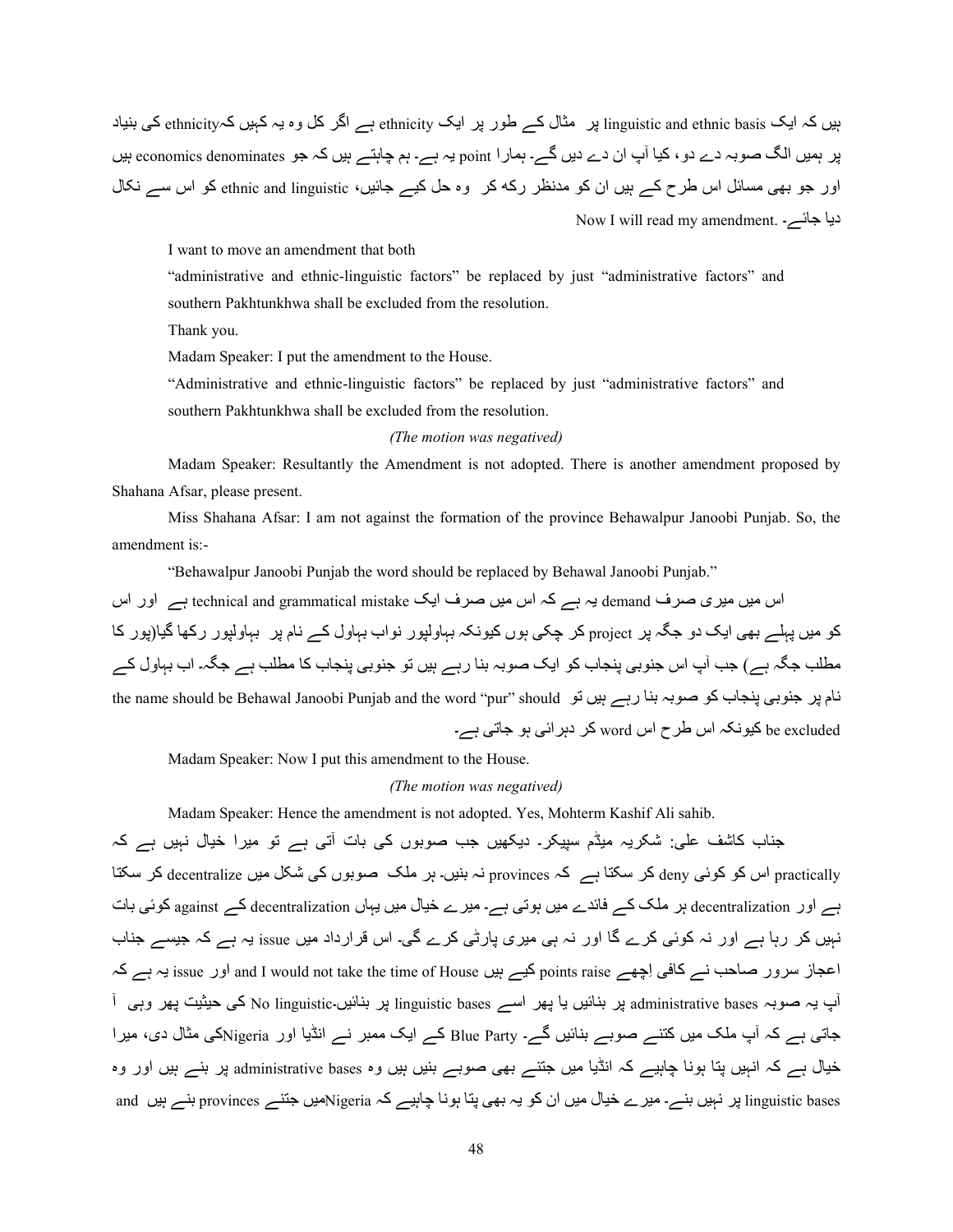as recent as 2012 Nigeria got one new provinces جتنبے provinces بنے ہیں وہ administrative bases پر بنے ہیں اور وہ it results better administrative یہ ہے کہ آپ administrative bases پر بنائیں it results better administrative all the way travel to ہے ہے : central government ،ہ ہے 4Ye ہو مطلوع کے لیے 4U the way travel to Lahore یہ لوگوں کے ساته ناانصافی ہے مگر جب آپ linguistic basesناپر بنائیں گے تو آپ یہ سمجه لیں کہ E

it will not redress the problems of Khyber Pukhtoonkhwa. It will also the result of rural Sindh. It will also the result of Karchi. It will also the result of every other part of this country. So, too much balkanization, a state within a state, no state can afford. Thank you.

Madam Speaker: Madam Prime Minister sahib.

مس انعم آصف۔ یہلی بات تو یہ ہے کہ سٹارٹ میں نائیجیریا جانے کی ضرورت نہیں ہے پاکستان کے چاروں صوبے ۔ they are based on ethnic-linguistic basis اس کے علاوہ آپ صوبے بنانے سے کیوں گھبرا رہے ہیں۔ آپ کو ایسا کیوں لگ رہا ہے کہ صوبے بنانے کا مقصد یہ ہے کہ اگر آپ نے ان کو الگ سے ایک identity دے دی ہے تو کیا وہ ایک الگ ملک بن جائے گا۔ .Now try to acknowledge the diversity, appreciate diversity and respect the diversity اس میں تین چیزیں mention بیں، اس کو آپ کو ذرا detail دیکھنا ہوگا، سٹارٹ میں بالکل ایسا نہیں کہا گیا کہ -ethnic linguistic یہ صرف آپ کی popular demand پر بنا دو a group of people come and say ایسا ایسا give a province to us نہیں ہو گا۔ شروع میں یہ mention ہے کہ آپ کے جو provinces بنیں گے they would be based on administration and it should be considering the popular demand of the creation ہیں بتایا گیا ہے کہ 4Hno-linguistic basis اس کے بعد یکیا جائسے گاتب وہ province وہ dyatity. https:کیا جائسے گاتب وہ province بنسے (simultaneous consider بن گا تو اس میں number of provinces کا جو issue ہے وہ اسی میں cater ہو جائے گا۔And I would conclude کیوں کہ بہت زیادہ detail میں بات ہو گئی ہےdiversity کو and every parliamentarian has explained the point very wellکہ ہمیں depending on all the economic and administrative کر نے کی ضرورت ہے۔ ان صوبوں کو بنانا چاہیے viability کو consider کرنا چاہیے۔

 Madam Speaker: But I have a question but making the provinces would solve all the problems that you are talking about. Balochistan is a province too but it has its problems. So, making a province is a right sort of solution? مس انعم آصف: کوئی بھی issue does not depend one factor کر اپ اس کو resolve کر دو گے تو وہ problem ہو جائے گیbut this is a way forward اگر ہم situation کو analyze کرتے ہیں تو آپ کے پاس major concern یہی آ رہا ہے۔ آپ نے نام کیوں بدل دیا۔ آپ تو نام کے spellings کی بھی change کر رہے ہیں محض تھوڑے بہت concerns کو address کرنے کے لیے۔It is one of the thing جس کی وجہ سے بہت سارے مسائل create ہو سکتے ہیں۔ اگر تو ہم ایک صوبہ بنا دیتے تو administratively آپ کو اس کے لیے manage کرنا possible ہو گا۔In future اگر کوئی ایسی problems اتی ہیں اور وہ صوبہ بن جاتا ہے تو وہ نہیں آئیں گی۔ اگر صوبے بن جاتے ہیں تو already ہے problems ہیں they can be solved through this way کیوں کہ جب آپ کسی issue کو address کر لیتے ہوتو پھر آپ rebellion یا بغاوت کی چیزیں expect نہیں کرتے ہو۔ اگر آپ کہیں کہ کسی problem کی solution کی طرف جاؤ یہ آپ expect نہ کریں اور نہ ہمیں اس قسم کی کوئی statement دیں گے کہ صرف یہ solve کرنے سے آپ کے باقی سارے مسائل حل ہو جائیں گے، ایسا نہیں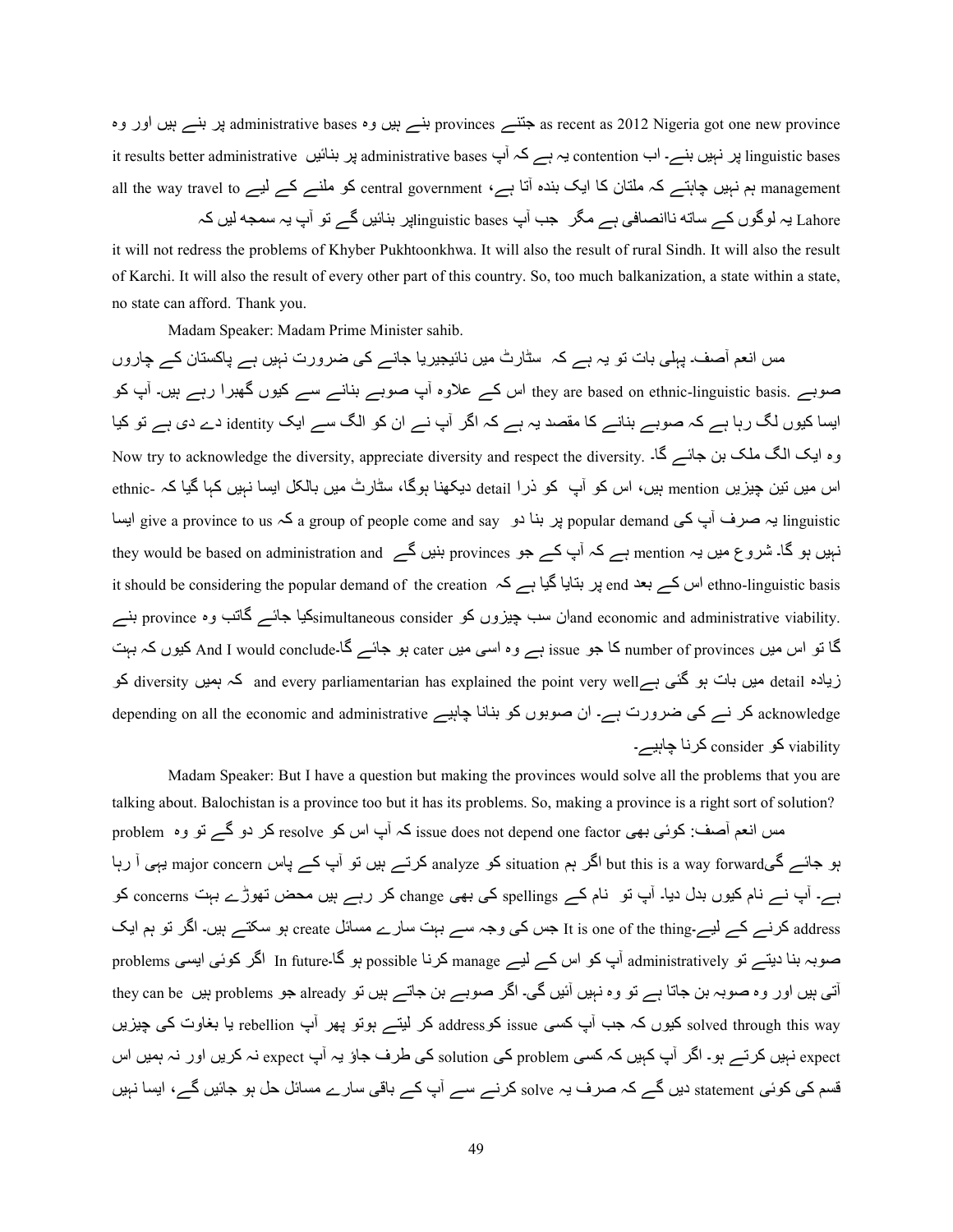ہو گا لیکن اگر آپ یہ صوبہ بناتے ہیں تو مزید مسائل آپ کے پاس create نہیں ہوں گے۔ Mam! I completely favour this resolution.

Mr. Kashif Ali: Point of order just for one clarification.

 Madam Speaker: Did she make a factual error? No, Kashif please. Now I put the resolution to the House:- "This House is of the opinion that new provinces shall be formed in the country on the basis of multiple criteria which takes under consideration both administrative and ethno-linguistic factors, new federal units of Behawalpur, Janoobi Punjab, Southern Pashtunkhwa, North Western Belt of Balochistan, FATA and Hazara province shall be formed considering the popular demand for the creation and the economic and administrative viability. Creation of new provinces shall not only strengthen federal integrity but will also ensure devolution of power at the grass route level."

## *(The Resolution was Carried)*

 Mr. Kashif Ali: Madam Speaker! If you try to impose the majority on someone else then my party is not participating in this resolution. Just at the end of the day Government itself bringing the resolution getting it pass itself. That is all. Thank you.

 Madam Speaker: Now I am going to move to Item No.7 on our agenda. Mr. Rehan Niaz Khan would like to move a resolution.

 Mr. Rayyan Niaz Khan: Thank you Madam Speaker. I would like to move the following resolution:- "This House is of the opinion that the recent democratic dispensation turned as a result of great sacrifices rendered by the people of Pakistan and for further continuation of the democratic setup in the government balance of power between institutions should be made in order to strengthen the federation and the Constitutionalism for the resolution of national issues. The House supports the efforts made by all the political parties for strengthening the democracy in these five years time and expects the same response by them in the formation of the new Government."

Madam! I would like to here state that after almost 62 to 63 years

پاکستان میں پہلی ایک ایسی گورنمنٹ تھی جس نے اپنے پانچ سال پورے کیے ہیں اور we have seen the fruits of those بم نے دیکھا کہ 18<sup>th</sup> Amendment, 19<sup>th</sup> and 20<sup>th</sup> Amendments ہم نے دیکھا کہ five years completion of democratic government. نے ملک کو ایک strategy and platform دیا ہے کہ مزید اس میں improvements ہو سکتی ہیں۔ کچه اس میں drawbacks بھی تھے یہی وجہ ہے کہ میں نے sacrifices کا word use کیا ہے، وہ definitely تھے لیکن اس کے باوجود بھی we are ہ on the track of democratic setup and we will move on.

Mr. Rafi Ullah Khan: Point of order Madam Speaker, just I wanted to make as there is factual error.

Madam Speaker: Yes.

 <=4ب رvA اÀ 45ن: Hہ 62 H4 63 C4ل KہAں ہwSے ، اh/1 65 H4 66 C4ل ہwSے ہAں 2ہ Vہ]/ دPہ 2U/| SرK9=ٹ Kے ں۔Aہ ےA2 رےSV ل4C K4V I gave ہے۔ /wSہ OT5 ?V 65 اور /1Y /wSہ start ےC 60 ہ2 41Y 4Tہ4g 4=ہ2 ف?f ںA; :ن45 ز4AK ن4Hر ب4 <= /=Vا وہ S2 c> ےA ے2 ےK40h S2 setup ے2 government ےK ںSہ <=special appreciation to the ruling government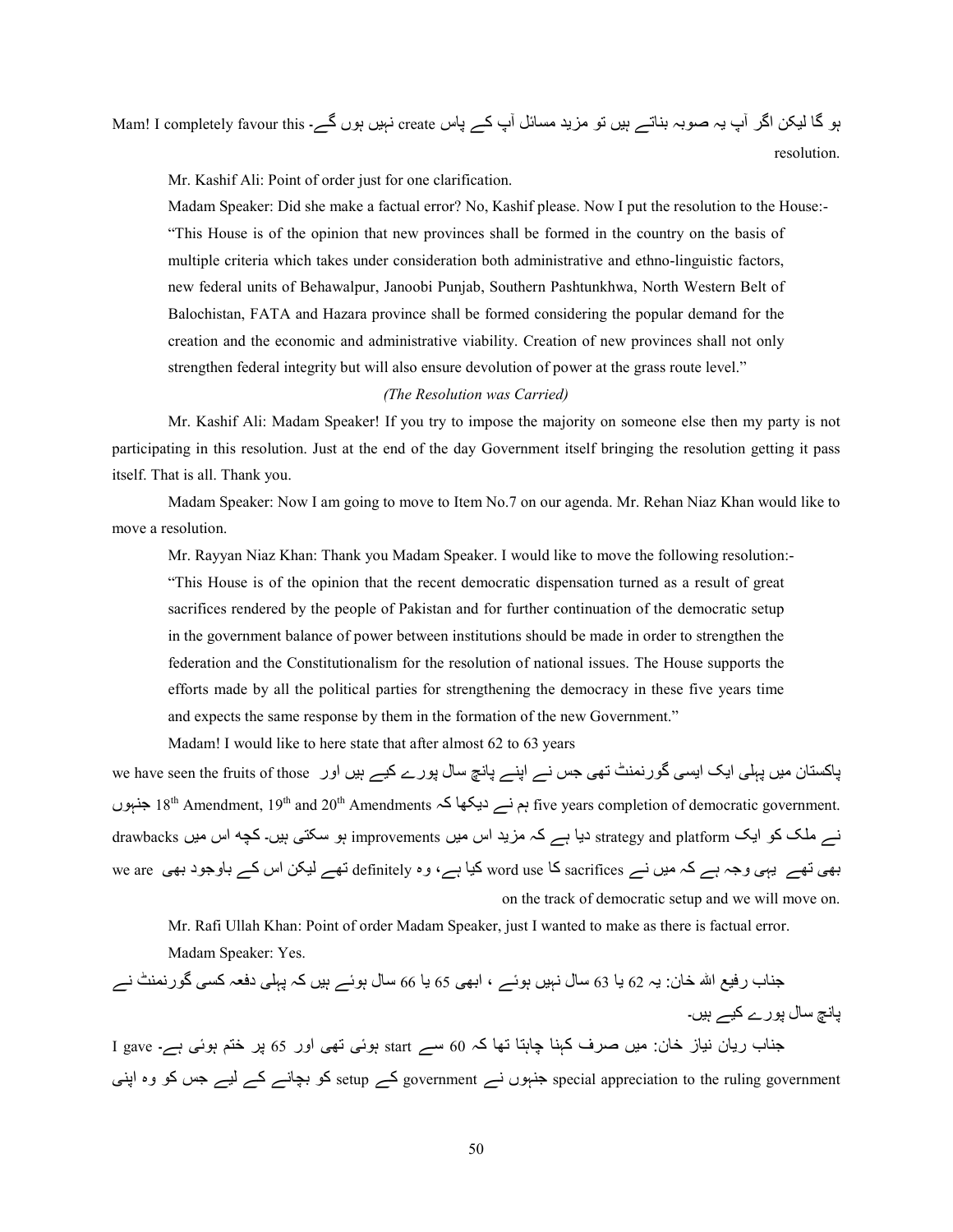campaign میں قاتل لیگ کہتے رہے لیکن جب انہوں نے دیکھا کہ democratic system اس گورنمنٹ کا derail ہو سکتا ہے، انہوں نے اس قاتل لیگ سے بھی ہاته ملا لیا تاکہ اس ملک میں جمہوریت چلتی رہے اور اسی طرح انہوں نے پانچ special appreciation for them and I would like the House to discuss the resolution. Thank کیے ہیں تو you.

Madam Speaker: Those of you who wish to speak please.

۔dq4f Àا vAر م?T:; />

اس كے بعد

on behalf of the Blue Party I would totally دفیع اللہ: شکریہ جناب ریحان نیاز خان اور میڈم سپیکر

ہ2 endorse this resolution and I second my dear colleague

we should appreciate the performance of the current government as far as the strengthening of democracy and civilian institution is concerned, I would just like to mention few specific measures.

First of all one thing that we must appreciate is the  $18<sup>th</sup>$  Amendment. It is a revolutionary amendment in the history of Pakistan which will lead towards greater federal integrity and national progress.

There is another important thing that needs appreciation is the NFC award. For the first time in the history of Pakistan NFC award was unanimously passed and all the four provinces were agreed upon it and in this regard I would also like to appreciate and acknowledge the sacrifices made by government of Punjab that they sacrifice their share and assured that NFC award is passed successfully. After that another positive point of this government regarding the strengthening of democracy is that the political reforms in FATA though they have been incomplete but for the first time the political parties order was extended to FATA and the century's old outdated system was reformed. So, we appreciate that as well and finally I would like to make a comment that democracy is strengthened, civilian institutions were strengthened during the last five years but none of this could have happened without the responsible role of the Opposition of the last Government. So, I must appreciate the role of the Opposition parties as well. Thank you Madam Speaker.

Madam Speaker: Anyone else wish to speak. Yes, Mohterm Kashif Ali sahib.

 ہ2 ہے 4T 4TV ںA9ہ SY ںH?2 /K4Ì ?oK ?V ¿Hر4Y 4C ڑاS1Y Oہ|? ا! ڈمA; ۔@?ABC ڈمA; ہH?@7 :/[Q 6742 ب4 <= /4:7S5 /2 Z[; ، /n?Y /2 Z[; /1h /U2

is interlinked to the continuity of the democratic process and unfortunately in Pakistan democratic process has never been permitted to continue.

اس کی سب سے بڑی جو flaw ہے وہ یہ کہ institutions کو کبھی strong نہیں کیا گیا اور یہ resolution یہی demand

کرتی ہے کہ balance of power should be there, the institutions must be strengthened نو میرے خیال میں it is a very important resolution especially it is such a decisive time when you have for the first time in the history of this country, the democracy has been allowed to complete its tenure. So, I think we should move forward and strengthen the institutions so that the democratic process take its route must flourish in the coming future as well. So, I completely endorse this resolution and I hope that this House would pass it unanimously. Thank you.

Madan Speaker: Madam Prime Minister sahiba.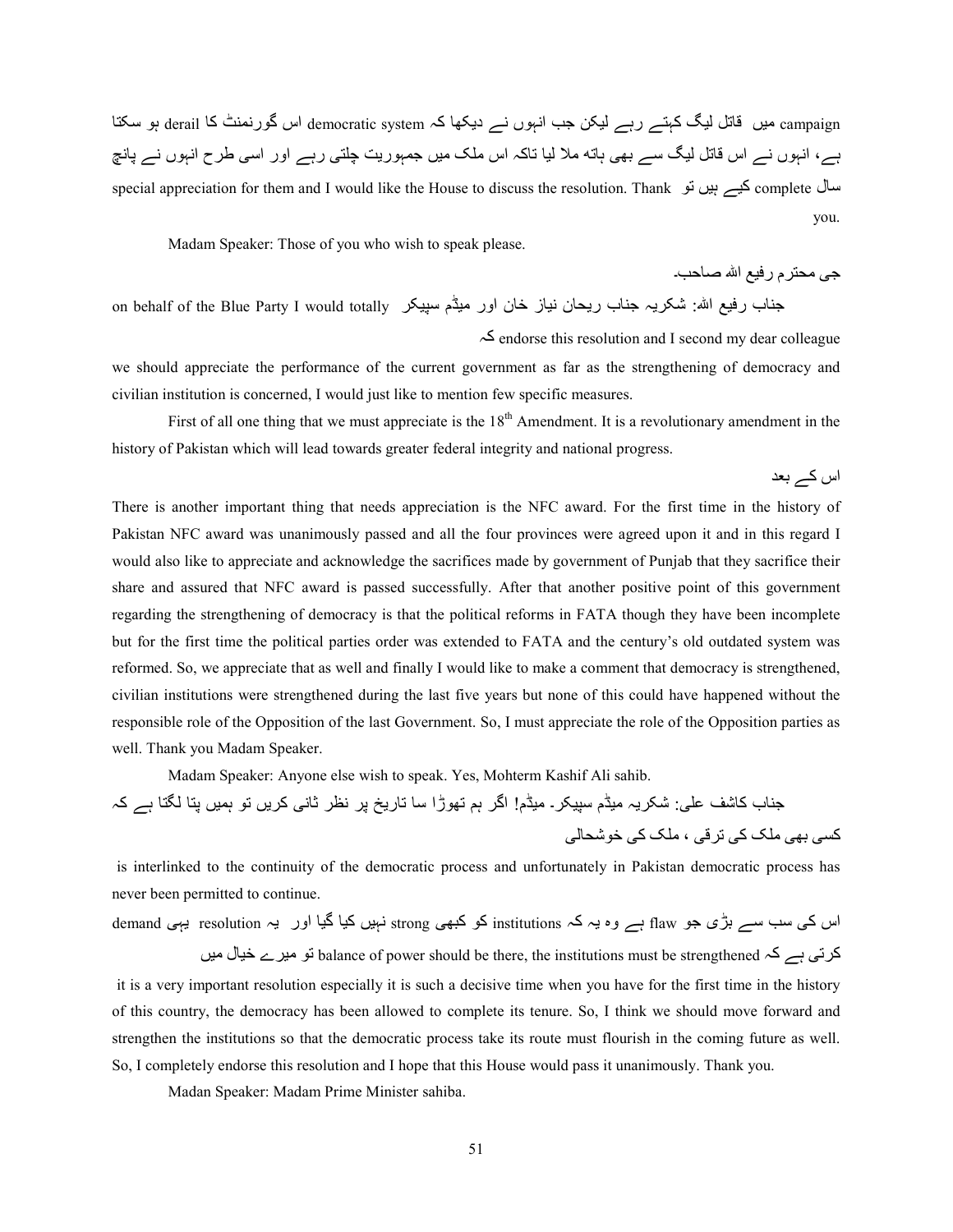Miss Anam Asif: Madam Speaker, my party has completely endorsed the resolution because

ہم میں سے ہر کوئی جمہوریت کی بقا کے حق میں ہے اور اس کی راہ میں جتنی رکاوٹ ہو گی اس چیز کو ensure کر نے کے لیے اگر کسی institution کو strong کیا جائے ہم سب اس کی favour کر تے ہیں۔

Madam Speaker: Now I put the resolution to the House moved by Mr. Rehan Niaz Khan.

*(The resolution was carried)* 

 Madam Speaker: Now I am going to move on to Item No.8 on our agenda. Mr. Ummar Awais would like to move the resolution.

Mr. Ummar Awais: Thank you Madam Speaker. I would like to move the following resolution:-

"This House is of the opinion that voting is a sacred duty as it decides the fate and destiny of the country for the next 5 years. Hence it's important to ensure that every eligible person must take part in the election process. This resolution asks for making voting mandatory in Pakistan for all eligible citizens and setting election commission to make necessary arrangements to make it possible in the 2018 elections"

the most hot issue of this کو دیکھیں تو بہت سی چیزیں discuss ہوئیں لیکن the most hot issue of this ہوئیں لیکن country is election تو یہ الیکشن کی طرف اور الیکشن کا جو process ہے electoral reforms اس کے لیے resolution اس ہاؤس کے سامنے debate کے لیے لایا ہوں اور اس کے لیے ہم نے جو research کی ہے اور جو mandatory system of compulsory and کو support کر رہا ہوں اس کے لیے میں کچه points سب کے سامنے رکھوں گا۔ میں یہاں پر compulsory and non-compulsory voting system کو compare کروں گا۔ جہاں تک دیکھا گیا ہے کہ جو victorious leader ہوتا ہے اگر اسے higher political legitimacy ملے تو پھر democratic system زیادہ strengthen ہوتا ہے اور ابھی تھوڑی دیر پہلے Opposition leader نے بھی democracy, system and institution کو strengthen کرنے کی بات کی ہے۔ جب کسی کے پاس زیادہ legitimacy زیادہ turn out کی وجہ سے ہو گی تو ہمارے institutions زیادہ مضبوط ہوں گے۔ اگلا پوائنٹ میں discuss كروں گا كہ ووٹر كى يہ personal responsibility ہو گى كہ ميں نـــر ووٹ ڈالنا تو وہ personally اس چيز كــراوپر کہ میرے حلقے سے جو لوگ کھڑےہو رہے ہیں وہ کس caliber کے ہیں، آیا مجھے انہیں ووٹ دنیا چاہیے یا نہیں۔ بہرحال یہی ووٹر کی personal responsibility ہو جائے گی اور candidate کو بھی یہ چیز باور ہو جائے گی کہ مجھے ایک loop کے لوگوں کو address کرنا ہے تو ایک certain brotherie ہے یا اس طرح کی چیزوں میں indulge ہونے کی بجائے سب لوگوں کو address کرے گاتاکہ اسے success مل سکے۔ اس کے ساته ساته میں کچه اور advantages discuss کروں گا اس compulsory voting کی وجہ سے کہ political activities increase ہو جائیں گی because جب سب لوگوں نے candidate کے اندر آنا ہے تو activities بڑھیں گی، responsibilities divide ہو جائیں گی اور سب سے بڑی بات جو candidate کھڑا ہو رہا ہے اس کی campaigning کا بجٹ ہے وہ کم ہو جائے گاbecause of the fact کہ جب اسے معلوم ہو گا کہ میں نسر فلاں فلاں لوگوں کو لسر کراسٹیشن کسر اوپر لسر کر آنا ہسر تو وہ ایک transport arrange کرے گا لیکن جب اسسر معلوم ہو گا کہ ووٹرز خود responsibility لسے کر آئیں گسے تو اسسے transport کا جو بجٹ ہسے اسسے cut down کرے گااور جو expenditures campaign کے اوپر وہ کم ہوں گے۔ Higher level of participation سے instability decrease ہو گی۔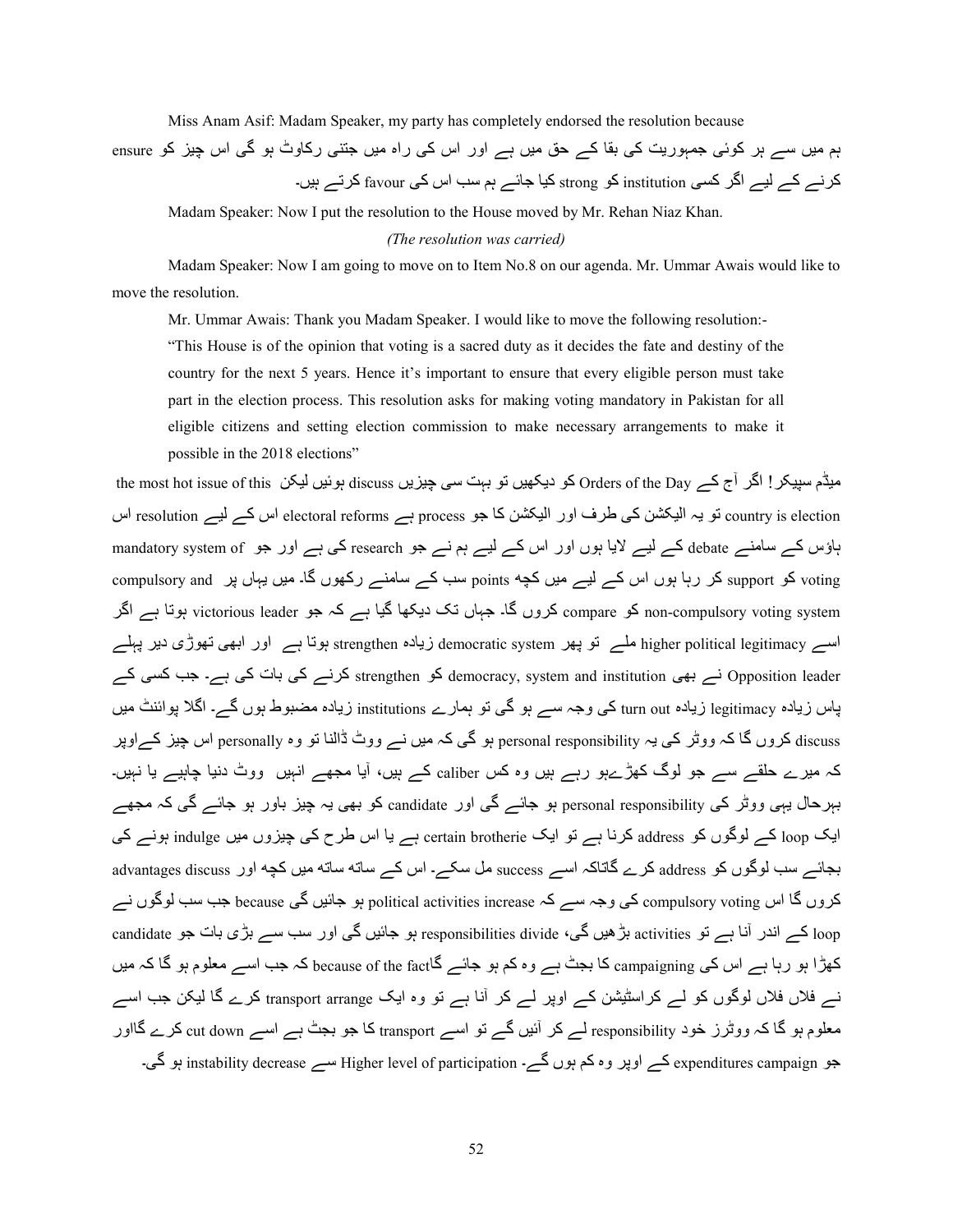میڈم ! میں یہاں پر ایک اور fact کو quote کرنا چاہ رہا ہوں کہ of the majority کی ہمیشہ بات کی جاتی 4 ہے کہ کسی dictator نسم roters ہے۔ roters ہے۔ 2/3 majority کے اوپرشب خون مارا ہے۔ 2/3 majority ہے کہ کسی turn out سے بنی تھی وہ %35.17 ہے اور یہ lowest ہے اگر ہم 1977 سے 2008 تک کے تمام voters turn out کو دیکھیں نو جب voters turn out زیادہ ہو گاتو لیڈر کے پاس legitimacy ہو گی اور legitimacy کی وجہ سے institutions زیادہ مضبوط ہوں گے۔ جب ہم non compulsory voting system کو دیکھتے ہیں تو smaller groups کو motivate کیا جا سکتا ہے کہ آئیں اور ووٹ کریں اور اس سے جو outcome of the election ہے اسے manipulate کیا جا سکتا ہے تو یہ ایک بہت بڑا flaw ہے non compulsory system کا۔ اگر میں donor system کو simply ایک اردو کی لائن میںexplain کروں تو compulsory voting system کا مطلب کہ میں کوئی leader select کرنا چاہ رہا ہوں اور میں نے leader select کرنا ہے اور one liner کا مطلب ہے کہ میں آج ووٹ ڈالنے جاؤں یا نہ جاؤں تو یہ چیز differentiate کرتی ہے one liner o attitude کو اور اسی attitude کی وجہ سے پاکستان http نمبر پر countries stand ہو درہا ہے حالانکہ اسٹریلیا کہ من voters turn out مربع 2007 کر چکا ہے اس کی اگر ہم 1984 سے لے 2007 کے تمام voters turn out کو تو 94.5 کے لگ بھگ ہمیشہ تمام elections میں یہی voters turnout رہاہے۔ So, to strengthen the institution کو یہ Moving on to Januay 16, 2013 remarked by three member bench of Supreme Court - کر سکتی ہے۔ انبوں نسر electoral reforms کی petition پر جو remarks دیسر وہ کچه ایسسر تھسر remarks کے I am quoting their remarks

"It would be commendable if the Government made voting mandatory for all these eligible for it". یہ سپریم کورٹ کے تین ججوں کے regarding Electoral Reforms ہیں remarks او جو سب سے بڑی criticism compulsory voting system کو face کرنا پڑتی ہے کہ آیا freedom of expression کسی طرح sabotage نہیں ہو رہا تو اس ہاؤس نے first day of its working میں ایک resolution پاس کی تھی کہ جو box ہے box ہے none of these والا include کر دیا جائے۔ اگر کوئی کسی کو ووٹ نہیں دینا چاہ رہا تھا تو وہ compulsory ہو لیکن compulsory کے ساته ساته وہ بے شک اگر کسی کو ووٹ نہیں دینا چاہ رہا تو none of these کو select کر لے۔ اس کے ساته اس ہاؤس کے کچه اور concerns ہو سکتے ہیں، اس ہاؤس کے ممبران کے through میں ان کو پہلے ہی address کر دیتا ہوں۔For example اگر کوئی بیمار ہو تو کیا ہو گا، اگر وہ mandatory ہو چکا ہے، میں نے resolution میں particularly mention کیا ہے کہ ہمیں certain measures کو adopt کرنا چاہیے 2018 up till ان میں یہ ہے کہ اگر مثال کے طور پر hospitals میں electronic system یا اس قسم کے سسٹم لگا دیے جائیں، old age houses میں لگا دیے جائیں جہاں پر وہ جا کر اپنا ووٹ کاسٹ کر سکتے ہیں smart card آج سے ہی issue ہونا شروع ہو گیا ہے even ہمارے ان ممبر ان کے پاس بھی smart cards s موجود ہیں، National Identity Cards اس کے ذریعے بھی voting ہو سکتی ہے لیکن پھر یہاں پر ایک concern raise کیا جائے گا کہ either وہ privacy or security ہو electronically or onlinely voting کو execute کر رہا ہے کیا اسے privacy or security issues ہیں۔ میں اس ایوان کے سامنے ایک بات رکھنا چاہتا ہوں کہ ATM system جو banking network میں use کیا جا رہا ہے وہاں پر بھی تو ایک account کی privacy maintain ہے۔ اس چیز کو election procedure میں بھی implement کی IT A;?«Ag وہ ہ2 4 |وں?2 recommend S2 ?@ABC ڈمA; ںA; So, being the Minister for IT and Telecom ہے۔ /T@C 4> کمیٹی کی نوجہ دلائیں ناک وہ اپنی consideration میں لائے کہ یہ جو necessary measures اس میں IT Industry کننی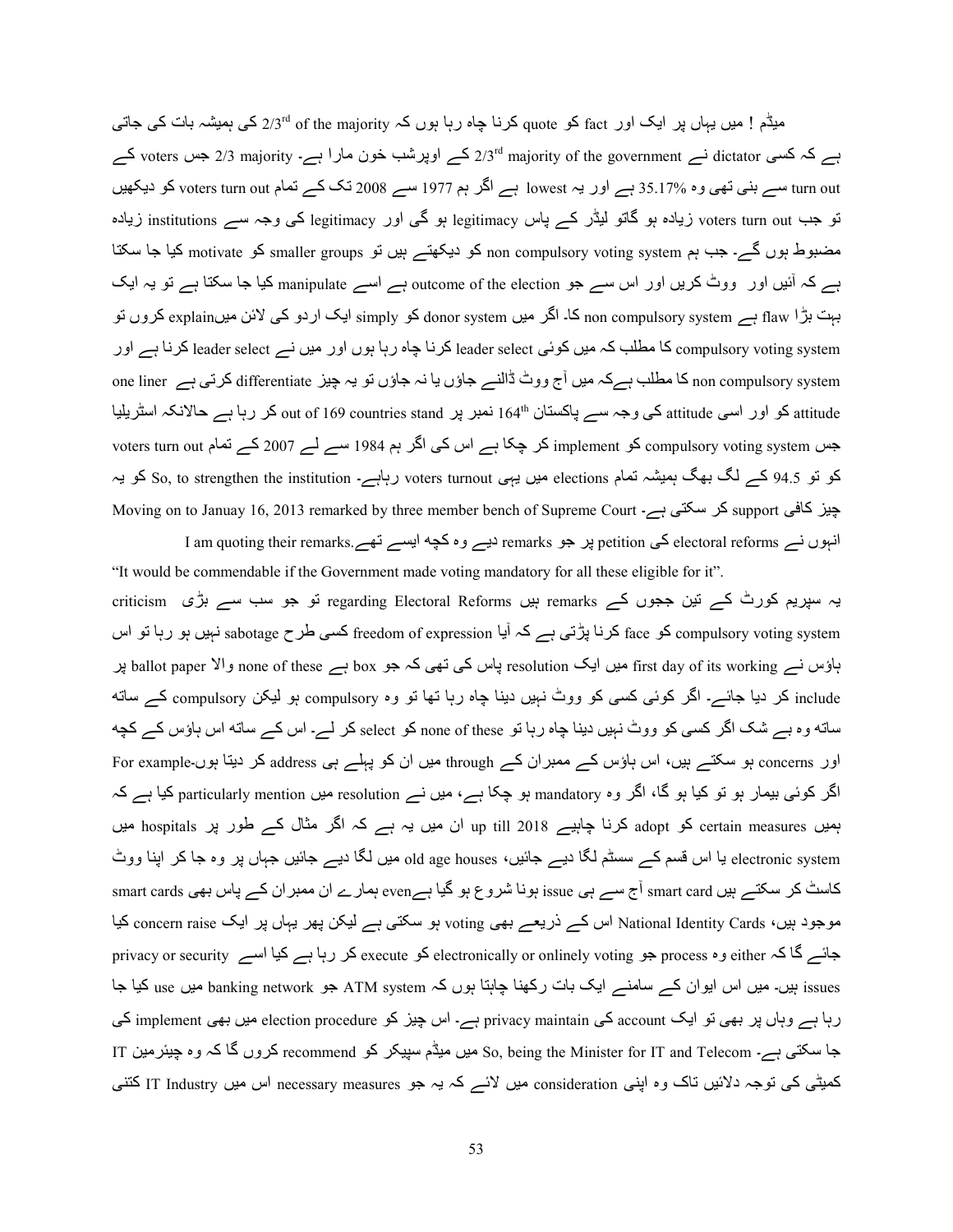help کر سکتی ہے اور کس قسم کے 2018 reforms up to لائے جا سکتے ہیں، میں اس resolutionکو for the House open کرتا ہوں تاکہ وہ اس پر debate کریں۔ بہت شکریہ۔

میڈم سپیکر جناب عمر اویس صاحب آپ نے ایک بات کی کہ voting کو monitoring کرنے کے بعد it will become a personal responsibility, do you think it is already a personal responsibility? And after you make it a monitory, it will become a legal responsibility. That is my opinion.

جناب عمر اویس: میم! آپ کا جو concern ہے وہ valid ہے لیکن جو میں نے بات یہاں explain کی کہ آج میں ووٹ ڈالنے جاؤں یا نہ جاؤں، اس attitude کو negate کرے گااگر ہم اس سسٹم کو compulsory کر دیں گے اور political activities ایک خاص حلقے میں increase ہوں گی جب لوگوں کو پتا ہو گا کہ میں نے سب کو sphere میں لے کر آنا ہے۔ بہت شکر یہ۔

میڈم سبیکر : محتر مہ سطوت و قار ۔صاحبہ۔

محترمہ سطوت وقار : میں سب سے پہلے یہ بات کرنا چاہتی ہوں کہ یہ democracy ہے یا dictatorship ہے جہاں پر force کر رہے ہیں کہ آپ کی choice کیا ہونی چاہیے، آپ ووٹ کریں یا نہ کریں وہ بھی کیا ہونا چاہیے۔ دوسری بات یہ ہے کہ اگر آپ کہہ رہے ہیں کہ یہ obligatory ہو جائے گا، monitory ہو جائے گا تو لوگ اس میں زیادہ interest لیں گے ، ہماری کتنی چیزیں mandatory بیں لیکن وہ پاکستان میں نہیں ہونیں، taxes monitory بیں لیکن taxes نہیں دیے جاتے تو آپ اس چیز کو کیسے ensure کریں گے۔ تیسری بات یہ ہے کہ جو لوگ ووٹ نہیں دیں گے تو آپ بتائیں کہ ان کی کیا punishment ہو گی؟ آب نے یہ چیز specify نہیں کی۔ شکریہ۔

میڈم ڈپٹی سپیکر : جی عمر اویس صاحب لیکن پہلے اجازت لی جاتی ہے۔

جناب عمر اویس: میڈم ! اگر تمام لوگ اپنے consensus show کریں تو میں اکٹھا ہی answer کروں گا تاکہ ہاؤ س کا ٹائم بر باد نہ ہو ۔

میڈم سبیکر : محتر مہ نبیلہ جعفر صناحیہ۔

محتر مہ نبیلہ جعفر : میڈم سپیکر ! .totally endorse this resolution اس کے کئی aspects ہیں جس کی وجہ سے ہم اس resolution کو endorse کر رہے ہیں کیوں کہ ہم یہاں پر democracy کی بات تو بہت کر رہے ہیں، ہم democracy کو strengthen کرنے کی بات بہت کر رہے ہیں، ہم democratic government کو support کرنے کی بات یہاں پر بہت کر رہے ہیں، پچھلے سیشن میں کر رہے تھے، ابھی بھی کر رہے ہیں لیکن democratic process میں voting کی جو اہمیت ہے اس کی ہم لوگ کبھی بھی بات نہیں کرتے۔ اگر ہم voters پر یہ چیز جیسے کہ اس میں لکھا ہوا ہےکہ mandatory کرتے ہیں تو وہ اپنی responsibility سمجھیں گے، political process میں حصہ لینے میں۔ یہاں پر تو لوگوں کو یہ بھی نبیں پتاہوتا کہ ان کی constituency میں سے کون سے لوگ ان لوگوں کو represent کر رہے ہیں اور وہ کس political party سے belong کرتے ہیں اور اس political party کی manifesto کیا ہےاور وہ لوگ جو ان کہ future کا فیصلہ کرنے والے ہیں انہوں نے کیا پالیسی تجویز کی ہے، کسی کو یہ پتا نہیں ہوتا، بس تھوڑا سا یہ پتا ہوتا ہے کہ جہاں باہر banners لگے ہوئے ہیں، لوگوں کی تصویریں لگی ہوئی ہیں، جو prominent لوگ ہیں، ان کی شکلیں نظر آ رہی ہیں اور ان کو پتا ہے کہ فلاں فلاں representatives کھڑے ہوئے ہیں۔ اب representation کا مطلب یہ نہیں ہوتا کہ کسی ایک خاص خاندان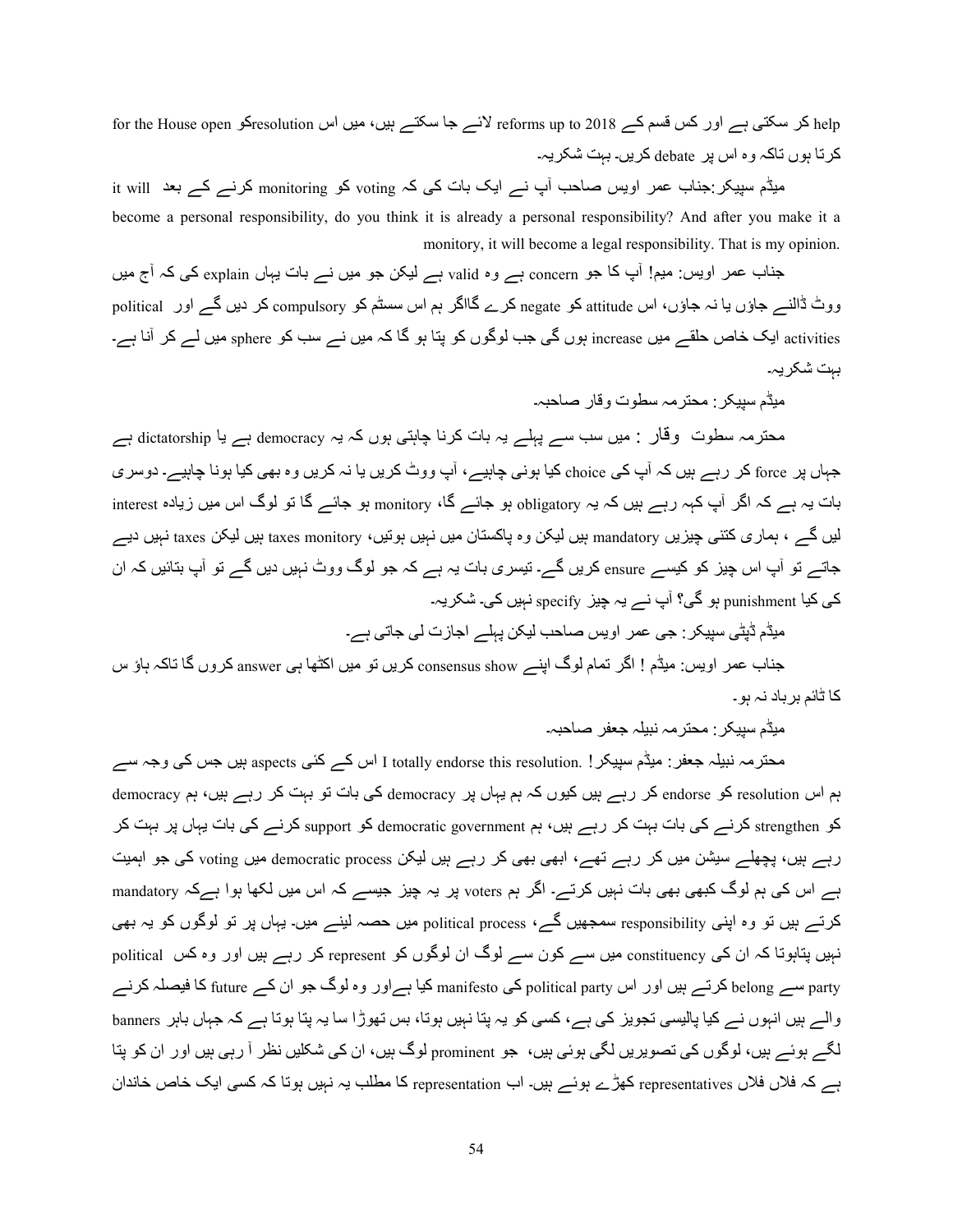میں یا کسی خاص طبقے نے اس چیزکا ٹھیکہ لیا ہوا ہے کہ وہ آپ کی representation کریں گے یہ آپ کی بھی ذمہ داری ہے کہ یا تو آپ اپنے concern کو ووٹ کے ذریعے show کریں یا خود کو as a representative آپ دیکھیں کہ اگر representation important ہے تو آپ کھڑے ہو جائے لیکن voting جو ہے یہ بھی same جیسے representation important ہے اسی طرح voting بھی important ہے اور اس کا جو دوسرا aspect ہے جس پر میں بات کرنا چاہ رہی ہوں وہ یہ ہے کہ جو greater turn out ہے وہی change لا سکتا ہے۔ ہم جو دیکھتے آ رہے ہیں کہ ہمیشہ ہمارا جو electoral turn out ہوتا ہے وہ اتنا تھوڑا ہوتا ہے کہ اس کی وجہ سے جو گورنمنٹ آتی ہے وہ ہمیشہ weak government ہوتی ہے۔ ہم بینظیر کے second term کی مثال لے سکتے ہیں، ان کے first term کی مثال لے سکتے ہیں کہ جب ان کی یہ حالت تھی کہ کوئی بھی جو فیصلہ تھا جو وہ independently اپنی پارلیمنٹ نہیں لے سکتی تھی۔ اگر اس قسم کی democracy ہو گی تو وہ ہمیشہ weak ہی رہے گی، اس لیے ہم چاہ رہے ہیں کہ یہ process شروع ہو جائے کہ لوگوں کو اس چیز کی understanding ہو جائے کہ اگر ہم democracy کو support کر رہے ہیں، ہم پاکستان میں ایک democratic state بنا رہے ہیں تو پاکستان کو اس میں voting کی بھی اتنی ہی اہمیت ہے۔ شکریہ۔

میڈم سیپکر : محترم ارسلان علی صاحب۔

جناب ارسلان علی: شکریہ محترمہ سپیکر صاحبہ۔ میرے قابل دوست نے بالکل یہ صحیح assume کیا کہ اعتراض اٹھے گا کہ اگر کوئی patient ہے تو وہ کیسے ووٹ کرے گا۔ انبوں نے کہا کہ ہسپتال میں electronic machine ا لگا دی جائے تو میں ان کو بتانا چاہوں گا کہ لاہور میں اٹھارہ گھنٹے لائٹ نہیں ہوتی ہے، کراچی میں بارہ گھنٹے لائٹ نہیں ہوتی، 2022 تک ہمارے پاس load shedding پر قابو پانے کے لیے کوئی طریقہ نہیں ہے، یہ اس کو کس طرح feasible بنائیں گے کہ electronic machine کے ذریعے votes cast ہوں۔ Secondly یہ کہنا کہ mandatory بنا دی جائے، mandatory کا مطلب ہے اس کو law بنا دیا جائے اور law کو enforce کیا جاتا ہے۔ اگر کوئی بندہ vote cast نہیں کرے گاتو کیا اس کو گھر سے نکال کر لے جائیں گے، اگر گھر سے نکال کر لے جائیں گے تو کیا اس کو punish بھی کریں گے، یہ ذرا اس کو clear کر دیں۔شکریہ۔

میڈم سپیکر : محترمہ شرمین قمر صاحبہ۔

محترمہ شرمین قمر : شکریہ میڈم سپیکر ـ کچه reservations جو کہ Opposition کی طرف سے بھی اٹھائی گئی ہیں، ان میں ایک تو یہ تھا جیسے میڈم سطوت وقار نے کہا کہ جی اگر آپ اس کو mandatory کر دیتے تو بہت سی ایسی چیزیں جو پاکستان میں mandatory ہیں لیکن لوگ اس کو follow نہیں کرتے۔ آپ اس کو enforce کرنا چاہ رہے ہیں جیسے انہوں نے tax کی مثال دی تو اگر میں یہ کہوں کہ tax دینے کے عمل کو بھی آپ mandatory نہیں کرتے اور لوگ کہتے ہیں کہ ہمارا right ہے میں ٹیکس دوں یا نہ دوں۔ یہ بات بھی آپ کرسکتے ہیں۔ اگر ہم ووٹ دینے کو ایک SY ہے obligatory 4=Hد tax ےA ے2 پb ?|ا it is a similar thing as compared to the taxes. SY ںAہ رہے 4=h responsibility آپ یہ بھی کہہ سکتے ہیں کہ اگر گورنمنٹ آپ کے عوام کو کہہ رہی ہے کہ وہ ٹیکس دے تو ہم یہ بھی ان پر enforce کر رہے ہیں تو وہ یہ بھی dictatorship کے زمرے میں لے کر آ سکتے ہیں۔ اگر آپ گورنمنٹ سے چاہ رہے ہوتے ہیں کہ وہ آپ کے لیے کچه کرے تو کچه responsibilities آپ کی سٹیٹ کی طرف بھی ہوتی ہیں۔ یہ ہمارا قومی فریضہ ہے کہ ہم ووٹ دیں اور اگر ہم ووٹ نہیں دے رہے تو اس کا مطلب ہے کہ ہم اس فریضے سے پیچھے ہٹ رہے ہیں ، پاکستانی قوم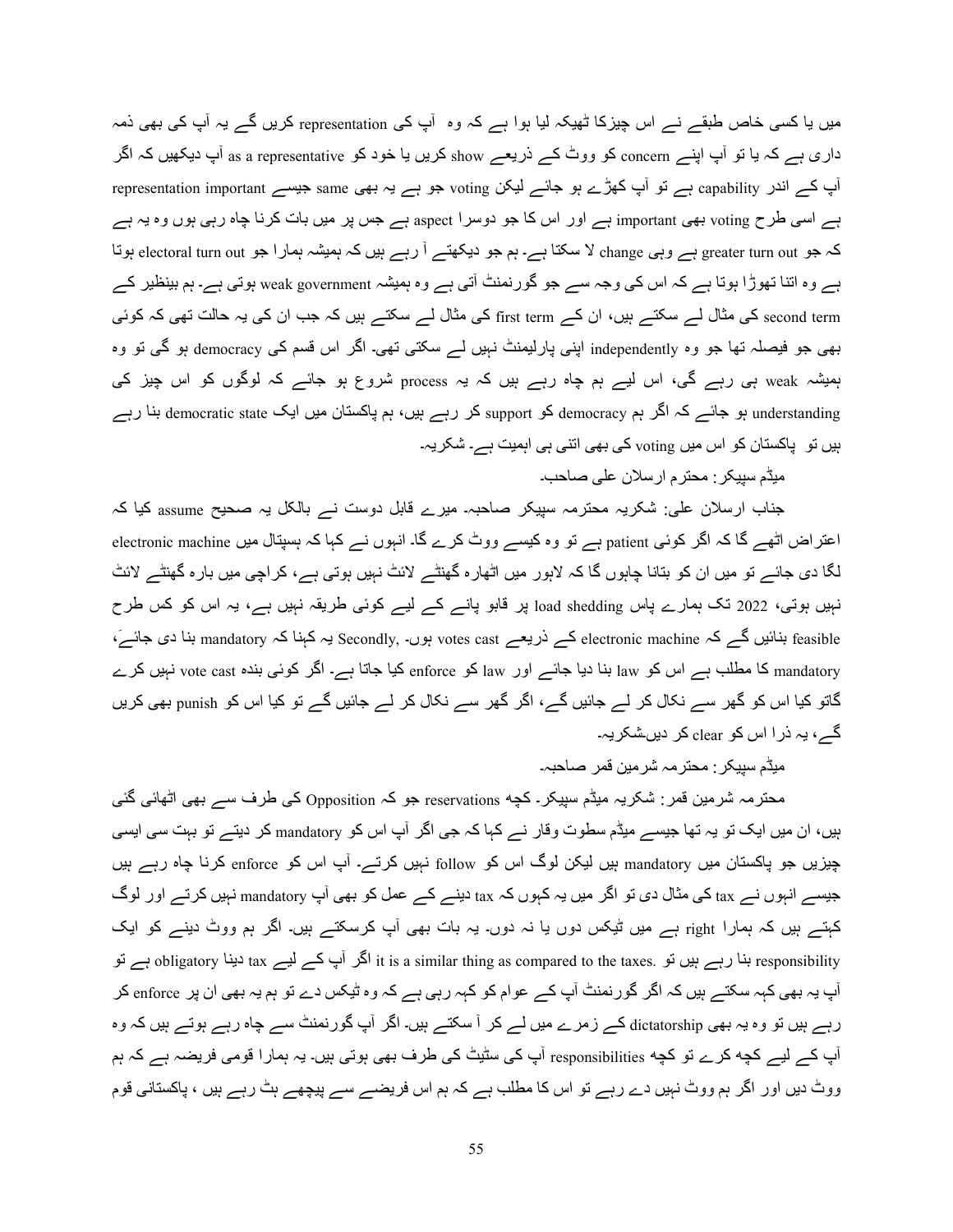کی یہ مثال ہے کہ جب تک اشارے کے سگنل پر بتی جل رہی ہو گی تو کوئی follow نہیں کرے گالیکن وہاں پر traffic warden کھڑا ہو گا تو کوئی بھی اس cross line کو cross نہیں کرے گاکیونکہ انھیں بتا ہے کہ they will be penalized اور انہوں نے یہ بات کی کہ اگر کوئی ووٹ نہیں دے گا تو کیا آپ اس کو گھر سے نکالیں گے تو اس میں اسٹریلیا کی مثال ہے کہ اگر وہاں پر کوئی ووٹ نہیں دیتا تو .50 dollars are fined for this ٹھیک ہے اگر ووٹ نہ ڈالیں تو آپ قومی فریضبی سے پیچھے ہٹیں ہیں تو آپ کو اس کے اوپر fine کیا جاتا ہے اور آپ کو onboard لیا جاتاہے۔ اس کے علاوہ جو بات کی گئی کہ جی پاکستان میں بجلی نہیں ہے تو جب ہم necessary arrangement کی بات کرتے ہیں تو جب ہم نے اپنا we will be devising means ہینی dinistry کو refer کیا ہے نو اس کا مطلب ہے کہ we will be devising means اپنی we electronic کہ کس طرح ، کونسی، کہاں پر ہم کونسی مشین استعمال کر یں گے، کونسے electronic اelectronic کس طرح online voting کو use کیا جائے گا، کس طرح نادر ا کے جو smart cards بیں ان کو use کیا جائے گا، کس طرح آب کی ATM machines بیں ان کو ہم کار آمد ثابت کریں گے تو وہ ایک باقاعدہ بل کی صورت میں، ایک باقاعدہ ایک پالیسی کی صورت میں آپ کے سامنے اس ہاؤس میں پیش کیا جائے گا۔IT and Telecom کی منسٹر ی ہے وہ انشاء الله اس پر کام کرے گی۔ اس کے ساته ہی آپ کا جو freedom of expression as the Minister for Informationکھیں یہ کہنا چاہوں گی کہ آپ کے حقوق وہاں ختم ہوتے ہیں جہاں سے کسی اور کے حقوق شروع ہوتے ہیں، کوئی بھی چیز absolute نہیں پوتی، سب چیزیں relative ہوتی ہیں۔ آپ کا جو freedom of expression ہے relative ہے relative ہے۔ it is not absolute کی freedom of expression ہے تو آپ کو ہر چیز کی کھلی اجازت دی جائے۔ آج اگر ہم voting کو mandatory کررہے ہیں تو وہ ہم صرف اور صرف اس وجہ سے کر رہے ہیں کہ پاکستان کے وہ لوگ جو 11 مئی کو چھٹی ہو گی اور وہ گھر میں بیٹ<sup>ھ</sup> کر ٹی وی دیکھنے کو اور اس طرح کی چیزوں کو prefer کریں گے اور باہر صرف اس لیے نہیں جائیں گے کہ جی کوئی فرق نہیں پڑتا۔ ان کے لیے یہ mandatory بنایا جا رہا ہے کہ وہ جائیں اور جا کر vote cast کریں، وہ جو ایک blank box ہے جاہے وہ اس پر نشان لگائیں لیکن یہ ضرور ثابت کر یں کہ پاکستان کے اندر آئندہ جو حکومت آئے گی اس میں جتنے بھی آپ کے voters ہیں جو registered ہوئے ہیں وہ سب vote cast کریں اور آپ کو یہ surety ملے کہ جو لوگ بیٹھے ہوئے ہیں وہ صرف majority نہیں بلکہ وہ پورے پاکستان کی representation کر رہے ہیں۔ شکر یہ۔

# ميڈم سبيكر : محتر م نجم الثاقب۔

محترم نجم ثاقب: شکریہ میڈم سپیکر ـ میر ا government benches سے سوال یہ ہے کہ ان کو پہلے difference کا پتا ہونا چاہیے کہ right and duty میں کیا difference ہے Right to vote یہ ہمارا ایک right ہے جو citizens اپنے behalf پر کرتے ہیں جس کے اوپر گورنمنٹ کی کوئی restriction نہیں ہوتی اور duty وہ ہے جو اس نے ہر حال میں کرنی ہے۔ اگر وہ نہیں کرے گا تو duty کے متعلق law بنا ہوا جس کے ذریعے punishment دی جائے گی۔ سب سے پہلے ان کو یہ کرنا چاہیے کہ Constitution of Pakistan کی right و الی لسٹ سے word right to vote کونکال کر duty والی لسٹ میں ڈال دیا جائے۔

دوسری بات یہ ہے کہ ہمارے fellow parliamentarians نے بھی اسے discuss کیا کہ اگر کوئی بندہ ووٹ نہیں دیتا تو آپ اس کے لیے کیا punishment مناسب سمجھیں گے، کیا آپ اس کی salary کاٹ لیں گے۔ کیا آپ اس کو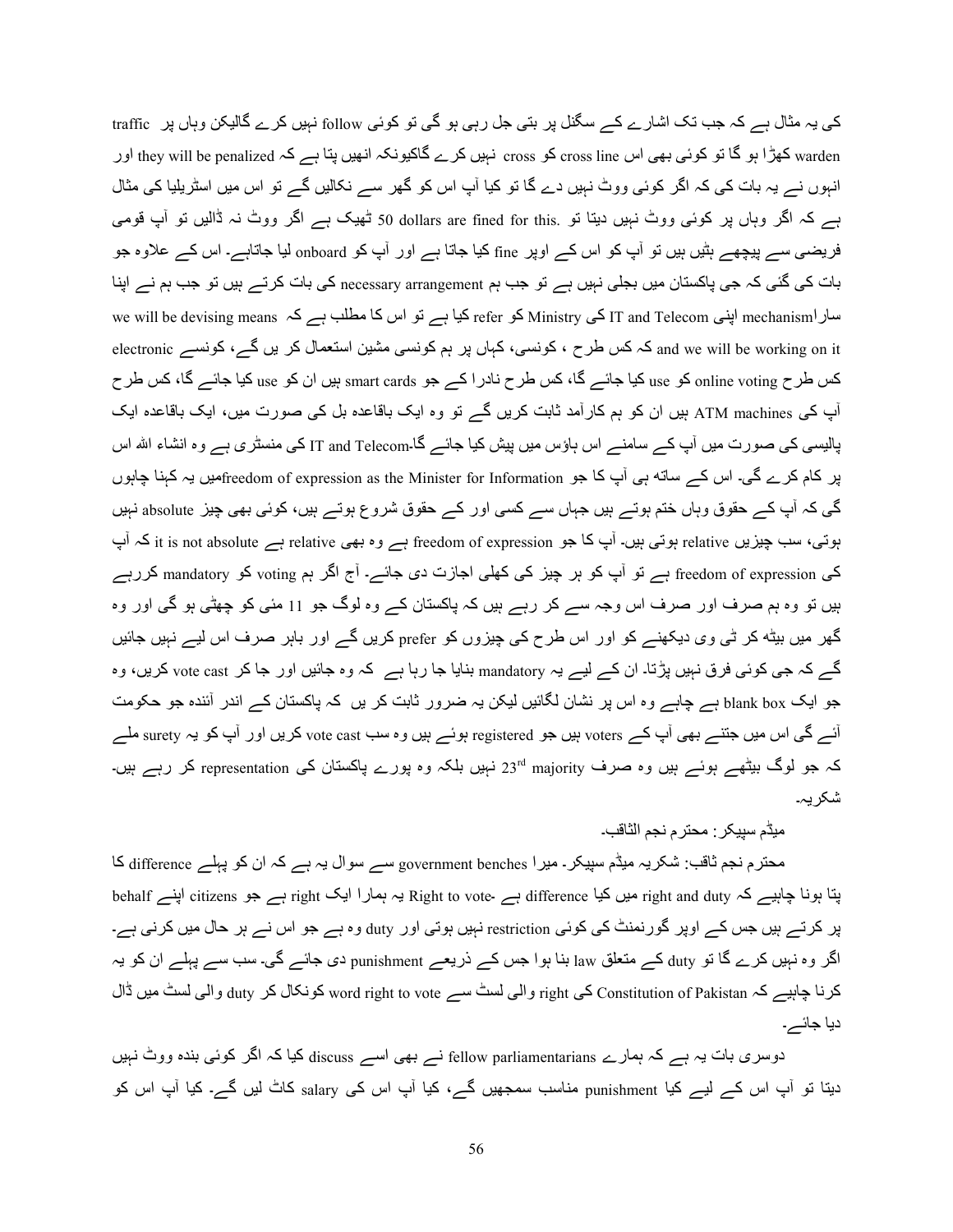punishmentدیں گے؟ اس کے لیے کوئی mechanism ہونا چاہیے جس کےذریعے اس پر detail سے بات ہو جائے۔ شکر یہ۔

میڈم سبیکر : جے محتر م کاشف علی صاحب۔

جناب کاشف علی: شکریہ میڈم سیپکر ۔میڈم سیپکر ! اگر Orders of the Day کا جائزہ لیا جائے تو ہم نے elections اور کافی democracy کی بات کی ہے ، کل سے لے کر آج صبح تک سے کر رہے ہیں every resolution was rolling اس resolution اس around the duty, constitutionality, democracy and all that but اس resolution میں مسئلہ یہ ہے ، سب سے پہلے تم ہمیں یہ دیکھنا ہے کہ democracy کیا ہے، پہلے اس بات کو سمجھنے کی ضرورت ہے democracy کی جو definition ہوتی ہے وہ majority rule اب majority کا مطلب یہ نہیں ہوتاکہ voters turn out ہو ۔ Majority کا مطلب یہ ہوتا ہے کہ جس پارٹی کے پاس relative terms میں majority ہے وہ ruleکرے گی۔ یہdemocracy ہوتی ہے۔ دیکھیں ہمیںdifference معلوم کرنے اور understand رکنے کی ضرورت ہے جسے آپ کی kind authority نے بھی point out کیا وہ یہ ہے کہ کیا ہوتی ہے۔encouragement کیا ہوتی ہے۔Mandatory is something that is legally binding کہ آپ یہ A کہتے ہیں کہ یہ mandatory ہے کہ آپ نے ووٹ دینا ہے، آپ نہیں کریں گے ہم ٹنگا دیں گے، آپ جیل کاٹیں گے۔ یہ mandatory بوتی ہے اور اس کے لیے آپ کو punishment define کرنے پڑے گی۔ جب آپ encouragement کی بات کرتے ہیں تو پھر وہ بات آتی ہے جیسے ہم نے کل بات کی none of the above ballotڈالنے کی none of the above ballot vote کا مطلب یہ ہے کہ آپ encourage لوگوں کو کر رہے ہیں کہ وہ democratic process میں part لیں چاہے وہ لیڈر کو پسند نہیں بھی کرتےوہ خالی box پر tick لگا کر آ جائیں، آپ نے voter turn out کو encourage کیا ہے۔ یہ democracy بوتی ہے۔ اب اس میں contradiction یہ ہے کہ یہ resolution itself is against the democratic process کیونکہ democratic the right of duty, the right to vote, the right  $\frac{1}{2}$  process lies on the fundamental elements, fundamental elements through various channels (آپ ان چیزوں کو impose نہیں کر سکتے ، آپ ان چیزوں کو encouragement کر سکتے ہیں۔ اب وہ encouragement کیا ہے۔ Encouragement یہ ہے آج کل EC بھی کافی کوشش کر رہا ہے، میڈیا میں awareness programs چل رہے ہیں کہ پاکستان کو کننے ہی key issues faced ہیں، لوگ آئیں، نکلیں اور elections میں participate کریں، یہ encouragement ہوتی ہے۔ آپ mandatory democracy میں نہیں کر سکتے، mandatory is something against the democratic process. So, I consider this resolution is something that is against the democratic process and keeping in view my party would strongly believe on democratic process. I strongly oppose this resolution. Thank you.

Madam Speaker: Madam Prime Minister.

محترمہ انعم اَصف : شکریہ ایک تو democracy definition ابھی اَئی اور میں تھوڑا سے democracy کو elaborate کر دیتا ہے۔ ڈیموکریسی میں decision majority کے base پر ہوتا ہے لیکن اس میں participate سب کرتے ہیں۔ جب آپ نے سب پر گورنمنٹ کرنی ہے تو اس میں participate بھی سب کریں گے۔ ایک بات right کے اوپر ہوئی تھی کہ right to duty کیا ہوتی ہے۔ جب ہم سٹیٹ کی بات کرتے ہیں تو جب آپ یہ expect کرتے ہیں کہ سٹیٹ سب کو uniformity کے ساته سب کو equal رکھے، سب کے حقوق ادا کرے۔ اگر میں deserve کرتی ہوں کہ مجھے application کا right ملے تو every Pakistan would deserve the right to have the education اسی طرح جہاں پر سٹیٹ کی باری آتی